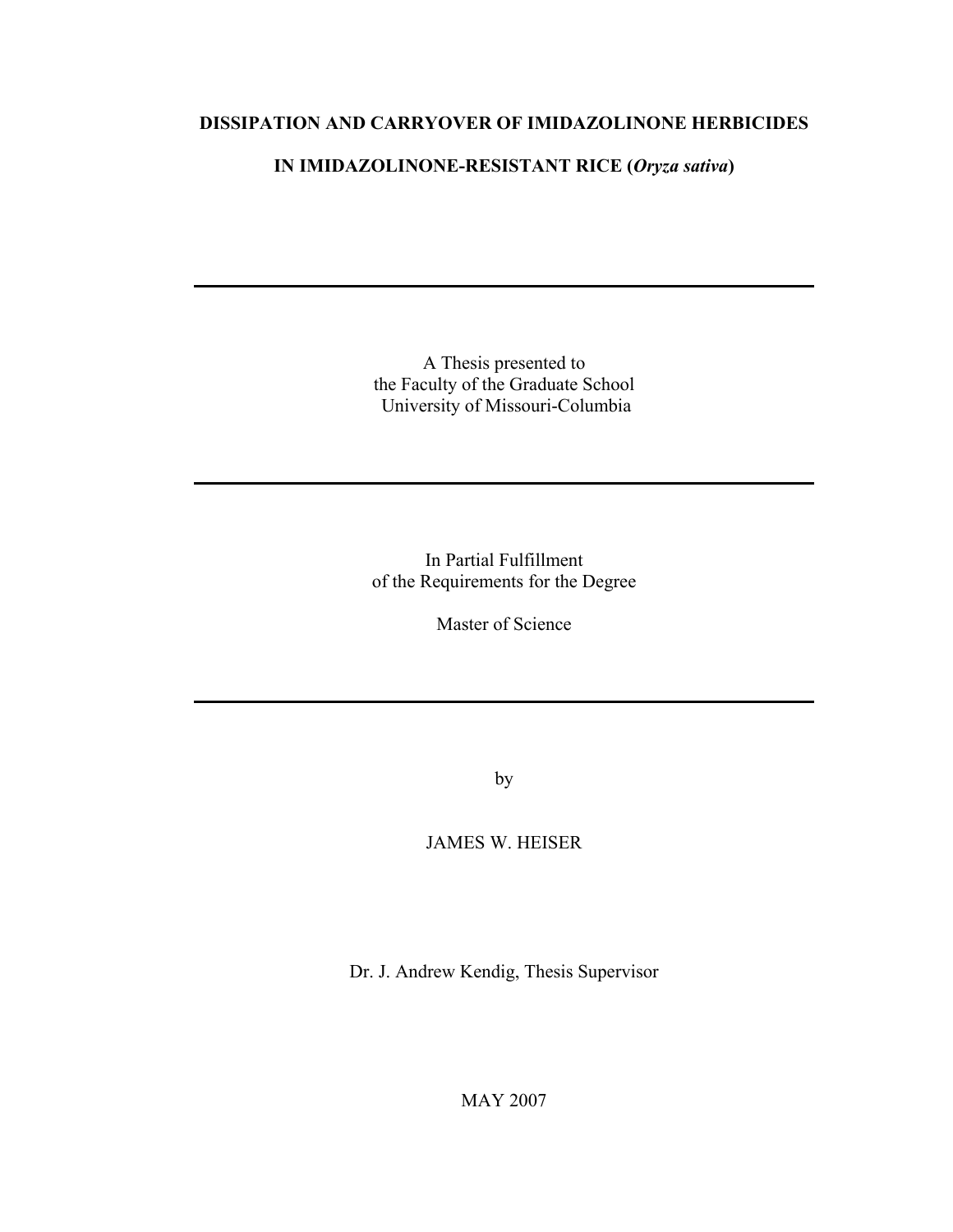© Copyright by James Heiser 2007 All Rights Reserved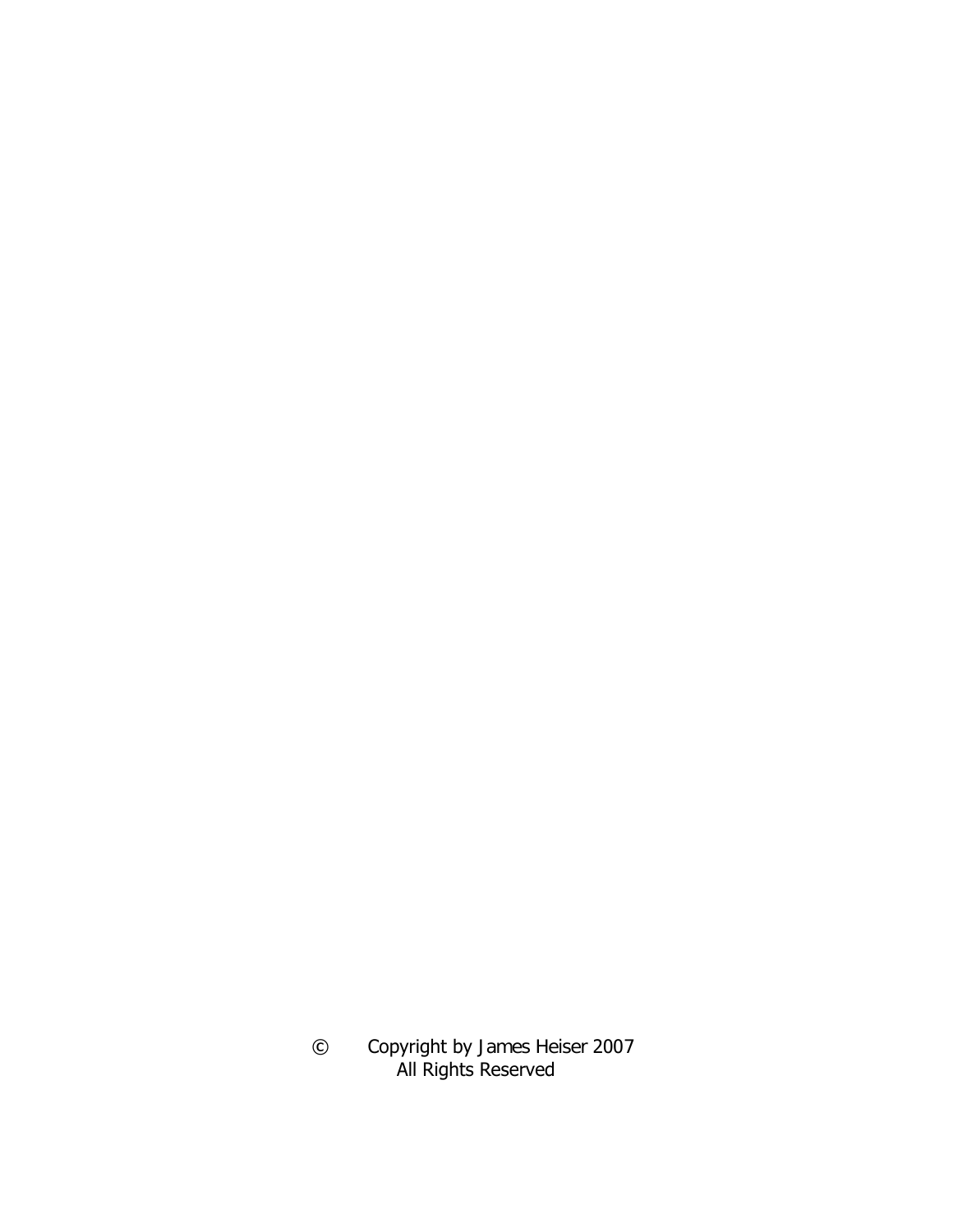The undersigned, appointed by the Dean of the Graduate School, have examined the thesis entitled:

#### DISSIPATION AND CARRYOVER OF IMIDAZOLINONE HERBICIDES

## IN IMIDAZOLINONE-RESISTANT RICE

Presented by James W. Heiser

a candidate for the degree of Master of Science

and hereby certify that in their opinion it is worthy of acceptance.

Major Professor:

Dr. J. Andrew Kendig **Extension Associate Professor** 

Thesis Committee: J

Dr. Reid J. Smeda Associate Professor

Dr. Robert J. Kremer Adjunct Professor

Dr. Brian V. Ottis Senior Representative-Technical Services Ricetec, Inc.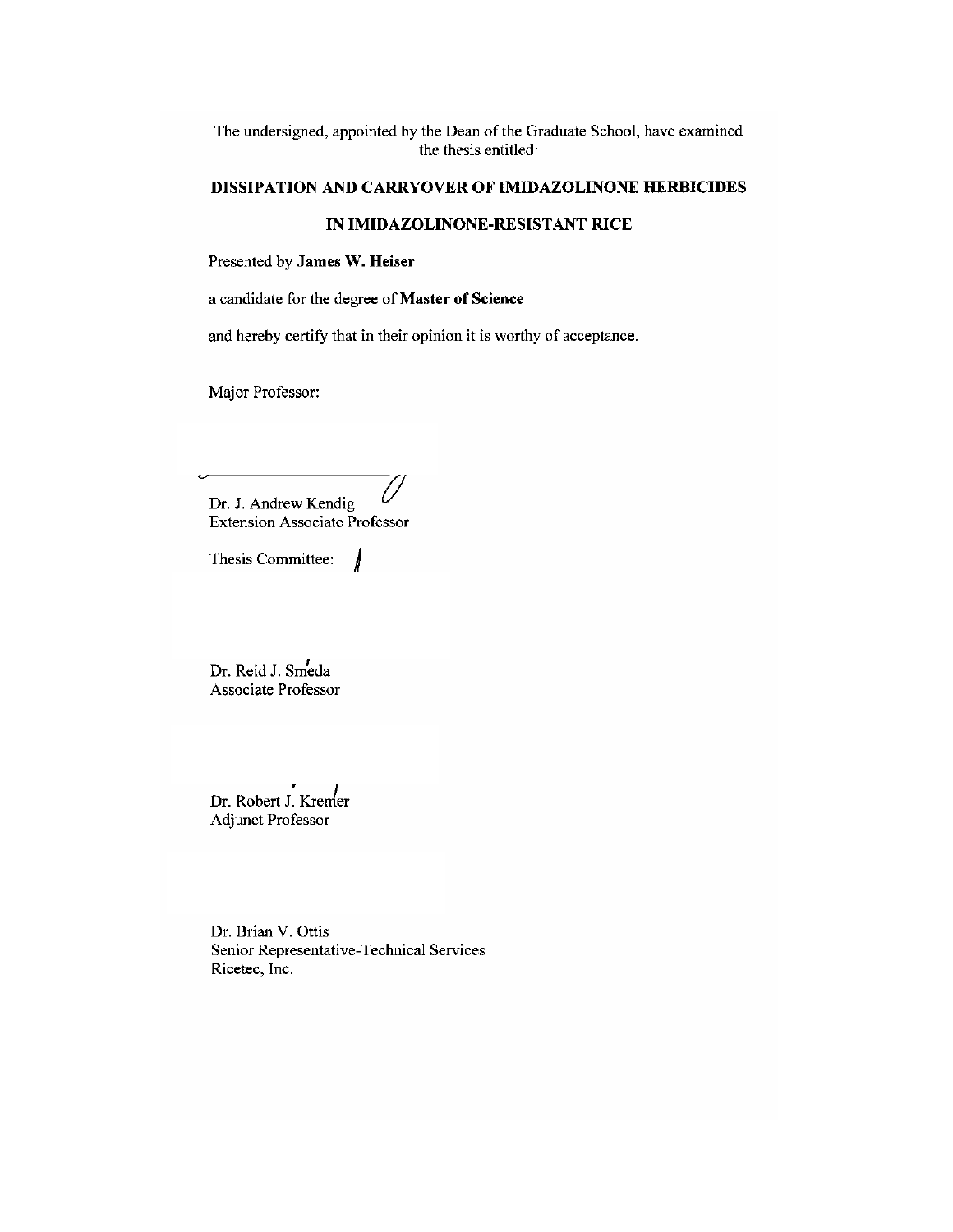# **ACKNOWLEDGEMENTS**

 I would like to thank my advisor, Dr. Andy Kendig for granting me the opportunity to further my education. His guidance, encouragement, and friendship throughout this degree program were invaluable. I also thank Dr. Reid Smeda, for academic advising and for the use of facilities while taking classes in Columbia. I extend a special thanks to Dr. Robert Kremer and Dr. Brian Ottis for sharing their knowledge about soils and rice production and for serving on the authors committee.

 I must also thank my former academic advisors: Mrs. Joyce Rehkop, and Drs. Anson Elliot and Harry James who encouraged me to pursue a graduate degree. To Trevor Miller, Paula Ezell, and Britton Hinklin and all of the Delta Center Weed Science summer workers- thank you for all your help with spraying plots, and managing the paperwork. Additional thanks go out to all the fellow grad students in 205 – notably Chad Smith, Nick Monnig, Justin Pollard and Chris Zweiner. I couldn't have made it through without your friendship, help and enrollment in your effective weekly stress reduction program.

 I must also thank my parents, Jim and Lorraine Heiser, for their love, support, understanding and encouragement throughout life. I would also like to thank my sisters: Janie, Becky, and Cathy always setting the bar high for me.

 Last but certainly not least, I thank my fiancée, Ms. Bridget Rowe for her love, support, patience and faith in me. Your encouragement and help and have been invaluable. Without you this accomplishment would have never been possible or worthwhile.

ii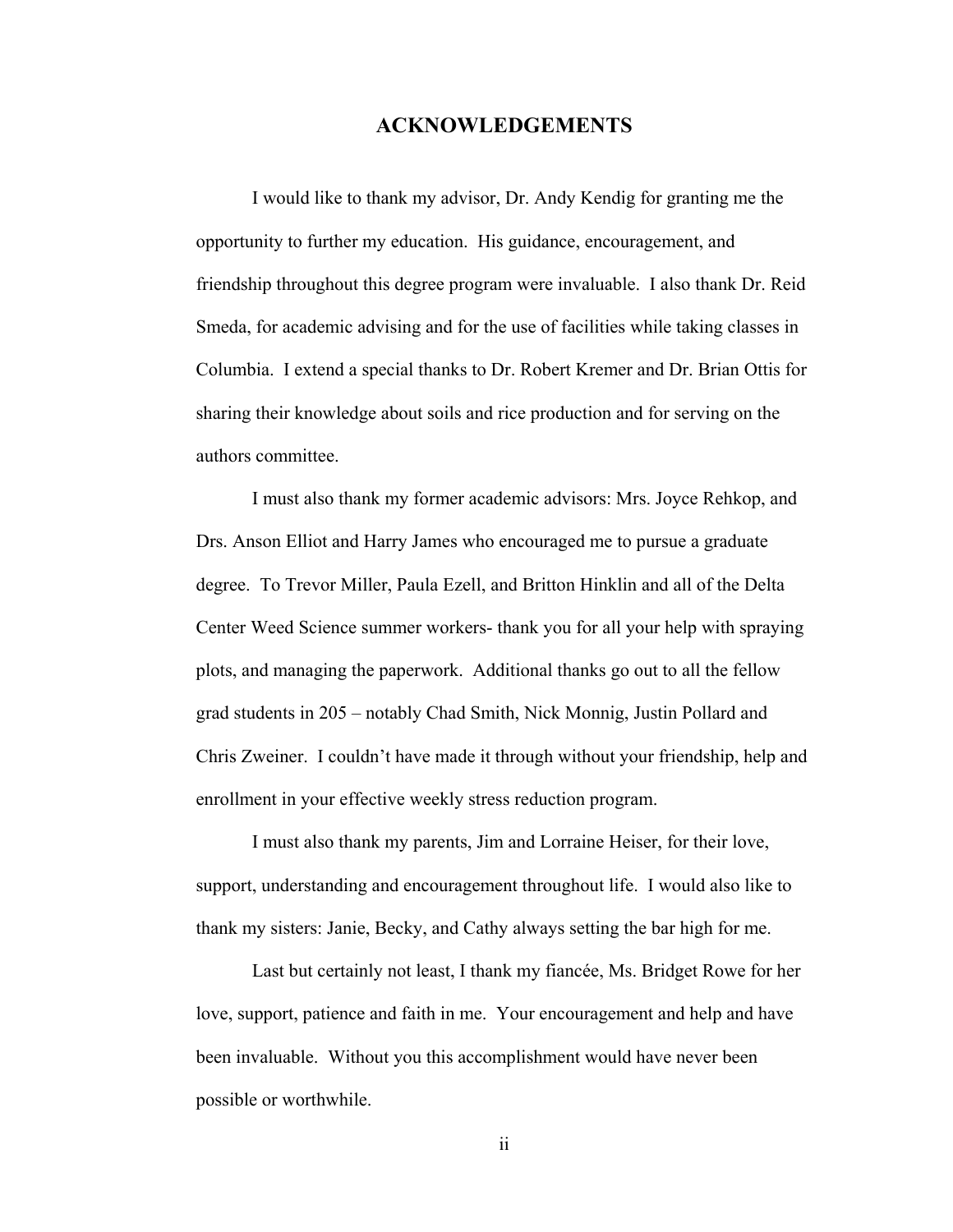# **TABLE OF CONTENTS**

| <b>Chapter II: The Effects of Imazethapyr and Imazamox</b><br><b>Residues toImidazolinone-Susceptible Rice Following</b> |  |
|--------------------------------------------------------------------------------------------------------------------------|--|
| Treatment Imazethapyr-Resistant Rice the Previous Year30                                                                 |  |
|                                                                                                                          |  |
|                                                                                                                          |  |
|                                                                                                                          |  |
|                                                                                                                          |  |
|                                                                                                                          |  |
| <b>Chapter III: Imidazolinone Dissipation in Flooded Environments</b>                                                    |  |
|                                                                                                                          |  |
|                                                                                                                          |  |
|                                                                                                                          |  |
|                                                                                                                          |  |
|                                                                                                                          |  |
|                                                                                                                          |  |
|                                                                                                                          |  |
|                                                                                                                          |  |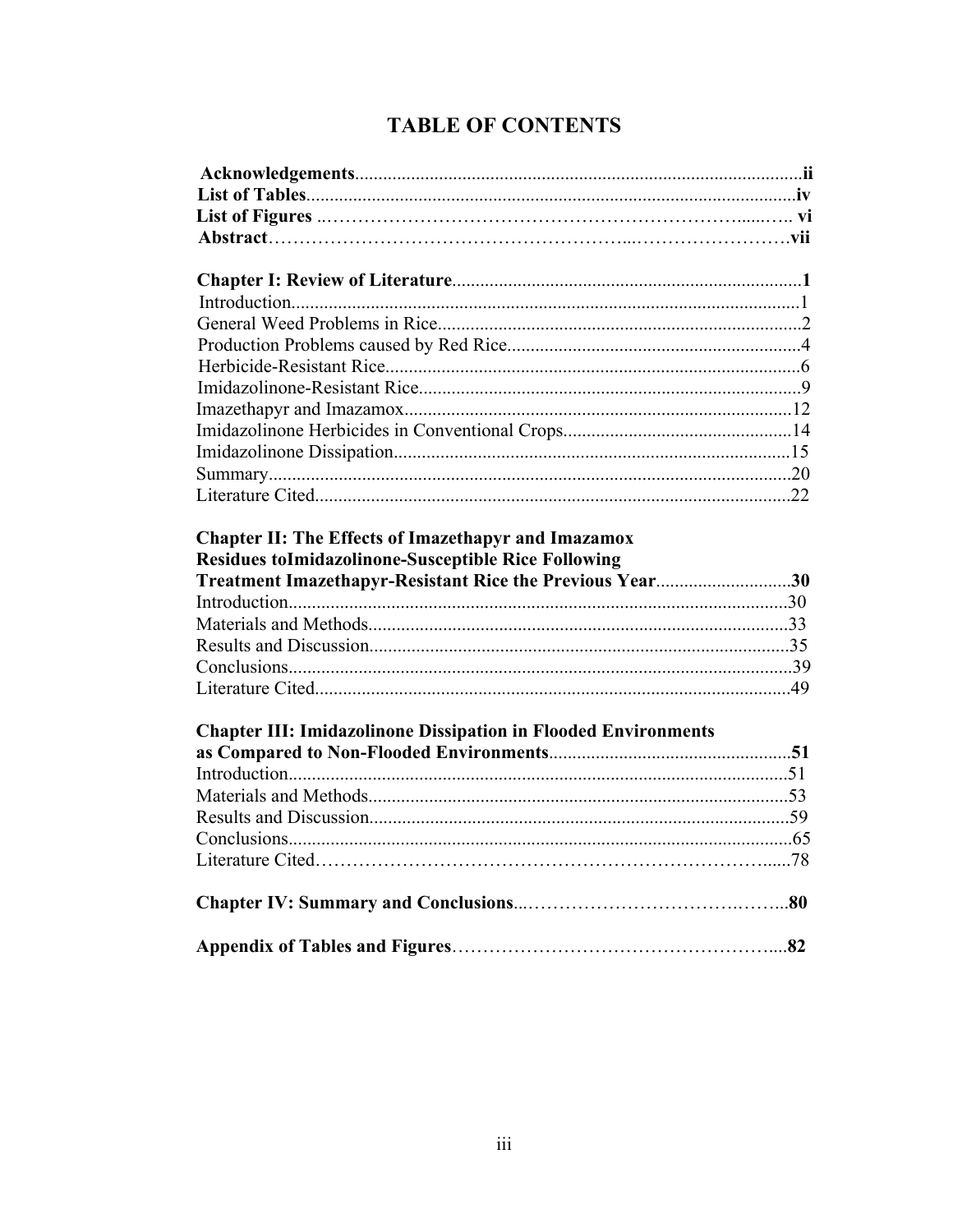# **LIST OF TABLES**

**Table** 

|                     | <b>Chapter II:</b>                                                                                                                            |  |
|---------------------|-----------------------------------------------------------------------------------------------------------------------------------------------|--|
| 2.1                 | Characteristics of soils used in imidazolinone carryover studies40                                                                            |  |
| 2.2                 | Treatments and application timings for imidazolinone carryover                                                                                |  |
| 2.3                 | Dates of operations performed during studies on Sharkey clay<br>to evaluate imi-susceptible rice tolerance to residues of imazethapyr         |  |
| 2.4                 | Dates of operations performed during studies on DeWitt silt loam to<br>evaluate imi-susceptible rice tolerance to residues of imazethapyr and |  |
| 2.5                 | Analysis of variance table for imidazolinone carryover injury                                                                                 |  |
| 2.6                 | Average injury by treatment on Sharkey clay and DeWitt                                                                                        |  |
| 2.7                 |                                                                                                                                               |  |
| 2.8                 | Precipitation received at the DeWitt silt loam site by month47                                                                                |  |
| 2.9                 | Average daily temperature during imidazolinone carryover studies48                                                                            |  |
| 2.10                | Average daily soil temperature at a 5.1 cm depth during imidazolinone                                                                         |  |
| <b>Chapter III:</b> |                                                                                                                                               |  |
| 3.1                 | Characteristics of soils used in imidazolinone dissipation studies67                                                                          |  |
| 3.2                 | Herbicide rates applied to flooded and non-flooded bare ground                                                                                |  |
| 3.3                 | Listing of treatments applied to previously untreated soil to develop<br>standard curves for comparison to soil samples collected from field  |  |
|                     |                                                                                                                                               |  |

**3.4** R-square values from standard curves of herbicide rate versus rice response……………..................................................................................68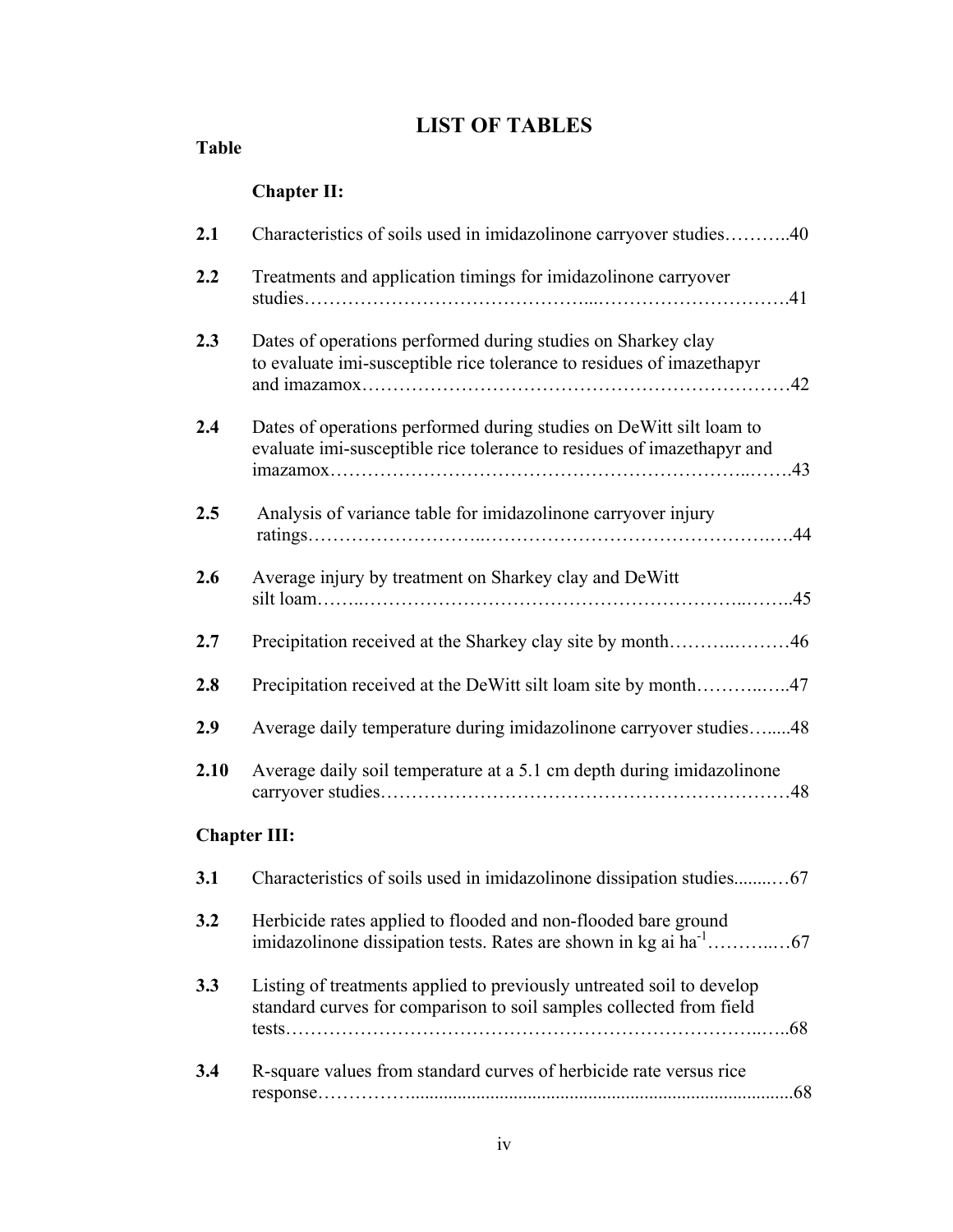| 3.5 | Regression parameters for fresh weight standard curves for imazamox,<br>imazethapyr, and imazapyr on Sharkey clay and DeWitt silt            |
|-----|----------------------------------------------------------------------------------------------------------------------------------------------|
|     |                                                                                                                                              |
| 3.6 | Regression parameters characterizing rice response to residues of<br>imazamox, imazethapyr, and imazapyr on Sharkey clay and DeWitt silt     |
| 3.7 | Regression parameters from plant height standard curves for imazamox,<br>imazethapyr, and imazapyr on Sharkey clay and DeWitt silt loam      |
| 3.8 | Regression parameters for visual injury standard curves for imazamox,<br>imazethapyr, and imazapyr on Sharkey clay and DeWitt silt loam      |
| 3.9 | Half lives with $\pm$ standard errors for imazamox, imazethapyr, and<br>imazapyr under flooded and non-flooded conditions on two soils<br>71 |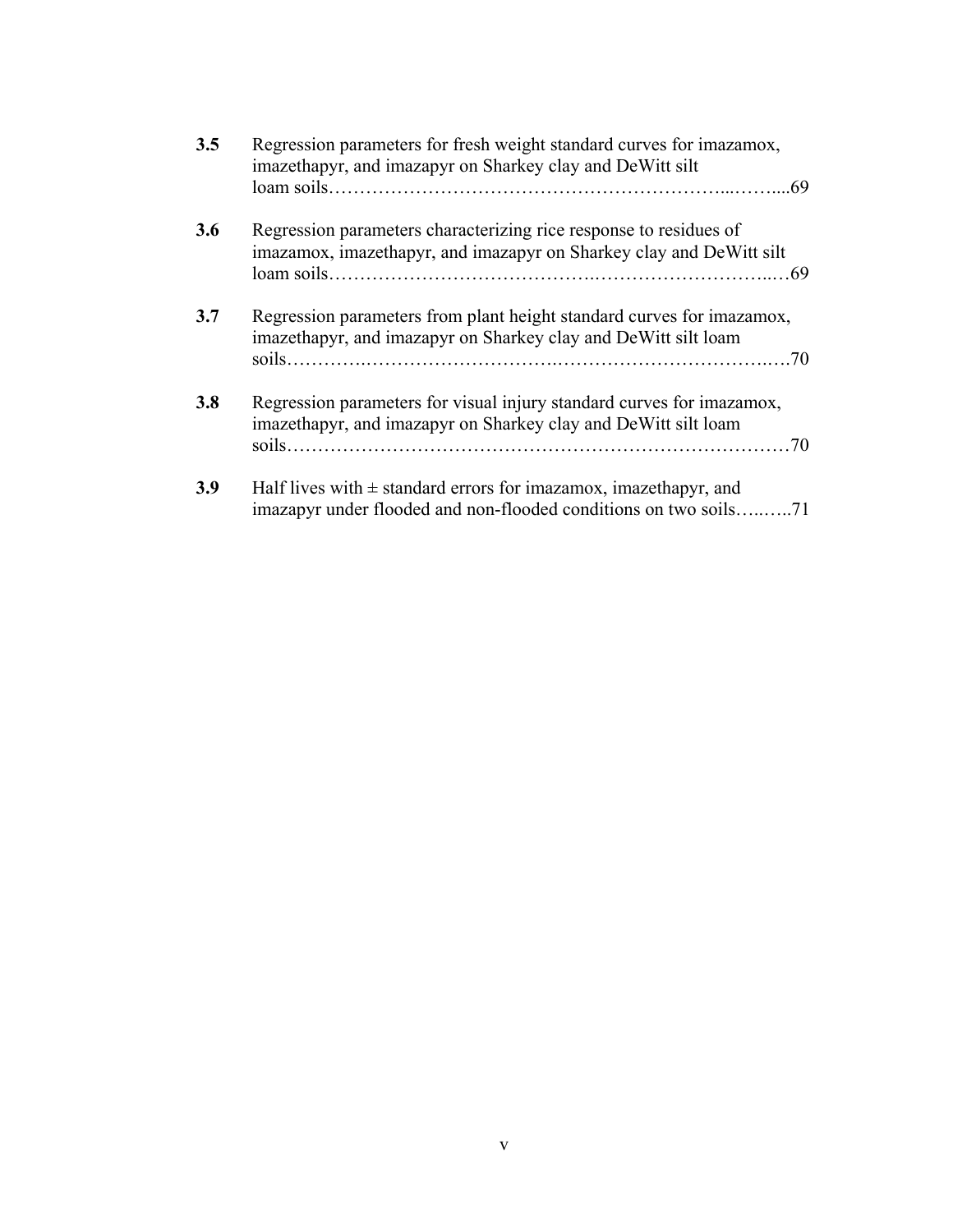# **LIST OF FIGURES**

# **Figure**

# **Chapter II:**

| 3.1 | Relative imazapyr concentration remaining in a Sharkey clay        | .72 |
|-----|--------------------------------------------------------------------|-----|
| 3.2 | Relative imazapyr concentration remaining in a DeWitt silt loam    |     |
| 3.3 | Relative imazethapyr concentration remaining in a Sharkey clay     |     |
| 3.4 | Relative imazethapyr concentration remaining in a DeWitt silt loam |     |
| 3.5 | Relative imazamox concentration remaining in a Sharkey clay        | .76 |
| 3.6 | Relative imazamox concentration remaining in a DeWitt silt loam    |     |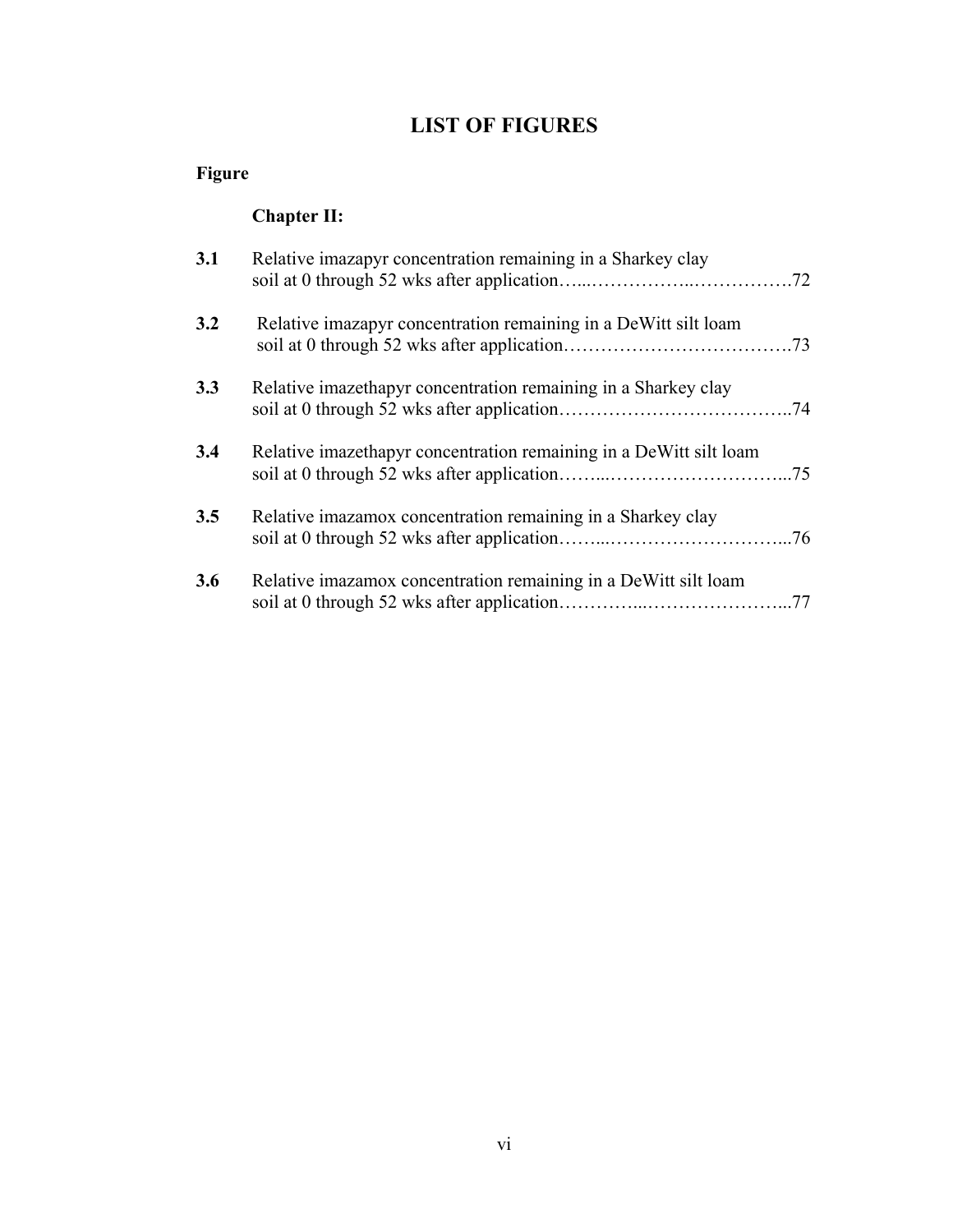# DISSIPATION AND CARRYOVER OF IMIDAZOLINONE HERBICIDES IN IMIDAZOLINONE-RESISTANT RICE

James Heiser

Dr. Andy Kendig, Thesis Supervisor

#### ABSTRACT

 The development of Imidazolinone (IMI) Resistant (IR) rice now allows rice producers to selectively control red rice (Oryza sativa, O. rufipogon, and O. nivara), weedy relatives of commercial rice (O. sativa). Imazethapyr the primary herbicide used with this technology has been shown to be relatively persistent in the soil and may cause injury to rotational crops including non-IR rice. Imazamox has less soil persistence in non-flooded environments; however, this herbicide has not been studied in rice environments including flooded soils.

 Thirteen selected treatments of two and three sequential applications of imazethapyr and imazamox were applied to IR rice in 2004 and 2005. In 2005 and 2006, non-IR rice was planted into the previous years' plots to evaluate herbicide carryover. Studies were conducted on two soils commonly utilized for rice production: a DeWitt silt loam and a Sharkey clay soil. Treatments included several variations including common programs with imazamox added, double-rate treatments, and imazamox-only treatments and treatments where imazamox was substituted for imazethapyr. Non-IR rice was evaluated for carryover injury at preflood and 2-week postflood timings. No injury was observed on the silt loam soil in 2005 or on the clay soil in 2006. The addition of imazamox at the preflood in 2005 on the clay soil to any treatment was the main factor increasing injury to significant levels. In 2006 on the silt loam soil, doubling the imazethapyr rate

vii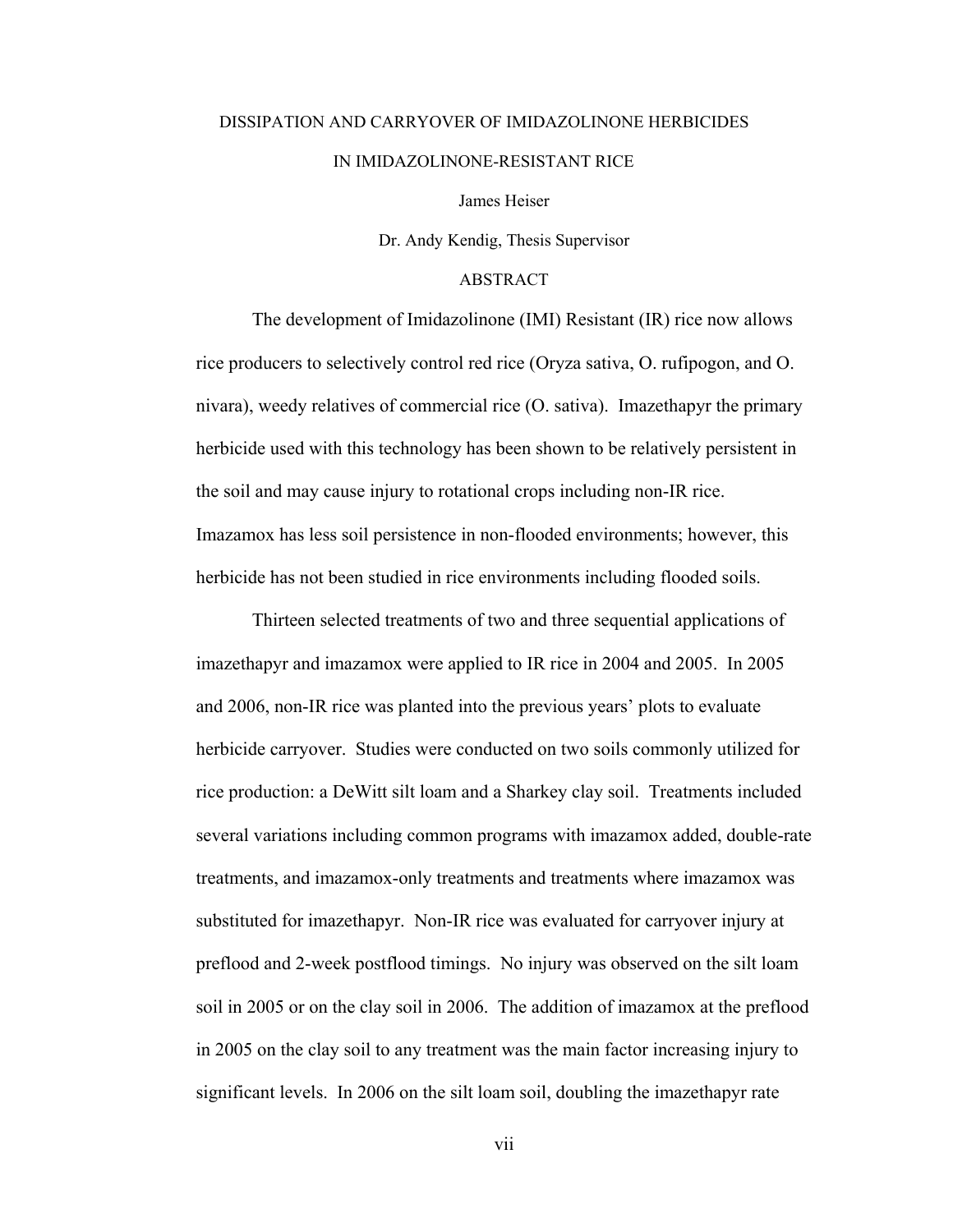was the main factor increasing injury. However, in all cases, injury was low and in some instances treatments that caused or did not cause injury did not correlate to the herbicide rates applied.

 To further investigate imidazolinone dissipation, imazethapyr, imazamox and imazapyr were applied to flooded and non-flooded plots on silt loam and clay soils. Soil samples were taken periodically during the year following application. Samples were frozen to stop dissipation. Soil samples were tested using a bioassay and standard curve. From this information, dissipation rates and half lives were estimated. Visual injury was found to provide the best measurement of herbicide quantity in the soil. Half lives for imazamox were found to be 16 d on flooded silt loam, 8 d on flooded clay. Half lives were longer under non-flooded conditions with half lives of 270 and 13 d being calculated on silt loam and clay soils. Imazethapyr half lives ranged from 5 d on flooded clay to 128 d on nonflooded loam. Half lives calculated for imazapyr ranged from 8 to 78 d under flooded and non-flooded conditions on the clay soil, and from 50 to 539 d on the silt loam soil. The active herbicide concentrations declined more quickly under flooded conditions as compared to non-flooded conditions, regardless of soil type. However, dissipation occurred faster on the clay soil as compared to the silt loam.

viii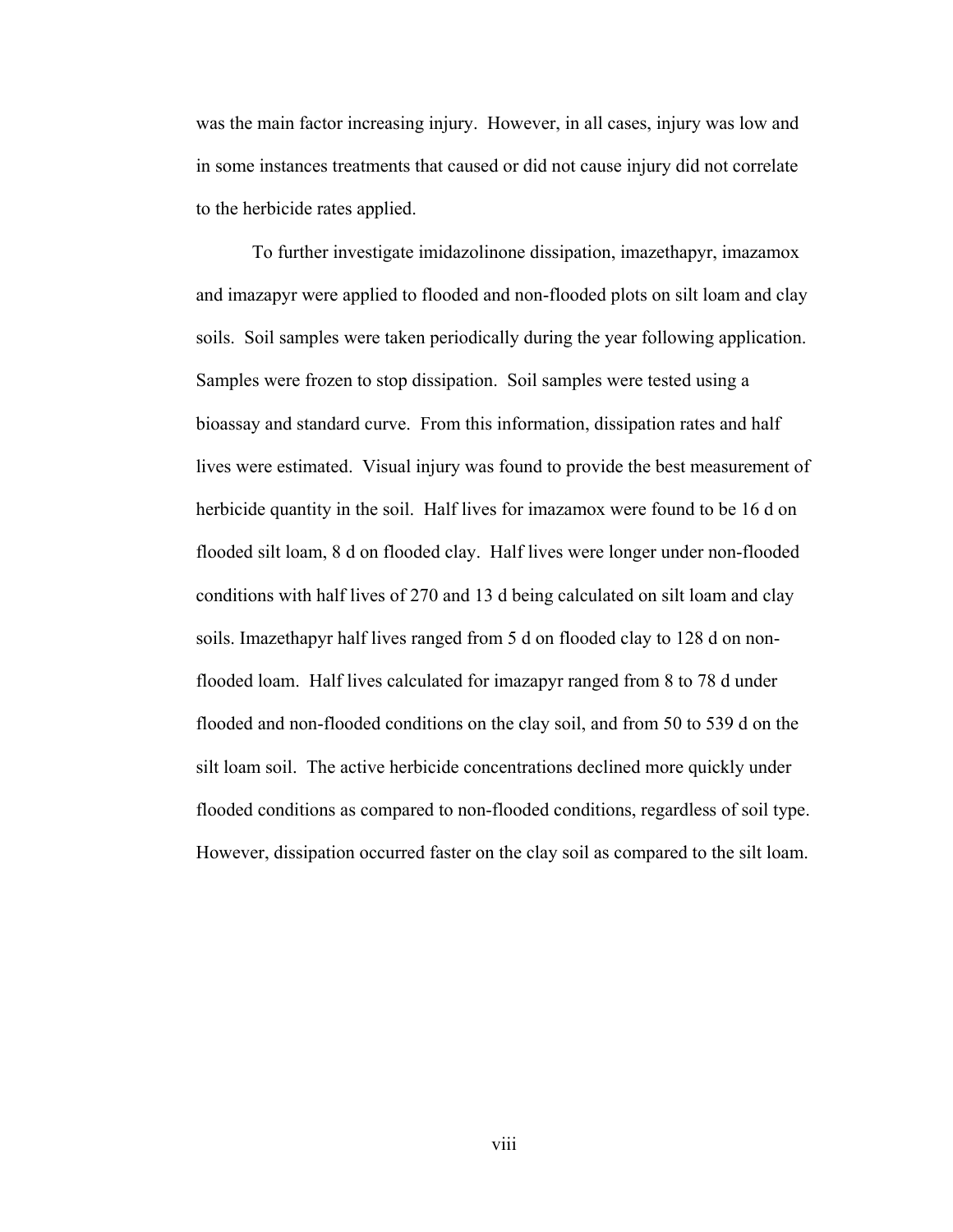# **Chapter I**

# **Review of Literature**

## **Introduction**

 Rice is one of the world's most important food grains. In the United States production is concentrated primarily in the states of Arkansas, Louisiana, Mississippi, Missouri, Texas, and California (Street and Bollich 2003). According to Coats (2003), the United States harvested 1.23 million hectares of rice in 1999, or approximately 0.81% of the world's rice hectarage, while milling 6.1 million metric tons or 1.5% of world production.

 Rice production can be more challenging than production of other grain crops. This can be attributed to the cultural methods involved in production such as flooding. Flooding is performed primarily for weed control; however it is an efficient means of irrigating the crop. There are two general flooding methods used in the U.S.; delayed flood and continuous flood. Delayed flood is used mainly in drill seeded rice. This method allows for the use of ground equipment to apply fertilizer and pesticides before the permanent flood is established. Continuous flood systems are used to suppress populations of non-aquatic weeds, in particular red rice. Red rice (*Oryza sativa, O. nivara,* and *O. rufipogon*) are close relative of commercial rice. They all belong to the same genus and sometimes the same species, which means they are similar genetically. Consequently, no herbicides are available that selectively control red rice in commercial rice.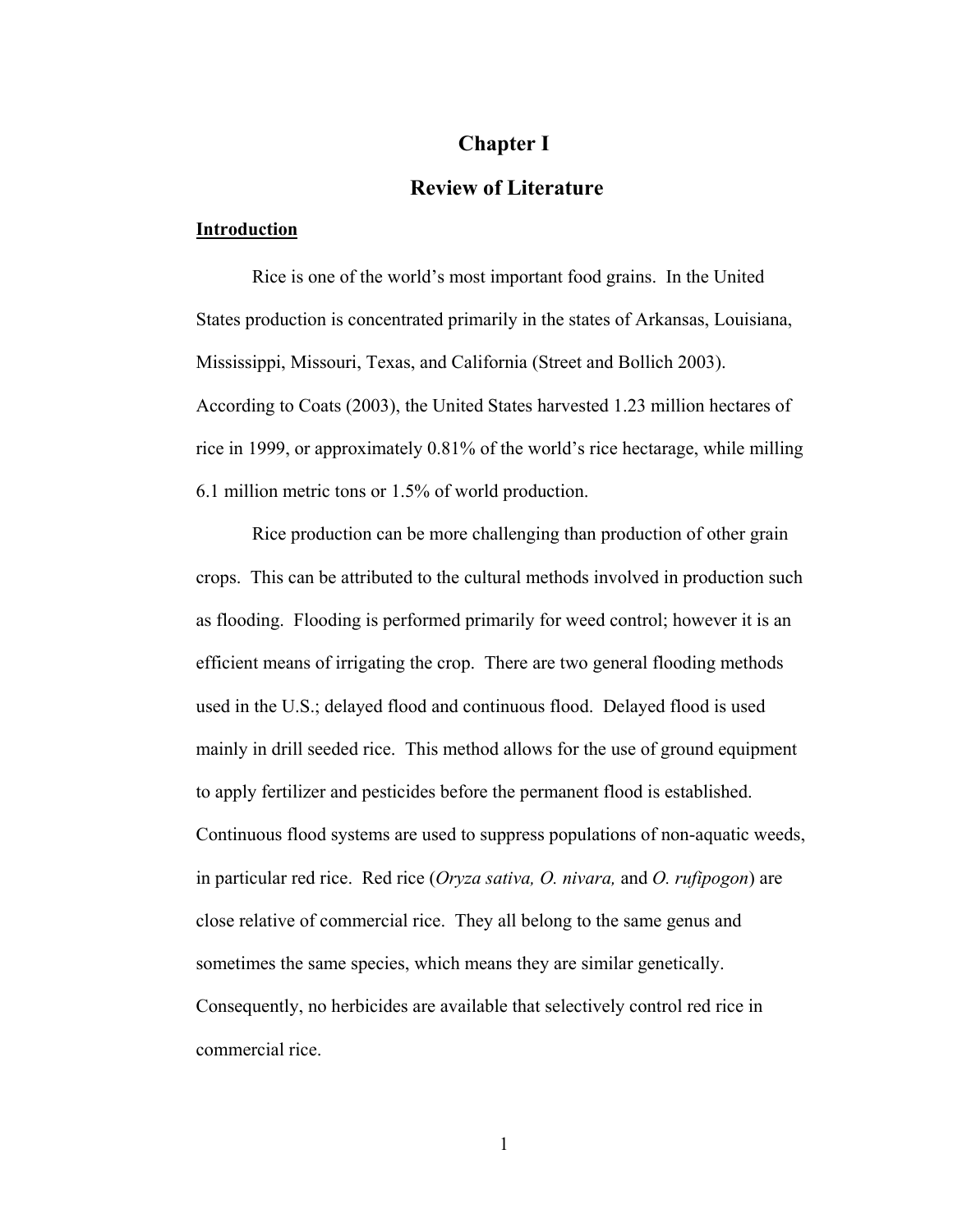Recently, non-transgenic cultivated rice lines have been developed that express tolerance to imidazolinone herbicides (Ottis et al. 2003). This technology allows rice producers for the first time to herbicidally control red rice. This system makes use of the imidazolinone (IMI) herbicide imazethapyr (trade name *NewPath*<sup>1</sup>) for preemergence (PRE) and postemergence (POST) weed control. However, imazethapyr has been shown to persist in the soil. Studies have shown that imazethapyr residues from a previous crop can affect field corn (*Zea mays*), sweet corn (*Z. mays* L. saccharata), cucumber (*Cucumis sativus* L.), and grain sorghum (*Sorghum bicolor* (L.) Moench) (Loux and Reese 1993; Vencill et at. 1990; Goetz et al. 1990) for 18 months or more following application. Imazamox  $(trade name Beyond<sup>1</sup>)$  is another imidazolinone herbicide that has been shown to be less persistent. According to Silva et al. (1995), carryover injury to corn and grain sorghum from imazamox applied at 50 and 100 g ai ha<sup>-1</sup> (1x and 2x rates) to soybean (*Glycine max* (L.) Merr.) did not occur 90 days after application (DAT). Because of its short soil persistence, imazamox could be of value in a rotation of imi-resistant rice followed by imi-susceptible rice.

#### **General Weed Problems in Rice**

 The majority of rice grown in the United States is flooded to help control weeds. Rice tolerates low oxygen (hypoxic) conditions better than most weeds; thus, flooding is an effective method of cultural control for many weed species (Masson et al. 2001). Some weeds have adapted to flooded environments as rice has. Flood tolerant *Echinochloa* sp. have been reported to exhibit higher photosynthetic activity than rice under flooded conditions (Masson et al. 2001;

 $\overline{a}$ 

<sup>&</sup>lt;sup>1</sup> BASF Corporation, Florham Park, NJ 07932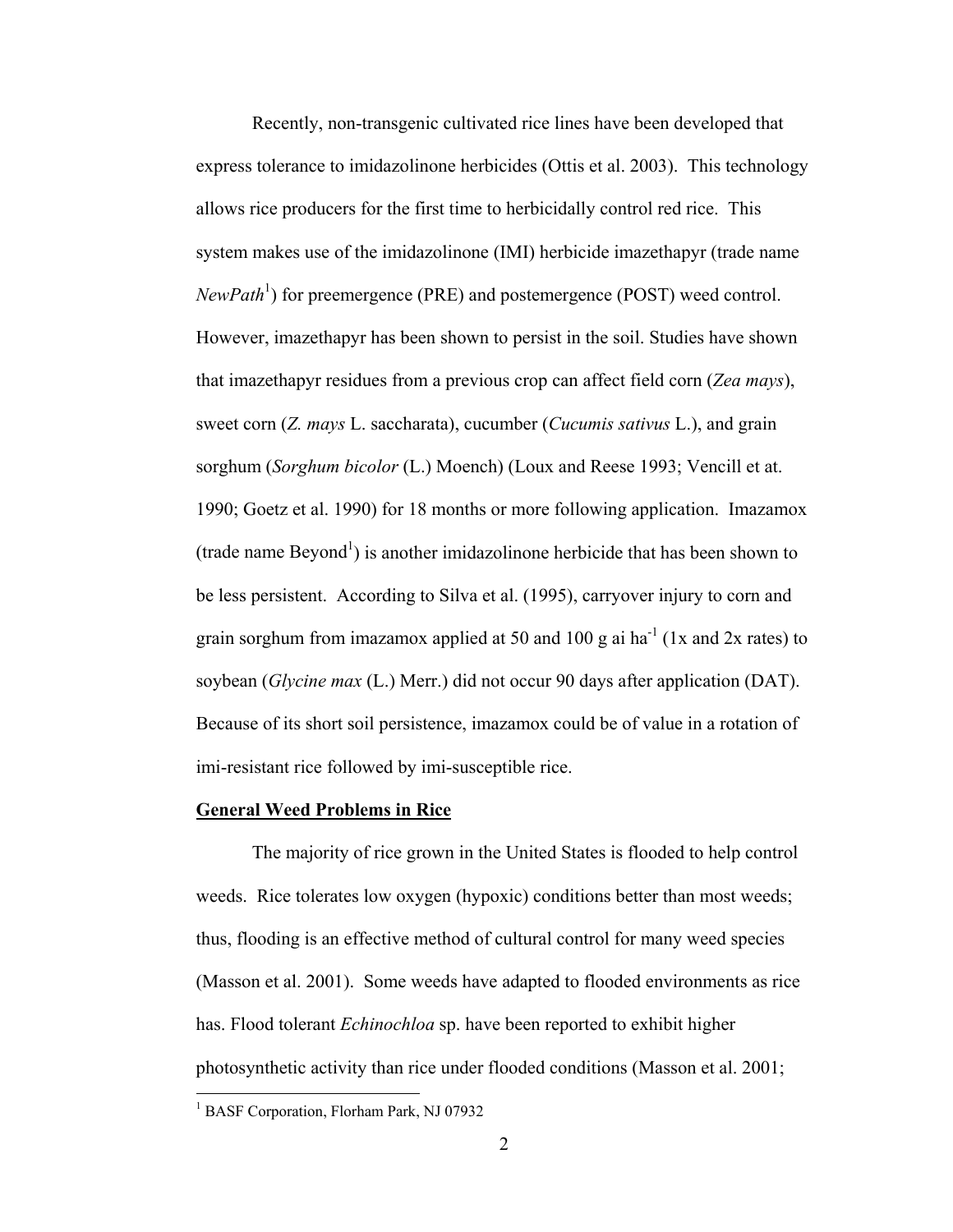Bouhache and Bayer 1993) resulting in greater competition for light and nutrients. Adequate water supplies are essential to provide weed control and a favorable environment for rice growth.

The use of water in the production of rice can have a strong influence on the weed spectrum that will be present as well as the program employed to manage or eliminate their growth (Bayer 1991). Common rice weeds include barnyardgrass (*Echinochloa crus-galli*), listed as one of the worlds 10 worst weeds (Kendig et al. 2003), hemp sesbania (*Sesbania exaltata*), nutsedge (*Cyperus* spp), amazon and bearded sprangletop (*Leptochloa panicoides* and *L. fasicularis*) and red rice (*Oryza sativa* L.) among others. These weeds are well adapted to wet and flooded environments, but they do not require such conditions (Kendig et al. 2003).

Weed problems may be expected to be more varied in species and intensity in dry-seeded rice than in water-seeded or transplanted rice because of differences in seedbed preparation, the presence or absence of moisture during germination, and early growth stages of the rice (Bayer 1991). Most of these weeds gain an early season advantage because of little competition from rice plants before the flood is established.

Weeds interfere with rice growth in different ways. Weeds a) compete for light, nutrients and water; b) living or decaying weeds may secrete toxic root exudates or leaf leachates which depress the normal growth of the rice plant; c) high weed densities create a habitat for growth of various pest organisms (insects, nematodes, pathogens) which adversely affect rice production; d) weeds demand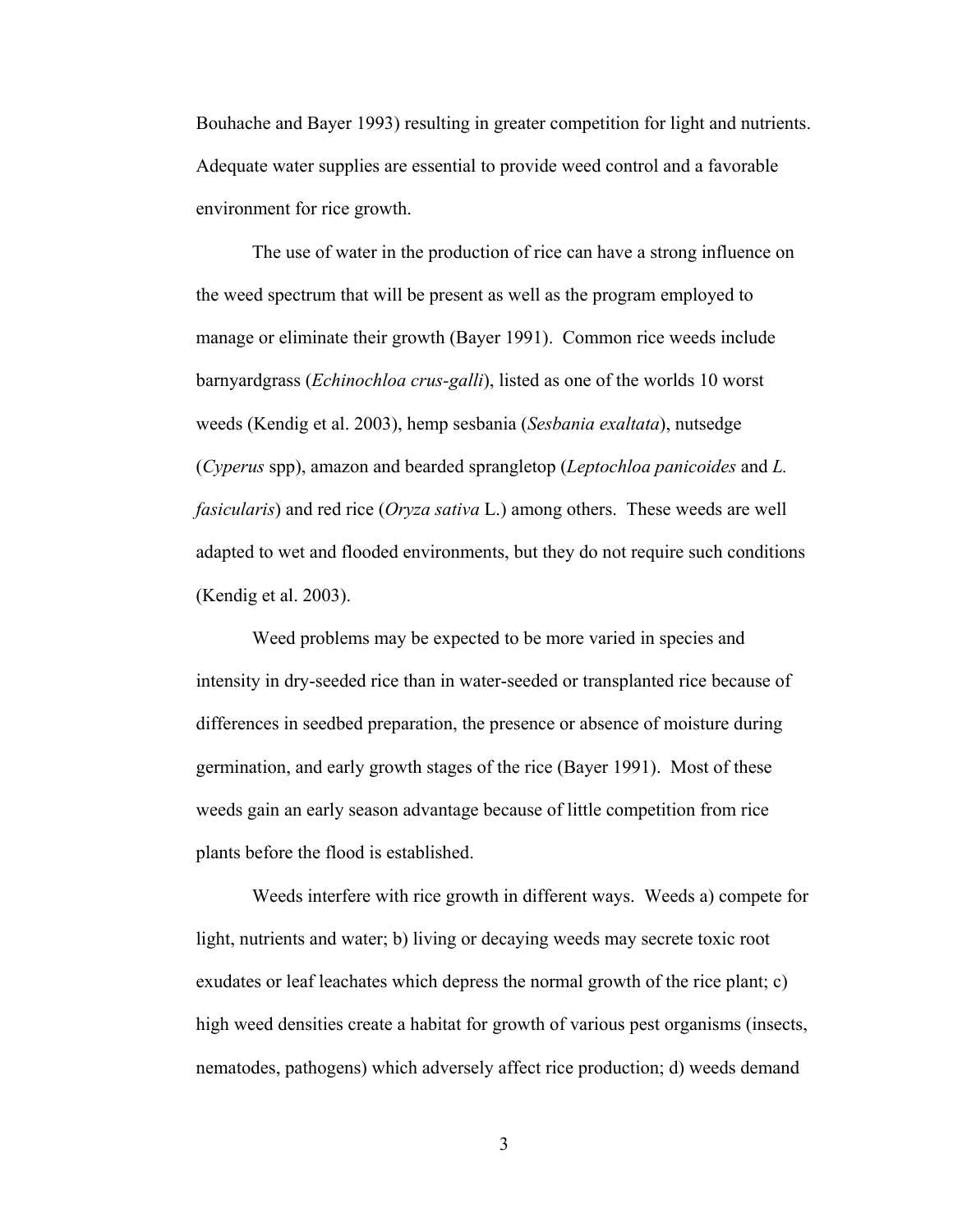high labor inputs for control, and e) large crop losses may take place in rice fields with high weed infestations which prevent normal harvesting operations (Labrada 1996).

 Yield losses due to weed competition can vary from field to field depending on the types of weeds present. Short weeds or those that germinate later in the growing season tend to compete less than tall weeds or those that germinate at the beginning of the growing season (Bayer 1991). As breeders have developed shorter statured varieties, weed populations in rice fields have adapted. The replacement of the older tall-statured rice cultivars with the modern shortstatured cultivars has created a situation more favorable for tall-growing weeds (Bayer 1991).

#### **Production Problems caused by Red Rice**

Red rice is one of the most important weeds in almost all regions where rice is grown (Eleftherohorinos and Dhima 2002). Red rice possesses several characteristics that are unwanted in commercial rice production. These characteristics include easily shattering, competitive growth habit, seed dormancy and a tendency to lodge. One uncontrolled red rice plant can theoretically yield 1,500 seeds in one season, and this can result in 2,250,000 seeds during the next season (Eleftherohorinos and Dhima 2002).

Harvesting red rice with commercial rice is unwanted because the red color of the grains is considered undesirable. Milling costs of rice contaminated with red rice are higher because the duration of the milling process must be extended to destroy the pericarp of red rice. This results in a greater fraction of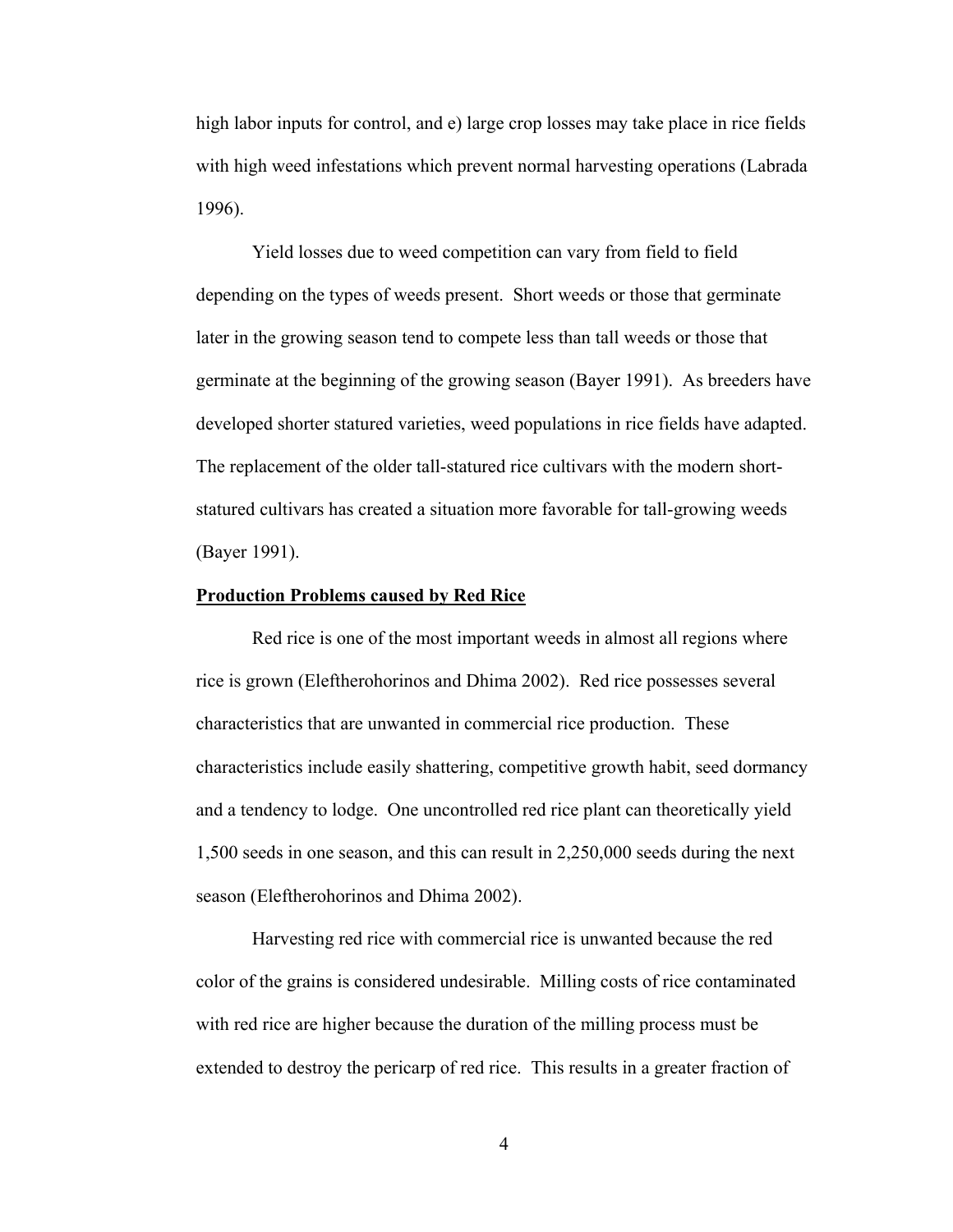broken white rice kernels and lower head rice yields (Gealy et al. 2000). Red rice is also of lower quality than white rice because of grain size and cooking characteristics.

Red rice is one of the most complex problems in rice production. Based on micromorphological studies, red rice is considered the same species as domestic rice (Gealy et al. 2000). Vaughn et al. (2001) indicated that this classification was inadequate and that at least three genetically distinct red rice varieties exist. These include *O. sativa* subspecies *indica, O. sativa* subspecies *japonica,* and *O. nivara* and *O. rufipigon,* two weedy relatives of *O. sativa.* The high level of diversity should be considered when developing and testing red rice management strategies and that a range of red rice types should be used in herbicide studies to prevent the loss of important herbicides (Vaughn et al. 2001). Steele et al. (2002) noted that because of the genetic similarity between commercial rice and red rice, red rice control with traditional herbicides has been mostly unsuccessful.

Flooding is a good means of control because red rice and cultivated forms can only germinate through soil or water but not through both. Water seeded rice is capable of germinating due to a thin layer of oxygen that exists at the water-soil interface. (Beck and Smith 2000; Kendig et al. 2003). Some escapes occur however, because some red rice seed may lay on the soil surface instead of being buried in the soil. Rotation to soybeans is another cultural practice used to control red rice. Rotation to corn and sorghum is used. A cotton and rice rotation is also utilized. However, the use of arsenical herbicides (monosodium methanearsonate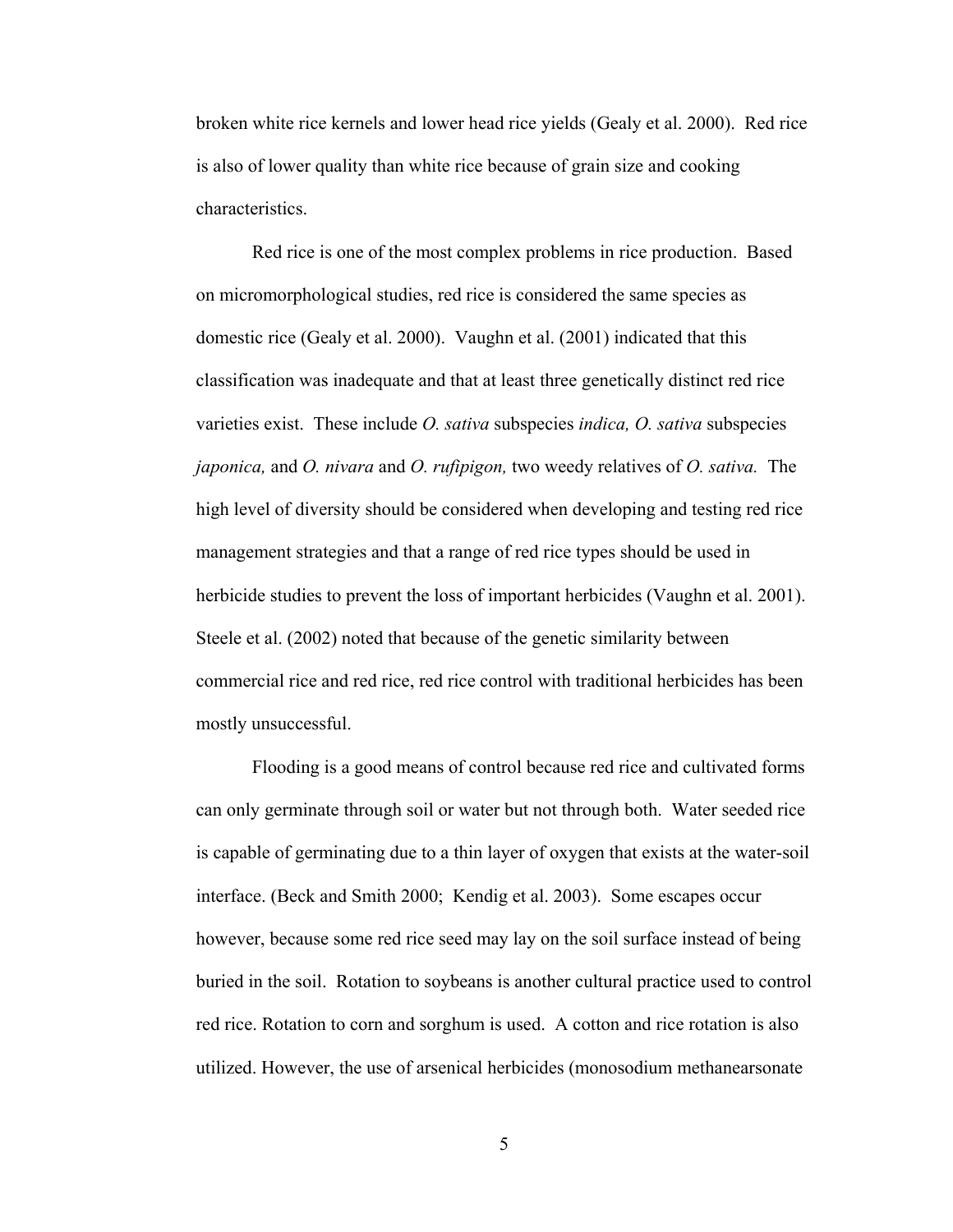or MSMA) in cotton has been associated with a physiological condition termed 'straighthead' in rice. A rotation of soybeans and rice is probably the best solution as soybean herbicides provide growers with the best and widest range of red rice control options (Kendig et al. 2003).

## **Herbicide-Resistant Rice**

The genetic similarities between red rice and cultivated forms significantly limit selective control of red rice. Through genetic engineering and conventional breeding, three herbicide resistant weed control systems are currently under development (or have been released in recent years). Rice lines have been developed which are resistant to glufosinate (trade names Liberty, Ignite<sup>2</sup>), imazethapyr, and glyphosate (trade name Roundup<sup>3</sup> and others) (Kendig et al. 2003). Of these three, only resistance to imazethapyr, an imidazolinone herbicide has been released for public use. Glufosinate and glyphosate resistant crops are considered transgenic crops because the genes which induce tolerance to these respective chemicals were derived from foreign species. Imidazolinone resistant crops were developed using mutation breeding techniques and selecting for herbicide tolerance.

Glufosinate-resistant rice could soon become an option for selective control of red rice and other weeds in rice. Liberty Link<sup>2</sup> rice was developed by AgrEvo (now Bayer CropScience) through recombinant DNA technology to be tolerant to glufosinate-ammonium (4-[hydroxy(methyl)phosphinoyl]-DLhomoalanine) the active ingredient in Liberty<sup>2</sup> herbicide. Glufosinate resistance

 $\overline{a}$ 

<sup>&</sup>lt;sup>2</sup> Bayer CropScience, 2 T.W. Alexander Drive, Research Triangle, NJ 27709

<sup>3</sup> Monsanto Company 800 Lindbergh Ave, St. Louis, MO 63167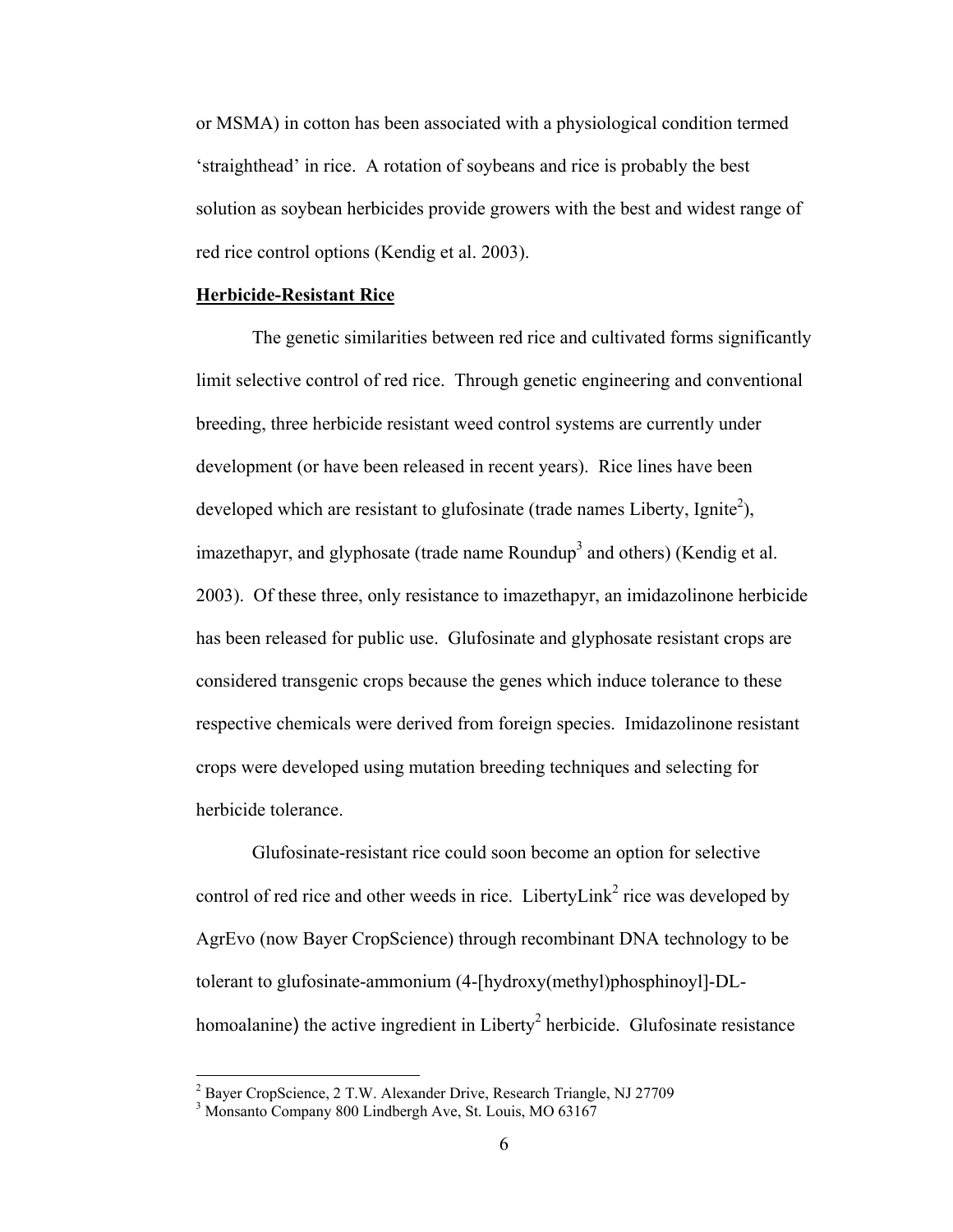was incorporated into plants by using the phosphinothricin acetyl transferase (*PAT)* gene of *Streptomyces viridochromogenes* (Coetzer et al. 2002) that encodes for phosphinothricin acetyl transferase. This enzyme has high substrate specificity for glufosinate and acetylates (introduces an acetyl group to) the free amino group of glufosinate, rendering it herbicidally inactive (Coetzer et al. 2002).

Glufosinate is a nonselective postemergence herbicide that inhibits the synthesis of glutamine from glutamate and ammonia by inhibiting the activity of glutamine synthetase. This causes accumulation of ammonium and inhibition of photosynthesis (Coetzer et al. 2002). The application of glufosinate essentially leads to reduced glutamine and increased ammonia levels in the plant tissues. This causes photosynthesis to stop and the plant dies within a few days. Jansen et al. (2000) summarizes the herbicidal action of glufosinate ammonium as a rapid accumulation of ammonia in the plant, a deficiency in several amino acids, an inhibition of photosynthetic processes, and finally in the death of the plant cell.

Glufosinate resistant rice is not yet commercially available. Although all United States governmental agencies have approved the glufosinate-resistant technology, it is not expected to be commercially released until sometime after 2007.

Another herbicide resistant rice system that has been developed is glyphosate resistant rice. This technology developed by Monsanto would allow the use of the company's Roundup herbicide with the active ingredient glyphosate (N-(phosphonomethyl) glycine) to be used for non-selective weed control in rice.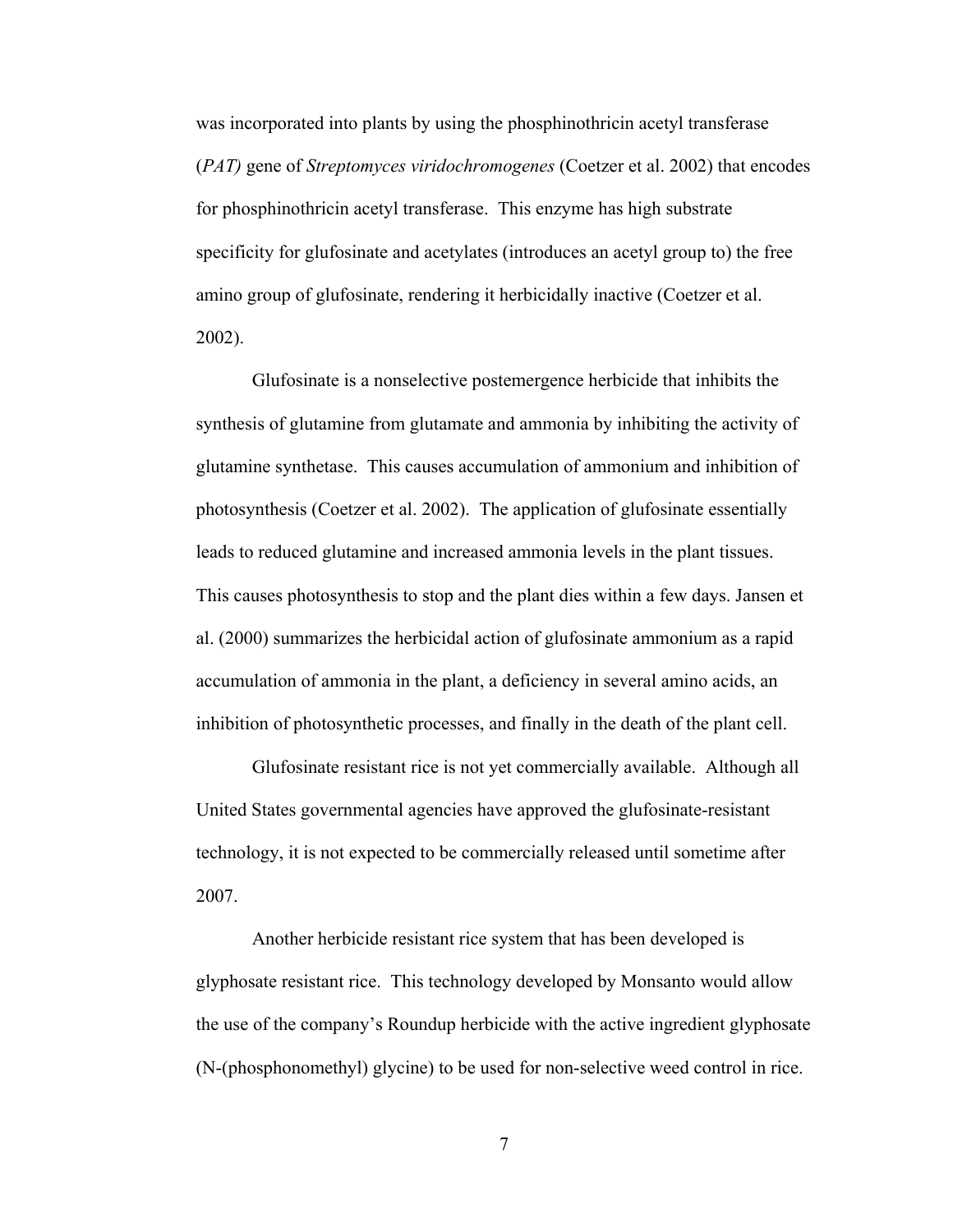Glyphosate is a unique herbicide in the way that it causes plant death. Glyphosate is the only commercial herbicide that attacks Enolpyruvylshikimatephosphate (EPSP) synthase, an enzyme of the shikimate pathway (Sherman et al. 1996).

Glyphosate resistant technology was introduced in soybeans in 1996 and is now being used in corn, cotton, and canola among other crops. At this time it is unclear whether Monsanto will release this technology in rice because of concerns that outcrossing between modified rice cultivars and red rice could occur. Glyphosate is a valuable red rice control in rotational crops and therefore if outcrossing were to convey glyphosate resistance to red rice, control options would be lost in both the rice crop and the rotational crop (Kendig et al. 2003).

Rice resistant to the imidazolinone herbicides was developed from a single rice plant that survived a chemically induced mutation trial in 1993 (Steele et al. 2002). Further breeding has increased these lines' tolerance to imazethapyr. Initially, imazethapyr was applied in split applications to total 140 g ai ha<sup>-1</sup> per growing season, and that 70 g ai  $ha^{-1}$  pre plant incorporated (PPI) or PRE followed by (fb) 70 g ai  $ha^{-1}$  POST would be the most effective program (Pellerin and Webster 2004). Injury to first generation imi-tolerant varieties was generally most severe when a POST application was applied as opposed to PPI or PRE (Ottis et al. 2003; Hackworth et al. 1998; Steele et al. 2000). Increased tolerance or resistance has been developed in recent years. Recommendations at the initiation of this study were to apply imazethapyr in sequential applications of 70g ai ha<sup>-1</sup> POST at the 1-leaf stage fb 70g ai ha<sup>-1</sup> POST and the 4-leaf stage. Imazethapyr can now be applied at a rate up to 105 g ai ha<sup>-1</sup> at both timings for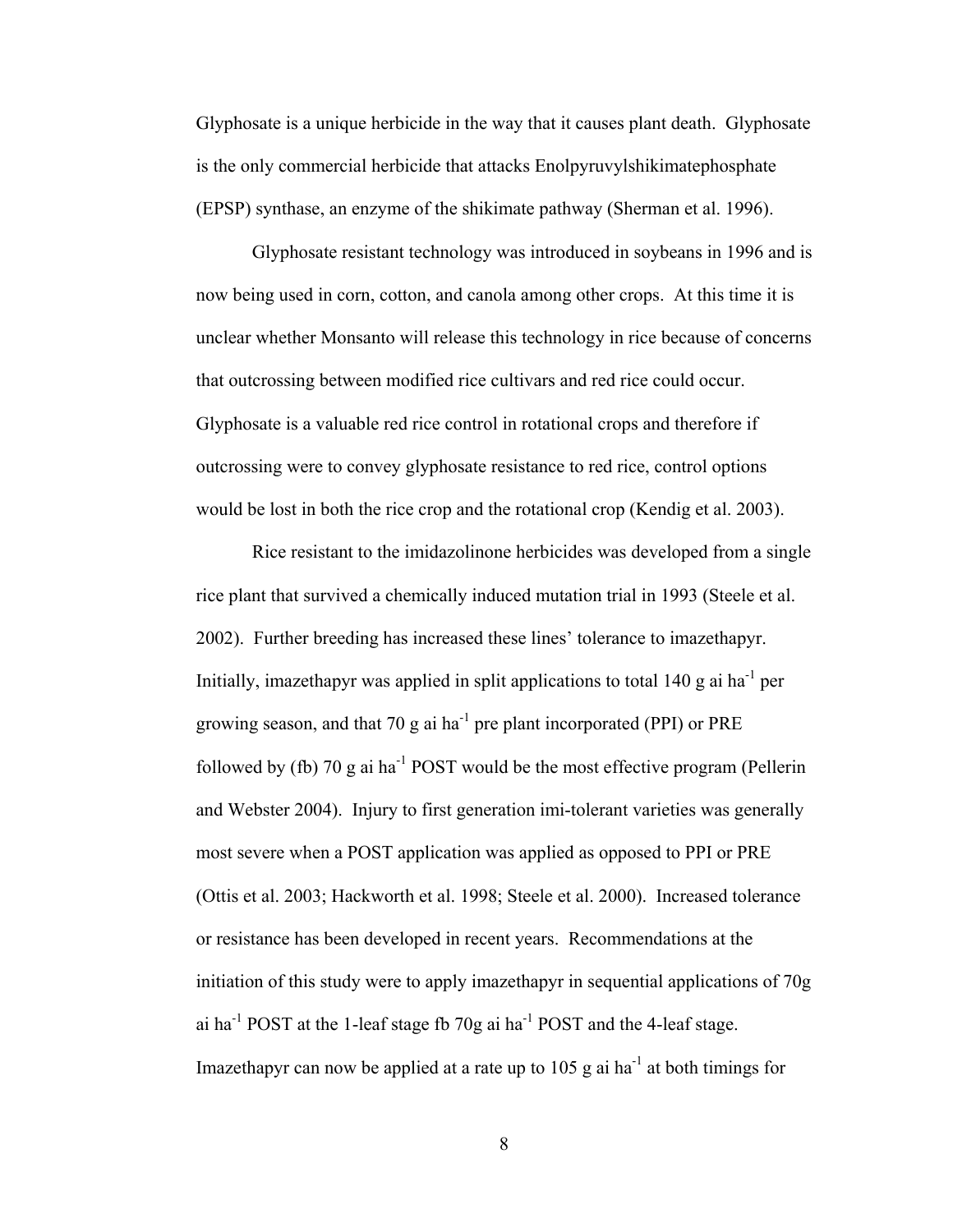enhanced-tolerance varieties (Anonymous 2006). This improved technology allows the use of an imidazolinone herbicide with little or no effect upon the crop itself. In addition to rice, this technology has also been used to produce other IMI-resistant crops.

Imidazolinone-resistant canola (*Brassica napus L.*), wheat (*Triticum aestivum*), and corn production systems are now being used. These three, in addition to imidazolinone-resistant rice, are used in conjunction with imidazolinone family herbicides. Imazamox (2-[4,5-dihydro-4-methyl-4-(1 methylethyl)-5-oxo-1H-imidazol-2-yl]-5-(methoxymethyl)-3-pyridinecarboxylic acid) is labeled for use in imidazolinone-resistant canola and wheat. A mixture of imazethapyr and imazapyr (2-(4,5-dihydro-4-methyl-4-(1-methylethyl)-5-oxo-1Himidazol-2-yl)-3-pyridinecarboxylic acid) under the trade name *Lightning* $\mathcal{D}^4$  is used in imidazolinone-resistant corn. Currently the herbicide imazethapyr (2- [4.5-dihydro-4-methyl-4-(1 -methylethyl)-5-oxo-lH-imidazol-2-yl]-5-ethyl-3 pyridinecarboxylic acid) is labeled for exclusive use in imidazolinone-resistant rice production systems. All imidazolinone-resistant technologies were developed using mutation breeding techniques and are considered non-genetically modified organisms (non-GMO) and are sold under the *CLEARFIELD*<sup>5</sup> name.

## **Imidazolinone-Resistant Rice**

Masson et al. (2001) and Croughan et al. (1995) stated that the development of imidazolinone-resistant (IMI-resistant) rice will allow producers using this technology to apply a PRE imidazolinone herbicide. Research

<sup>4</sup> BASF Corporation, Florham Park, NJ 07932

<sup>5</sup> Horizon Ag. LLC, 8275 Tournament Drive, Memphis, TN 38125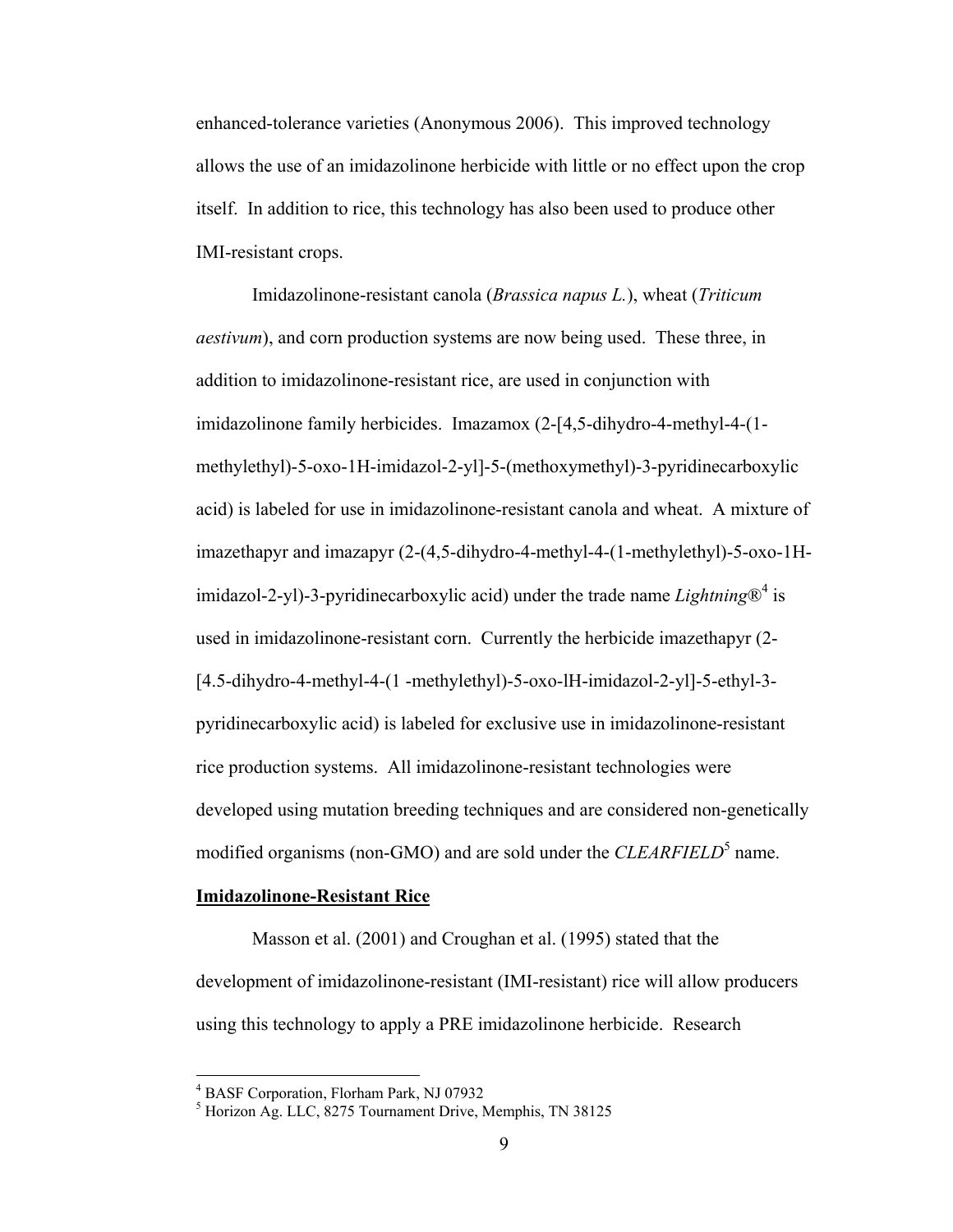conducted by Steele et al. (2002) indicated that PRE or PPI treatments of imazethapyr at 70  $\mu$  ai ha<sup>-1</sup> and a POST treatment at the same rate are needed to adequately control red rice with first generation varieties. However, as mentioned above, the current recommendation on second generation varieties is a PPI or PRE application of 70 to 105 g ai ha<sup>-1</sup> fb a POST application of 70 to 105g ai ha<sup>-1</sup>.

Complete control of red rice is desirable because of the potential of outcrossing with the cultivar (Steele et al. 2002). There are concerns that since both red rice and commercial rice belong to the same genus and species, interbreeding and the transfer of the imidazolinone-tolerance trait to red rice could occur. Growing herbicide-resistant varieties in proximity with sexually compatible *Oryza* relatives such as red rice provides an opportunity for the unintended transfer of these resistance traits by cross-pollination with these noncultivated relatives. These modified genes could then become part of the red rice genetic base. If this occurs, any field where red rice occurs could be contaminated with the tolerance gene indefinitely (Vaughan et al. 2001; Ellstrand et al. 1999). Repeated applications of herbicides to which the rice variety is resistant can create a strong selection pressure that will tend to increase the populations of weeds possessing the herbicide-resistant trait (Gealy et al. 2003). This would render the technology ineffective for control of red rice.

Many crops, including rice, sunflower (*Helianthus annus)*, sugarbeet (*Beta vulgaris*), canola, barley (*Hordeum vulgare*), and wheat hybridize freely with their wild relatives (Massinga et al. 2003). Herbicide-resistance gene flow from herbicide resistant crops (HRCs) to wild relatives was reported for several crop-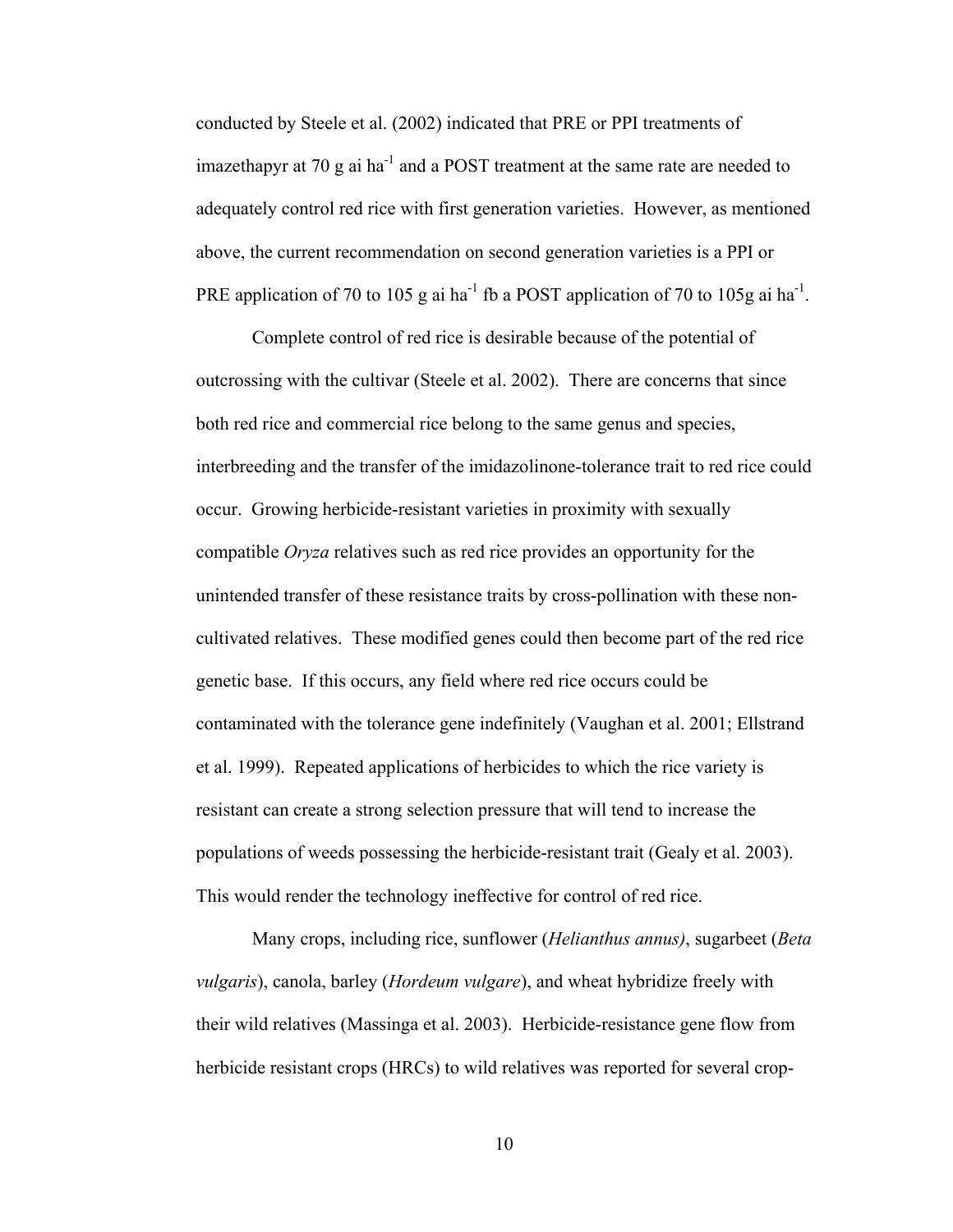weed systems (Massinga et al. 2003). Brown and Brown (1996) reported that glufosinate resistant canola can outcross with field mustard (*Brassica rapa*) producing glufosinate resistant hybrids (Massinga et al. 2003).

Studies have shown that herbicide tolerant plants are no more invasive of cultivated or natural habitats than their herbicide susceptible counterparts, unless the relevant herbicide is used exclusively to eliminate competing vegetation (Downey 1999). In a study conducted to evaluate the transfer of fitness-related genes into wild relatives, which would result in more invasive and more difficult to control weeds. Marshall et al. (2001) found no difference in photosynthesis, leaf area, height, and dry weight between imazethapyr-resistant and -susceptible common sunflower (Massinga et al. 2003).

Rice, in contrast to common sunflower, is a largely self-pollinated crop. Red rice is also primarily self-pollinated and natural hybridization at low rates has been documented (Baldwin 2003; Langevin et al. 1990; Beachell et al. 1938). Outcrossing rates between red rice and cultivated rice (herbicide-resistant or nonresistant) have been variable, but nearly always less than 0.5% (D. Gealy, personal communication). This is supported by data from a 1938 study (Beachell et al. 1938) which reported 0 to 3.39% natural crossing between red rice and rice with an average of 0.45% (Baldwin 2003). However, in late 2004, reports in the popular press indicated that imidazolinone-resistant red rice had been observed in grower fields.

An imidazolinone-resistant rice production system can be useful in controlling red rice and can prevent future infestations if used properly (Steele et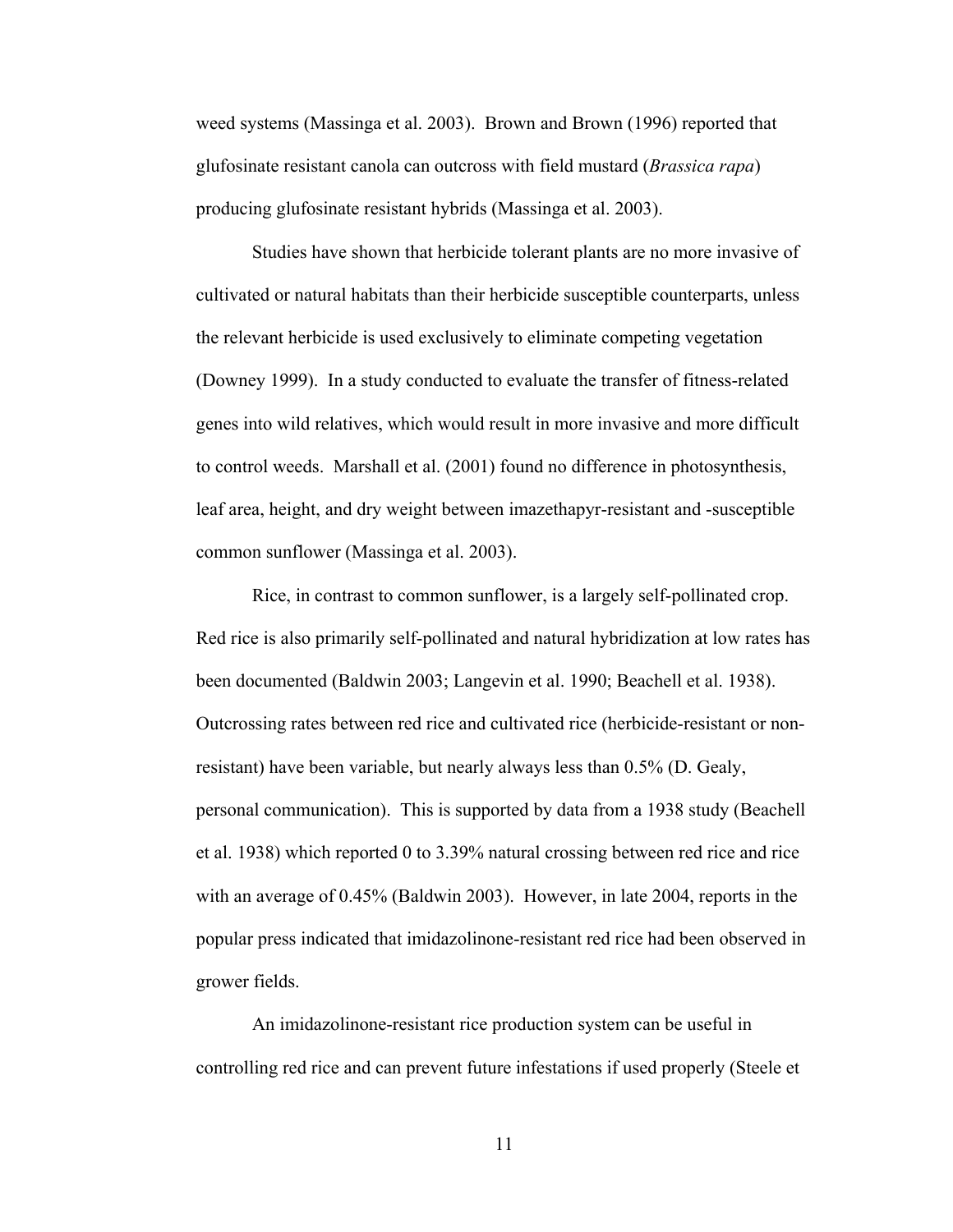al. 2002). A program initiated by BASF and Horizon Ag termed the CLEARFIELD Stewardship Initiative, is being used to help ensure proper use and understanding of the technology so that it remains viable for many years. Some goals of the stewardship program include: 1) Ensure the long-term viability of the imidazolinone chemistry as a weed control option, 2) Encourage continued investment in new seed and chemical technology research, 3) Maximize the agronomic potential of the system through the use of certified seed, 4) Provide for education on responsible weed resistance management practices (Anonymous 2005).

#### **Imazethapyr and Imazamox**

 The imidazolinone herbicides inhibit the enzyme acetolactate synthase, a key enzyme in the biosynthesis of branched-chain amino acids valine, leucine, and isoleucine (Masson and Webster 2001; Stidham 1991; Walsh 1991; Anderson and Hibberd 1985). Once in the phloem and translocated to the site of action, the imidazolinones inhibit ALS, causing death of meristematic cells resulting in plant death (Masson and Webster 2001). Imazethapyr is the first imidazolinone herbicide selected for use in imidazolinone resistant rice because of crop tolerance, weed control spectrum and effectiveness as a soil or foliar applied treatment (Zhang et al. 2001). Currently, the two herbicides being used in imidazolinone resistant rice are imazethapyr and imazamox. The imazamox formulation *Beyond* has received special local need (24(c)) registration "to remove late emerging or previously missed red rice only in imidazolinoneresistant rice varieties and hybrids possessing the second generation tolerance trait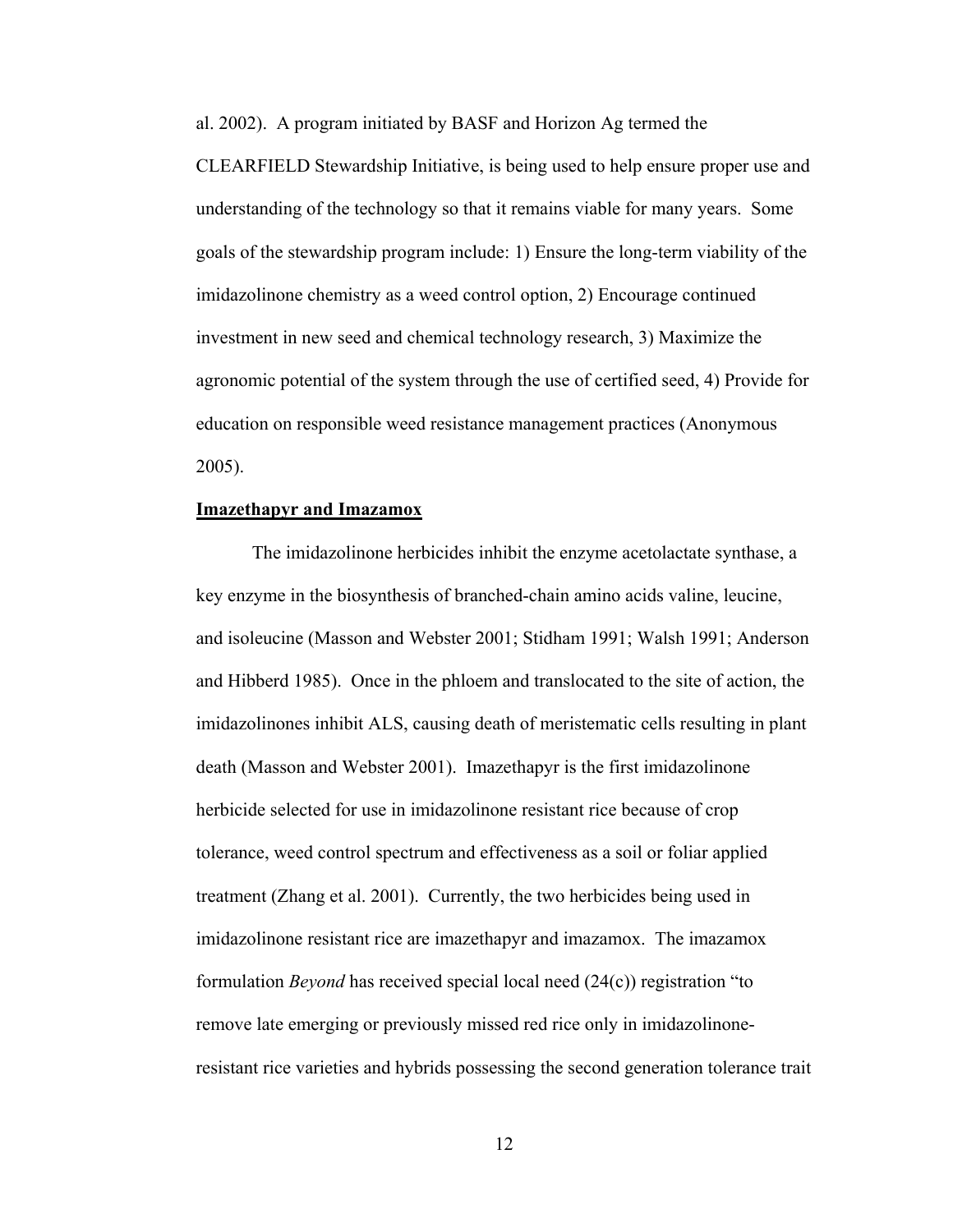following the two 4-oz./acre (70g ai  $ha^{-1}$ ) applications of imazethapyr at labeled timings" (Anonymous 2004a). The replacement of the ethyl substituent on the pyridine carboxylic acid ring of imazethapyr with a methoxymethyl group is the only structural difference between imazamox and imazethapyr (Nelson et al. 1998).

Imazethapyr is readily absorbed through roots and foliage, making it ideal for PPI, PRE, and POST applications (Pellerin and Webster 2004; Cantwell et al. 1989a). Imazamox also is absorbed through the roots and foliage when applied POST, but should be applied when weeds are actively growing and before they exceed the maximum recommended size. It also provides activity on susceptible weeds that may emerge shortly after application (Anonymous 2003).

 The use of ALS inhibitors became very popular soon after their introduction. This is due to the relatively low use rates, environmental safety, low mammalian toxicity, wide crop selectivity and high efficacy. Many of the qualities that make ALS inhibitors popular also favor the increase of resistant populations (Bader 1995; Holt and Lebaron 1990). The high efficacy of these chemicals quickly selects for the resistant phenotype (Saari et al. 1994). These resistant plants quickly become the dominating phenotype in an area. Several weed species have become tolerant or resistant to the ALS mode of action. In 1987, five years after their introduction, the first case of resistance to an ALS inhibitor was reported in prickly lettuce (*Lactuca serriola* L.) (Franssen et al. 2001, Mallory-Smith et al. 1990). Since then, 95 species have evolved resistance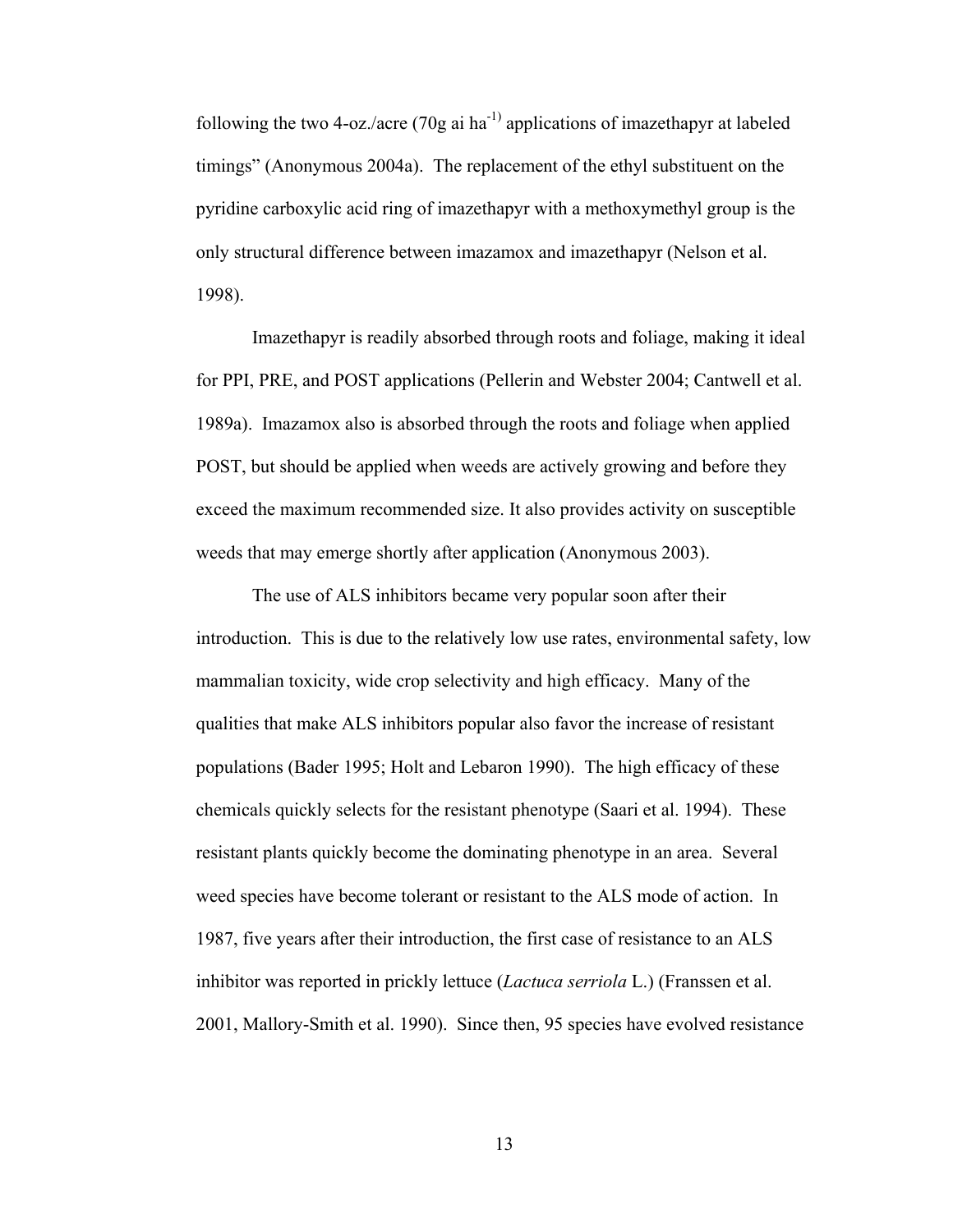to the ALS inhibitors, worldwide (Franssen et al. 2001), over 30 species confirmed resistant in the U.S.

#### **Imidazolinone Herbicides in Non-Flooded Crops**

 Imazamox and imazethapyr herbicides are used for grass and broadleaf control in soybean (Nelson et al. 1998). Imazethapyr has also been evaluated for weed control in alfalfa (*Medicago* sativa), peanuts (*Arachis hypogae*), edible beans (*Phaseolus spp*.) and peas (*Pisum sativum*) (Walsh 1991; Carlson and Taylor 1988; Hartberg and Harvey 1988). Imazethapyr used in soybeans at rates greater than 70 g ai  $ha^{-1}$  or under stressful conditions may cause some injury. Under favorable conditions, soybeans quickly outgrow these temporary symptoms and yields are not affected (Hart et al. 1991). No significant difference in soybean injury from imazethapyr and imazamox was reported by Nelson and Renner (1995). However, Gednalski et al. (1995) reported injury to be greater when imazamox was used along with methylated seed oil (Nelson and Renner 1998)

 These two herbicides are very similar structurally and in performance. The differences while few, can have a large effect upon the situations in which these two herbicides are used. Imazamox offers an additional option for postemergence grass and broadleaf weed control for producers whose choices are limited by rotational crop restrictions (Nelson et al. 1998; Lueschen 1997). Corn is quite tolerant to soil residues of imazethapyr, however grain sorghum, cotton and rice are sensitive to residues. Planting of these crops are restricted to 18 months after application in order for the residues to degrade to safe levels (Hart et al. 1991). The rotational crop restrictions are shorter for imazamox. Carryover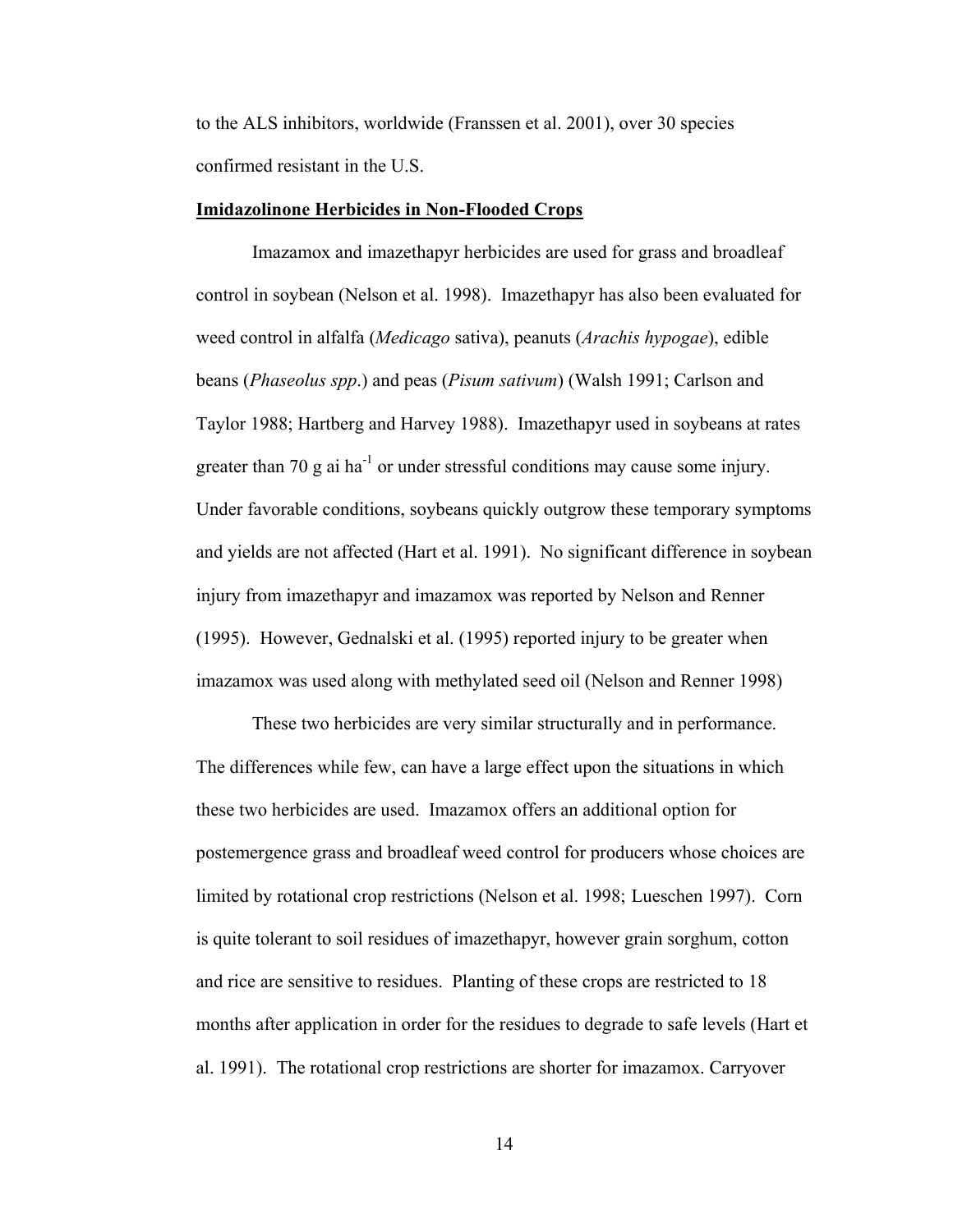injury to corn and sorghum from imazamox (50 and 100 g ai/ha) applied to soybean did not occur 90 days after application (Cobucci et al. 1998).

## **Imidazolinone Dissipation**

Herbicide dissipation is the loss of herbicide from the sampled soil zone (Johnson 1993). Certain soil factors including microbial population, moisture, organic matter, pH, temperature, and texture have been shown to influence the persistence of imazethapyr and related imidazolinones in the soil (Ayeni et al. 1998). Other factors such as photolysis, hydrolysis, and leaching can also contribute to the dissipation of these herbicides.

The routes and/or rates of microbial transformations of herbicides are influenced by environmental factors, agricultural techniques, and the properties of the herbicide (Torstensson 1980). Microbial degradation is the major soil dissipation pathway for the imidazolinones (Cantwell et al. 1989b; Flint and Witt 1997; Lehmann et al. 1993). Cantwell et al. (1989a) observed degradation of  $14^{\circ}$ C-imazaquin and  $14^{\circ}$ C-imazethapyr in irradiated and non-irradiated samples of two soils. An average of 95% of the radioactivity in the form of unaltered herbicide was recovered after 12 wk of incubation in irradiated soils. In contrast, only 22.8 to 69.8% of the  $^{14}$ C –labeled herbicides was recovered in the nonirradiated soil. This indicates that microbial enzymes are the primary mechanism of imidazolinone degradation.

Factors that increase microbial activity, such as higher temperatures and adequate soil moisture, increase the rate of dissipation from the soil (Beyer et al. 1988; Cobucci et al. 1998; Flint and Witt 1997; Goetz et al. 1990; Lehmann et al.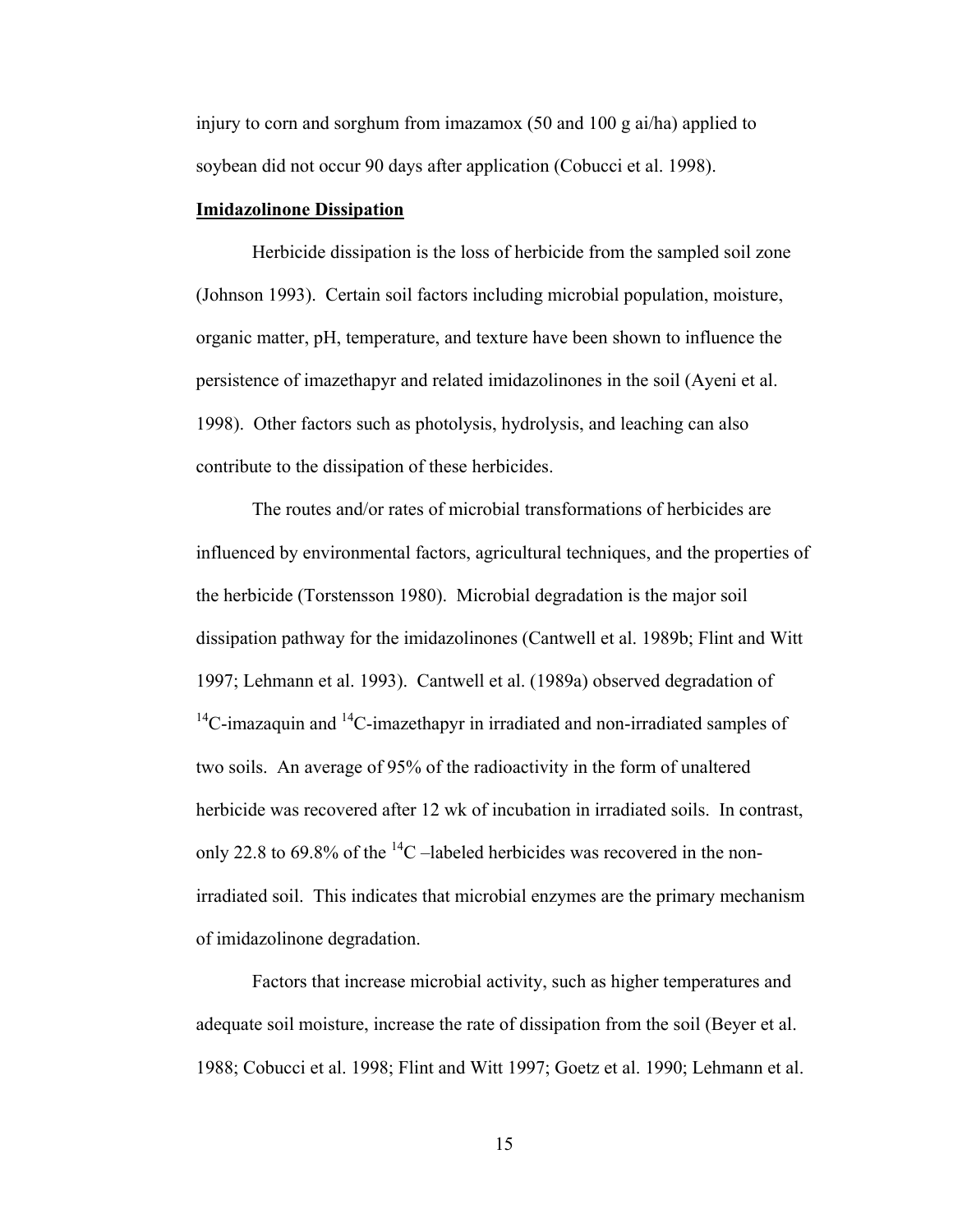1993; Loux and Reese 1993). Extreme heat, cold, and a lack or overabundance of soil moisture severely diminishes the activity of soil biomass (Cantwell et al. 1989a). Vischetti (2002) determined that the half life for imazamox was 27  $(\pm 2)$ days at 25°C and moisture at 75% field capacity (FC) but that lowering the temperature to 10<sup>o</sup>C at 75% FC increased the half life to 83 ( $\pm$ 8) days. The temperature for optimum microbial activity varies according to average air temperature with microbes generally more active during the warmer seasons. Optimum temperatures for microorganism activity ranges from  $20^{\circ}$  to  $30^{\circ}$ C but in temperate regions may be  $10^{\circ}$  to  $15^{\circ}$ C (Torstensson 1980). Vischetti (1995) found in laboratory studies that the half lives of three concentrations of imazethapyr (0.1, 1.0, 10.0 ppm) increased as the temperature increased and that as temperatures varied between  $10^{\circ}$  and  $20^{\circ}$ C, the half lives increased by 55, 250, and 140% respectively.

The presence of water also affects how quickly imidazolinones degrade in the soil. According to Sciumbato et al. (2003) soil moisture was the most influential factor in determining the amount of imazethapyr available for plant uptake. Bauer and Calvet (1999) studied the range of 50-90% soil water capacity and found that for several herbicides, high soil moisture resulted in enhanced herbicide dissipation. Several factors complicate studies on the soil-water-plantherbicide system. Among these are 1) changes in the herbicide concentration in the soil solution as soil water content changes, 2) a reduction of herbicide movement toward the root with decreasing water content, and 3) the reduced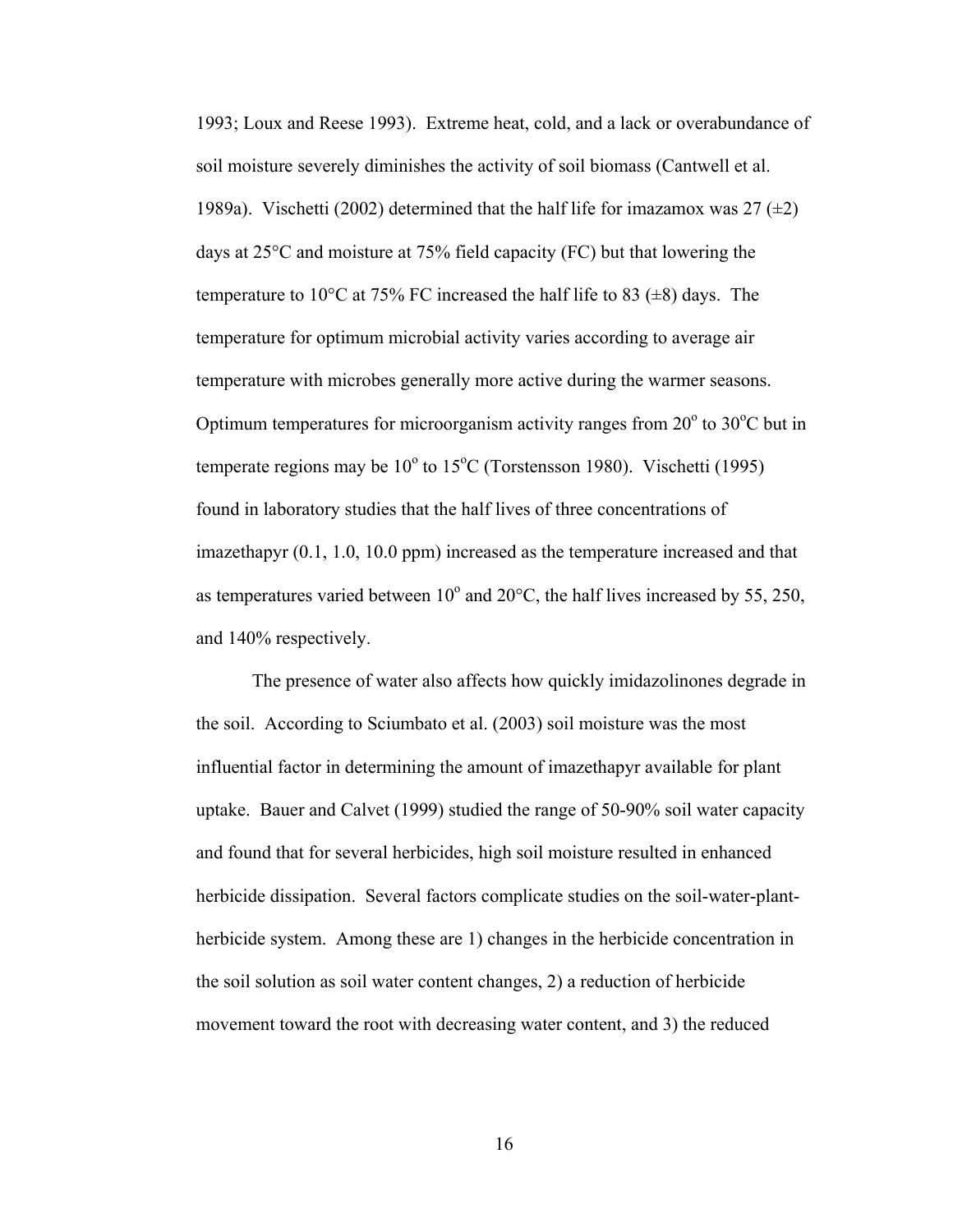herbicide translocation in a plant due to reduced respiration during periods of water stress (Green and Obien 1969).

Soil moisture affects the activity of soil applied herbicides by altering the herbicide concentration and mobility in the soil (Zhang et al. 2001; Moyer 1987). However, herbicides applied to foliage have shown reduced activity when applied to soils with low moisture content (Zhang et al. 2001). Absorption and translocation of  $^{14}$ C-glyphosate by common milkweed was greater at 25% than 13% soil moisture (Zhang et al. 2001; Waldecker and Wyse 1985). This may be due to less overall movement of materials in the vascular system of the plant under moisture stress. Ball et al. (2003) and Cobucci et al. (1998) noted that insufficient soil moisture for microbial degradation may limit the decomposition of imazamox and increase the potential for injury to rotational crops.

While dry soils result in a higher herbicide concentration in the soil, phytotoxicity may in fact be decreased (Green and Obien 1969). This is because of the mechanisms which move the herbicide through the soil and into the plant. Herbicide transport through the soil to plant root or hypocotyl takes place by mass flow or molecular diffusion. Mass flow, the product of water movement rate and herbicide concentration, and diffusion both decrease with a reduction in water content (Green and Obien 1969). This limits the amount of herbicide available to the plant.

Under aerobic conditions, aerobic metabolism (of imidazolinones) is relatively slow, but extensive (Mangels 1991a). Under flooded conditions, when the soil becomes anaerobic, no significant degradation occurred over 2 months of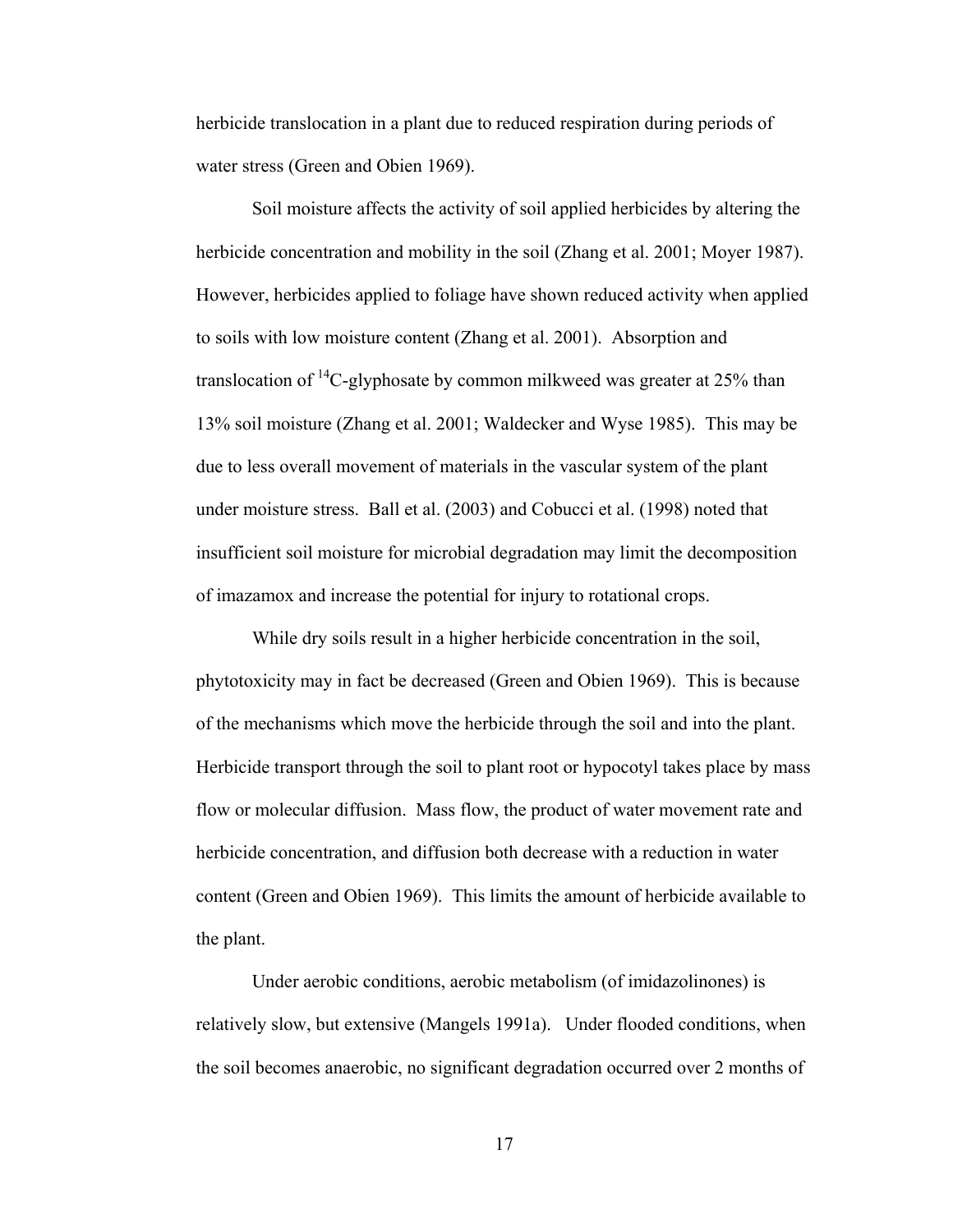incubation, indicating that the imidazolinones are stable in an anaerobic environment.

Herbicide adsorption is lower in wet than dry soils and therefore the herbicide molecules remain in solution longer and are subjected to greater leaching, plant absorption, and microbial degradation (Cobucci et al. 1998). However the imidazolinones have been shown to leach very little. Little downward movement of  $C^{14}$  imazethapyr in the field under normal application conditions was observed (Mangels 1991a). In addition, 95% of the  ${}^{14}C$ imazethapyr was recovered in the top 15 cm of soil. This indicates that imazethapyr did not leach significantly (Mangels 1991a). In studies conducted by American Cyanamid Company, imazethapyr showed no degradation over 1 year in aerobic or anaerobic sediment/water systems taken from a river in Canada (Gagne et al. 1991).

The pH and type of soil affects the activity of the organisms in the soil that contribute to dissipation. Soil pH did not affect imazamox persistence but affected the bioavailability according to Bresnahan et al. (2002). While 82% of imazamox had dissipated from a soil with three different pHs, the remaining residue (18%) was more bioavailable and greater injury resulted. Microbial activity is often higher in soils with high organic matter content, and has a higher density of microorganisms near organic and clay surfaces (Johnson 1993; Hance 1988). Loux et al. (1989b) observed that imazethapyr and imazaquin were both more persistent as soil organic matter and clay content increased.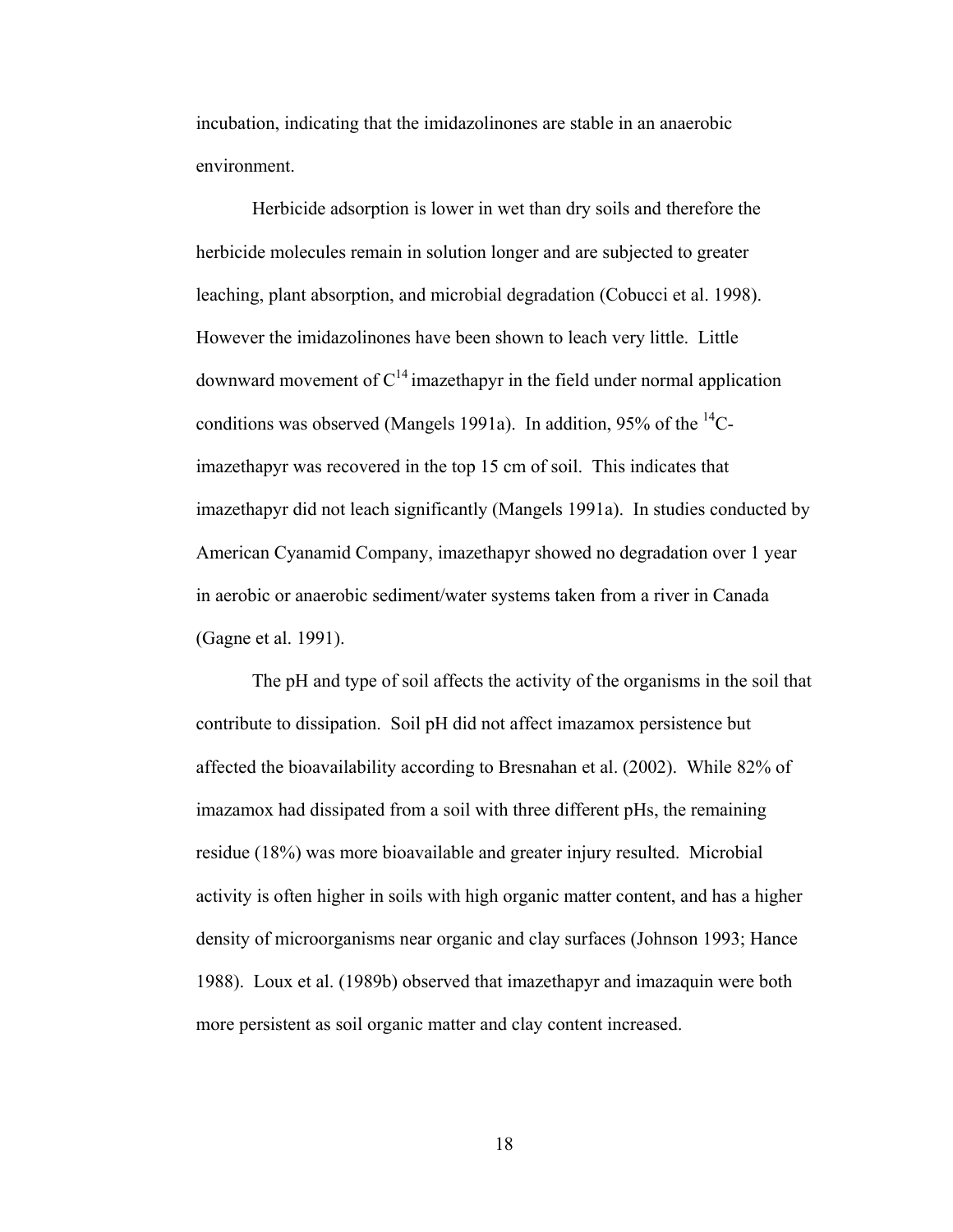The soil texture can also determine how well the herbicide is bound or adsorbed to soil particles. Loux et al. (1989a) found that imazethapyr adsorption was strongly correlated with clay content, while Johnson (1993) observed that dissipation was slower in soils with high adsorption than in soils with low adsorption (low organic matter, low clay soils) (Braverman et al. 1985; Cantwell et al. 1989a; Goetz et al. 1990; Loux et al. 1989a; Loux and Reese 1993; Rogers et al. 1986; Savage 1978; Schroeder and Banks 1986). It has been proposed by Cantwell et al. (1989a) that imidazolinones are protected from biodegradation when adsorbed to colloids. Likewise, application of imidazolinones to highly adsorbent soils and subsequent environmental conditions which are unfavorable to microbial growth will result in increased persistence. Injury to normally sensitive plants may not occur due to the herbicide being strongly bound to soil organic matter and clay particles and unavailable for plant uptake.

Photolysis and hydrolysis are physical forces which change the rate of herbicide degradation. Photolysis is a chemical process by which molecules are broken down into smaller units through the absorption of light. Photolysis of imidazolinones in water is fairly rapid while on soil the rate is somewhat slower. The generally accepted half-life due to photolysis on dry soil for the imidazolinones is 4 months (Mangels 1991b). Photolysis of imidazolinones in aqueous solution however may take only 48 hs (WSSA 1994).

 Hydrolysis, a chemical decomposition process that uses water to split chemical bonds of substances, can be affected by the amount of water present. Hydrolysis of the acid imidazolinones has been found to occur at an extremely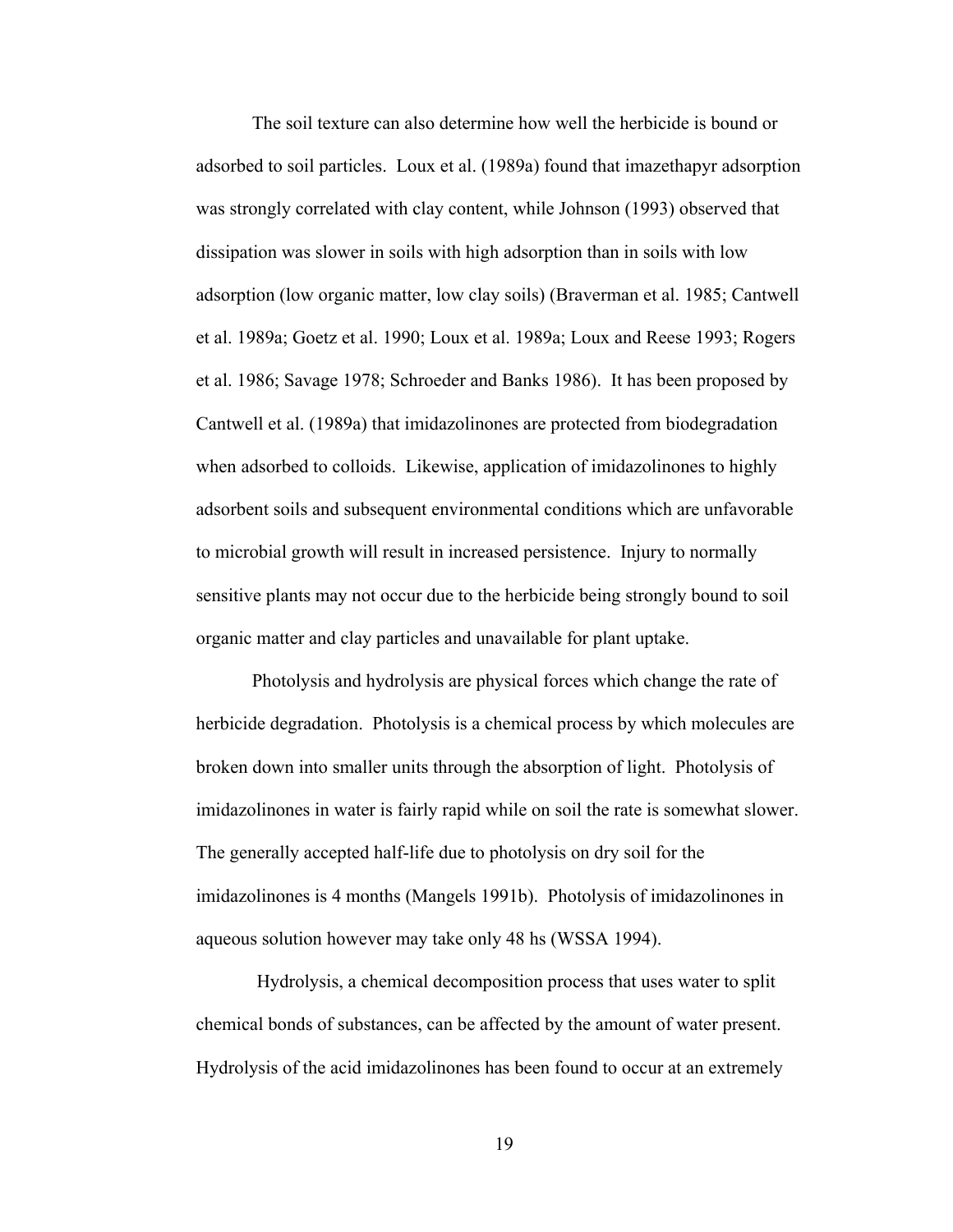slow rate at environmentally relevant pHs and temperatures (Mangels 1991b).

#### **Summary**

The introduction and release of imidazolinone-resistant rice has had a great impact on the rice growing areas of the southern United States by allowing for the first time the use of a simple selective herbicide system for control of red rice. The use of imazethapyr also allows for ease of application and control of a broad spectrum of problematic weeds in rice. However, there are restrictions on what crops can be planted following imidazolinone-resistant rice due to carryover. Imazamox is closely related to imazethapyr but has a shorter carryover restriction to rotational crops. Evaluation of imazamox as a replacement for imazethapyr in rice culture could allow farmers to use imidazolinone-resistant rice to help control red rice and plant imi-susceptible rice the following year without the risk of injuring the crop.

 Many factors play a role in dissipation of these herbicides. Interactions among these factors can greatly affect the time it takes for herbicide residues in the soil to reach levels safe to a rotational crop. If the herbicide persists too long because of these factors, rotational crops may be injured and yield losses may occur. While many studies have focused on how these herbicides dissipate under normal, non-flooded cropping conditions, very little is known about their fate in a rice production environment. Imazapyr has been shown to persist for 2-3 days in shallow ponds compared to 25-142 days in a terrestrial setting depending upon soil type and environmental factors (WSSA 1994). Baldwin (2003) found that the risk of carryover injury from labeled rates of imazethapyr could be unpredictable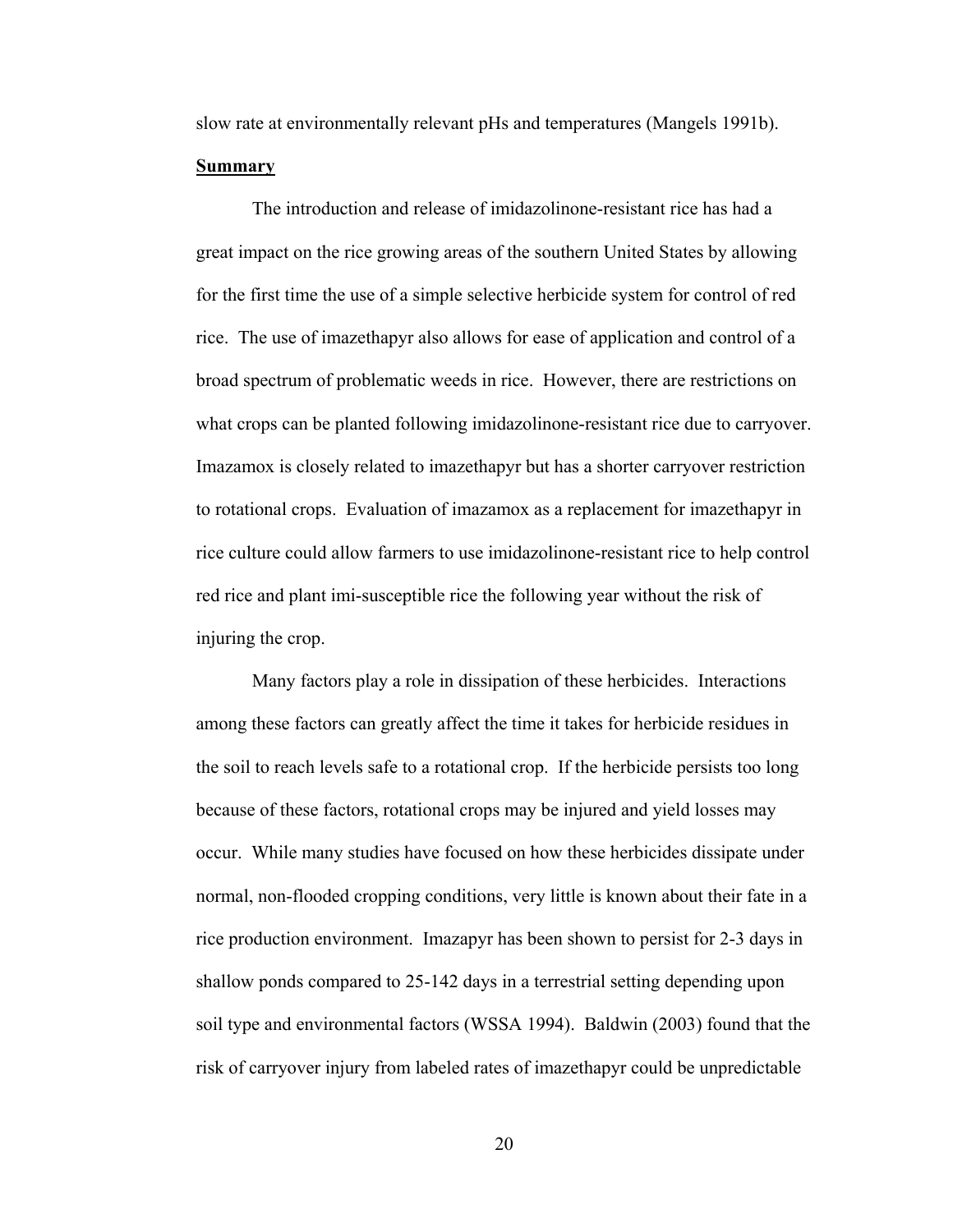in a IR rice conventional oat or rice rotation. However, no data was found regarding imazamox persistence in similar settings.

 Flooded conditions may affect the microbial and light activity in degrading these compounds. Soil types capable of holding water for rice growing may exhibit properties which affect the rate of degradation. Dissipation times need to be calculated for both imazethapyr and imazamox under these unique circumstances so that injury and yield reductions do not occur when a conventional crop, primarily imi-susceptible rice, is planted the year after utilization of imi-resistant rice technology.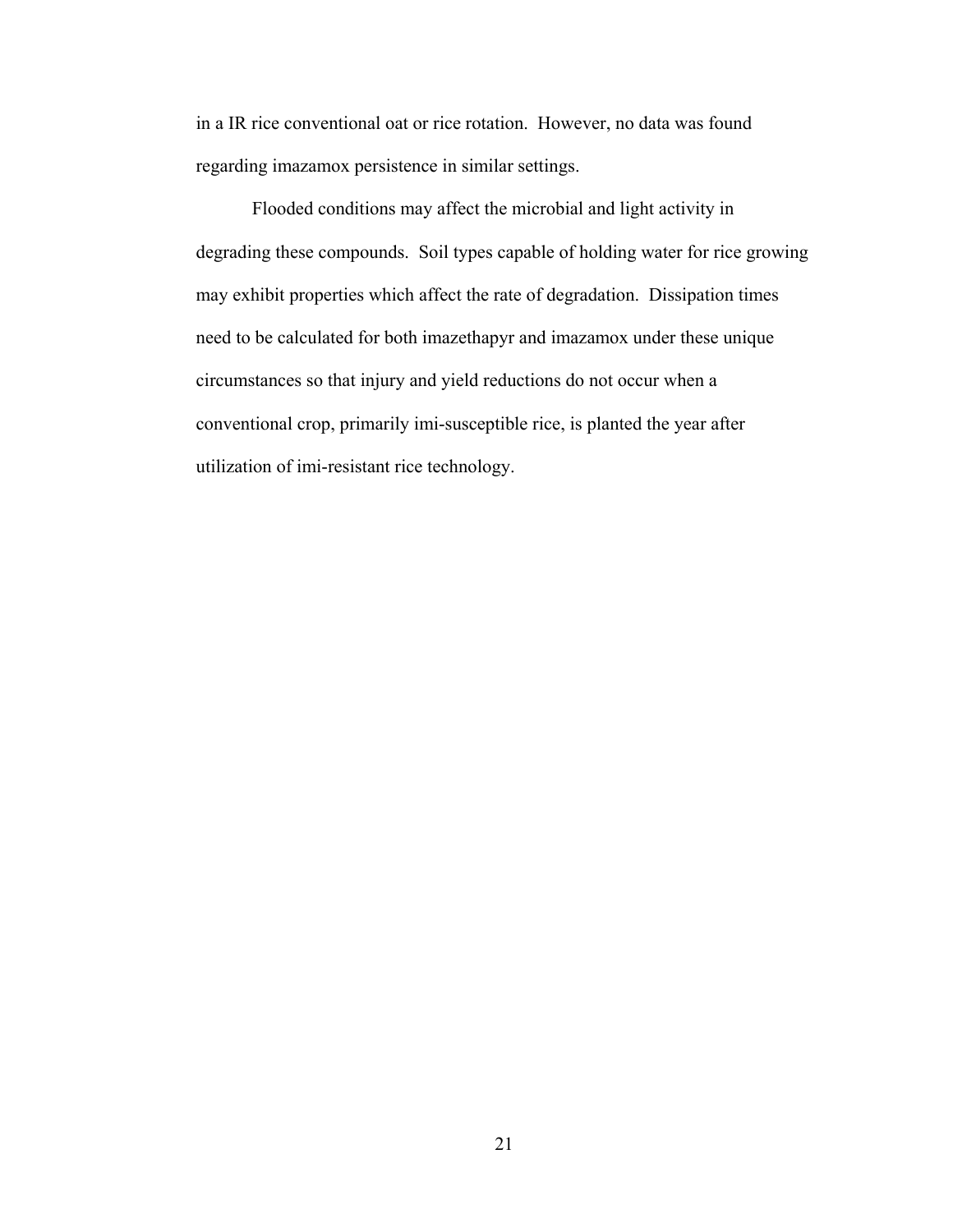# **Literature Cited**

- Aichele, T.M., and D. Penner. 2005. Adsorption, Desorption, and Degradation of Imidazolinones in Soil. Weed Technol. 19:154-159.
- Anderson, P.C. and K.A. Hibberd. 1985. Evidence for the Interaction of an Imidazolinone with leucine, valine, and isoleucine metabolism. Weed Sci. 33:468-471.
- Anonymous. 2003. Imazamox (Raptor) NYS DEC Letter Active Ingredient Registration 3/03. Available online at http://pmep.cce.cornell.edu/profiles/herb-growthreg/fatty-alcohol monuron/imazamox/imazamox\_reg\_303.html.
- Anonymous. 2004. Beyond® specimen supplement label. Available online at http://www.cdms.net/LabelsMsds/LMDefault.aspx?t=
- Anonymous. 2005. CLEARFIELD Stewardship Initiative Position Statement. Available online at http://www.CLEARFIELDsystem.com/home.asp?page=steward.
- Anonymous. 2006. NewPath® specimen label. Available online at http://www.cdms.net/LabelsMsds/LMDefault.aspx?t=
- Ayeni, A.O., B.A. Majek, and J. Hammerstedt. 1998. Rainfall Influence on Imazethapyr Bioactivity in New Jersey. Weed Sci. 46:581-586.
- Bader, B.M. 1995.Using Herbicide Management Strategies as a Method to Prevent Weed Resistance to ALS Herbicides. M.S. thesis. University of Missouri, Columbia, Mo. p. 17.
- Baldwin, T.L. 2003. Weed Control Systems with Imazethapyr-Tolerant Rice (*Oryza sativa* L.): PhD Dissertation. University of Arkansas, Fayetteville, Ar.
- Ball, D.P., J.P. Yennish, and T. Alby, III. 2003. Effect of Imazamox Soil Persistence on Dryland Rotational Crops. Weed Technol. 17:161-165.
- Bauer, U., and R. Calvet. 1999. Fate of Soil Applied Herbicides: Experimental Data and Predictors of Dissipation Kinetics. J Environ Qual. 28: 1765- 1777.
- Bayer, D.E. 1991. Weed Management. Pages 287-309 in B.S. Luh, ed. Rice Volume I: Production. Van Nostrand Reinhold: New York.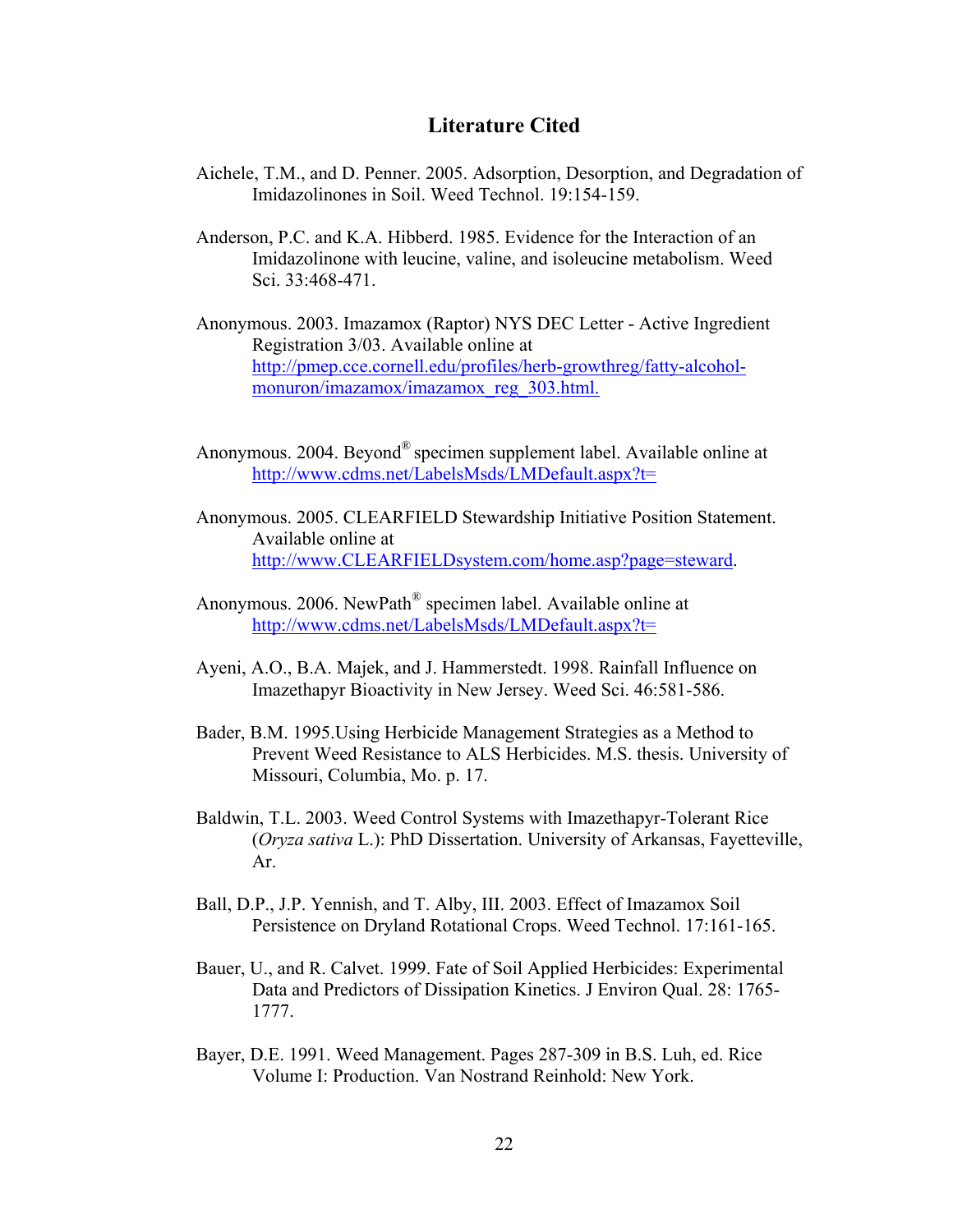- Beachell, H.M., H.M. Adair, C.R. Jodon, N.E. Davis, and L.L. Jones. 1938. Extent of Natural Crossing in Rice. J Am Soc Agron. 30: 743-753.
- Beck, B., and G.S. Smith. 2000. Crop Profile for Rice in Missouri. Accessed from http://www.ipmcenters.org/cropprofiles/docs/morice.html 29 April 2005.
- Beyer, E.M., M.J. Duffy, J.V. Hay, and D.D. Schlueter. 1988, Sulfonylureas: *In* P.C. Kearney and D.D. Kaufman, eds. Herbicides: Chemistry, Degradation, and Mode of Action. New York: Marcel Dekker. pp. 117– 189.
- Bouhache, M. and D.E. Bayer. 1993. Photosynthetic Response of Flooded Rice (*Oryza sativa*) and Three *Echinochloa* Species to Changes in Environmental Factors. Weed Sci. 41:611-614.
- Braverman, M.P., T.L. Lavy, and R.E. Talbert. 1985. Effects of Metolachlor Residues on Rice (*Oryza sativa)*. Weed Sci. 33:819-824.
- Bresnahan, G., A. Dexter, W. Koskinen, and W. Lueschen. 2002. Influence of Soil pH-Sorption Interactions on the Carry-over of Fresh and Aged Soil Residues of Imazamox. Weed Res. 42:45–51.
- Brown, J., and A.P. Brown. 1996. Gene Transfer Between Canola (*Brassica napus* L. and *B. campestisl* L.) and Related Weed Species. Ann Appl Bio. 129:513–522.
- Cantwell, J.R., R.A. Libel, and F.W. Slife. 1989a, Imazethapyr for Weed Control in Soybean (Glycine max): Weed Technol. 3:596–601.
- Cantwell, J.R., R.A. Liebl, and F.W. Slife. 1989b, Biodegradation Characteristics of Imazaquin and Imazethapyr: Weed Sci. 37:815–819.
- Carlson, S.J. and F.R. Taylor. 1988. Imazethapyr for Annual Weed Control in Edible Beans and Peas in the United States. Proc. North Central Weed Cont. Conf. 43:38.
- Coats, B. 2003. Global Rice Production. Pages 247-269 in C.W. Smith and R.H. Dilday eds. Rice: Origin, History, Technology, and Production. John Wiley & Sons, Inc: New Jersey.
- Cobucci, T., H.T. Prates, C.L.M. Falcao, and M.M.V. Rezende. 1998. Effect of Imazamox, Fomesafen, and Acifluorfen Soil Residue on Rotational Crops. Weed Sci. 1998 46:258–263.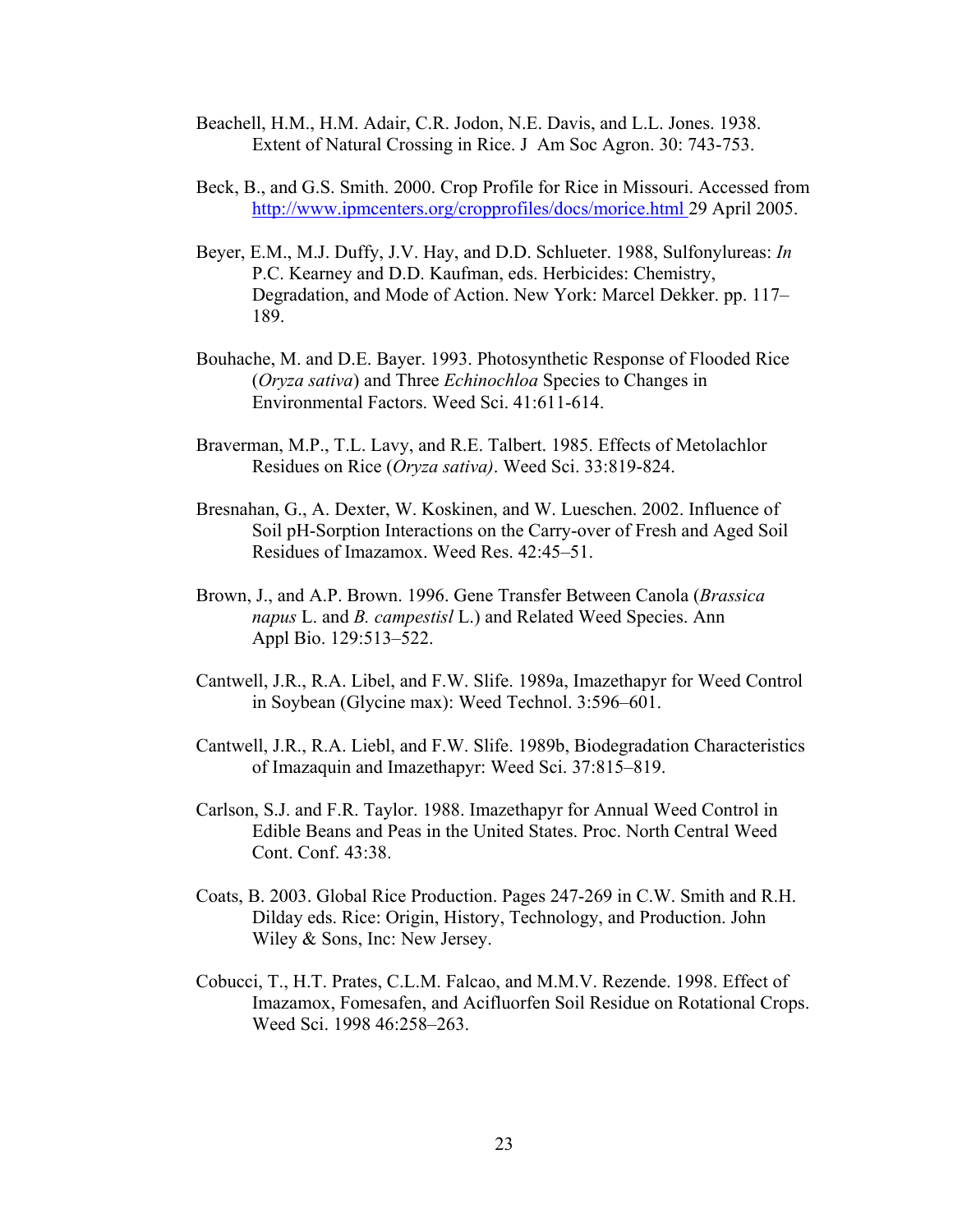- Coetzer, E., K. Al-Khatib, D.E. Peterson. 2002. Glufosinate Efficacy on Amaranthus Species in Glufosinate-Resistant Soybean (*Glycine max*). Weed Technol. 16:326-331.
- Croughan, T.P., H.S. Utomo, D. Sanders, and M. Braverman. 1995. Assessment of imidazolinone-resistant Rice. Baton Rouge, Louisiana State University Rice Experiment Station Annual Progress Report 87. pp. 491–525.
- Downey, R.K. 1999. Risk Assessment of Outcrossing of Transgenic Brassica, with Focus on *B. rapa and B. napus.* Proc.  $10<sup>th</sup>$  International Rapeseed Congress 1999. Accessed from http://www.regional.org.au/au/gcirc/ 25 February 2005.
- Eleftherohorinos, I.G., and K.V. Dhima. 2002. Red Rice (*Oryza sativa*) Control in Rice (*O. sativa*) with Preemergence and Postemergence Herbicides. Weed Technol. 16:537-540.
- Ellstrand, N.C., H.C. Prentice, and J.F. Hancock. 1999. Gene flow and Introgression from Domesticated Plants into their Wild Relatives. Annu Rev Ecol Syst. 30:539–563.
- Flint, J.L., and W.W. Witt. 1997, Microbial Degradation of Imazaquin and Imazethapyr: Weed Sci. 45:586–591.
- Franssen, A.S., D.Z. Skinner K. Al-Khatib, M.J. Harked and P.A. Kulakow. 2001. Interspecific Hybridization and Gene Flow of ALS Resistance in *Amaranthus* Species. Weed Sci. 49:598–606.
- Gagne, J.A., J.E. Fisher, R.K. Sharma, K.A. Traul, S.J. Diehl, F.G. Hess, and J.E. Harris. Toxicology of the Imidazolinone Herbicides. Pages 179-190 in D.L. Shaner and S.L. O'Connor eds. The Imidazolinone Herbicides. CRC Press: Boca Raton, FL.
- Gealy, D.R., D.H. Mitten, and J.N. Rutger. 2003. Gene Flow Between Red Rice (*Oryza sativa*) and Herbicide-Resistant Rice (*O. sativa*): Implications for Weed Management. Weed Technol. 17:627-645.
- Gealy, D.R., N.E. Saldain, and R.E. Talbert. 2000. Emergence of Red Rice (*Oryza sativa*) Ecotypes Under Dry-Seeded Rice (*Oryza sativa*) Culture. Weed Technol. 14:406-412.
- Gednalski, J.V., W.G. Johnson, and G.W. Alley. 1995. Influence of Various Adjuvants on Postemergence Weed Control in Soybeans with AC 299,263. Proc. North Central Weed Sci. Soc. 50:133.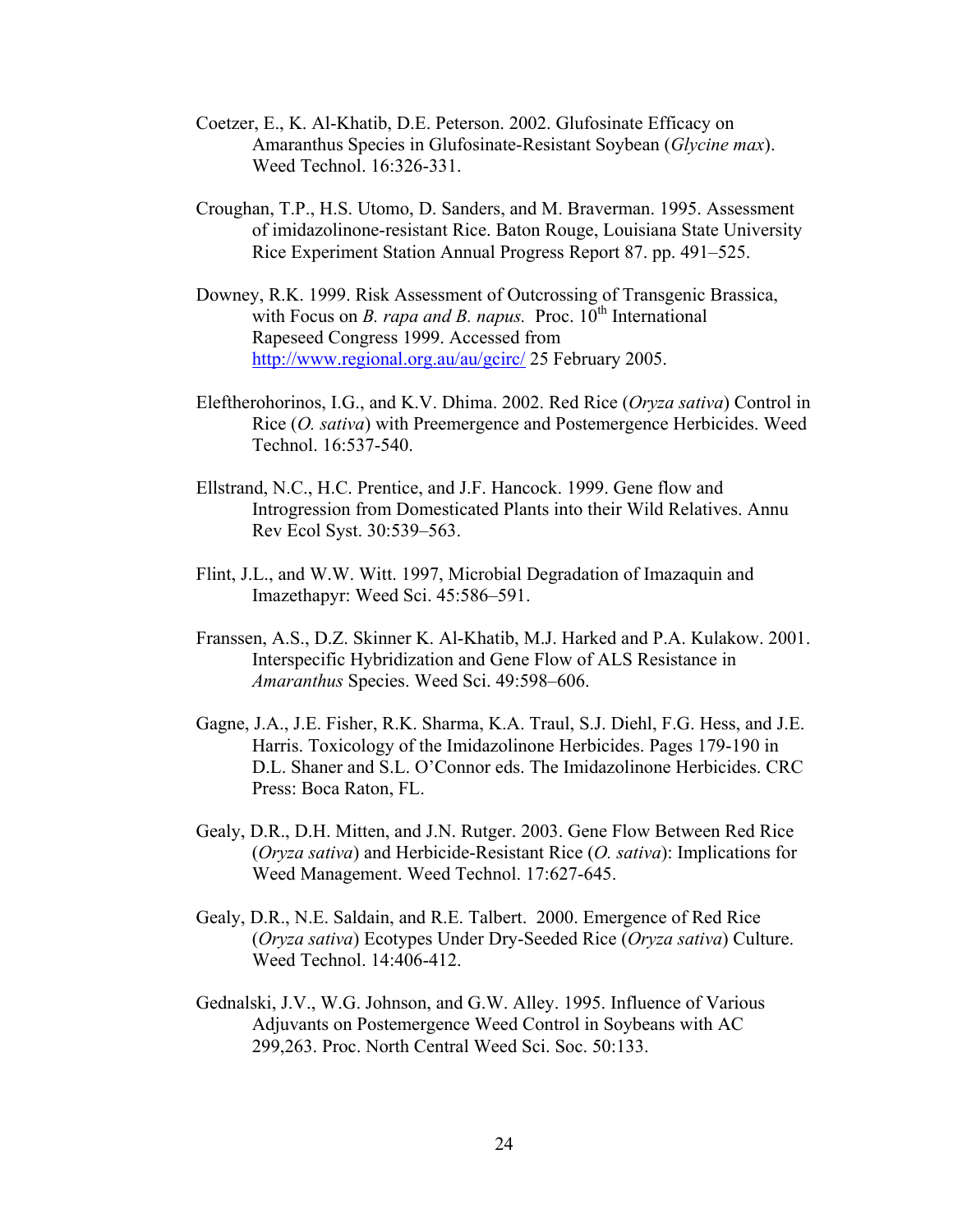- Goetz, A.J., T.L. Lavy, and E.E. Gbur, Jr. 1990, Degradation and Field Persistence of Imazethapyr. Weed Sci. 38:421–428.
- Green, R.E., and S. R. Obien. 1969. Herbicide Equilibrium in Soils in Relation to Soil Water Content. Weed Sci. 17:514-519.
- Greenland, H.M., L.P. Sarokin, and R.H. White. 1998. 1997 Field Evaluation of Imidazolinone Tolerant Rice. Proc. Southern Weed Sci. Soc. 51:221.
- Hance, R.J. 1988. Adsorption and Bioavailability. Pp. 1-19 in R. Grover, ed. Environmental Chemistry of Herbicides. Vol. I. CRC Press: Boca Raton, FL.
- Hart, R., E. Lignowski, and F. Tayolo. 1991. Imazethapyr Herbicide. Pages 247- 256 in D.L. Shaner and S.L. O'Connor eds. The Imidazolinone Herbicides. CRC Press: Boca Raton, FL.
- Hartberg, T.J. and R.G. Harvey. 1988. Weed Control in Alfalfa with Imazethapyr. Proc. North Central Weed Cont. Conf. 43:116.
- Holt, J.S. and H.M. LeBaron. 1990. Significance and Distribution of Herbicide Resistence. Weed Technol. 4:141-149.
- Jansen C., I. Schuphan, and B. Schmidt. 2000. Glufosinate Metabolism in Excised Shoots and Leaves of Twenty Plant Species. Weed Sci. 48:319-326.
- Johnson, D.H. 1993. Cotton and Rice Response to Rotational Crop Herbicides in Arkansas. PhD dissertation. University of Arkansas, Fayetteville, AR, pp. 5-6.
- Kendig, J.A., B. Williams, and C.W. Smith. 2003. Rice Weed Control. Pages 457- 72 in C.W. Smith and R.H. Dilday eds. Rice: Origin, History, Technology, and Production. John Wiley & Sons, Inc: New Jersey.
- Labrada, R. 1996. Weed Control in Rice. Pages 3-5 in B.A. Auld and K.U. Kim eds. Weed Management in Rice. Food and Agriculture Organization of the United Nations.
- Langevin, S.A., K. Clay, and J.B. Grace. 1990. The Incidence and effects of Hybridization between Cultivated Rice and its Related Weed Red Rice (*Oryza sativa* L.). Evolution. 44:1000-1008.
- Lehmann, R.G., D.D. Fontaine, and E.L. Olberding. 1993, Soil Degradation of Flumetsulam at Different Temperatures in the Laboratory and Field. Weed Res. 33: 187–195.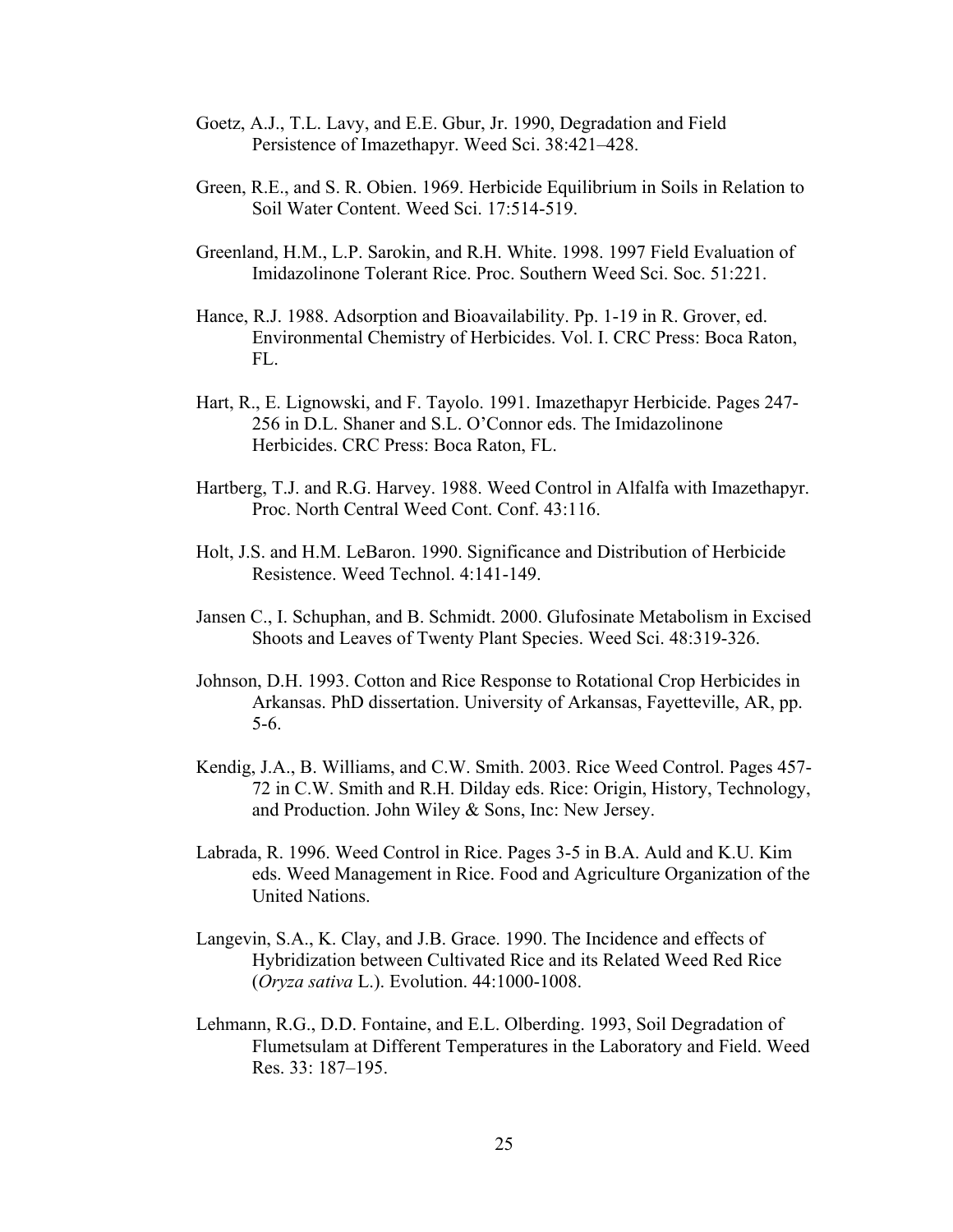- Loux, M.M., R.A. Liebl, and F.W. Slife. 1989a. Adsorption of Imazaquin and Imazethapyr on Soils, Sediments, and Selected Adsorbents. Weed Sci. 37:712–718.
- Loux, M.M., R.A. Liebl, and F.W. Slife. 1989b. Availability and Persistence of Imazaquin, Imazethapyr and Clomazone in Soil. Weed Sci. 37: 259- 267.
- Loux, M.M., and K.D. Reese. 1993, Effect of Soil Type and pH on Persistence and Carryover of Imidazolinone Herbicides. Weed Technol. 7:452–458.
- Lueschen, W.E., J.K. Getting, and E.L. Foland. 1997. AC 299,263 and Imazethapyr Carryover Potential in Soybean Sugarbeet Rotation. Weed Sci. Soc. of Am. Abstract 37:97.
- Mallory-Smith, C.A. , D.C. Thrill and M.J. Dial. 1990. Identification of Sulfonylurea Herbicide-resistant Prickly Lettuce (*Lactuca serriola*). Weed Technol. 4:163-168.
- Mangels, G. Behavior of the Imidazolinone Herbicides in Soil-a Review of the Literature. 1991a. Pages 191-209 in D.L. and S.L. O'Connor eds. The Imidazolinone Herbicides. CRC Press: Boca Raton, FL.
- Mangels, G. Behavior of the Imidazolinone Herbicides in Soil in the Aquatic Environment. 1991b. Pages 183-190 in D.L. Shaner and S.L. O'Connor eds. The Imidazolinone Herbicides. CRC Press: Boca Raton, FL.
- Marshall, M.W., K. Al Khatib, and T. Loughin. 2001. Gene Flow, Growth, and Competitiveness of Imazethapyr Resistant Common Sunflower. Weed Sci. 49:14-21.
- Massinga, R.A., K. Al-Khatib, P. St. Amand, and J.F. Miller. 2003. Gene Flow from imidazolinone-resistant Domesticated Sunflower to Wild Relatives. Weed Sci. 51:854-862.
- Masson, J.A., and E.P. Webster. 2001. Use of Imazethapyr in Water-Seeded Imidazolinone-Tolerant Rice (*Oryza sativa*). Weed Technol. 15:103- 106.
- Masson, J.A., E.P. Webster, and B.J. Williams. 2001. Flood Depth, Application Timing, and Imazethapyr Activity in Imidazolinone-Tolerant Rice (*Oryza sativa*). Weed Technol. 15:315-319.
- Moyer, J.R. 1987. Effects of Soil Moisture on the Efficacy and Selectivity of Soil Applied Herbicides. Rev. of Weed Sci. 3:19-34.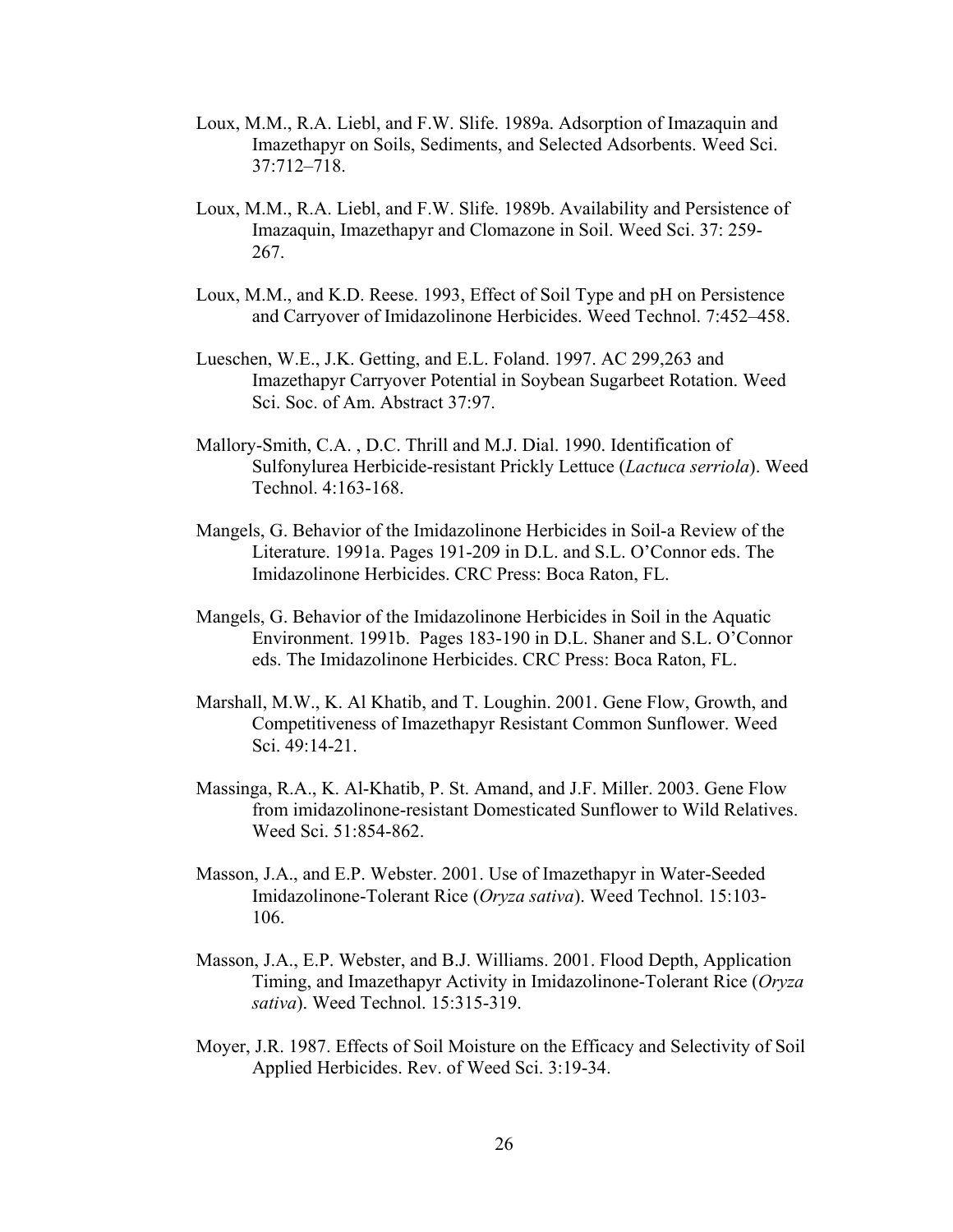- Nelson, K.A., and K.A. Renner. 1995. A Comparison of Imazethapyr and AC 299,263 for Postemergence Weed Control in Soybeans. Proc. North Central Weed Sci. Soc. 50:129-130.
- Nelson, K.A., and K.A. Renner. 1998. Weed Control in Wide- and Narrow-Row Soybean (*Glycine max*) with Imazamox, Imazethapyr, and CGA-277476 plus Quizalofop. Weed Technol. 12:137-144.
- Nelson, K.A., K.A. Renner, and D. Penner. 1998. Weed Control in Soybean (*Glycine max)* with Imazamox and Imazethapyr. Weed Sci. 46:587- 594.
- Ottis, B.V., J.M. Chandler, and G.N. McCauley. 2003. Imazethapyr Application Methods and Sequences for Imidazolinone-Tolerant Rice (*Oryza sativa*). Weed Technol. 17:526-533.
- Pellerin, K.J., E.P. Webster. 2004. Imazethapyr at Different Rates and Timings in Drill- and Water-Seeded Imidazolinone-Tolerant Rice. Weed Technol. 18:223-227.
- Rogers, C.B., R. Talbert, and R. Frans. 1986. Effect of Cotton (*Gossypium hirsutum*) Herbicide Carryover on Subsequent Crops. Weed Sci. 34:756-760.
- Saari, L.L., J.C. Cotterman, and D.C. Thill. 1994. Resistance to Acetolactate Synthase Inhibiting Herbicides. Pages 83-139 in S.B. Powles and J.A.M. Holtum eds. Herbicides Resistance in Plants: Biology and Biochemistry. CRC Press: Florida.
- Savage, K.E. 1978. Persistence of Several Dinitroanaline Herbicides as Affected by Soil Moisture. Weed Sci.. 26:465-471.
- Schroeder, J. and P.A. Banks. 1986. Persistence and Activity of Norflurazon and Fluridone in Georgia soils under controlled conditions. Weed Sci. 34:599-606.
- Sciumbato, A.S., L.J. Kurtz, G.L. Steele, S.A. Senseman, D.J. Lee, S. Jeonnam, and B.V. Ottis. 2003. Plant Available Imazethapyr in Soil Solution and Red Rice (*Oryza sativa* L.) Efficacy as Influenced by Herbicide Rate and Soil Moisture. Proc. Southern Weed Sci. Soc. 56:351.
- Sherman, T.D., K.C. Vaughn, S.O. Duke. 1996. Mechanisms of Action and Resistance to Herbicides. Pages 13-35 in S.O. Duke ed. Herbicide Resistant Crops: Agricultural, Environmental, Economic, Regulatory, and Technical Aspects. CRC Press: Boca Raton, FL.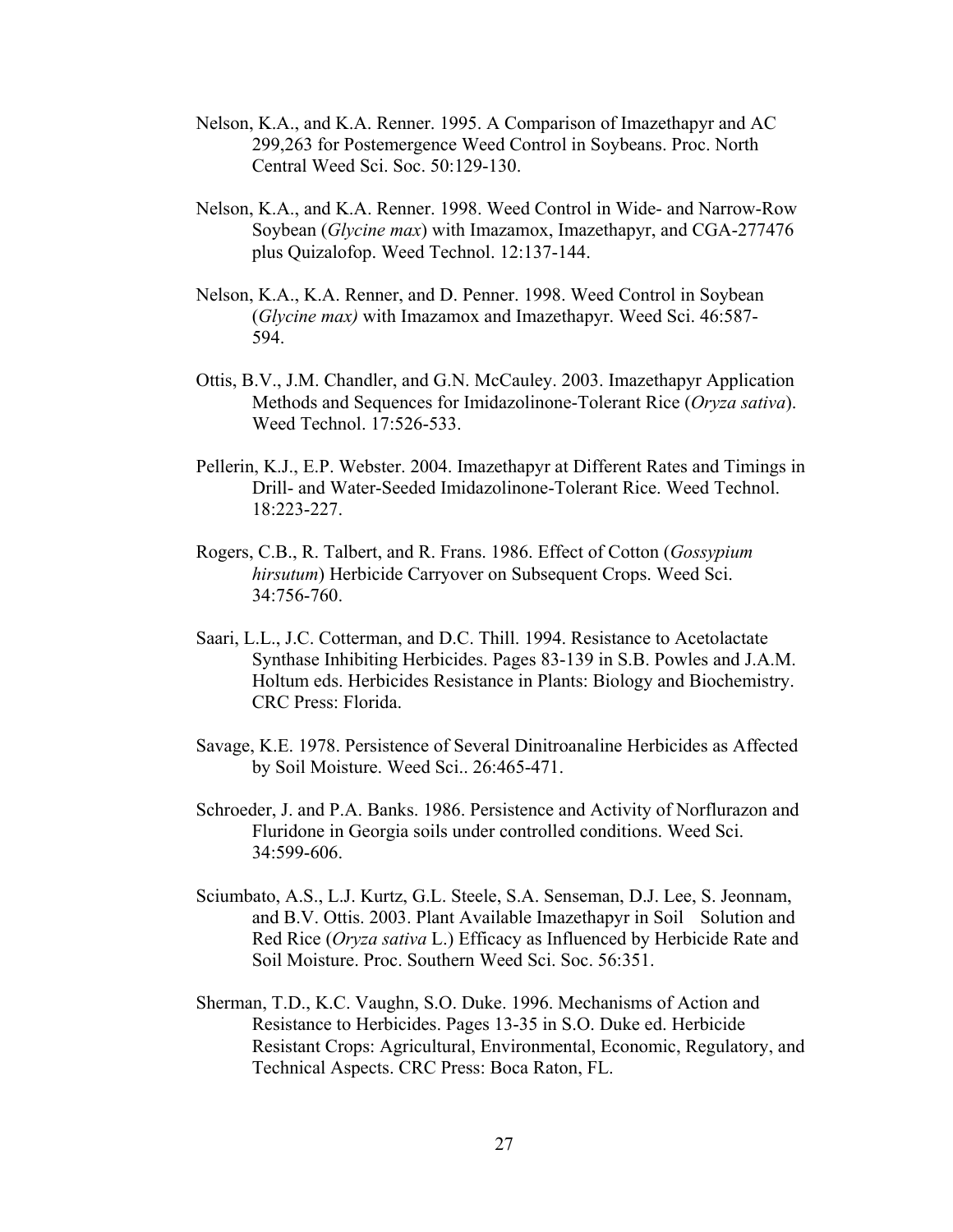- Silva, A.A., F.A. Ferreira, S.A. Brito, and J.G.M. Santos. 1995. Efeito Residual de Imazamox and Imazethapyr em Latossolo Roxo. In Congresso Brasileiro de Ciencia das Plantas Daninhas. Florianopolis: Sociedade Brasileira de Controle de Plantas Daninhas. Page 326.
- Steele, G.L., J.M. Chandler, and G.N. McCauley. 2002. Control of Red Rice (*Oryza sativa*) in Imidazolinone-Tolerant Rice (*O. sativa*) Weed Technol. 16:627-630.
- Steele, G.L., J.M. Chandler, G.N. McCauley, and C.H. Tingle. 2000, Red rice (*Oryza sativa* L.) control with varying rates and application timings of imazethapyr: Proc. Southern Weed Sci. Soc. 53:19.
- Stidham, M.A. 1991. Herbicides that inhibit acetolactate synthase. Weed Sci. 39:428-434.
- Street, J.E. and P.K. Bollich. 2003. Rice Production. Pages 271-296 in C.W. Smith and R.H. Dilday eds. Rice: Origin, History, Technology, and Production. John Wiley & Sons, Inc: New Jersey.
- Tindall, K.V., M.J. Stout, and B.J. Williams. 2004. Evaluation of the Potential Role of Glufosinate-Tolerant Rice in Integrated Pest Management Programs for Rice Water Weevil (Coleoptera: *Curculionidae*) J Econ Entomol. 97:1935-1942.
- Torstensson, L. Roles of Microorganisms in Decomposition. Pages 159-178 in R.J. Hance ed. Interactions between Herbicides and the Soil. Academic Press: London.
- Vaughan, K.L., B.V. Ottis, A.M. Prazak-Havey, C.A. Bormans, C. Sneller, J.M. Chandler, and W.D. Park. 2001. Is All Red Rice Found in Commercial Rice Really *Oryza Sativa*? Weed Sci. 49:468-476.
- Vencill, W.K., H.P. Wilson, T.E. Hines, and K.K. Hatzios. 1990. Common lambsquartes (*Chenopodium album*) and rotational crop response to imazethapyr in pea (*Pisum sativum*) and snap pea (*Phaseolus vulgaris*). Weed Technol. 4:39-43.
- Vischetti, C. 1995. Measured and Simulated Persistence of Imazethapyr in Soil. B Environ Contam Tox. 54:420-427.
- Vischetti, C., C. Casucci, and P. Perucci. 2002. Relationship Between Changes of Soil Microbial Biomass Content and Imazamox and Benfluralin Degradation. Biol Fert Soils. 35:13-17.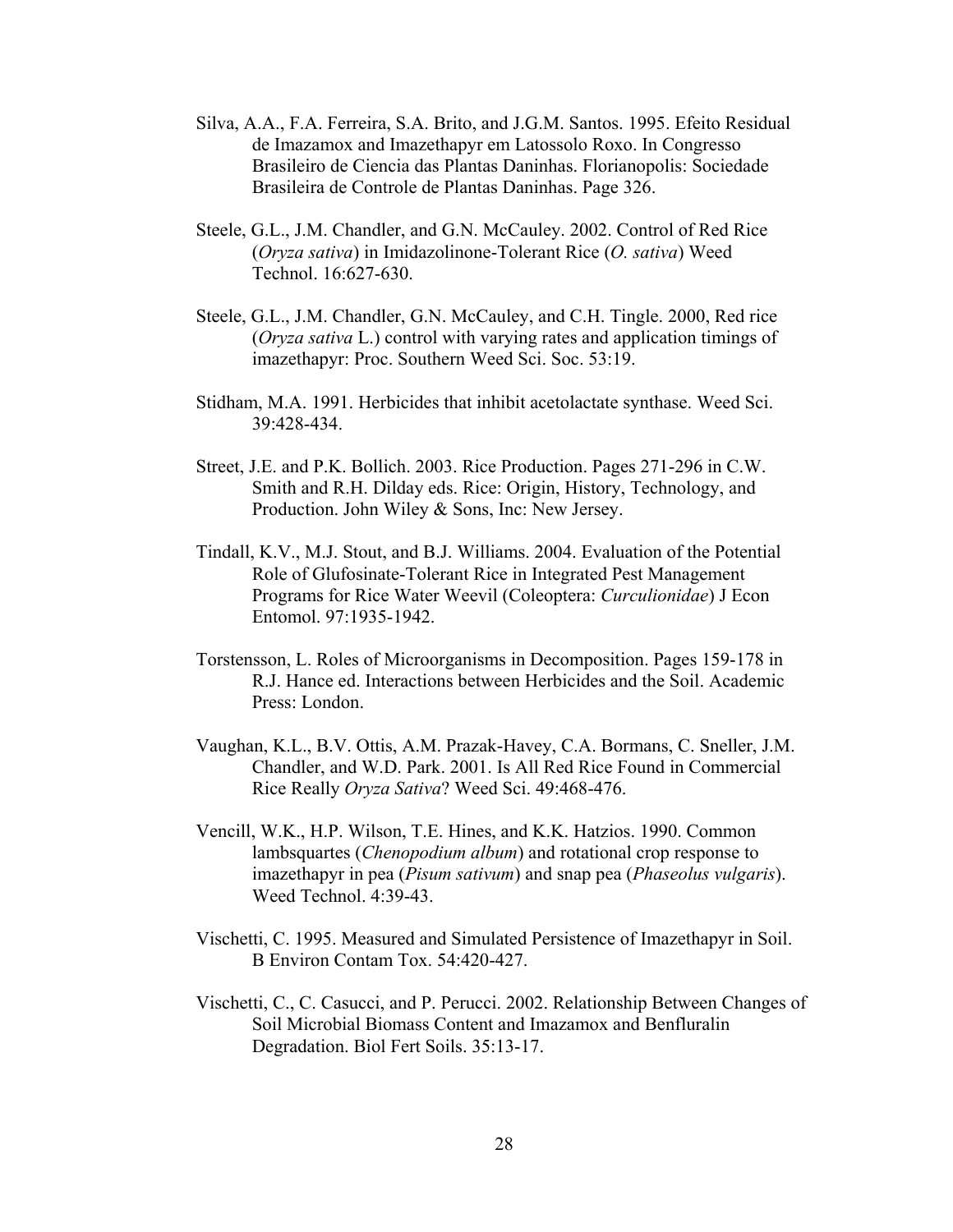- Waldecker, M.A., and D.L. Wyse. 1985. Soil Moisture Effects on Glyphosate Absorption and Translocation in Common Milkweed (*Asclepias syriaca)*. Weed Sci. 33:299-305.
- Walsh, J.D. 1991. Soybean Herbicide Carryover to Rotational Crops in Missouri. M.S. thesis. University of Missouri, Columbia, Mo.
- WSSA. 1994. WSSA Herbicide Handbook, Seventh edition. W.H. Ahrens, ed. Weed Sci. Soc. of Am. Champaign, IL.
- Zhang, W., E.P. Webster, and M.P. Braverman. 2002. Rice (*Oryza sativa)* Response to Rotational Crop and Rice Herbicide Combinations. Weed Technol. 16:340-345.
- Zhang, W., E.P. Webster, and H.M. Selim. 2001. Effect of Soil Moisture on Efficacy of Imazethapyr in Greenhouse. Weed Technol. 15:355-359.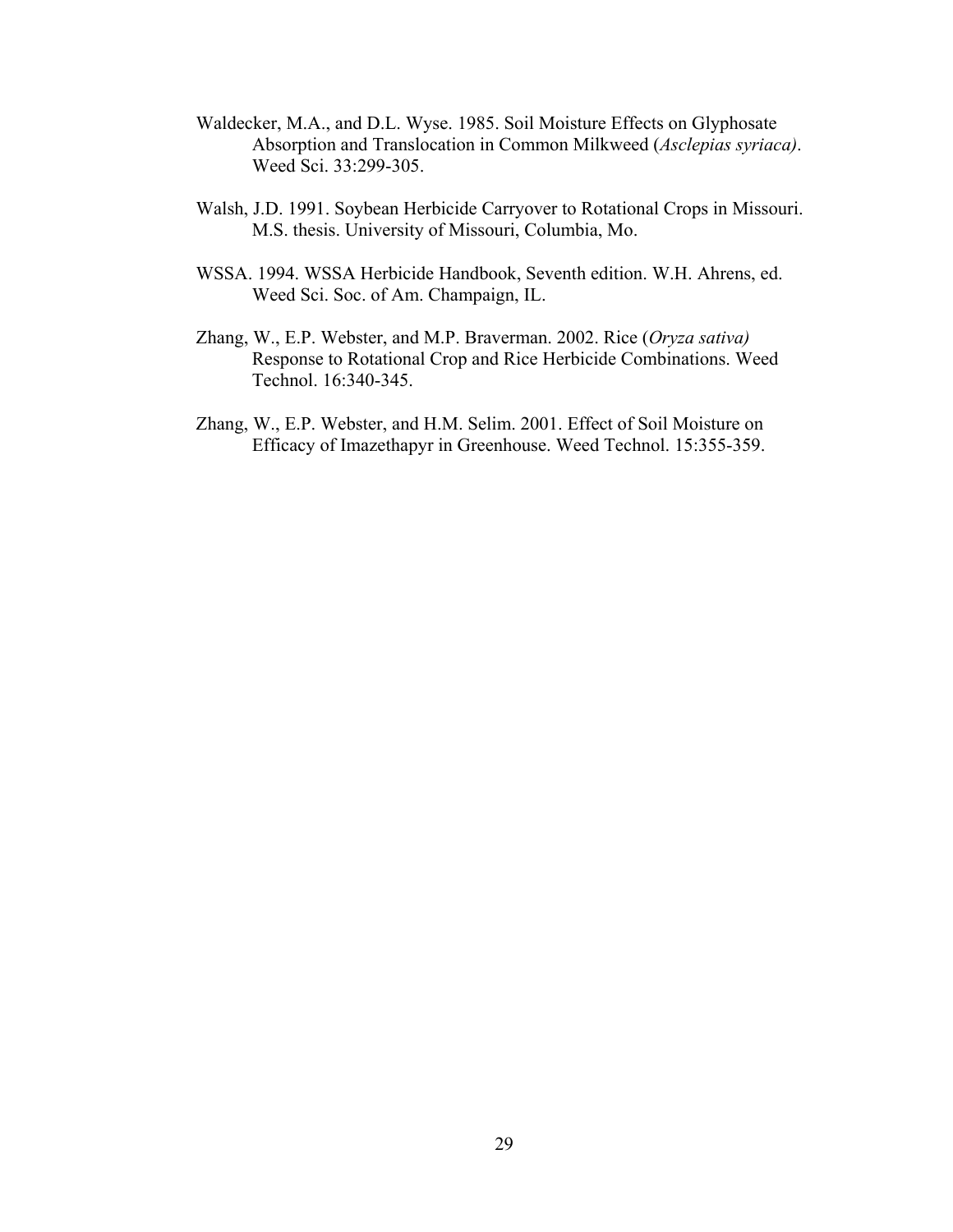# **Chapter II**

# **The Effects of Imazethapyr and Imazamox Residues to Imidazolinone-Susceptible Rice Following Treatment in Imazethapyr-Resistant Rice the Previous Year**

## **Introduction**

 Red rice (*Oryza sativa*) is a serious production concern for rice (*O. sativa*) producers in the Mid-south region of the United States because it can reduce yield and milling quality of commercial white rice (Diarra et al. 1985, Smith Jr. et al. 1977, and Khodayari et al 1987). Yield reductions of 22 and 77% have been reported when 5 and 108 plants m<sup>-2</sup> are present, respectively (Diarra et al. 1985). Due to red rice and commercial rice being physiologically identical, herbicide selectivity is extremely limited. Control of red rice in production rice fields was, until recently, dependent mainly on cultural practices supplemented with herbicides that provided selectivity based upon spatial separation and pregermination of the rice cultivar. A permanent flood will prevent germination of red rice seeds below the soil surface; while aerially sown rice can grow in the thin layer of oxygen that exists at the soil-water interface (Scott et al. 2003). Crop rotation is another traditional red rice control method. In the crop grown in rotation with rice, complete control of red rice is necessary to limit infestations in the next rice crop, as 5% escapes can replenish the red rice seed bank in the soil (Askew et al. 1998).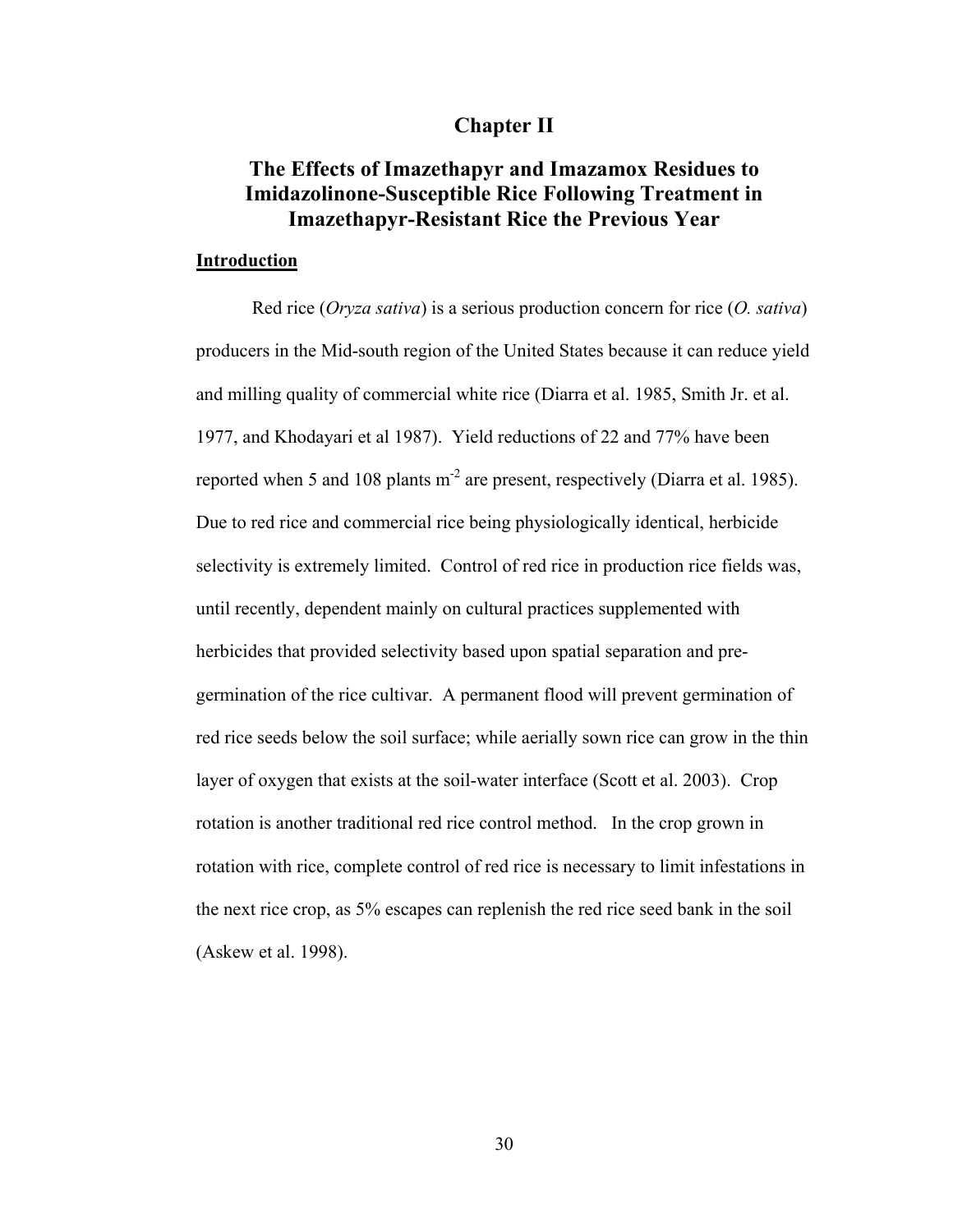Imidazolinone-resistant<sup>1</sup> (IR) rice provides rice growers with a herbicidal option to control red rice with little effect on crop safety (Steele et al. 2002). The herbicide currently labeled for red rice control in IR rice is imazethapyr<sup>2</sup> (2-[4,5dihydro-4-methyl-4-(1 -methylethyl)-5-oxo-lH-imidazol-2-yl]-5-ethyl-3 pyridinecarboxylic acid), from the imidazolinone family of herbicides. This class of herbicides inhibits the acetolactate synthase (ALS) enzyme in susceptible plant species (Ahrens 1994, Stidham and Singh 1991), and is essential for the biosynthesis of the branched chain amino acids leucine, isoleucine, and valine (Steele et al. 2002) which are required for DNA synthesis and growth.

 Imazethapyr was selected for use with this technology because of the broad spectrum of weeds controlled, effectiveness as either a soil- or foliarapplied herbicide (Stougaard 1990), relative crop safety, and red rice efficacy (White and Hackworth 1999). Two applications of 70 to 105 g ai ha<sup>-1</sup> at pre-plant incorporated (PPI), preemergence (PRE), or early postemergence (EPOST) followed by (fb) mid postemergence (MPOST), are required to completely control red rice, and preclude IR rice from cross pollinating with red rice and producing IR red rice.

 While crop rotations may provide rice producers an effective cultural control option for red rice, economics can influence this decision. A popular rotation consists of rice followed by two years of soybeans (*Glycine max*). This rotation allows for herbicidal control of red rice for two years. However, in recent

 $\overline{a}$ 

<sup>&</sup>lt;sup>1</sup> Marketed as CLEARFIELD™ Rice. CLEARFIELD™ and the CLEARFIELD™ product system are trademarks of BASF Corporation Box 13528, Research Triangle Park, NC 27709. Orygen and Orygen seed marketing system are trademarks of Horizon Ag, LLC. 1611 International Drive, Suite 400 Memphis, TN 38125

<sup>&</sup>lt;sup>2</sup> NewPath® 2AS Herbicide, BASF Corporation, Box 13528, Research Triangle Park, NC 27709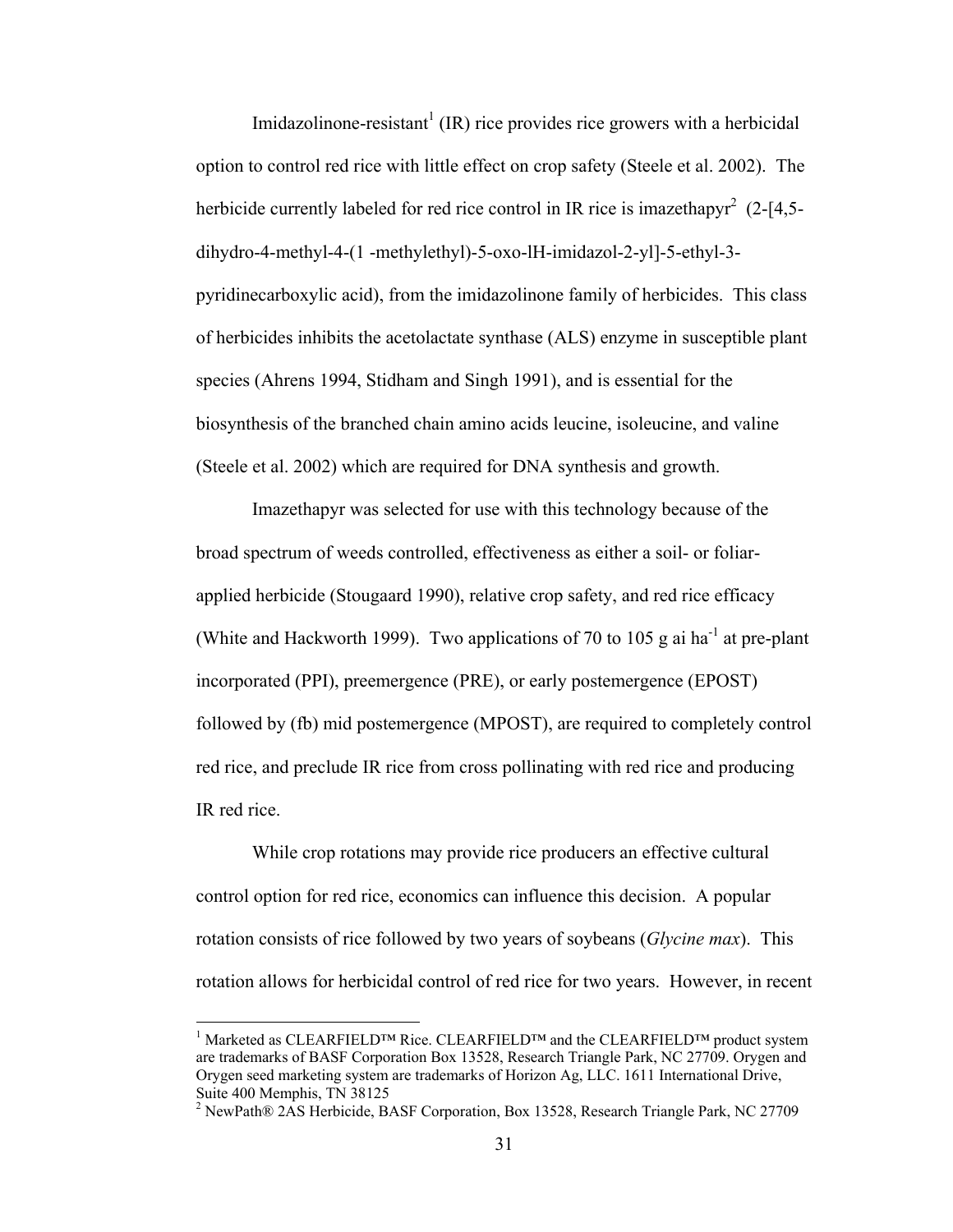years, profits gained from soybean crops have been less than profits earned from rice crops (Baldwin 2003). For this reason, many rice producers may opt to produce rice continuously in the same fields. However, if imazethapyr were to be used for the control of red rice, a rotation back to imi-susceptible rice would not be an option due to an 18 month rotational crop restriction listed in the herbicide label<sup>3</sup>. Imazamox<sup>4</sup> (2-[4,5-dihydro-4-methyl-4-(1-methylethyl)-5-oxo-1Himidazol-2-yl]-5-(methoxymethyl)-3-pyridinecarboxylic acid) is an imidazolinone herbicide similar to imazethapyr which has been used for grass and broadleaf weed control in soybeans (Nelson et al. 1998), and has been shown to have less persistence than imazethapyr (Blackshaw 1998, Aichelle and Penner 2005). Currently, imazamox only has a 9 month rotation restriction for imi-susceptible rice<sup>5</sup>.

 While imazamox has been shown to persist for a shorter period than imazethapyr (Nelson et al. 1998), it is not currently labeled for use in IR rice as a primary herbicide. However, imazamox can be applied once for the control of and/or seed head suppression of red rice which escaped the required two applications of imazethapyr. The primary objective of these studies was to determine if imazamox red rice control programs offered enhanced rotational crop safety when compared to imazethapyr in an imi-resistant / imi-susceptible rice rotation.

 $\overline{a}$ 

<sup>&</sup>lt;sup>3</sup> NewPath® Herbicide label, BASF Corporation, Box 13528, Research Triangle Park, NC 27709

<sup>4</sup> Beyond 1AS Herbicide, BASF Corporation, Box 13528, Research Triangle Park, NC 27709

<sup>&</sup>lt;sup>5</sup> Beyond® Herbicide label, BASF Corporation, Box 13528, Research Triangle Park, NC 27709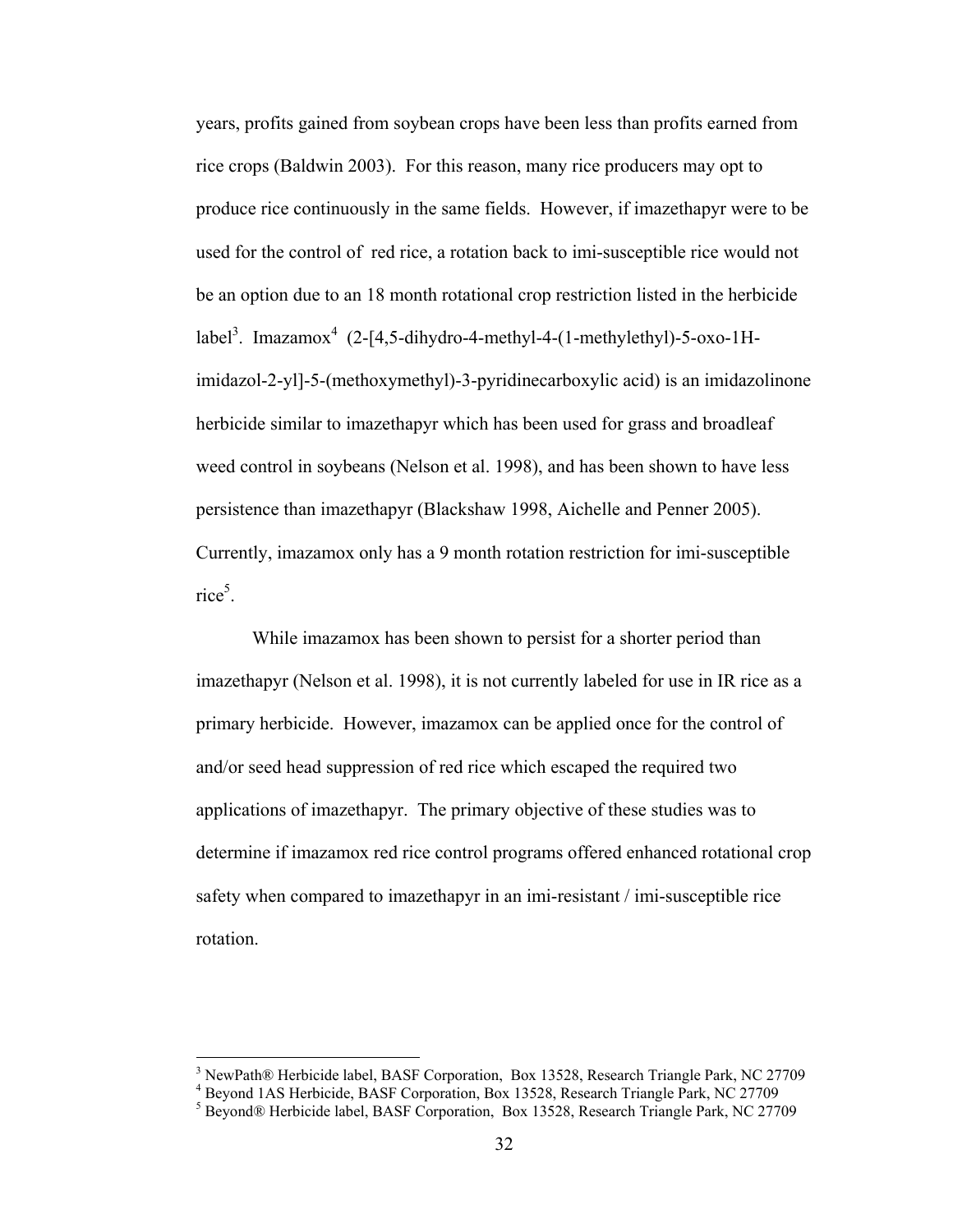#### **Materials and Methods**

Field experiments were conducted in 2004 through 2005 and 2005 through 2006 to determine imi-susceptible rice tolerance to residues of imazamox and imazethapyr applied to IR rice the previous year. Tests were located at the University of Missouri Delta Research and Extension Center (DREC) located near Portageville, MO, (36° 23' N 89° 36'W) and at the Missouri Rice Research Farm (MRRF) located near Glennonville, MO  $(36^{\circ} 34' N 90^{\circ} 07' W)$ . The soil at DREC was a Sharkey clay, (fine, montmorillonitic, nonacid, thermic, Typic Haplaquolls) and the soil at MRRF was a DeWitt silt loam (fine, smectitic, thermic, Typic Albaqualfs). Characteristics for each soil are presented in Table 2.1. These soils were selected because they represent a major portion of the rice producing soils in the Mid-South. Rice was grown at both sites previously.

 Plot size was 3 m (2.25 treated) by 4 m. Tillage for the original plot areas was accomplished with a tandem disk followed by a soil conditioner equipped with 'S' tines in the front and rolling baskets in the rear. No tillage was performed during the second year of the studies to prevent movement of treated soil into adjacent plots. Site preparation for the second year consisted of burning crop residues from the previous year in early spring, and applying glyphosate<sup>6</sup> at a rate of 0.84 kg ae ha<sup>-1</sup> one week prior to planting.

In the first year of the studies, CLEARFIELD®  $161^7$  (CL161) rice was planted in 22 cm rows with a no-till drill into the plot areas at approximately 100  $kg$  ha<sup>-1</sup> to a depth of 1 cm. Plot preparation, maintenance and data collection dates

<sup>6</sup> Roundup WeatherMax® 4.5AE Herbicide, Monsanto Company, 800 Lindbergh Ave. St. Louis Mo. 63167

<sup>&</sup>lt;sup>7</sup> BASF Corporation, Box 13528, Research Triangle Park, NC 27709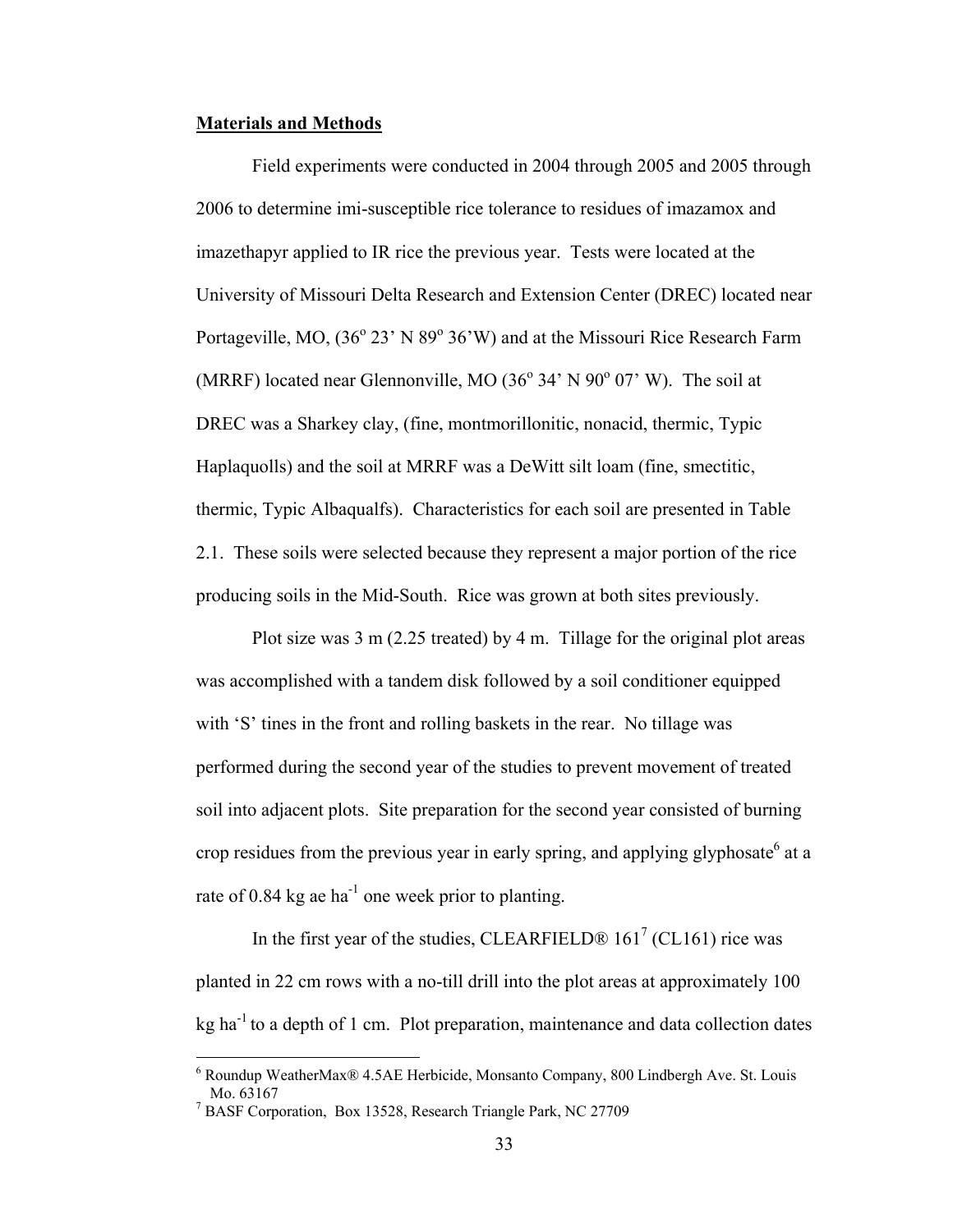are shown in Tables 2.3 and 2.4 for Sharkey clay and DeWitt silt loam sites, respectively. Treatments included in this test (Table 2.2) reflect imazethapyr labeling at the time of study initiation  $(0.07 \text{ kg} \text{ ai} \text{ ha}^{-1})$ , and expected labeling if imazamox were to be used as a primary option with this system based upon the application rate on the supplemental labeling  $(0.044 \text{ kg} \text{ ai} \text{ ha}^{-1})$ . Also included were treatments to evaluate whether double the labeled rates, additional applications or substitution of imazamox for one of the current application timings of imazethapyr increased carryover, decreased carryover or had no effect upon the imi-susceptible rice crop the following year. Treatments were applied with a  $CO<sub>2</sub>$  pressurized backpack sprayer with a hand held boom consisting of 6 nozzles on 38 cm spacings. The sprayer was calibrated to apply  $187$  L ha<sup>-1</sup> application volume at 160 kPa using  $TeeJet^8$  8002 VS flat fan nozzles. Crop oil concentrate was added to all treatments at 1.0% v/v.

 In the second year of the studies, the imi-susceptible rice cultivar 'Cocodrie' was no-till drilled into the plot areas at 100 kg ha-1 at a depth of 1 cm to evaluate imi-susceptible rice injury caused by residues of the imidazolinone herbicides applied the previous year. Dates of operations performed are shown in Tables 2.3 and 2.4 for Sharkey clay at DREC and DeWitt silt loam at MRRF, respectively. Weed control in plot areas where imi-susceptible rice was grown was accomplished by applying 4.48 kg ai ha<sup>-1</sup> propanil<sup>9</sup> and 0.56 kg ai ha<sup>-1</sup> quinclorac<sup>10</sup> when grassy weeds had 2-3 leaves. During all years of the studies,

 $\overline{a}$ 

<sup>&</sup>lt;sup>8</sup> TeeJet Spraying Systems Co., PO Box 7900, Wheaton, IL 60189

<sup>&</sup>lt;sup>9</sup> Stam™ M4 Herbicide, Dow AgroSciences LLC, 9330 Zionsville Road, Indianapolis, IN 46268

<sup>&</sup>lt;sup>10</sup> Facet® 75DF Herbicide, BASF Corporation, Box 13528, Research Triangle Park, NC 27709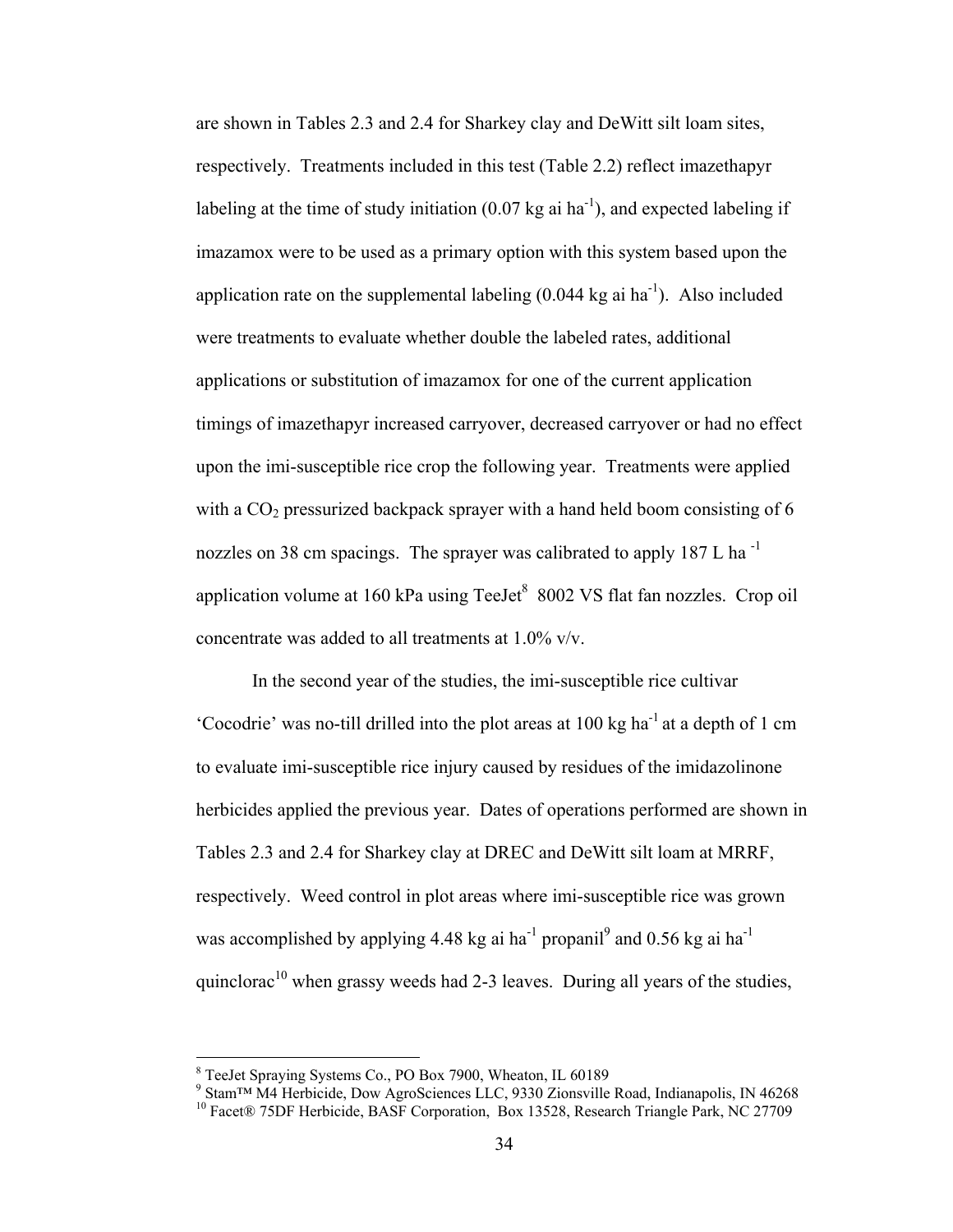plot areas were fertilized with 130 kg actual N ha<sup>-1</sup> applied in the form of urea within 3 d of permanent flood establishment.

 Plots were evaluated by percent visual injury at two timings: pre flood and post flood. Pre flood ratings were taken within 3 days prior to initiation of the permanent flood, while post flood ratings were taken within 3 wk after the permanent flood was established. Visual injury ratings were based upon a 0 to 100 scale. A rating of 0 is equal to no plant injury while 100 reflected to complete crop destruction.

 Data were subjected to the appropriate factorial analysis of variance. Main plots for the individual tests were year and soil combinations. Herbicide treatments were subplots with the timing of injury ratings being sub-subplots. There were a large number of 0 ratings which had no variance. These data were removed to make the variance more homogeneous. Treatment means were separated using Fishers LSD at the  $\alpha$ =0.05 significance level.

## **Results and Discussion**

Injury in both years consisted of low  $($  < 15%) injury as compared to the untreated check plots. This reduction was generally in the form of height reduction and plant density. These injury symptoms were reported by Grymes et al. (1995) when assessing the risk of AC 263,222 (imazapic), another imidazolinone, when applied to soybeans in rotation with rice. Some chlorosis was also observed in our studies. The analysis of variance (Table 2.5) showed that rating times could be combined; however there were interactions between herbicide treatments, soils and years. This interaction is reflected in that no injury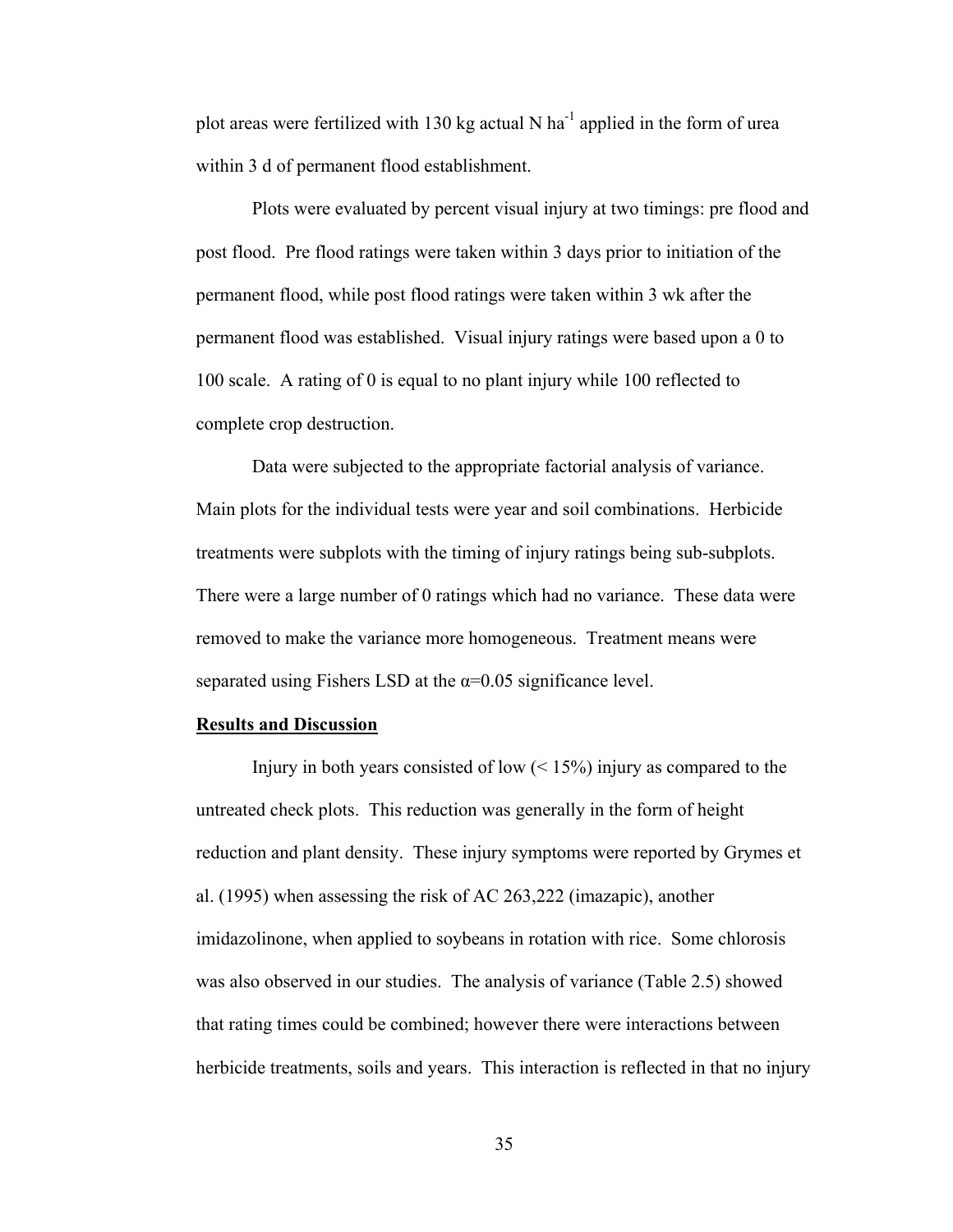was observed in 2005 on the DeWitt silt loam and in 2006 on the Sharkey clay (Table 2.6).

 On the Sharkey clay in 2005, injury was often associated with treatments that included two imazethapyr applications at early postemergence and mid postemergence followed by (fb) a preflood imazamox application, or when imazamox was applied three times at (early and mid postemergence, preflood) at a rate of 0.044 kg ai ha<sup>-1</sup>. Injury was also observed from two applications of 0.07 kg ai ha<sup>-1</sup> imazethapyr fb a preflood application of imazamox at either  $0.044$  kg ai  $ha^{-1}$  0.088 kg ai ha<sup>-1</sup>. However, three applications of a double rate of imazamox  $(0.088 \text{ kg} \text{ ai} \text{ ha}^{-1})$ , and a double rate of imazethapyr  $(0.140 \text{ kg} \text{ ai} \text{ ha}^{-1})$  fb a double rate of imazamox did not result in significant injury. While equivalent treatments at the normal rates did cause injury, in all cases injury was low  $(\leq 8\%)$ . Crop recovery would be expected from injury of this magnitude based upon rating guidelines presented by Camper (1986).

 In 2006, injury on the silt loam soil was generally associated with double  $(0.140 \text{ kg} \text{ ai} \text{ ha}^{-1})$  rates of imazethapyr, as opposed to being associated with preflood imazamox applications (Table 2.6) as was observed on the clay soil in 2005. Injury was actually lower (9% versus 16%) when preflood imazamox was added to imazethapyr applied twice at  $0.140$  kg ai ha<sup>-1</sup>. As in 2005 on clay, injury was low  $\left( \langle 15\% \rangle \right)$  and at levels not expected to result in yield loss. Because the injury was inconsistent in some instances, the injury we observed may be due to random variability in crop height and biomass.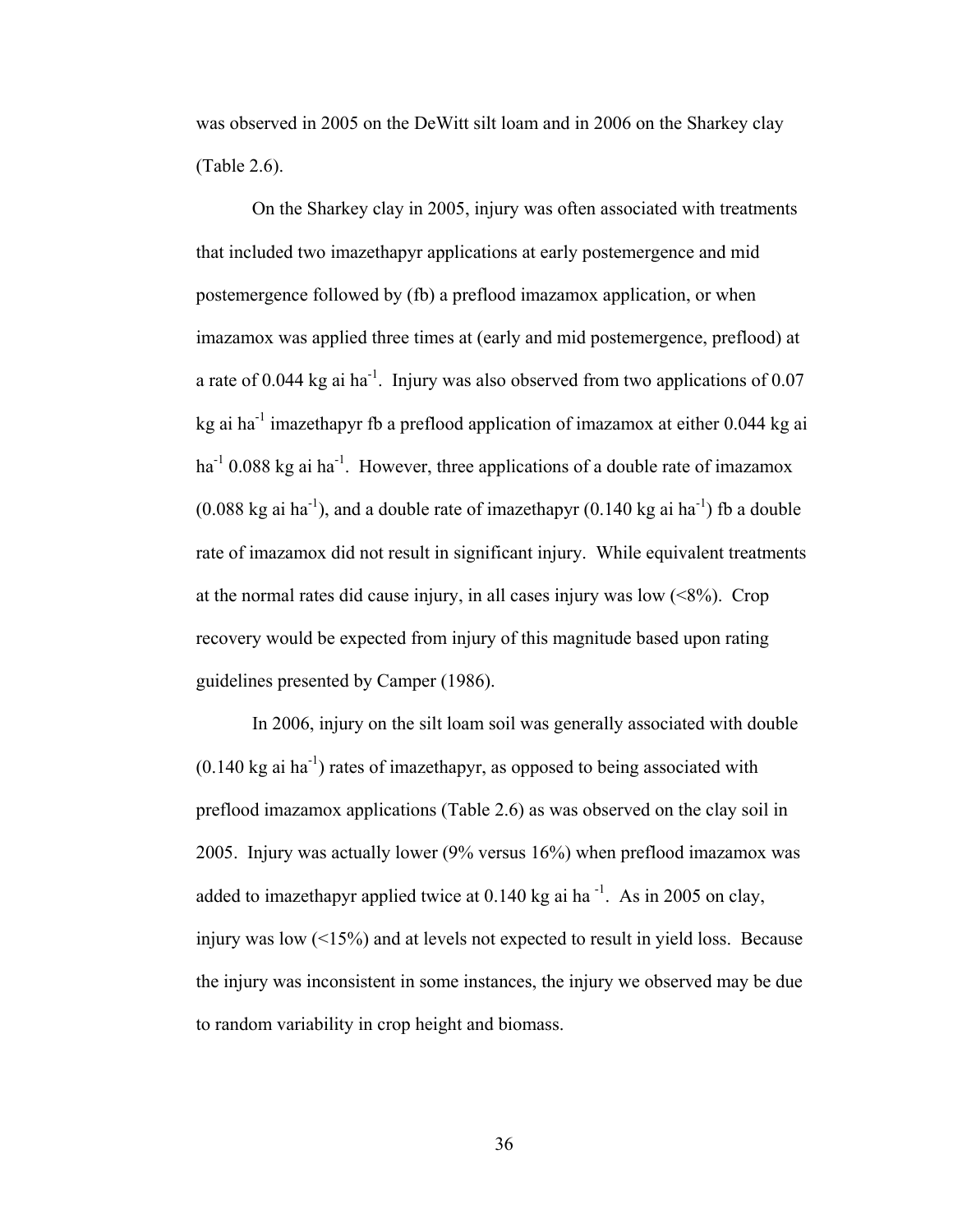Imidazolinone herbicides are very dependent upon environmental factors for dissipation. Therefore, factors such as an extremely cold or dry winter (when rice fields may not be flooded) may prolong persistence, causing more injury than illustrated in these studies. Precipitation data for the periods in which these tests were conducted are shown in Table 2.7 and Table 2.8. The amount of precipitation from the time of herbicide application in the first year of the studies until planting of the rotational crop the following year were similar at both sites and years. Precipitation amounts received during the summer months when rice was flooded should not be viewed as a contributing factor to affecting dissipation rates. The amount of precipitation in the autumn following application was somewhat different between years, and may have influenced the dissipation rates in these studies. Cultural practices such as keeping fields flooded during winter months for recreational purposes may also affect dissipation rates.

 In fall 2004 (September 1 through November 30), 29 cm of precipitation was recorded at the Sharkey clay site compared to only 11 cm in the fall of 2005. Similarly, precipitation was higher on the DeWitt soil in the fall of 2004 with 42 cm precipitation compared to 16 cm the following fall. These differences could explain some of the accelerated dissipation, namely the silt loam results from 2006, where no injury was seen from any treatment. Monks and Banks (1993) suggested that differences in precipitation from one year to the next were partly responsible for differences in the dissipation rates for imazethapyr. Baldwin (2003) proposed that more soil moisture contributed to more microbial activity and thus greater breakdown of soil residues of imazethapyr.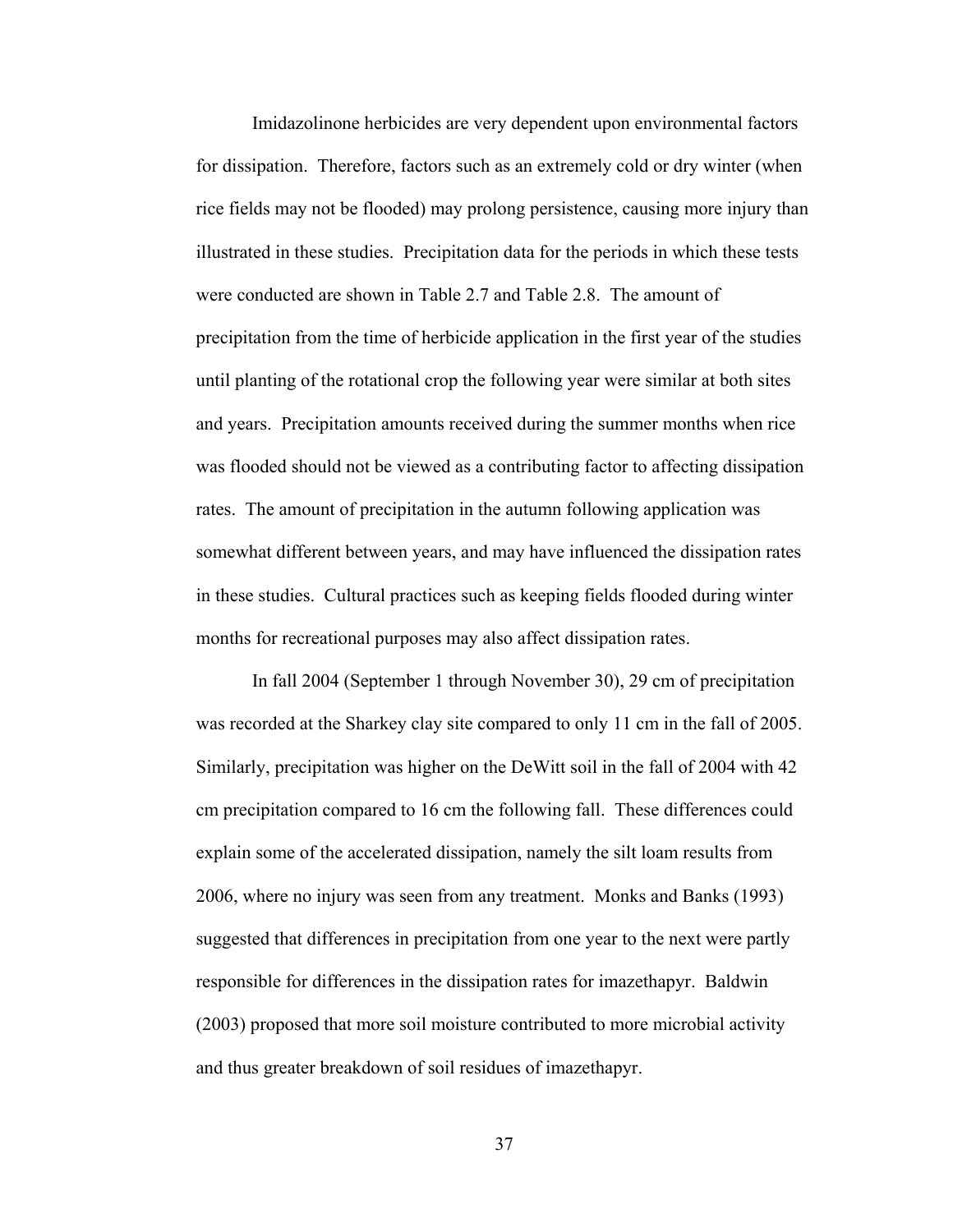Temperatures can also affect the microbial breakdown of imidazolinone herbicides. The average daily air and soil temperatures during the period beginning with the early postemergence application date in 2004 until planting in 2005 was found to be approximately  $2^{\circ}$ C cooler than the same interval in 2005 through 2006 on the clay soil (Table 2.9 and 2.10). Average daily temperatures from the period from early postemergence application until harvest in 2004 were approximately  $1^{\circ}$ C cooler than the same period in 2005 at the Sharkey site. Temperatures at the silt loam site were also slightly warmer during the period from early postemergence treatments until harvest in 2005 compared to the same period in 2004. Average daily temperatures from a period beginning with crop harvest until rotational crop planting the following spring were similar at the silt loam site, but a 1 to  $2^{\circ}$ C difference was noted at the clay site with 2005-2006 being warmer (Table 2.9 and 2.10). Because these temperature differences were small, temperature may have slightly affected the dissipation rates of the herbicides in these studies. Walker (1987) suggests that herbicide half life is increased 2 to 3 times with a 10°C decrease in temperature. Longer half lives would result in more herbicide residue remaining the following year and therefore more rotational crop injury

 The time period from herbicide application one year until planting of the rotational crop the following year can also be a factor in the amount of injury detected. In 2006, no injury was detected on the clay soil, whereas in 2005 injury was above 0 and in some cases significantly higher than the untreated check plots. This may be due to an interval of only 332 d from the last application in 2004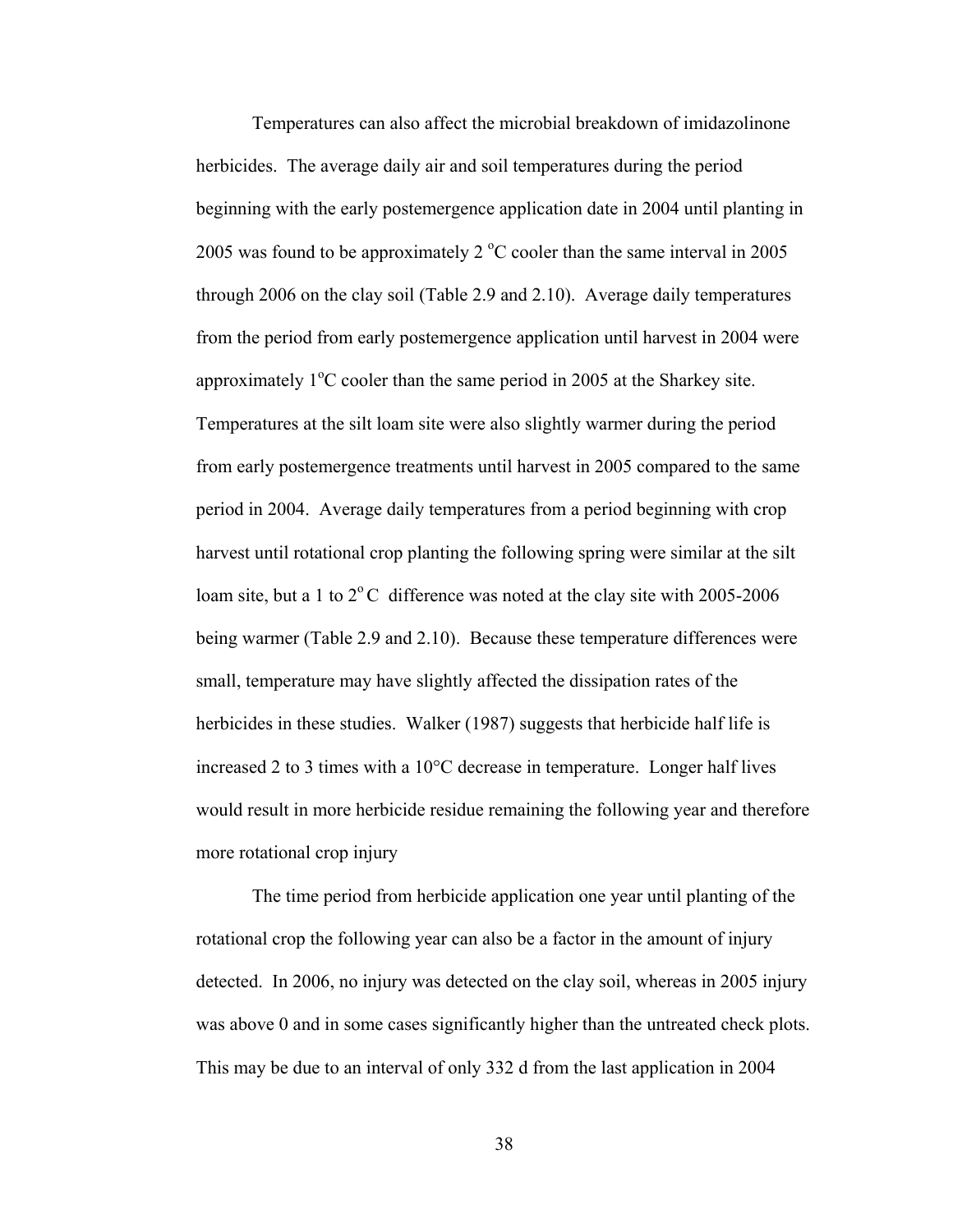until planting in 2005 and 398 d between the final application in 2005 and planting in 2006. Grymes et al. (1995) acknowledged that differences in elapsed days from herbicide application to rotational crop planting could result in increased degradation of the compounds, and suggests a later planting date for increased herbicide degradation. Thus, the concentrations causing the low levels of injury observed in 2005 could have decreased to be non-effective toward imidazolinone-susceptible rice if elapsed days from application until planting were equal between years.

#### **Conclusions**

 While treatment differences exist in these data, the extent of all injury observed during both years and at both locations was less than that typically causing yield reduction (Camper 1986). Biomass reduction, and to some extent chlorosis, were the only injury symptoms observed during these studies, and may be caused by any number of random events. Most of what was rated as injury is probably due to random differences in rice growth.

 Based upon these results, imi-susceptible rice could be grown without concern for crop safety the season following either imazethapyr or imazamox used for the control of red rice in IR rice. Some injury may be observed but at very low levels. It should be noted however that Baldwin (2003) stated that the risk of this rotation can be unpredictable even with the recommended rates of imazethapyr. The addition of a pre flood salvage application of either imazethapyr or imazamox, could only add to the unpredictability associated with this rotation and may result in some injury and yield reduction.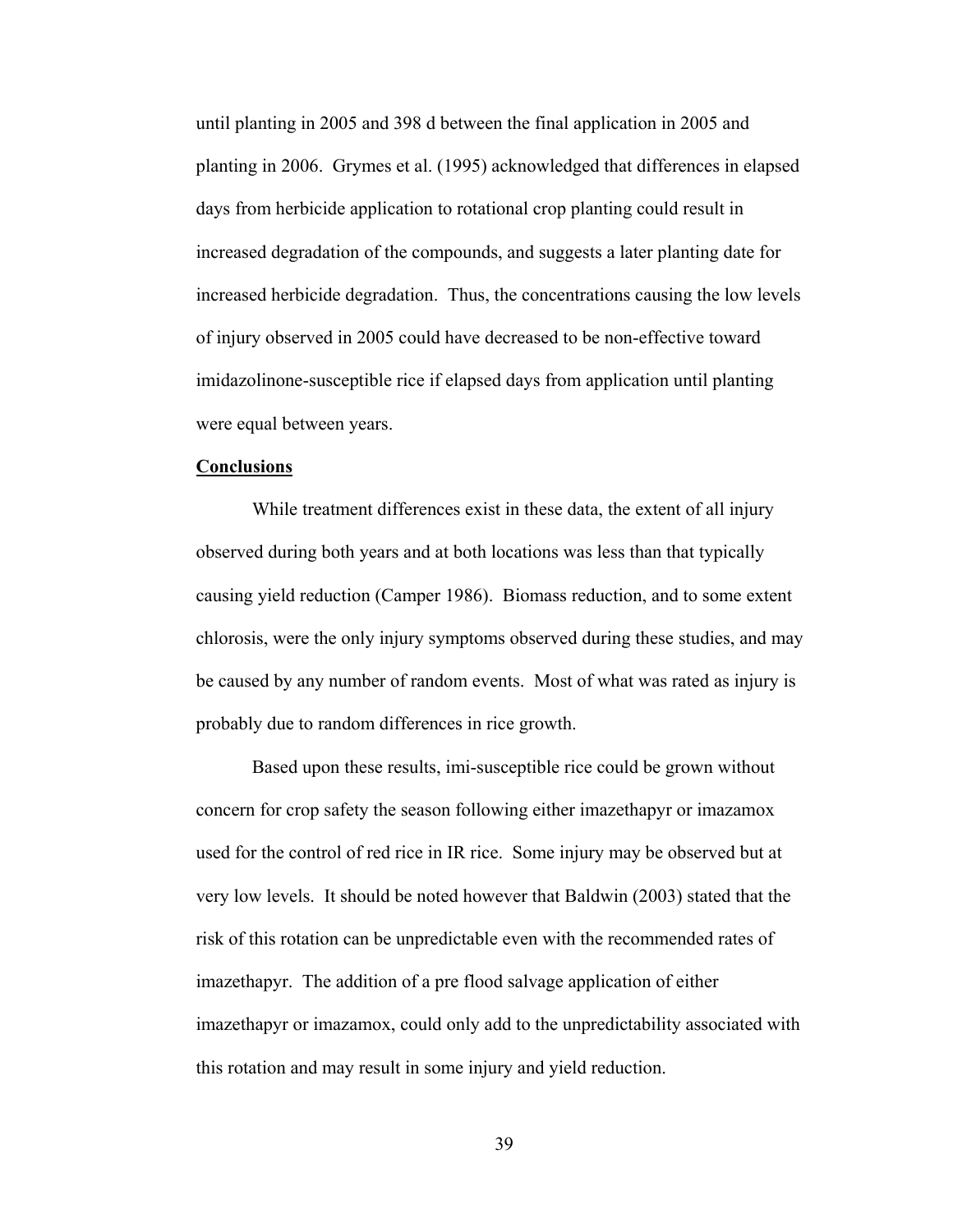|             |               |     | Organic |      |          |      | Texture        |
|-------------|---------------|-----|---------|------|----------|------|----------------|
| Location    | <b>Series</b> | pH  | matter  | Sand | Silt     | Clay | class          |
|             |               |     |         |      |          |      |                |
| <b>DREC</b> | Sharkey       | 5.4 | 2.6     |      | 9.8 31.1 | 59.1 | Clay           |
| <b>MRRF</b> | DeWitt        | 63  | 18      | 213  | 67.2     |      | 11.5 Silt Loam |
|             |               |     |         |      |          |      |                |

**Table 2.1.** Characteristics of soils used in imidazolinone carryover studies at the Delta Research and Extension Center (DREC) at Portageville, Mo. and The Missouri Rice Research Farm (MRRF) at Glennonville, Mo.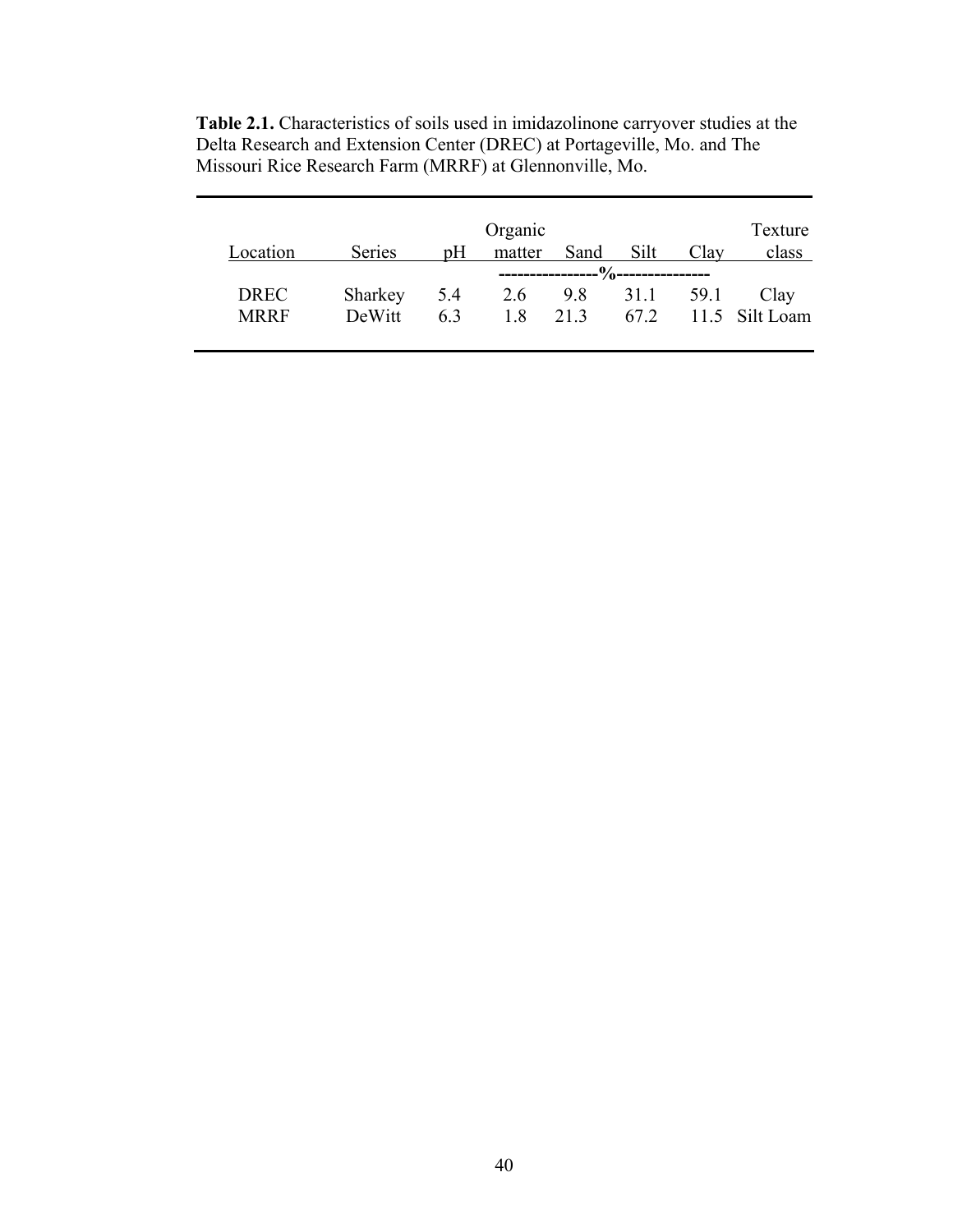| TREATMENT       | RATE<br>$(kg \text{ ai ha}^{-1})$ | <b>APPLICATION</b> <sup>a</sup><br>TIMING |
|-----------------|-----------------------------------|-------------------------------------------|
| Imazethapyr     | 0.070                             | <b>EPOST</b>                              |
| Imazethapyr     | 0.070                             | <b>MPOST</b>                              |
| Imazethapyr     | 0.070                             | <b>EPOST</b>                              |
| Imazethapyr     | 0.070                             | <b>MPOST</b>                              |
| Imazamox        | 0.044                             | PRE FLD                                   |
| Imazethapyr     | 0.070                             | <b>EPOST</b>                              |
| Imazethapyr     | 0.070                             | <b>MPOST</b>                              |
| Imazamox        | 0.088                             | PRE FLD                                   |
| Imazethapyr     | 0.070                             | <b>EPOST</b>                              |
| Imazamox        | 0.044                             | <b>MPOST</b>                              |
| Imazethapyr     | 0.140                             | <b>EPOST</b>                              |
| Imazethapyr     | 0.140                             | <b>MPOST</b>                              |
| Imazethapyr     | 0.140                             | <b>EPOST</b>                              |
| Imazethapyr     | 0.140                             | <b>MPOST</b>                              |
| Imazamox        | 0.044                             | PRE FLD                                   |
| Imazethapyr     | 0.140                             | <b>EPOST</b>                              |
| Imazethapyr     | 0.140                             | <b>MPOST</b>                              |
| Imazamox        | 0.088                             | PRE FLD                                   |
| Imazethapyr     | 0.140                             | <b>EPOST</b>                              |
| Imazamox        | 0.088                             | <b>MPOST</b>                              |
| <i>Imazamox</i> | 0.044                             | <b>EPOST</b>                              |
| Imazamox        | 0.044                             | <b>MPOST</b>                              |
| <i>Imazamox</i> | 0.088                             | <b>EPOST</b>                              |
| <i>Imazamox</i> | 0.088                             | <b>MPOST</b>                              |
| Imazamox        | 0.044                             | <b>EPOST</b>                              |
| Imazamox        | 0.044                             | <b>MPOST</b>                              |
| Imazamox        | 0.044                             | PRE FLD                                   |
| Imazamox        | 0.088                             | <b>EPOST</b>                              |
| Imazamox        | 0.088                             | <b>MPOST</b>                              |
| <i>Imazamox</i> | 0.088                             | PRE FLD                                   |
| Untreated       |                                   |                                           |

**Table 2.2.** Listing of treatments and application timings for imidazolinone carryover studies.

a Early postemergence (EPOST) on 1-2 leaf rice, mid postemergence (MPOST) on 4-5 leaf rice, and pre-flood (PRE FLD) approximately 3 d prior to permanent flood establishment.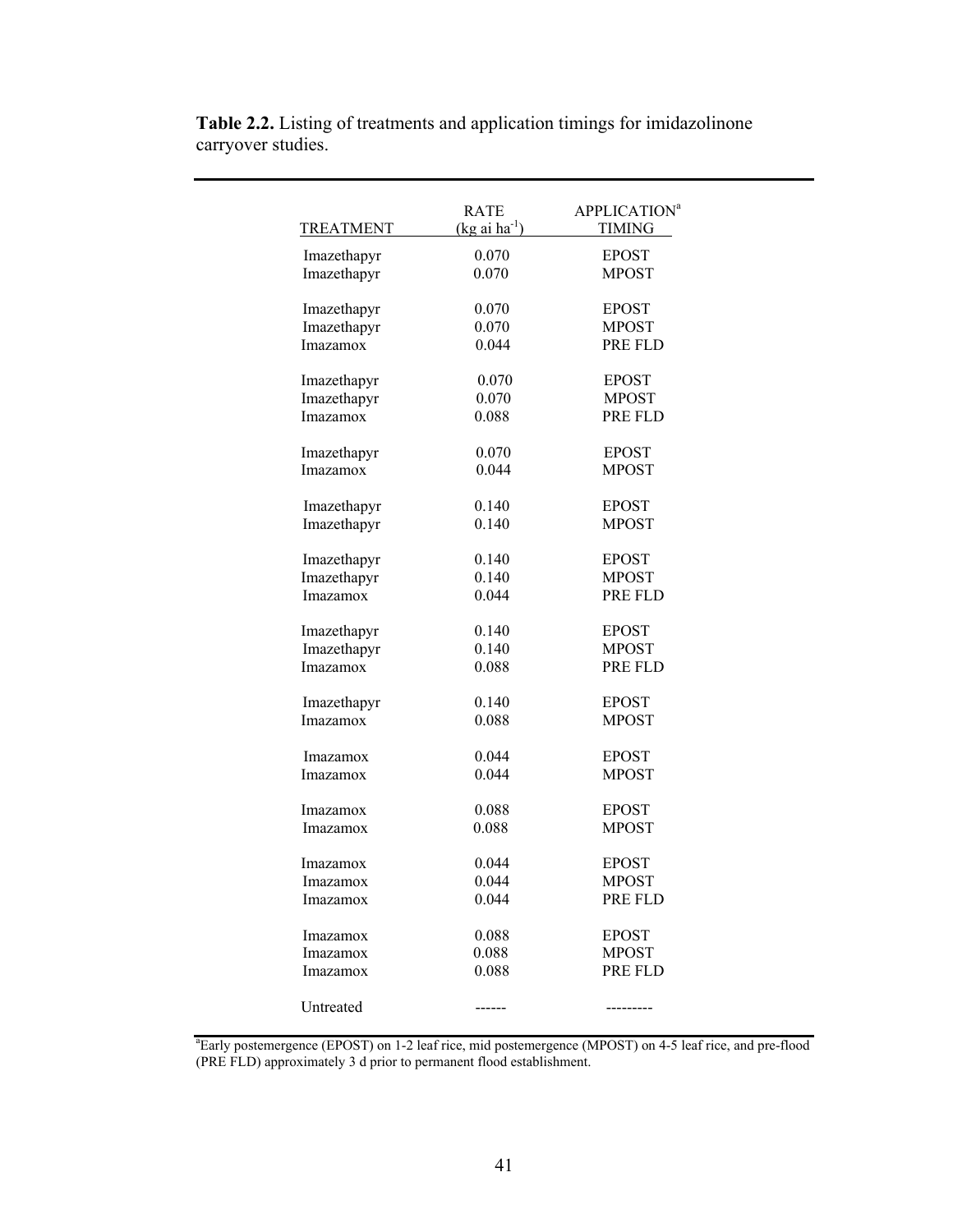|                               |              |          | <b>DATE</b> |          |
|-------------------------------|--------------|----------|-------------|----------|
|                               | 2004         | 2005     | 2005        | 2006     |
| Variety Planted               | CL161        | Cocodrie | CL161       | Cocodrie |
| Maintenance                   |              |          |             |          |
| Plant                         | May $25$     | May 11   | May 12      | June 5   |
| Replant                       |              | May 25   |             | June 26  |
| Flush <sup>a</sup>            |              |          |             |          |
| First                         |              | May 19   | May 19      | June 13  |
| Second                        |              | May 27   | May $27$    |          |
| Permanent Flood               | June 29      | June 30  | June 22     | July 21  |
| <b>Herbicide Applications</b> |              |          |             |          |
| EPOST <sup>b</sup>            | June 9       |          | May 25      |          |
| <b>MPOST<sup>c</sup></b>      | June 24      |          | June 8      |          |
| PRE FLD <sup>d</sup>          | June 28      |          | June 17     |          |
| Rice Injury Ratings           |              |          |             |          |
| PRE FLD                       |              | June 30  |             | July 21  |
| POST FLD <sup>e</sup>         |              | July 18  |             | August 3 |
| Harvest                       | September 28 |          | October 10  |          |

**Table 2.3.** Dates of operations performed during studies on Sharkey clay at Portageville, Mo. to evaluate imi-susceptible rice tolerance to residues of imazethapyr and imazamox applied in a previous Imidazolinone Resistant rice crop.

<sup>a</sup>This term is used to describe a quick application of flood water followed by immediate draining.

 $\sigma^b$  Early postemergence, 1 to 2 leaf rice.<br>  $\sigma^c$  Mid postemergence, 4 to 5 leaf rice.

<sup>d</sup> Pre Flood, prior to initiation of the permanent flood.<br><sup>e</sup> Post Flood, after establishment of the permanent flood.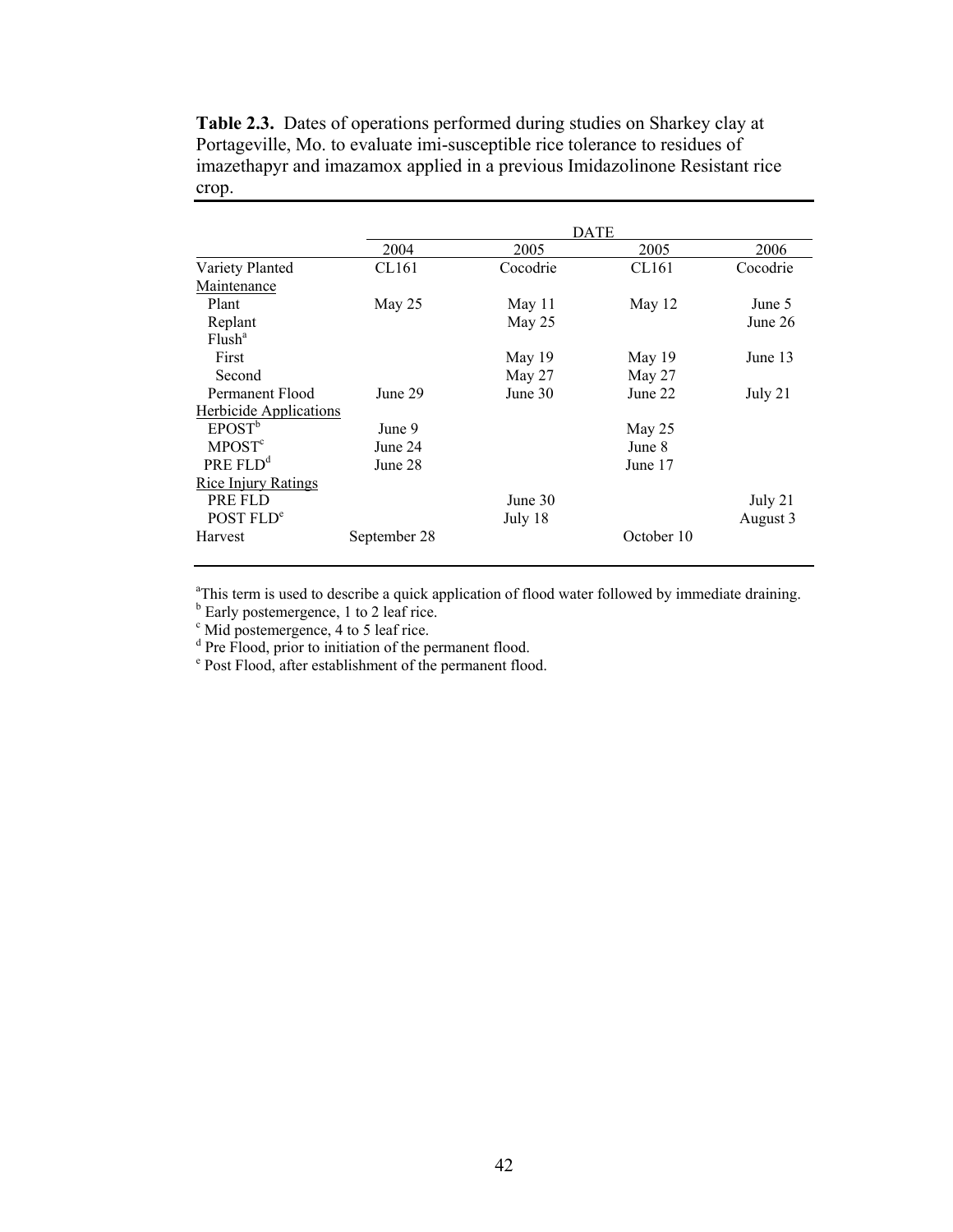|                               | <b>DATE</b> |            |            |          |  |  |
|-------------------------------|-------------|------------|------------|----------|--|--|
|                               | 2004        | 2005       | 2005       | 2006     |  |  |
| Variety Planted               | CL161       | Cocodrie   | CL161      | Cocodrie |  |  |
| Maintenance                   |             |            |            |          |  |  |
| Plant                         | May 12      | May 23     | May 23     | May 23   |  |  |
| Replant                       |             |            |            |          |  |  |
|                               |             | June 17    |            | June 7   |  |  |
| $\overline{2}$                |             | June 23    |            | June 29  |  |  |
| Flush <sup>f</sup>            |             |            |            |          |  |  |
| First                         |             | May $26$   | May 26     |          |  |  |
| Second                        |             | June 17    | June 17    |          |  |  |
| Permanent flood               | June 16     | July 19    | June 24    | August 4 |  |  |
| <b>Herbicide Applications</b> |             |            |            |          |  |  |
| EPOST <sup>g</sup>            | May 24      |            | June 7     |          |  |  |
| MPOST <sup>h</sup>            | June 2      |            | June 17    |          |  |  |
| PRE FLD <sup>1</sup>          | June 10     |            | June 23    |          |  |  |
| <b>Rice Injury Ratings</b>    |             |            |            |          |  |  |
| PRE FLD                       |             | July 19    |            | July 25  |  |  |
| <b>POST FLD</b>               |             | August 17  | July 18    | August 4 |  |  |
| Harvest                       | October 1   | October 19 | October 19 |          |  |  |

**Table 2.4.** Dates of operations performed during studies on DeWitt silt loam at Glennonville, Mo. to evaluate imi-susceptible rice tolerance to residues of imazethapyr and imazamox applied in a previous Imidazolinone Resistant rice crop.

<sup>f</sup>This term is used to describe a quick application of flood water followed by immediate draining.

<sup>g</sup> Early postemergence, 1 to 2 leaf rice.<br>
<sup>h</sup> Mid postemergence, 4 to 5 leaf rice.<br>
<sup>i</sup> Pre Flood, prior to initiation of the permanent flood.<br>
<sup>j</sup>Post Flood, after establishment of the permanent flood.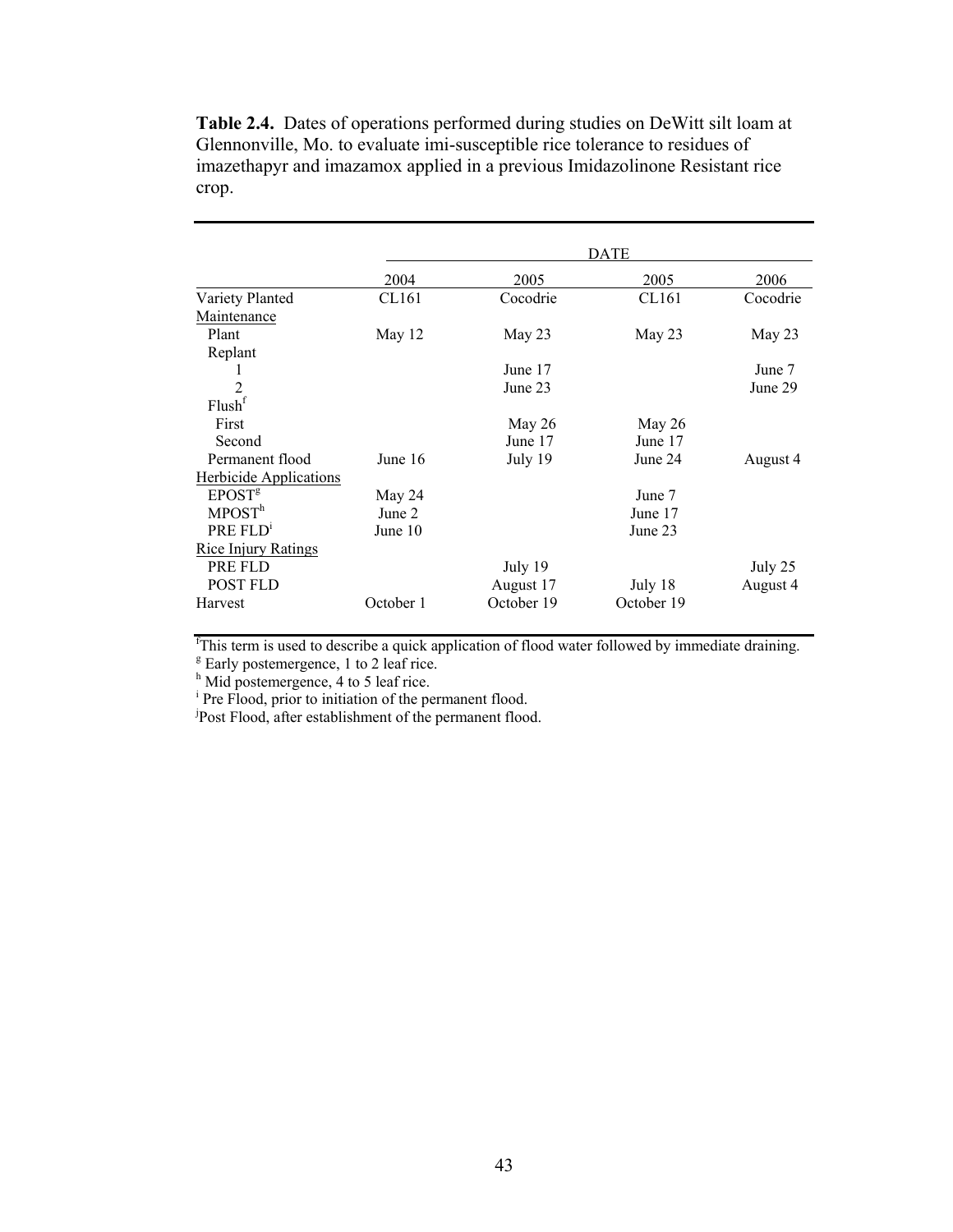| Source                 | DF <sup>1</sup> | Type I SS <sup>m</sup> | Mean Square | F Value | Pr > F <sup>n</sup> |
|------------------------|-----------------|------------------------|-------------|---------|---------------------|
| soil                   |                 | 460.928342             | 460.928342  | 27.59   | < 0001              |
| year                   | 0               | 0.000000               |             |         |                     |
| year*soil              | 0               | 0.000000               |             |         |                     |
| rep(year*soil)         | 6               | 375.805349             | 62.634225   | 3.75    | 0.0070              |
| treat                  | 12              | 1836.020947            | 153.001746  | 9.16    | < 0.0001            |
| soil*treat             | 12              | 524.001464             | 43.666789   | 2.61    | 0.0170              |
| year*treat             | 0               | 0.000000               |             |         |                     |
| year*soil*treat        | $\theta$        | 0.000000               |             |         |                     |
| $treat*rep(year*soil)$ | 46              | 1348.813127            | 29.322025   | 1.75    | 0.0552              |
| time                   | 1               | 23.086538              | 23.086538   | 1.38    | 0.2494              |
| year*time              |                 | 1915.461438            | 1915.461438 | 114.64  | < 0.0001            |
| soil*time              | 0               | 0.000000               |             |         |                     |
| treat*time             | 11              | 460.131035             | 41.830094   | 2.50    | 0.0236              |
| year*treat*time        | 10              | 211.279323             | 21.127932   | 1.26    | 0.2949              |
| soil*treat*time        | 0               | 0.000000               |             |         |                     |
| year*soil*time         | 0               | 0.000000               |             |         |                     |
| year*soil*treat*time   | 0               | 0.000000               |             |         |                     |

Table 2.5. Analysis of variance table for imidazolinone carryover injury ratings<sup>k</sup> from studies performed during 2004 through 2006 on a Sharkey clay and DeWitt silt loam.

<sup>k</sup>Missing data due to the removal of all injury ratings of 0. Removal of these data resulted in loss of degrees of freedom for several interactions (gross measure of variability). With 0 degrees of freedom, no statistical data could be calculated.

<sup>1</sup> Degrees of Freedom.

mType I Sum of Squares.

"Probability > F value.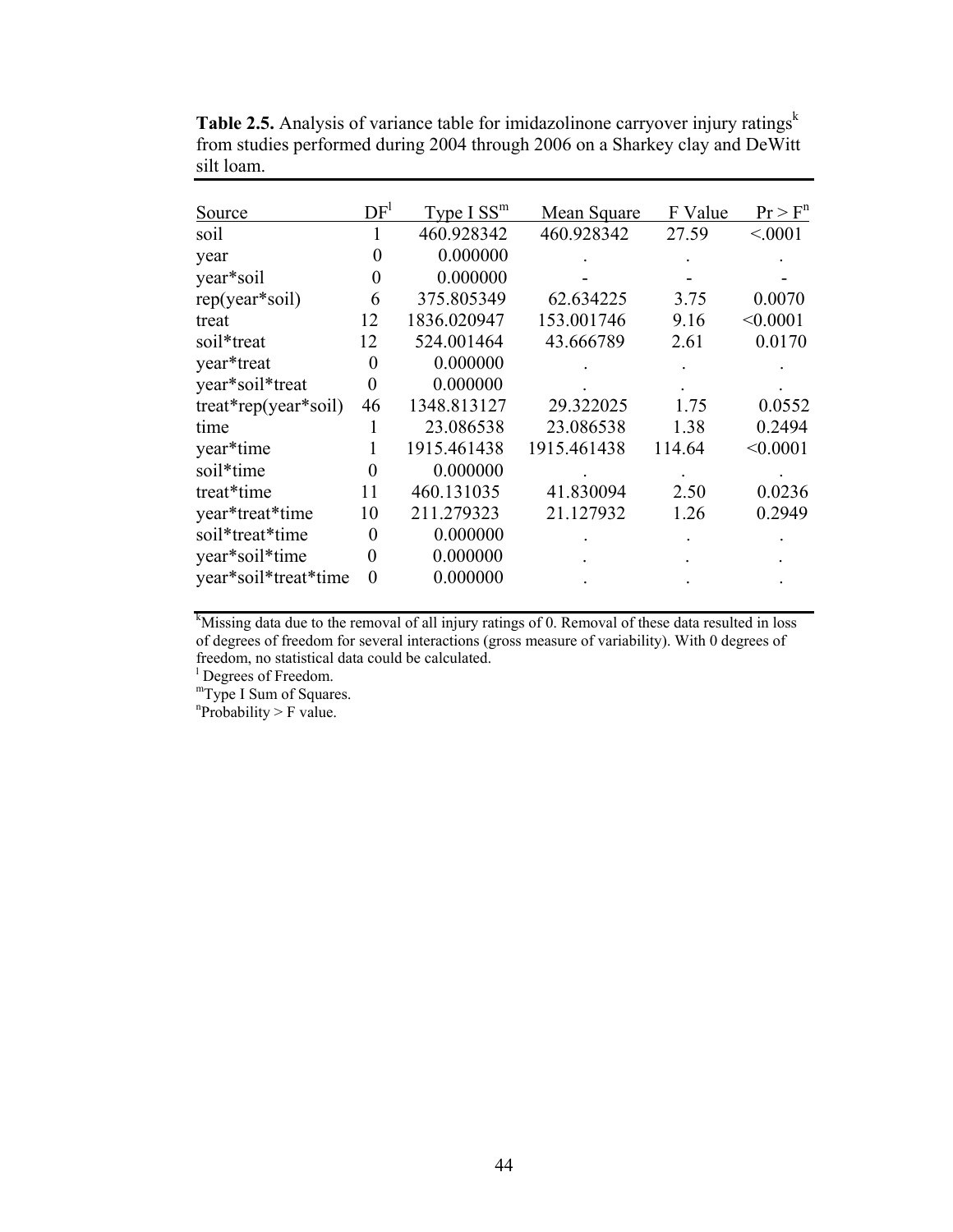**Table 2.6.** Average injury by treatment observed on Cocodrie rice planted in 2005 and 2006 on a Sharkey clay and DeWitt silt loam the year after herbicide treatments were applied to Imidazolinone-Resistant Rice. Injury assessed at preflood (~3d before permanent flood) and postflood (within 2 weeks after permanent flood establishment). (Injury scale: 0=no injury, 100=total crop death)

|                                    |                   |                     | Injury         |                  |                                  |                |
|------------------------------------|-------------------|---------------------|----------------|------------------|----------------------------------|----------------|
|                                    |                   |                     | Clay           |                  |                                  | Silt Loam      |
| <b>Treatment</b>                   | Rate <sup>o</sup> | Timing <sup>p</sup> | 2005           | 2006             | 2005<br>$\overline{\frac{0}{0}}$ | 2006           |
| Imazethapyr                        | 0.070             | <b>EPOST</b>        |                |                  |                                  |                |
| Imazethapyr                        | 0.070             | <b>MPOST</b>        | 5              | $\mathbf{0}$     | $\mathbf{0}$                     | $\mathbf{1}$   |
| Imazethapyr                        | 0.070             | <b>EPOST</b>        |                |                  |                                  |                |
| Imazethapyr                        | 0.070             | <b>MPOST</b>        |                |                  |                                  |                |
| Imazamox                           | 0.044             | PRE FLD             | 6              | $\boldsymbol{0}$ | $\boldsymbol{0}$                 | $\overline{c}$ |
|                                    |                   |                     |                |                  |                                  |                |
| Imazethapyr                        | 0.070             | <b>EPOST</b>        |                |                  |                                  |                |
| Imazethapyr                        | 0.070             | <b>MPOST</b>        |                |                  |                                  |                |
| Imazamox                           | 0.088             | PRE FLD             | $8\,$          | $\overline{0}$   | $\mathbf{0}$                     | $\mathbf{1}$   |
| Imazethapyr                        | 0.070             | <b>EPOST</b>        |                |                  |                                  |                |
| Imazamox                           | 0.044             | MPOST               | 5              | $\boldsymbol{0}$ | $\mathbf{0}$                     | $\overline{3}$ |
|                                    |                   |                     |                |                  |                                  |                |
| Imazethapyr                        | 0.140             | <b>EPOST</b>        |                |                  |                                  |                |
| Imazethapyr                        | 0.140             | <b>MPOST</b>        | 4              | $\boldsymbol{0}$ | $\overline{0}$                   | 14             |
| Imazethapyr                        | 0.140             | <b>EPOST</b>        |                |                  |                                  |                |
| Imazethapyr                        | 0.140             | <b>MPOST</b>        |                |                  |                                  |                |
| Imazamox                           | 0.044             | PRE FLD             | 5              | $\theta$         | $\mathbf{0}$                     | 9              |
|                                    |                   |                     |                |                  |                                  |                |
| Imazethapyr                        | 0.140             | <b>EPOST</b>        |                |                  |                                  |                |
| Imazethapyr                        | 0.140             | <b>MPOST</b>        |                |                  |                                  |                |
| Imazamox                           | 0.088             | PRE FLD             | $\overline{7}$ | $\mathbf{0}$     | $\mathbf{0}$                     | 9              |
| Imazethapyr                        | 0.140             | <b>EPOST</b>        |                |                  |                                  |                |
| Imazamox                           | 0.088             | <b>MPOST</b>        | 3              | $\mathbf{0}$     | $\mathbf{0}$                     | 6              |
|                                    |                   |                     |                |                  |                                  |                |
| Imazamox                           | 0.044             | EPOST               |                |                  |                                  |                |
| Imazamox                           | 0.044             | MPOST               | 3              | $\theta$         | $\theta$                         | $\overline{4}$ |
| Imazamox                           | 0.088             | <b>EPOST</b>        |                |                  |                                  |                |
| Imazamox                           | 0.088             | <b>MPOST</b>        | $\overline{4}$ | $\theta$         | $\theta$                         | 3              |
|                                    |                   |                     |                |                  |                                  |                |
| Imazamox                           | 0.044             | <b>EPOST</b>        |                |                  |                                  |                |
| Imazamox                           | 0.044             | <b>MPOST</b>        |                |                  |                                  |                |
| Imazamox                           | 0.044             | PRE FLD             | 6              | $\boldsymbol{0}$ | $\overline{0}$                   | $\mathbf{1}$   |
| Imazamox                           | 0.088             | EPOST               |                |                  |                                  |                |
| Imazamox                           | 0.088             | <b>MPOST</b>        |                |                  |                                  |                |
| Imazamox                           | 0.088             | PRE FLD             | $\mathbf{0}$   | $\overline{0}$   | $\overline{0}$                   | 2              |
|                                    |                   |                     |                |                  |                                  |                |
| Untreated                          |                   |                     | $\mathbf{0}$   | $\overline{0}$   | $\boldsymbol{0}$                 | $\mathbf{0}$   |
| LSD $(0.05)$ within site years = 5 |                   |                     |                |                  |                                  |                |
| LSD $(0.05)$ across site years = 6 |                   |                     |                |                  |                                  |                |

<sup>o</sup>Herbicide rates are listed as kg ai ha<sup>-1</sup>.<br>PTimings are early nestameranes (EDC)

<sup>P</sup>Timings are early postemergence (EPOST) on 1-2 leaf rice, mid postemergence (MPOST) on 4-5 leaf rice, and pre flood (PRE FLD), approximately 3d before initiation of the permanent flood.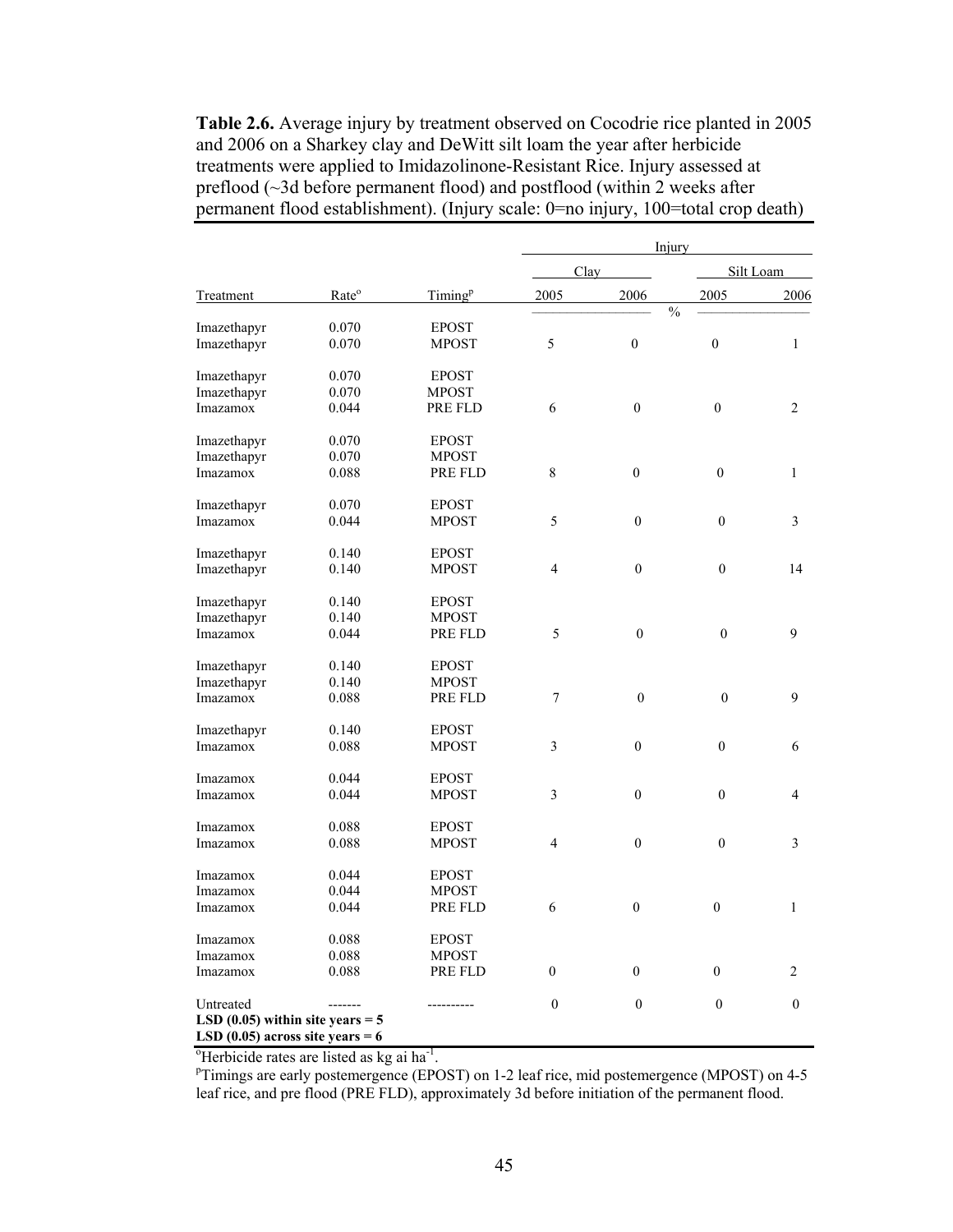|              | Precipitation (cm) |          |       |        |  |  |
|--------------|--------------------|----------|-------|--------|--|--|
|              |                    |          |       |        |  |  |
| Month        | 2004               | 2005     | 2006  |        |  |  |
| Jan          |                    | 13.92    | 13.51 |        |  |  |
| Feb          |                    | 7.04     | 6.43  |        |  |  |
| Mar          |                    | 8.56     | 12.78 |        |  |  |
| Apr          |                    | 10.64    | 6.48  |        |  |  |
| May          |                    | 1.52     | 12.37 |        |  |  |
| Jun          | 0.01 <sup>q</sup>  | $5.74^r$ | 5.16  |        |  |  |
| Jul          | 15.14              | 11.38    | 13.18 |        |  |  |
| Aug          | 8.18               | 9.96     | 4.39  |        |  |  |
| Sep          | 0.00               | 5.82     |       |        |  |  |
| Oct          | 14.05              | 0.00     |       |        |  |  |
| <b>Nov</b>   | 21.26              | 4.01     |       |        |  |  |
| Dec          | 8.51               | 1.70     |       |        |  |  |
| <b>Total</b> | 67.15              | 80.29    | 74.30 | 221.74 |  |  |

**Table 2.7** Precipitation received at the Sharkey clay site by month for the duration of imidazolinone carryover studies. Precipitation measured in cm.

<sup>q</sup>Precipitation received after the PRE FLD herbicide application until the end of the month representation before the BRE FLD application assessmented for 5.08 cm of the total Precipitation before the PRE FLD application accounted for 5.08 cm of the total.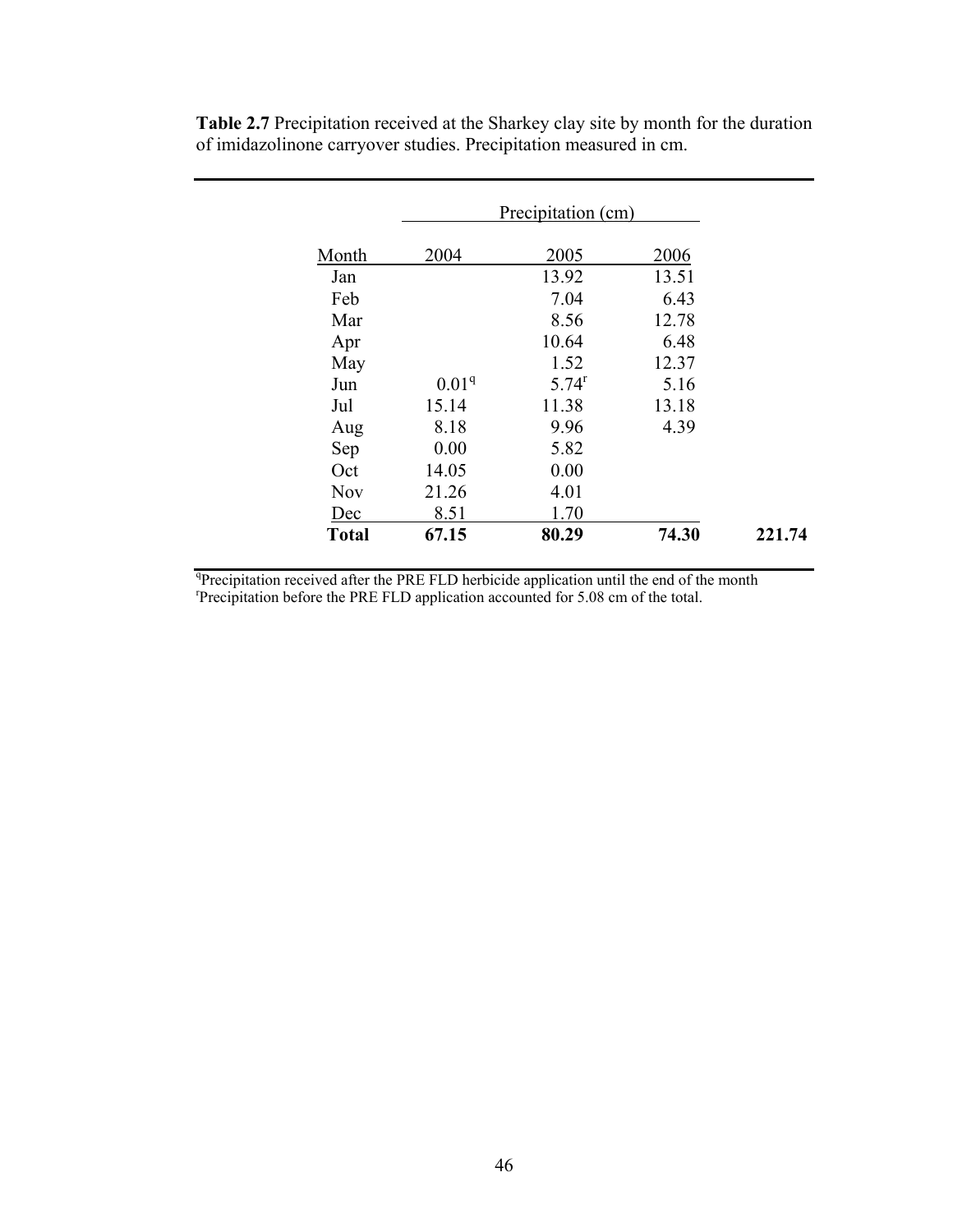|              |            | Precipitation (cm) |        |
|--------------|------------|--------------------|--------|
| Month        | 2004       | 2005               | 2006   |
| Jan          |            | 13.79              | 9.09   |
| Feb          |            | 6.45               | 6.07   |
| Mar          |            | 6.65               | 11.46  |
| Apr          |            | 9.63               | 5.03   |
| May          | $3.10^{s}$ | 1.14               | 8.66   |
| Jun          | 4.01       | $3.18^{t}$         | 4.06   |
| Jul          | 10.21      | 13.11              | 12.29  |
| Aug          | 9.27       | 9.17               | 12.62  |
| Sep          | 0.28       | 9.73               | 38.56  |
| Oct          | 10.21      | 0.00               |        |
| <b>Nov</b>   | 23.60      | 7.92               |        |
| Dec          | 6.68       | 1.30               |        |
| <b>Total</b> | 67.36      | 82.07              | 107.84 |

**Table 2.8.** Precipitation received at the DeWitt silt loam site by month for the duration of imidazolinone carryover studies. Precipitation measured in cm.

<sup>s</sup>Precipitation received after the PRE FLD herbicide application until the end of the month.<br><sup>t</sup>Precipitation before the PRE FLD emplication accounted for 2.5.1 cm of the total Precipitation before the PRE FLD application accounted for 2.51 cm of the total.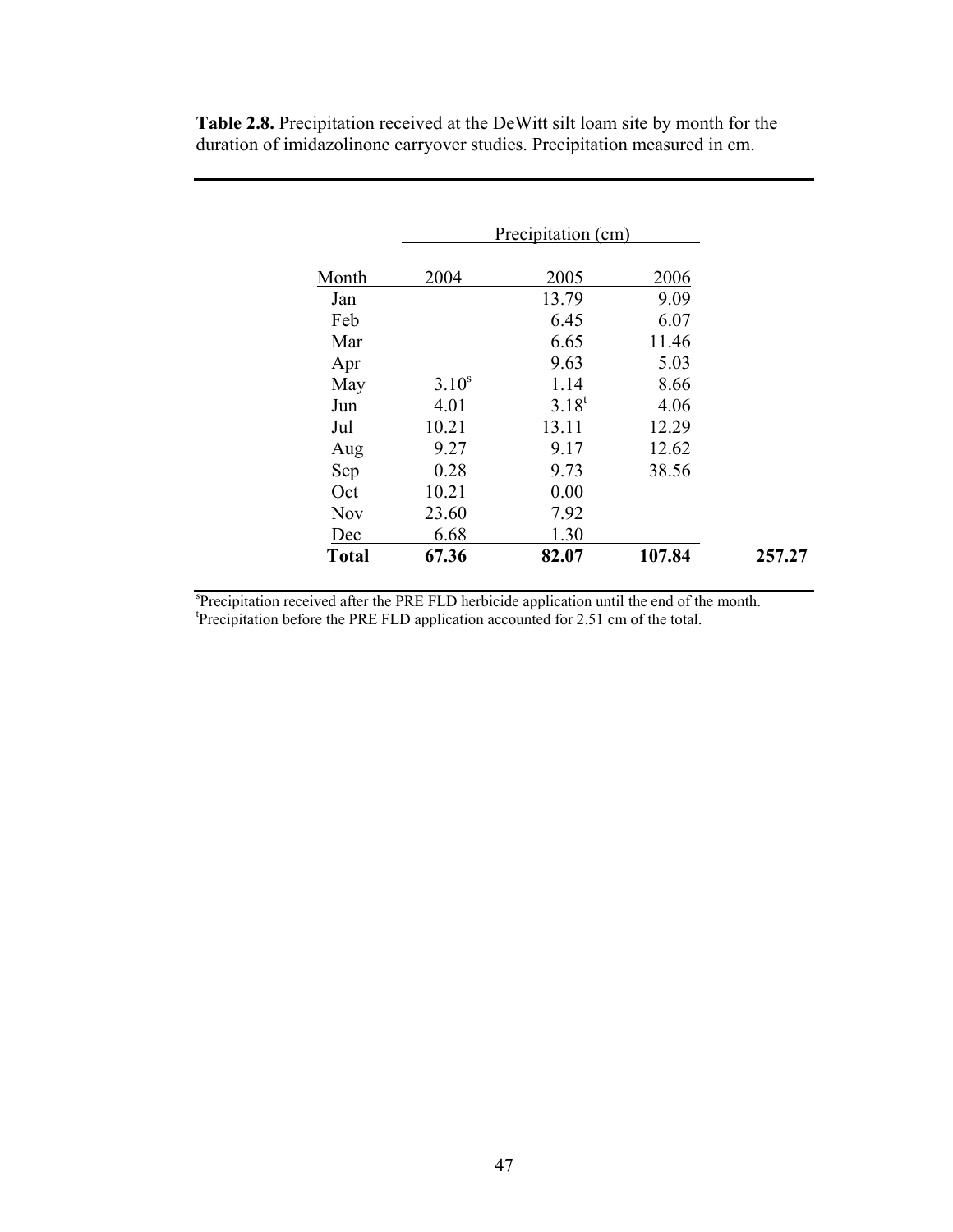|                   |           |                            | Average Daily Air Temperature $(^{\circ}C)$ |      |
|-------------------|-----------|----------------------------|---------------------------------------------|------|
| Soil <sup>u</sup> | Year      | Treat-Harvest <sup>v</sup> | Harvest-Planting <sup>w</sup>               |      |
| Clay              | 2004-2005 | 23.8                       | 10.6                                        | 14.9 |
|                   | 2005-2006 | 25.0                       | 12.7                                        | 17.0 |
| Silt Loam         | 2004-2005 | 23.2                       | 12.1                                        | 15.7 |
|                   | 2005-2006 | 24.2                       | 12.2                                        | 16.3 |

**Table 2.9.** Average daily air temperature during imidazolinone carryover studies conducted on a Sharkey clay and a DeWitt silt loam in 2004-2005 and 2005-2006.

<sup>u</sup> Sharkey clay and DeWitt silt loam.

v Period from early postemergence application on Imidazolinone-Resistant rice until fall harvest.

wPeriod from fall harvest until planting of the rotational crop the following spring.

x Average daily temperature from early postemergence applications on Imidazolinone-Resistant rice until planting of Imidazolinone –susceptible rice the following spring.

**Table 2.10.** Average daily bare soil temperature at a depth of 5.1 cm during imidazolinone carryover studies conducted on a Sharkey clay and a DeWitt silt loam in 2004-2005 and 2005-2006.

|                   |           | <u>Average Daily Soil Temperature (°C)</u> |                                |                       |  |  |
|-------------------|-----------|--------------------------------------------|--------------------------------|-----------------------|--|--|
| Soil <sup>y</sup> | Year      | Treat-Harvest <sup>z</sup>                 | Harvest-Planting <sup>aa</sup> | $\overline{Avg}^{ab}$ |  |  |
| Clay              | 2004-2005 | 26.8                                       | 11 2                           | 16.4                  |  |  |
|                   | 2005-2006 | 28.1                                       | 124                            | 18.2                  |  |  |
| Silt Loam         | 2004-2005 | 25.6                                       | 109                            | 162                   |  |  |
|                   | 2005-2006 | 26.9                                       | 10.3                           | 17.1                  |  |  |

y Sharkey clay and DeWitt silt loam.

<sup>2</sup>Period from early postemergence application on Imidazolinone-Resistant rice until fall harvest.

aaPeriod from fall harvest until planting of the rotational crop the following spring.

abAverage daily temperature from early postemergence applications on Imidazolinone-Resistant rice until planting of Imidazolinone –susceptible rice the following spring.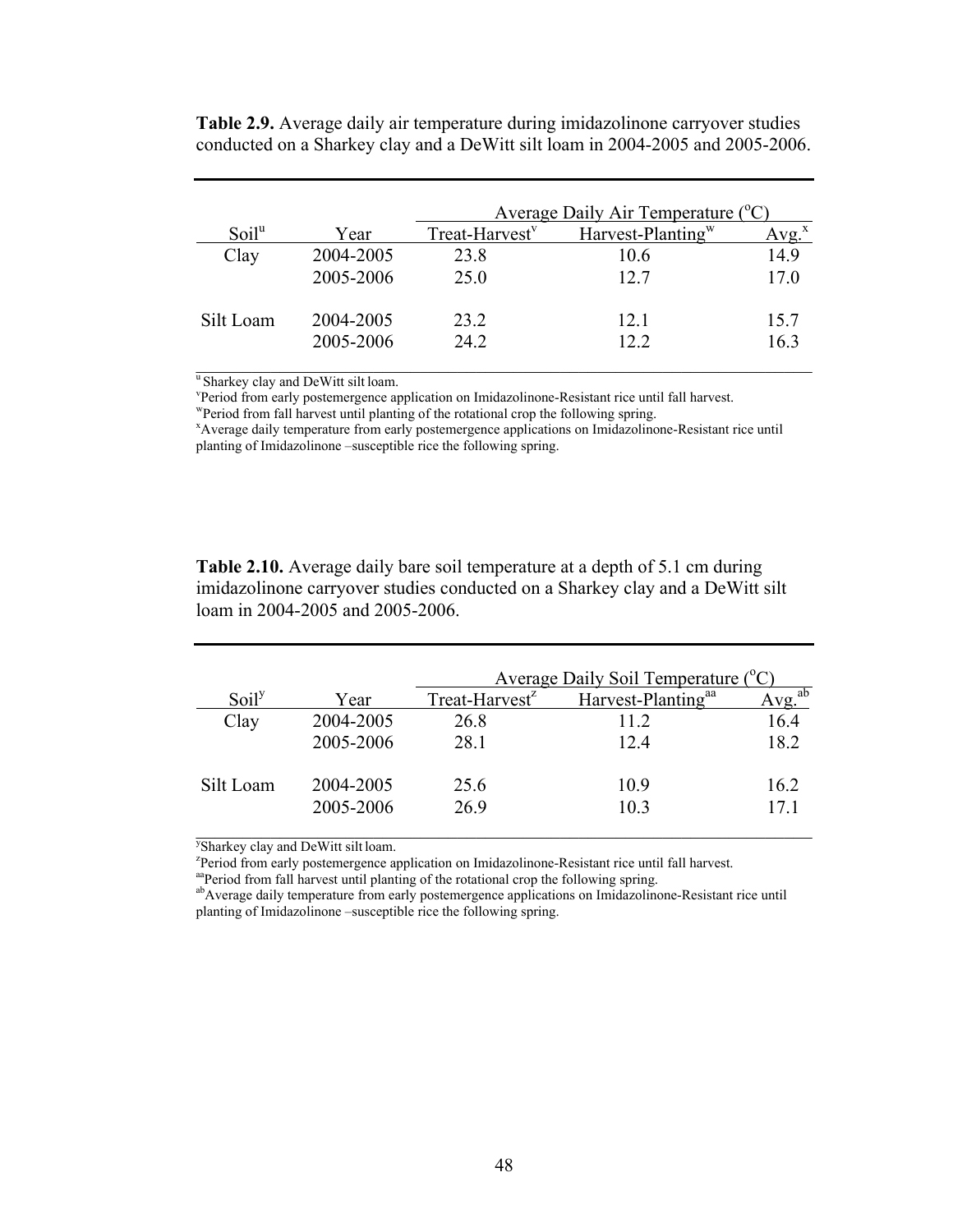# **Literature Cited**

- Ahrens, W.H., ed. 1994. The Herbicide Handbook.  $7<sup>th</sup>$  ed. Champaign, Il: Weed Sci Soc of Am. Pages 166-168.
- Askew, S.D., J.E. Street, and D.R.Shaw. 1998. Herbicide Programs for Red Rice (*Oryza sativa*) Control in Soybean (*Glycine max*). Weed Technol. 12:103-107.

Baldwin, T.L. 2003. Weed Control Systems with Imazethapyr-Tolerant Rice (*Oryza* sativa L.). Ph.D. Dissertation. University of Arkansas.

- Camper, N.D., ed. 1986. Research Methods in Weed Science. Southern Weed Sci Soc. p37.
- Diarra, A., R.J. Smith Jr., and R.E. Talbert. 1985. Interference of Red Rice (*Oryza sativa*) with Rice (*O. sativa*). Weed Sci. 33:644-649.
- Grymes, C.F., J.M. Chandler, and P.R. Nestor. 1995. Response of Soybean (*Glycine max*) and Rice (*Oryza sativa*) in rotation to AC 263,222. Weed Technol. 9:504-511.
- Khodayari, K., R.J. Smith Jr., and H.L. Black. 1987. Red Rice (*Oryza sativa*) Control with Herbicide Treatments in Soybean (*Glycine max*). Weed Sci. 35:127-129.
- Monks, C.D. and P.A. Banks. 1993. Effect of Straw, Ash, and Tillage on the Dissipation of Imazaquin and Imazethapyr. Weed Sci. 41:113-117.
- Nelson, K.A., K.A. Renner, and D. Penner. 1998. Weed Control in Soybean (*Glycine max)* with Imazamox and Imazethapyr. Weed Sci. 46:587- 594.
- Smith, R.J. Jr., W.T. Flinchum, and D.E. Seaman. 1977. Weed Control in U.S. Rice Production. U.S. Department of Agriculture Agricultural Handbook. 497. 78 pages.
- Steele, G.L., J.M. Chandler, and G.N. McCauley. 2002. Control of Red Rice (*Oryza sativa*) in Imidazolinone-Tolerant Rice (*O. sativa*) Weed Technol. 16:627-630.
- Stougaard, R.N., P.J. Shea, and A.R. Martin. 1990. Effect of Soil Type and pH on Adsorption, Mobility, and Efficacy of Imazaquin and Imazethapyr. Weed Sci. 38:67-73.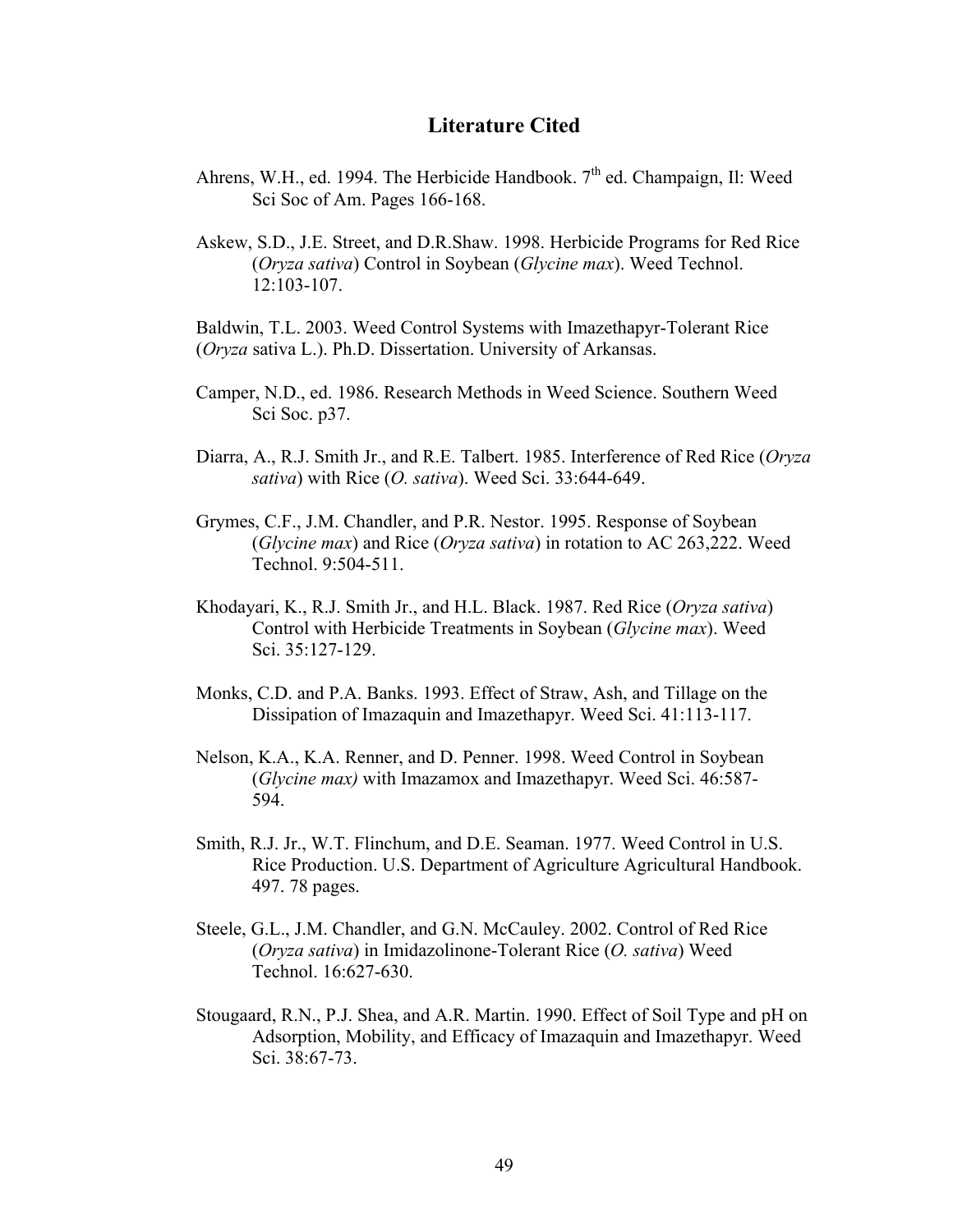Stidham, M.A., and B.K. Singh. 1991. Imidazolinone-Acetohydroxyacid Synthase Interactions. In D.L. Shaner and S.L. O'Connor, eds. The Imidazolinone Herbicides. Boca Raton, Fl: CRC Press. Pages 71-91

Walker, A. 1987. Herbicide Persistence in Soil. Rev. Weed Sci. 3: 1-18.

White, R.H., and H.M. Hackworth. 1999. Weed Control with Imidazolinone Tolerant Rice. Proceedings of the Southern Weed Science Society 52:185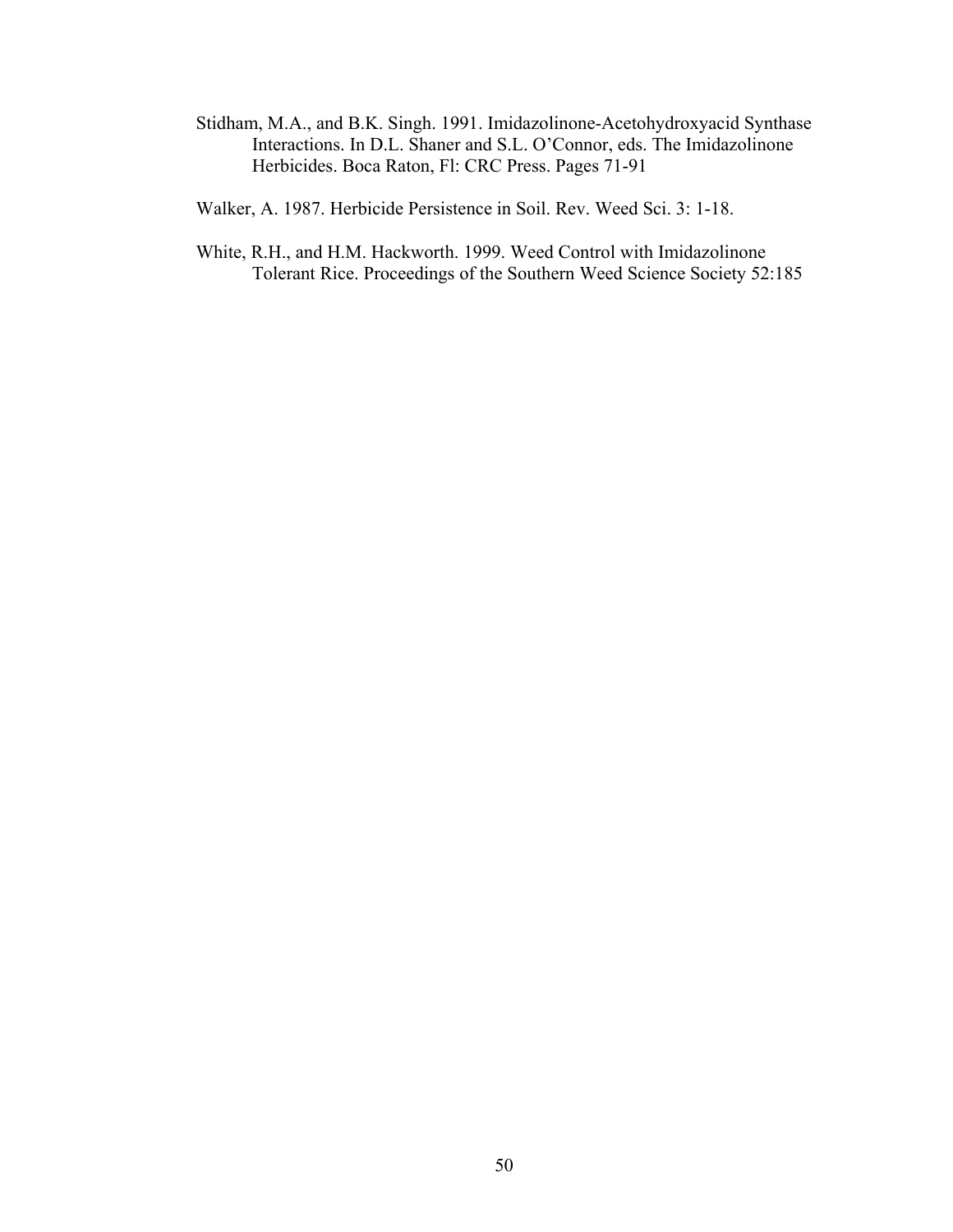# **Chapter III**

# **Imidazolinone Dissipation in Flooded Environments as Compared to Non-Flooded Environments**

## **Introduction**

 $\overline{a}$ 

 Many rice fields in the Mid-South and Delta regions of the U.S. are in continuous rice production due to poor drainage, zero-grade leveling of fields, or the desire of producers to grow rice due to favorable crop prices. Because of continuous rice production, many fields are now infested with red rice (*Oryza sativa*) a weedy relative of commercially grown white rice (*O. sativa*). Due to the physiological similarity between weedy red rice and commercially grown varieties, there are no herbicides with bio-chemical selectivity with the exception of imidazolinone-resistant  $(IR)$  rice<sup>1</sup>. This system utilizes the herbicides imazethapyr2 (2-[4,5-dihydro-4-methyl-4-(1-methylethyl)-5-oxo-1*H*-imidazol-2 yl]-5-ethyl-3-pyridinecarboxylic acid) and imazamox<sup>3</sup> (2-[4,5-dihydro-4-methyl-4-(1-methylethyl)-5-oxo-1H-imidazol-2-yl]-5-(methoxymethyl)-3 pyridinecarboxylic acid) for control of red rice and most grass and broadleaf weeds ( Nelson et al. 1998) found in rice with the exception of legume weeds.

 Many studies have been conducted to determine the rotational cropping intervals for imazethapyr and imazamox. Loux et al. (1989b) found that imazethapyr and imazaquin applied to soybeans could persist and injure wheat

<sup>&</sup>lt;sup>1</sup> Marketed as CLEARFIELD® Rice. CLEARFIELD® and the CLEARFIELD® product system are trademarks of BASF Corporation Box 13528, Research Triangle Park, NC 27709. Orygen and Orygen seed marketing system are trademarks of Horizon Ag, LLC. 1611 International Drive, Suite 400 Memphis, TN 38125

<sup>&</sup>lt;sup>2</sup> NewPath® 2AS Herbicide, BASF Corporation, Box 13528, Research Triangle Park, NC 27709

<sup>&</sup>lt;sup>3</sup> Beyond® 1AS Herbicide, BASF Corporation, Box 13528, Research Triangle Park, NC 27709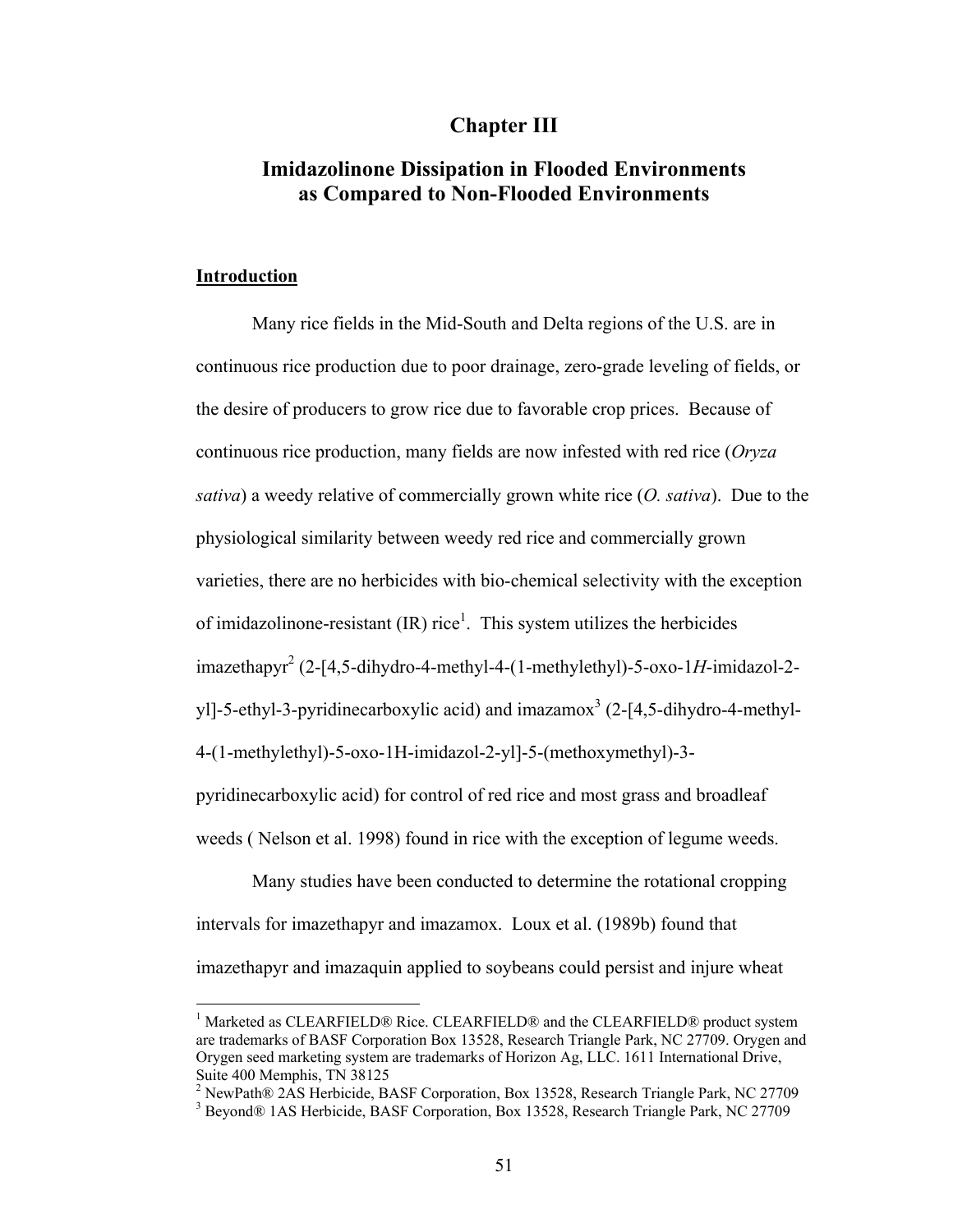and corn planted after soybeans. Loux (1989b) also found that injury would most likely occur on soils with a high adsorptive capacity for these herbicides. Ball et al. (2003) found that low soil moisture and low pH can contribute to injury of rotational crops such as barley and canola, following imazamox application. The main focus of these and other studies was conventional, non-flooded cropping environments such as corn, cotton, and soybeans for imazamox and imazethapyr, and forestry and right-of-way areas for imazapyr<sup>4</sup> (2-[4,5-dihydro-4-methyl-4-(1- $\frac{1}{2}$ methylethyl)-5-oxo-1*H*-imidazol-2-yl]-3-pyridinecarboxylic acid). Therefore, little is known regarding the dissipation rates and mechanisms that occur in a flooded rice production environment.

 Imazethapyr has been shown to be more persistent than imazamox (Ahrens 1994). Producers who apply imazethapyr in imi-resistant rice for red rice control may not be able to rotate to imi-susceptible rice for up to eighteen months based on rotational crop restrictions currently in place<sup>5</sup>. Therefore, the use of imazamox in IR rice may allow for an imi-resistant / imi-susceptible rice rotation to be practiced due to the more rapid dissipation of imazamox.

 Degradation of imidazolinones occurs primarily by microbial degradation (Johnson 1993; Basham and Lavy 1987; Cantwell et al. 1989). Microbial populations tend to function more efficiently in the presence of oxygen. However, a poorly drained and oxygen poor soil is not detrimental to all soil microorganisms as some members of the microbial consortia can function in environments with little or no oxygen (Hartel 2005). However, under anaerobic

 $\overline{a}$ 

<sup>&</sup>lt;sup>4</sup> Arsenal® 2IS Herbicide, BASF Corporation, Box 13528, Research Triangle Park, NC 27709

 $<sup>5</sup>$  NewPath® Herbicide label, BASF Corporation, Box 13528, Research Triangle Park, NC 27709</sup>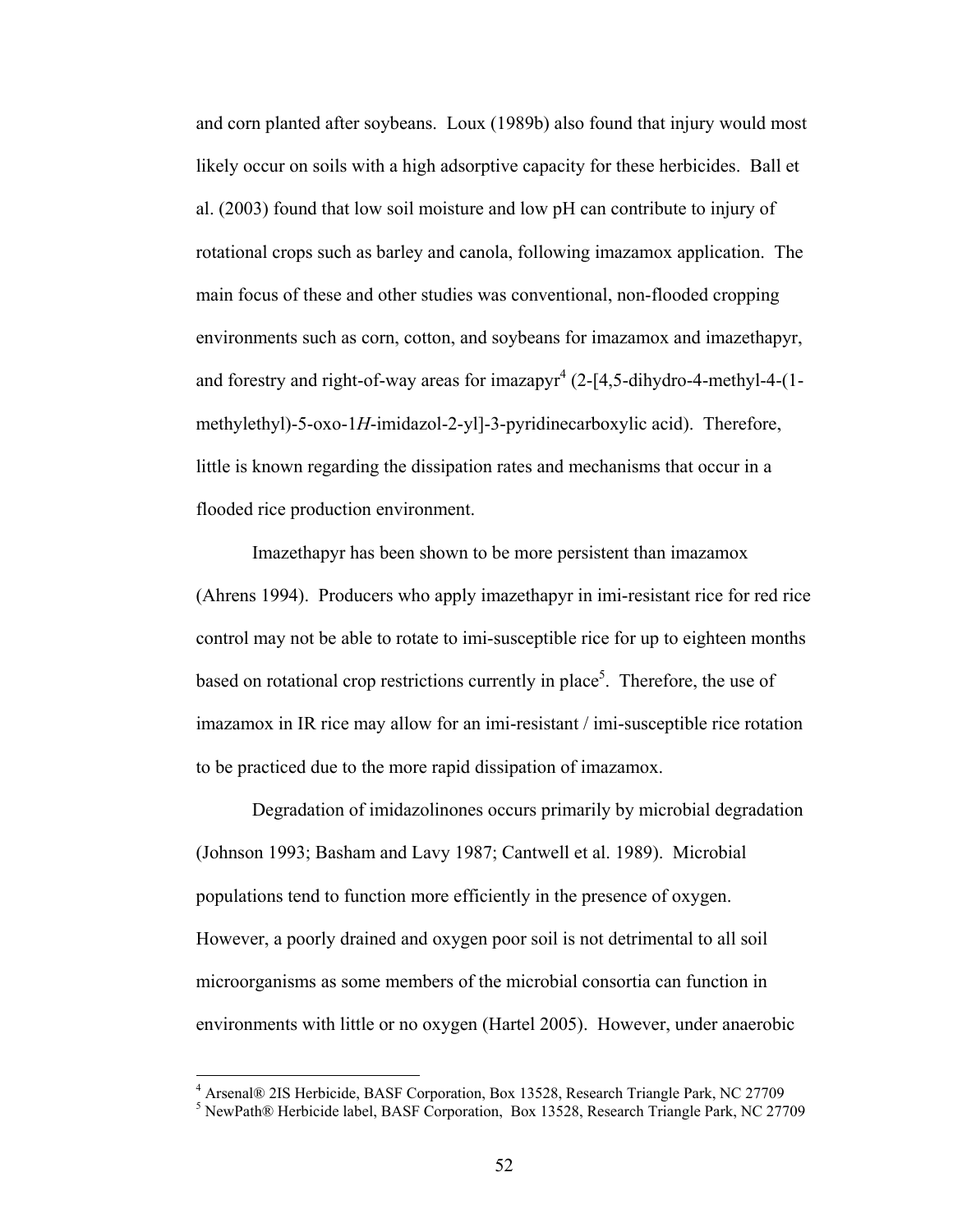conditions, imidazolinones have been shown to have no significant degradation during a two month period (Mangels 1991). Rice fields are not completely anaerobic. A thin layer of oxygen exists at the soil water interface (Scott et al. 2003). This oxidized zone may allow for some aerobic soil microbial activity to degrade imidazolinones to concentrations safer for rotational crops. Due to the lack of information on degradation in flooded rice fields versus dryland crop fields, it is necessary to determine if imidazolinone persistence is altered when used in IR rice to ensure rotational crop safety.

 The objectives of this study were 1) determine if the dissipation rates of imazamox, imazethapyr and imazapyr are altered under flooded rice production conditions when compared to dissipation rates under non-flooded conditions, and 2) to determine and compare the half lives of the selected compounds applied to flooded and non-flooded clay and silt loam rice soils. Knowing the persistence of these compounds in rice production conditions will aid producers in selecting safe and appropriate crop rotations.

## **Materials and Methods**

 Field experiments were conducted in 2005 through 2006 at the Delta Research and Extension Center (DREC) at Portageville and at the Missouri Rice Research Farm (MRRF) near Glennonville, MO to determine and compare the duration of soil activity, and the dissipation rates of imazamox, imazethapyr, and imazapyr under flooded and non-flooded conditions.

 The soil at DREC was a Sharkey clay, (fine, montmorillonitic, nonacid, thermic, typic Haplaquolls), and the soil at MRRF was a DeWitt silt loam (fine,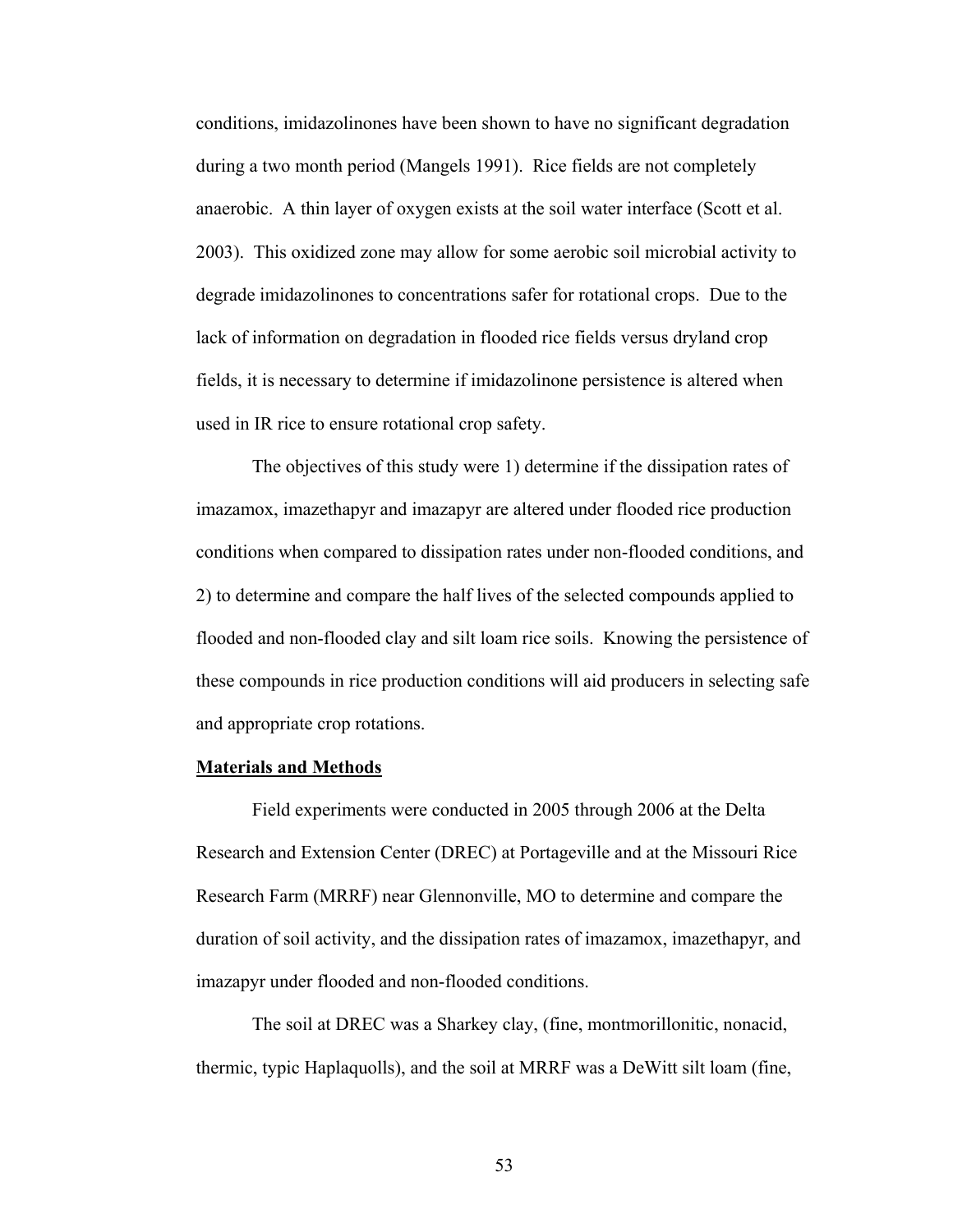smectitic, thermic, Typic Albaqualfs). Characteristics for each soil are presented in Table 3.1. These soils were selected because they represent a major portion of the rice producing soils in the Mid-South.

 Plot areas were disked and rolled prior to initiation of the tests, and kept free of vegetation during the sampling period by applying glyphosate<sup>6</sup>  $(N-(phosphonometry)$  glycine) at a rate of 0.84 kg ai ha<sup>-1</sup> as needed. Plots were kept vegetation-free to keep the selected herbicides from being absorbed and metabolized by plants, and to allow soil samples to be collected and processed more efficiently.

 Two tests were conducted at each location. One area was subjected to a flood similar to conditions found in commercial drill-seeded rice production fields. Another area was not flooded. Both tests at each site received applications of imazamox, imazethapyr and imazapyr at three rates each, shown in Table 3.2. The rates selected corresponded to a two, a one, and a one-half of the labeled rate for one application. It should be noted that two applications of imazethapyr are required per growing. Imazamox was applied similarly to imazethapyr, assuming two applications required per growing season. The imazapyr label presented a range of use rates from 0.035 to 0.841 kg ha<sup>-1</sup>. A rate toward the middle of this range of  $0.35$  kg ha<sup>-1</sup> was selected as a '1x' rate.

 Treatments were applied on June 20 and June 23, 2005 on the clay and silt loam soils, respectively. Herbicides were applied using a  $CO<sub>2</sub>$ -pressurized backpack sprayer calibrated with a handheld boom consisting of six nozzles on 38

 $\overline{a}$ 

<sup>&</sup>lt;sup>6</sup> Roundup WeatherMax® 4.5AE Herbicide, Monsanto Company, 800 Lindbergh Ave. St. Louis, MO. 63167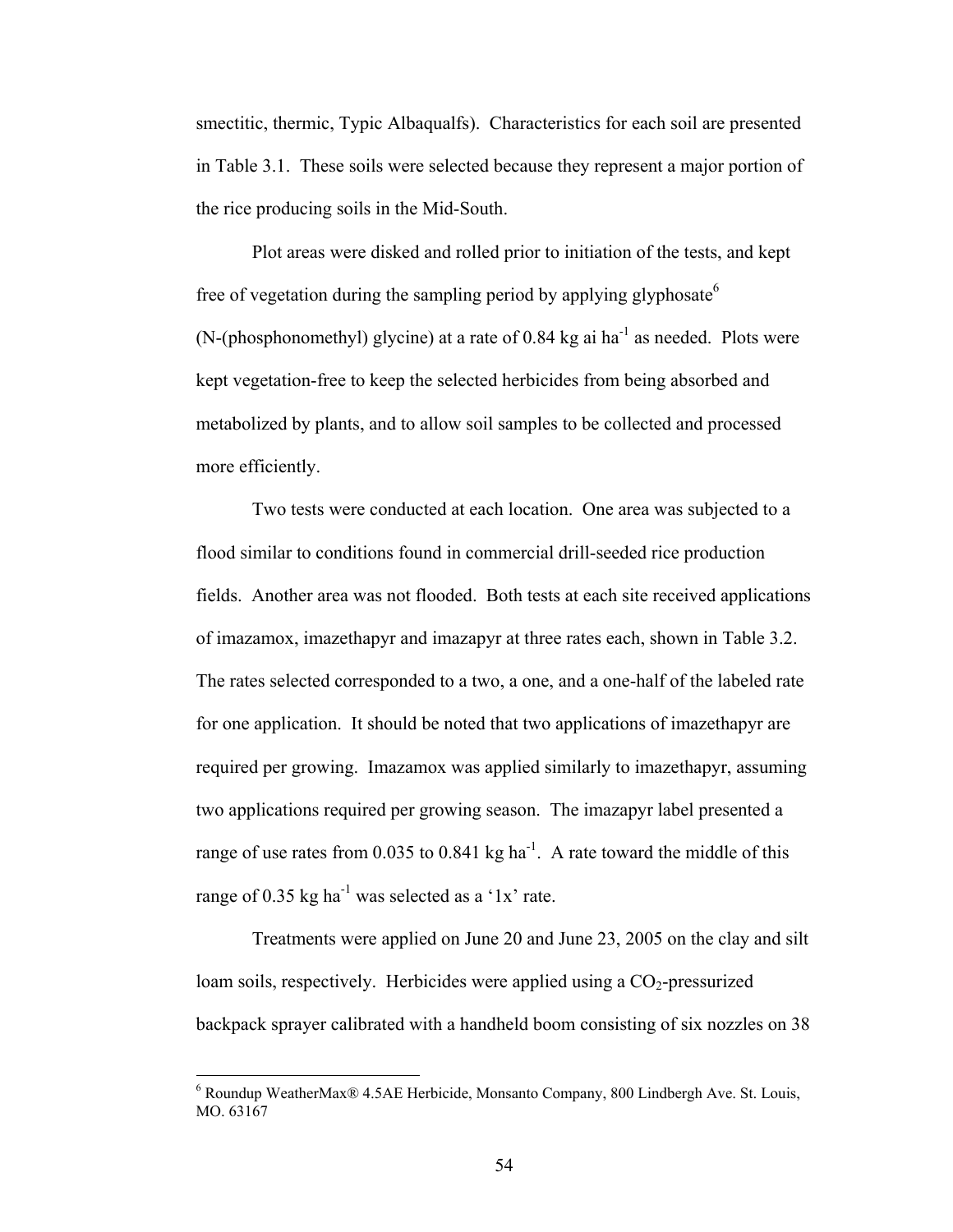cm spacing. The sprayer was calibrated to deliver  $187 \text{ L}$  ha<sup>-1</sup> application volume at approximately 160 kPa using TeeJet<sup>7</sup> 8002VS flat fan nozzles. Plots were arranged in a randomized complete block with four replications. Plot size was 3 by 4.6 m. An untreated check was also included in each replication. Following herbicide application, non-flooded tests were flushed $8$  to activate the herbicides on June 22 and 28, 2005 for the clay and silt loam soils respectively. The permanent flood was established on the Sharkey clay on June 23 and on the DeWitt silt loam on June 29. The permanent flood was maintained until September 14 on the clay soil and until September 17, 2005 on the silt loam soil. The duration of the flood for these tests corresponded with the duration of the flood maintained in adjacent rice experiments.

 At both sites, 0 wk samples were collected within 12 hs after herbicide application. Soil samples were also taken from the plots at 3, 6, 12, 24, and 52 WAA<sup>9</sup>. Soil samples were taken from the top 5 cm at 4 to 8 random areas within each plot, and placed into plastic storage bags. Samples from the flooded test areas were taken with the flood in place. As these samples were taken, excess water was removed from the bag in which the soil was placed. After all samples had been collected at each site, they were transported immediately to the DREC Weed Science chemical lab and placed into freezers. The amount of time from sample collection until placement in storage freezers ranged from approximately 15 minutes for samples from the Sharkey clay test site up to 2 hours for silt loam

<sup>7</sup> TeeJet Spraying Systems Co., PO Box 7900, Wheaton, IL 60189

<sup>&</sup>lt;sup>8</sup> This term is used to describe a quick application of flood water followed by immediate draining  $9$  WAA = wk after application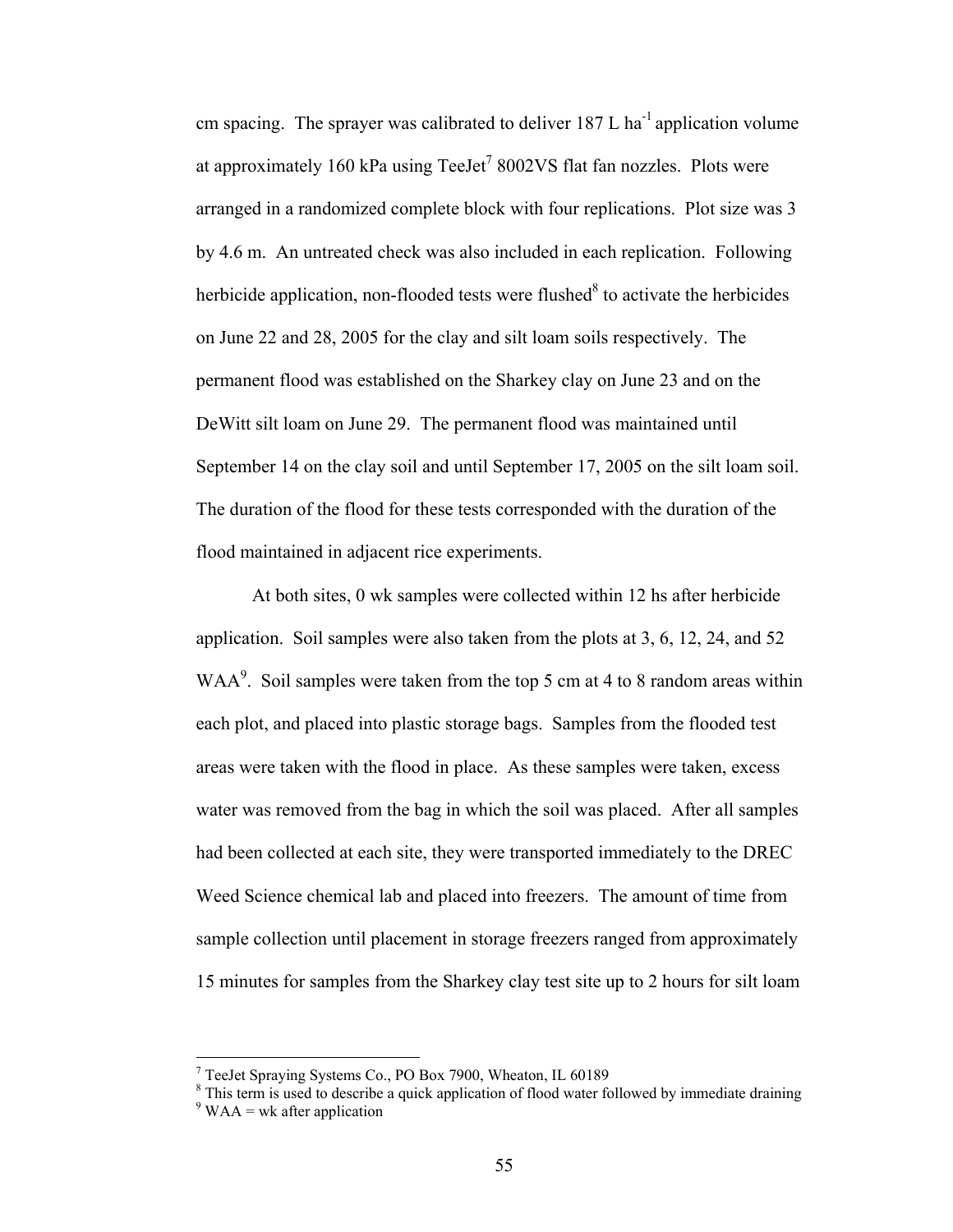samples. All samples were frozen within 12 hs of removal from the field to stop degradation of the herbicides.

 Soil samples from the first five sampling times were transported to Columbia, MO. for processing, while 52 wk samples were processed in Portageville, MO. Samples were dried for approximately 5 d on greenhouse benches and ground with a hand-operated soil grinder. Excess debris was removed from samples. Samples were then re-frozen.

 A bioassay was used to estimate the quantity of herbicide residue remaining in the soil samples. Untreated soil was collected in bulk from both sites and dried and ground in the same manner as the soil collected from the plot areas. To generate standard curves, this soil was placed into 10.2 cm plastic pots and received applications of imazamox, imazethapyr, and imazapyr at rates ranging from 2 to 1/32 times the label rate (Table 3.3). Treated soil in each pot was placed into a plastic storage bag and shaken for one minute to simulate incorporation, and returned to the appropriate pot. These treatments were replicated three times and treatments were placed randomly within replications. Standard curve and field treated soil pots were filled to within 2 cm from the top (approximately 350 g of the clay soil and 290 g of the silt loam).

 Due to the large number of soil samples taken, it was necessary to conduct three bioassays. One standard curve was developed for each soil type. The bioassay of the soil collected at the 0 through 24 wk sampling times from the Sharkey clay began on February 10, 2006, and the DeWitt silt loam assay began on March 18, 2006. The bioassay for the one year samples from both locations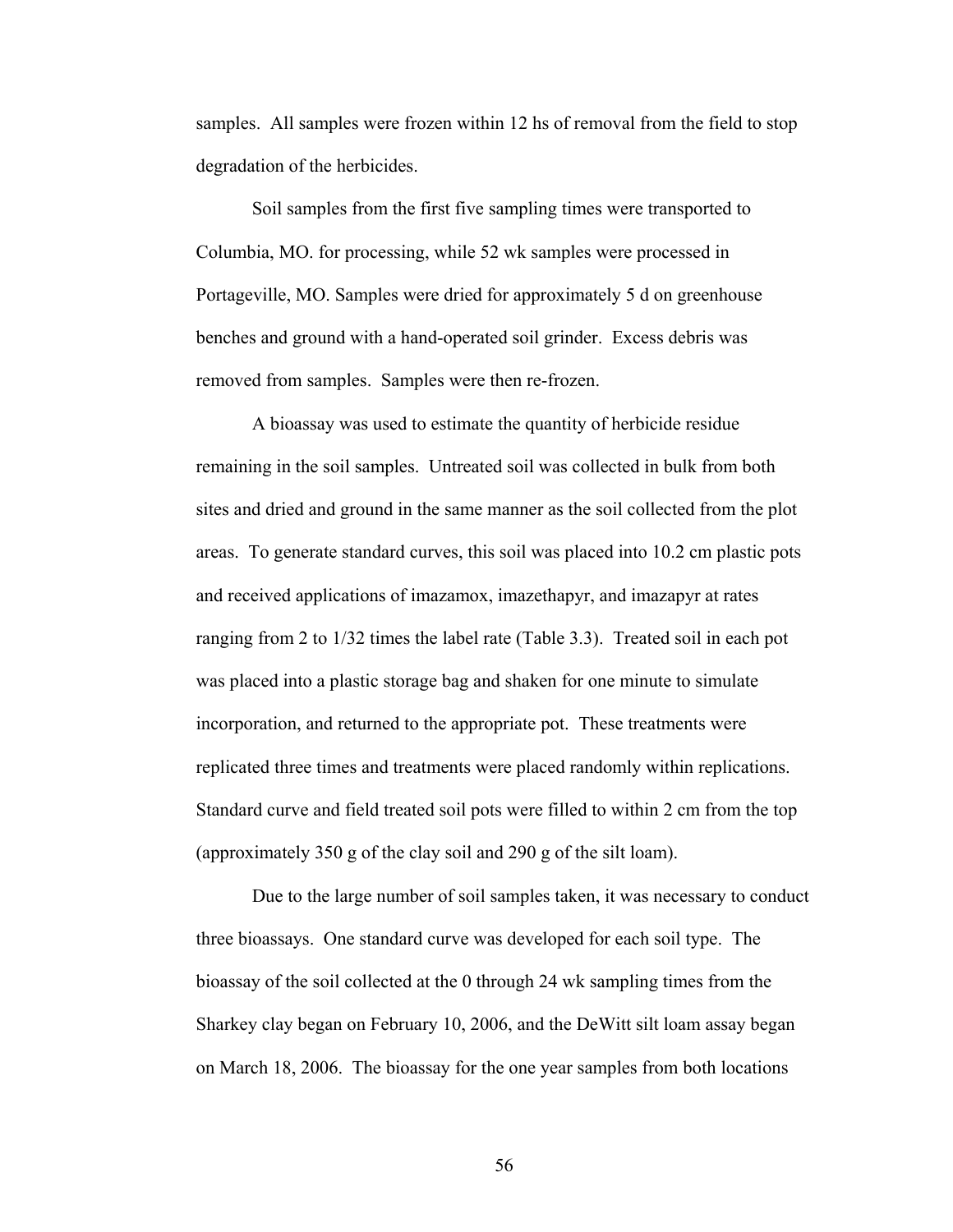began on December 12, 2006. The standard curves were developed during the bioassay of the 0 through 24 wk samples.

 Within 24 h of the standard curve treatments being initiated, field samples were removed from frozen storage and placed into individual 10.2 cm pots. Approximately 10 seeds of imi-susceptible rice 'Cheniere' (80% germination) were planted at this time into the field-sample and standard-curve pots. An imisusceptible rice cultivar was chosen as the assay species because rice has been shown to be adequately sensitive to soil residues of imazethapyr (Zhang et al. 2002, Johnson 1993) as well as imi-susceptible rice tolerance to imidazolinone residues being a primary objective of the studies. All pots were sub-irrigated using individual plastic saucers (15.2 cm by 3.5 cm) placed beneath the pots, which were refilled as needed.

 After plant emergence, each pot was randomly thinned to three plants per pot to reduce any variance in growth due to uneven populations. All 0 through 24 wk samples received an application of propanil<sup>10</sup> (3', 4'-dichloropropionanilide) and quinclorac<sup>11</sup> (3,7-dichloro-8-quinolinecarboxylic acid) at 4.48 and 0.56 kg ha<sup>-1</sup>, respectively, for control of weedy plants emerging during the study. These treatments occurred on February 22 for the clay assay and on April 1 for the silt loam assay. Weed control in 52 wk samples was accomplished by hand weeding each pot as needed.

 Rice plants in all pots were allowed to grow for 4 wk under natural light supplemented with artificial light on a 14 h day  $/ 10$  h night cycle. After 4 wk,

 $\overline{a}$ 

<sup>&</sup>lt;sup>10</sup> Stam™ M4 Herbicide, Dow AgroSciences LLC, 9330 Zionsville Road, Indianapolis, IN 46268

<sup>&</sup>lt;sup>11</sup> Facet® 75DF Herbicide, BASF Corporation, Box 13528, Research Triangle Park, NC 27709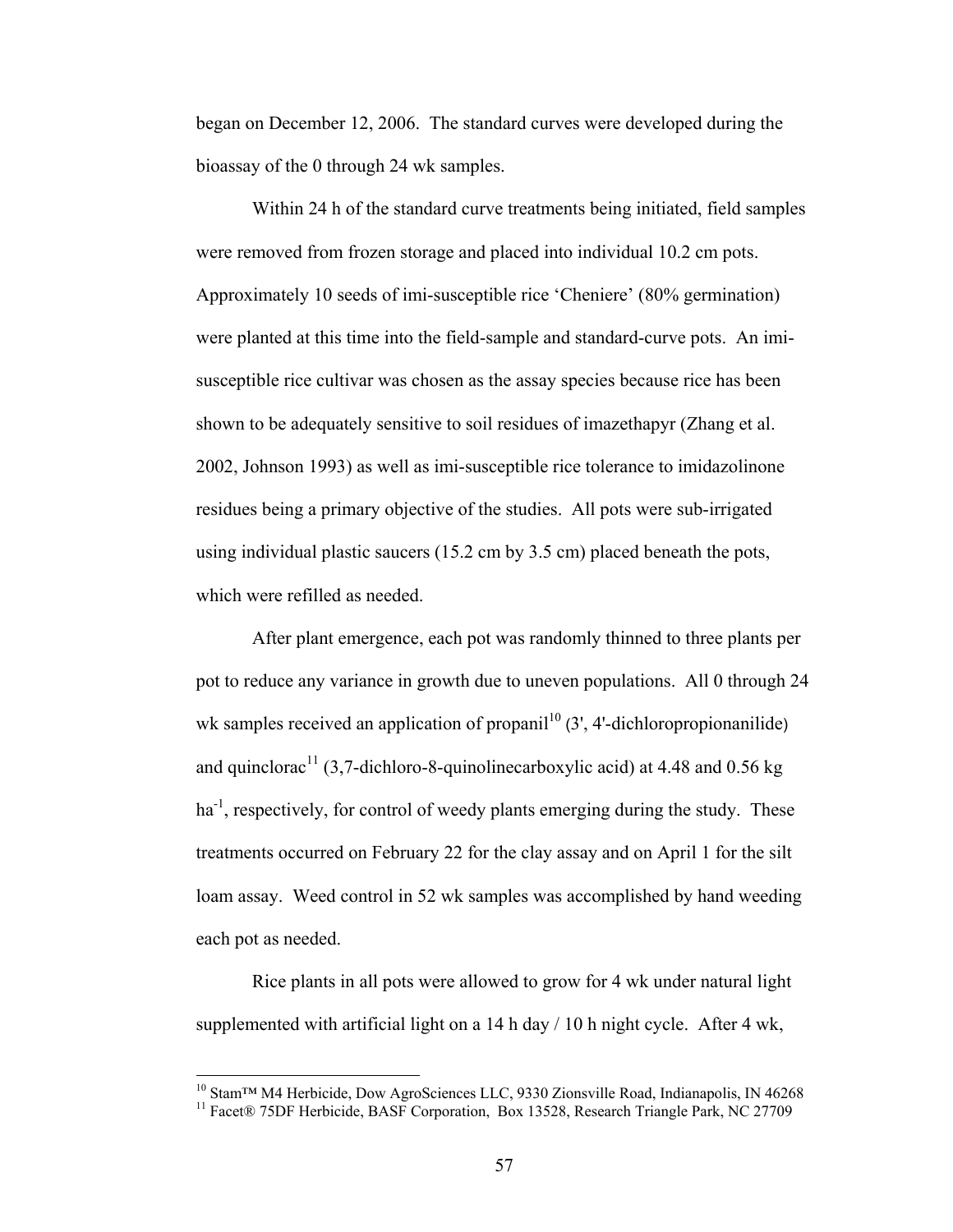visual crop injury ratings were taken, the height of the plants recorded, and aboveground biomass was removed and weighed. In addition, the biomass from each pot was dried for 1 wk and re-weighed to obtain dry weight measurements.

 Data from the pots with known herbicide rates were used to construct standard curves using appropriate non-linear regression. The statistical and graphing program SigmaPlot<sup>12</sup> was used for these procedures. The data for weight and height from standard curve treatments fit a first order exponential model:

$$
Y = Y_0 e^{-bx}
$$

In the equation, Y is the plant height or weight,  $Y_0$  is the weight or height of plants with no herbicide present, b is a rate constant, x is the herbicide concentration, and e is the natural logarithm base number  $(\sim 2.718)$ . Regression results are shown in tables 3.5 through 3.7

 For visual injury ratings, the data fit the form of exponential rise to max as follows:

$$
Injury = I_{max}(1-e^{-bx})
$$

where  $I_{\text{max}}$  is the upper asymptote of the curve which was set 100.1 to account for the 0 to 100% injury rating scale, e is the natural logarithm base, b is the rate constant, and x is the herbicide concentration. These regression results are shown in Table 3.8.

 After constructing standard curves for each soil, herbicide, and variable, R-square values (Table 3.4) were used to determine which parameter provided the best estimate of herbicide concentration. Visual injury ratings provided the

<u>.</u>

<sup>12</sup> SigmaPlot®, Systat, Inc., San Jose, CA 95110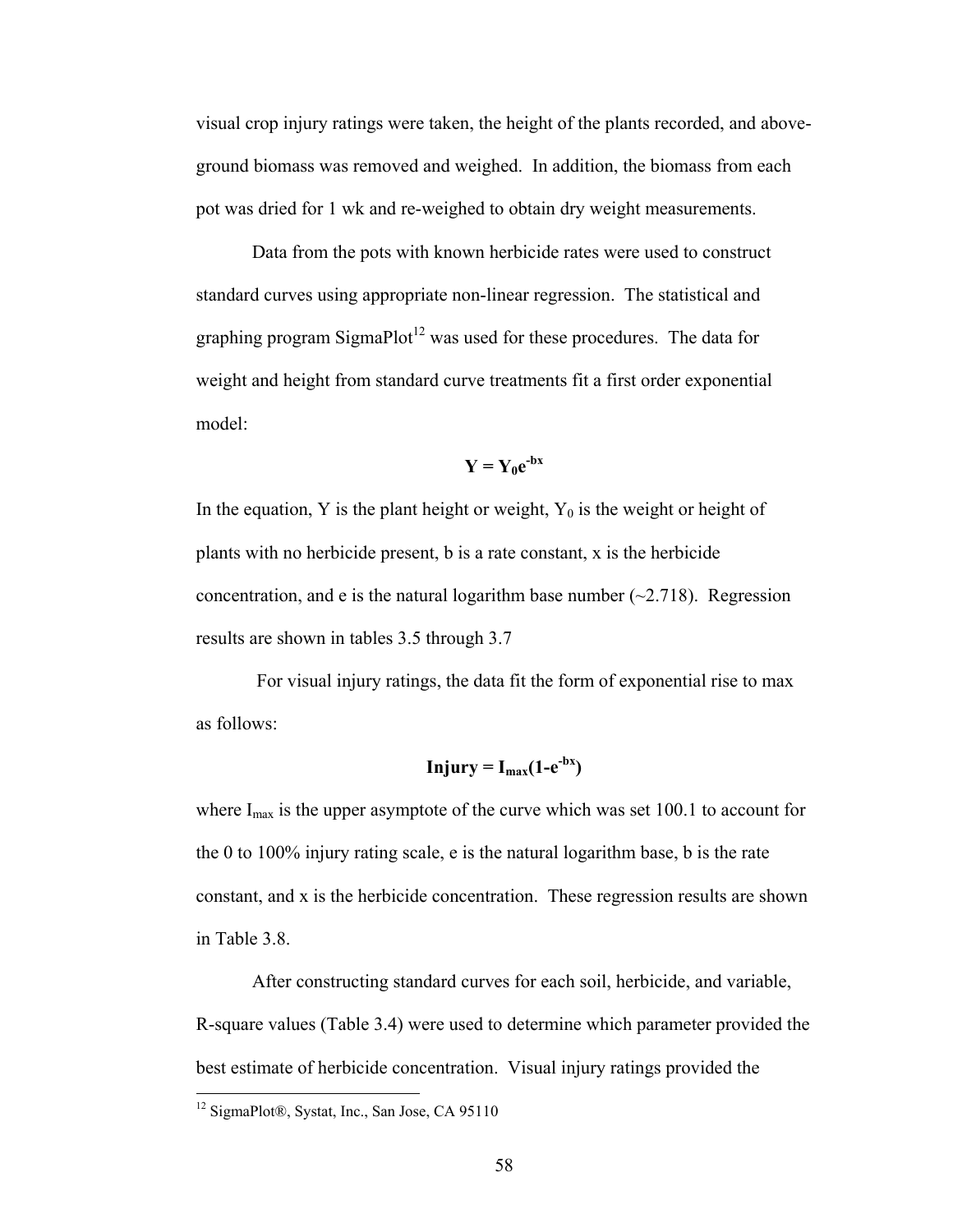closest fit with R- square values being higher than the R-square values from the other regression analysis.

Injury ratings from the soil samples were entered into inverse versions of the visual injury regression equations to estimate the herbicide residue remaining in the soil collected from plots through the sampling period. The concentrations remaining in samples versus time were then plotted and fit to a first order decay model:

$$
C_t = C_0(e^{-bt})
$$

In this equation,  $C_t$  is the herbicide concentration at a given time, the concentration at time-zero  $(C_0)$  is derived from the regression analysis, b is the first order rate constant also derived from the regression analysis, e is the natural logarithm base number, and t is time measured in days. The rate constants (b) from the resulting regression equations were used to calculate half lives for the three herbicides under the four soil/moisture regimes by the equation:

## $T_{1/2} = \ln(2)/b$

 First-order equations approximately describe herbicide loss from the soil. However, this assumes a constant decay rate. Dissipation rates can vary with factors including temperature and moisture.

#### **Results and Discussion**

 Imi-susceptible rice grown in soil samples previously treated with the selected herbicides displayed a variety of injury symptoms. Symptoms included twisting, stunting, stacking of nodes, chlorosis, and in some cases death following emergence. For the sake of continuity, data and results will only be shown for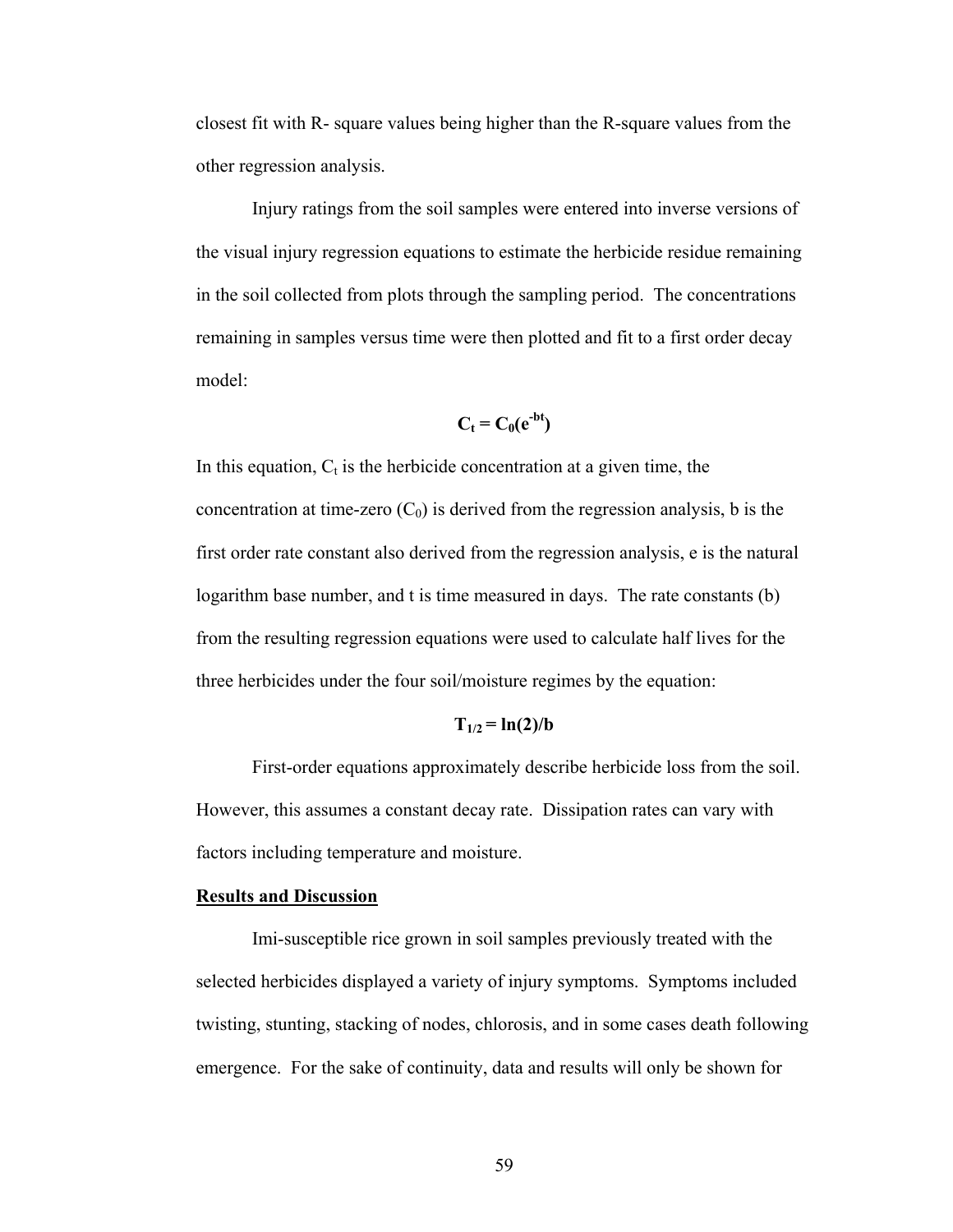visual injury ratings taken from the high application rates. Information pertaining to the low and medium rates, and the height and weight measurements for each treatment are included in the appendix.

 In most circumstances, the concentration found in 0 wk samples did not equate with the rate applied. Data presented by Lehman et al. (1993) show 106.2% of the applied dose of flumetsulam being collected and assayed by high performance liquid chromatography (HPLC) at 0 WAA. This suggests that some error may exist in sampling, collection and storage techniques. It is also possible that residues detected at lower than the applied rate may be due to the assay not being able to detect concentrations above that lethal to the assay species. For example, at 0 WAA with imazapyr on the clay soil, we recovered only 70 and 45% (0.49 and 0.32 kg ai  $ha^{-1}$ ) of the original herbicide concentration applied in flooded and non-flooded plots, respectively. However, visual injury ratings for the flooded clay test showed 85 to 100% injury while non-flooded clay visual injury ratings ranged from 80 to 90% injury.

 Half lives for imazapyr were found to be shorter under flooded conditions as compared to non-flooded conditions on both soils (Table 3.9). A higher concentration of imazapyr was detected at 0 WAA under non-flooded conditions than flooded conditions on clay (Figure 3.1). However, the herbicide under flooded conditions dissipated rapidly. At 0 WAA, 75% of the herbicide applied was detected. By the six wk sampling, the detectable concentration was below 10%. The detected concentration at 0 WAA in non-flooded clay was at 50% of the applied rate, and was still detectable at 10% at 52 WAA.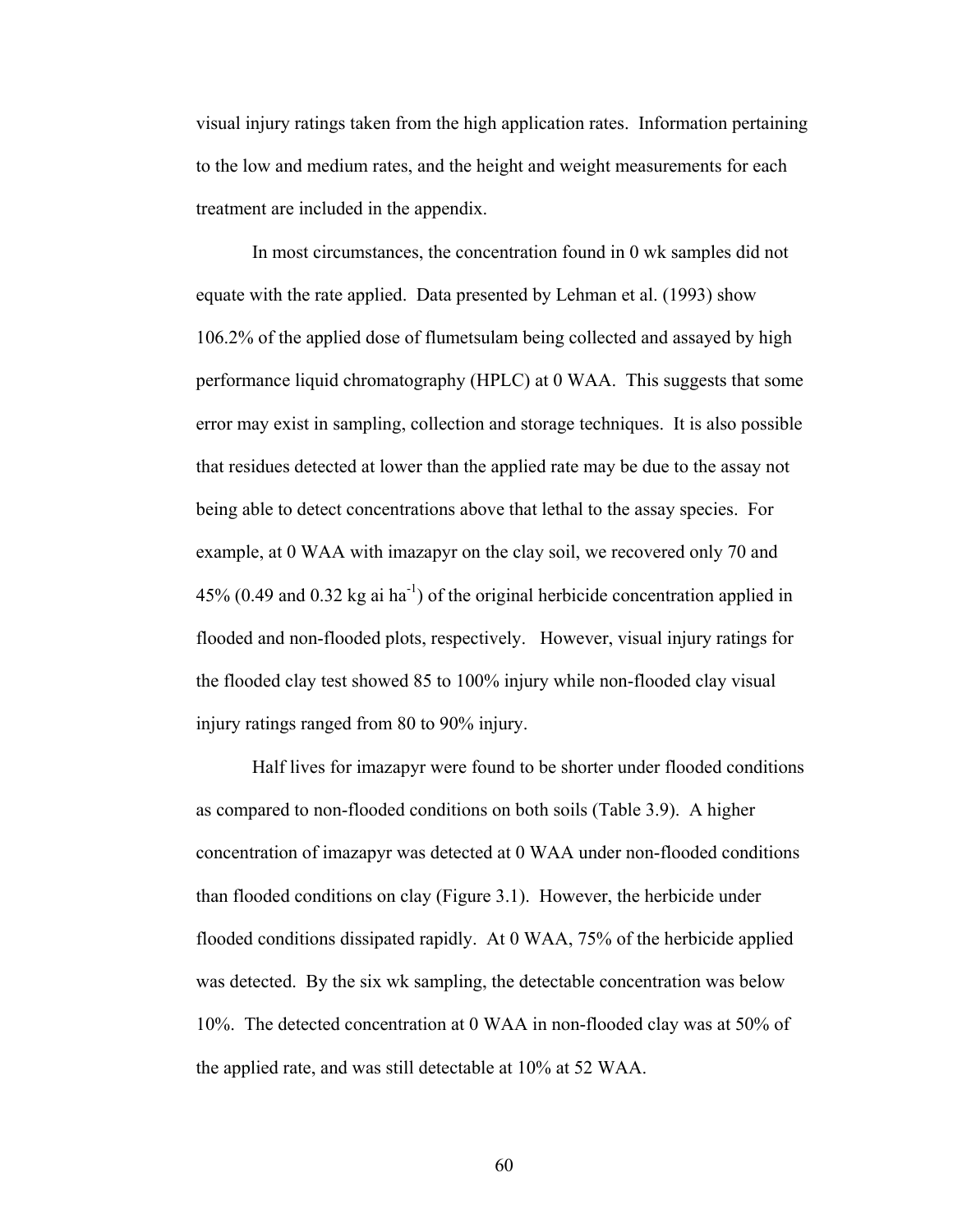The difference in imazapyr dissipation on the silt loam soil (Table 3.9) was more pronounced. Under both conditions, only 40% of the applied herbicide rate was detected at 0 WAA (Figure 3.2). At 24 WAA, the detectable concentration under flooded conditions was 5% and non-flooded was 30%. Between 24 and 52 WAA the concentration of imazapyr reached zero under flooded conditions while the imazapyr concentration in the non-flooded test remained above 20% of the original dose at 52 WAA.

 Imazethapyr dissipation was also more rapid under flooded conditions as compared to non-flooded conditions on both soils. Half lives ranged from 5 d in flooded conditions to 28 d in non-flooded conditions on a Sharkey clay soil (Table 3.9). Based upon visual injury ratings, imazethapyr dissipated to a nondetectable at 3 WAA on the Sharkey clay under flooded conditions (Figure 3.3), while approximately 90% of the original dosage was detected at 3 WAA under non-flooded conditions. However, by 24 WAA, this concentration was found to be less than 10%.

 Imazethapyr dissipation on the silt loam soil occurred at a slower rate when compared to imazethapyr on the clay soil based upon the half lives calculated (Table 3.9). Imazethapyr was detected at approximately 10% of the initial concentration by 6 WAA under flooded conditions (Figure 3.4) on the silt loam soil. In contrast, non-flooded imazethapyr concentrations were 55% of the applied rate at 6 WAA. The plant available concentration remained above zero during the 52 wk sampling period on the non-flooded DeWitt soil. This would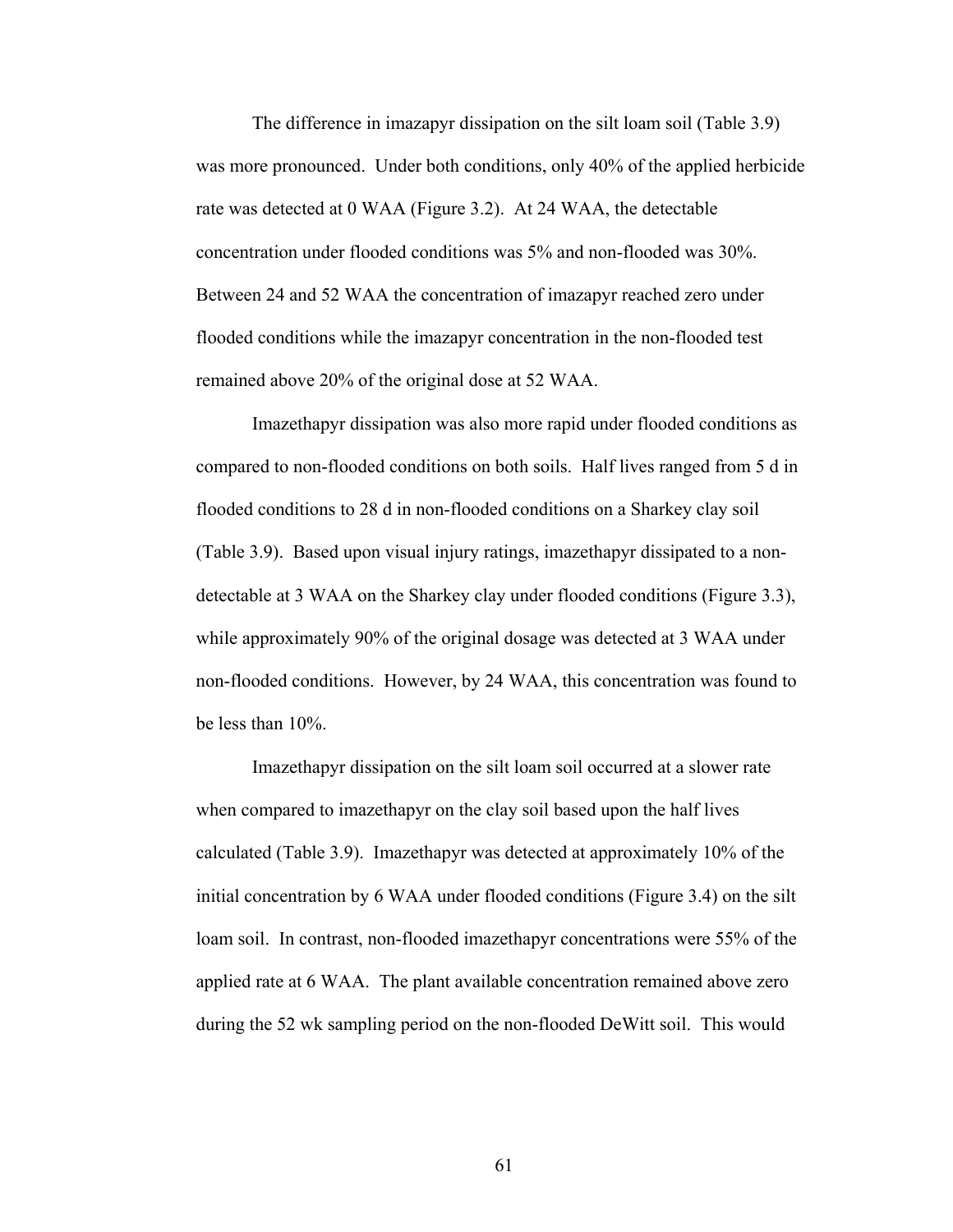appear to agree with Johnson et al. (1993) who reported injury to corn, sorghum, rice, and cotton 52 WAA of imazethapyr.

 Based upon the estimated half lives (Table 3.9), imazamox dissipated at a similar rate on Sharkey clay when subjected to a flooded or non-flooded environment. It should be noted however, that a higher herbicide concentration was detected at the 0 WAA under flooded conditions than under non-flooded conditions (Figure 3.5). At 3 WAA, the concentration for this herbicide-soil combination under both moisture conditions was at approximately 20% of the original concentration. Between the 6 and 12 wk samplings, the plant available concentration reached zero for both flooded and non-flooded conditions.

 Unlike the clay soil, where half lives were similar for both moisture conditions, imazamox under flooded conditions was found to have a much shorter half life as compared to the half life of imazamox under non-flooded conditions on the silt loam soil (Table 3.9). Imazamox plant-available concentrations on the silt loam soil reached zero between 12 and 24 WAA (Figure 3.6) in flooded conditions, while imazamox subjected to non-flooded conditions on the loam soil dissipated more slowly, with residues detected at 25% of the original application rate of 0.087 kg ai ha<sup>-1</sup> at 52 WAA.

 Both imazethapyr and imazapyr were found to have shorter half lives on the clay soil as compared to the silt loam soil (Table 3.9). Half lives of imazapyr on the silt loam soil were six to seven times longer than the half lives under the same conditions on the clay soil. As with imazapyr, the rate of imazethapyr dissipation was influenced by soil type. Half lives under flooded and non-flooded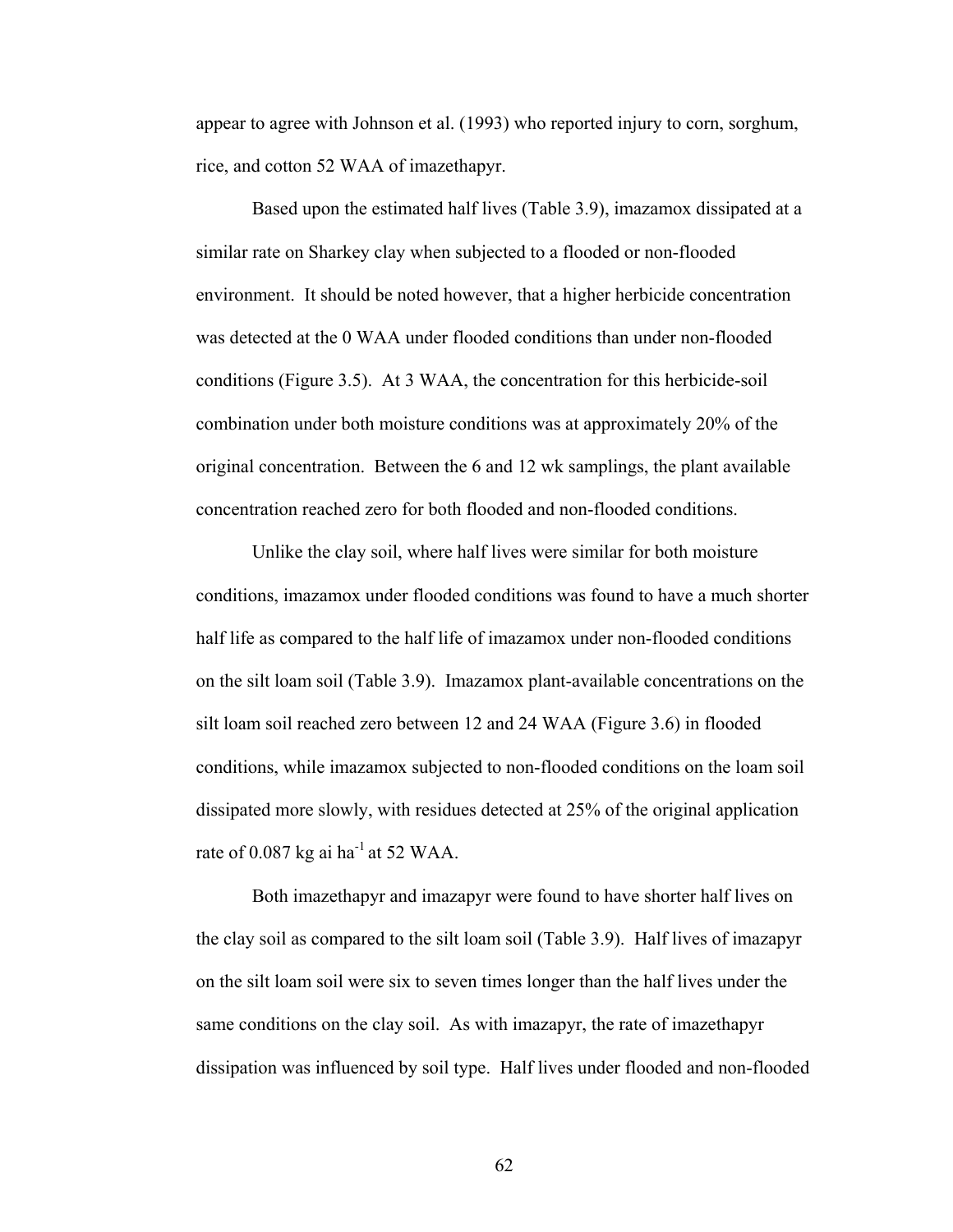conditions on the clay soil were found to be 18 and 100 d shorter than the comparable half lives on the silt loam soil. Imazamox half lives were similar between the clay and silt loam soils under flooded conditions at 8 and 16 d respectively. In contrast, the non-flooded half lives were found to be 270 d on the silt loam and only 13 d on the clay soil.

 As with previous literature, imazamox generally dissipated more rapidly than imazethapyr (Aichelle and Penner 2005), and based on the results of these studies there is little risk of carryover injury to imi-susceptible rice following imazamox applied the previous year. Imazamox was found to persist for much longer than anticipated when applied to a silt loam soil and kept under nonflooded conditions (Table 3.9). Under flooded conditions, the other herbicides exhibited shorter or similar half lives when compared to the non-flooded half lives calculated for the same soil. Johnson et al. (1992, 1993) reported imazethapyr injury to rice at 52 WAA in the second year of a two year study. However, rice quickly outgrew injury symptoms and no yield reductions were reported.

 Bioassays only detect plant available herbicide residues, whereas analytical methods can detect plant available and sorbed residues in soil. High organic matter and clay content soils, e.g. Sharkey clay, may cause a herbicide to be adsorbed and unavailable to microbial degradation while also making it unavailable to be taken up by plants. Therefore, lower injury levels may be observed. This does not necessarily mean that herbicide dissipation occurs more rapidly in a soil with high clay and organic matter content, but that injury may be reduced because the plants are not exposed to the herbicide if it is sorbed to clay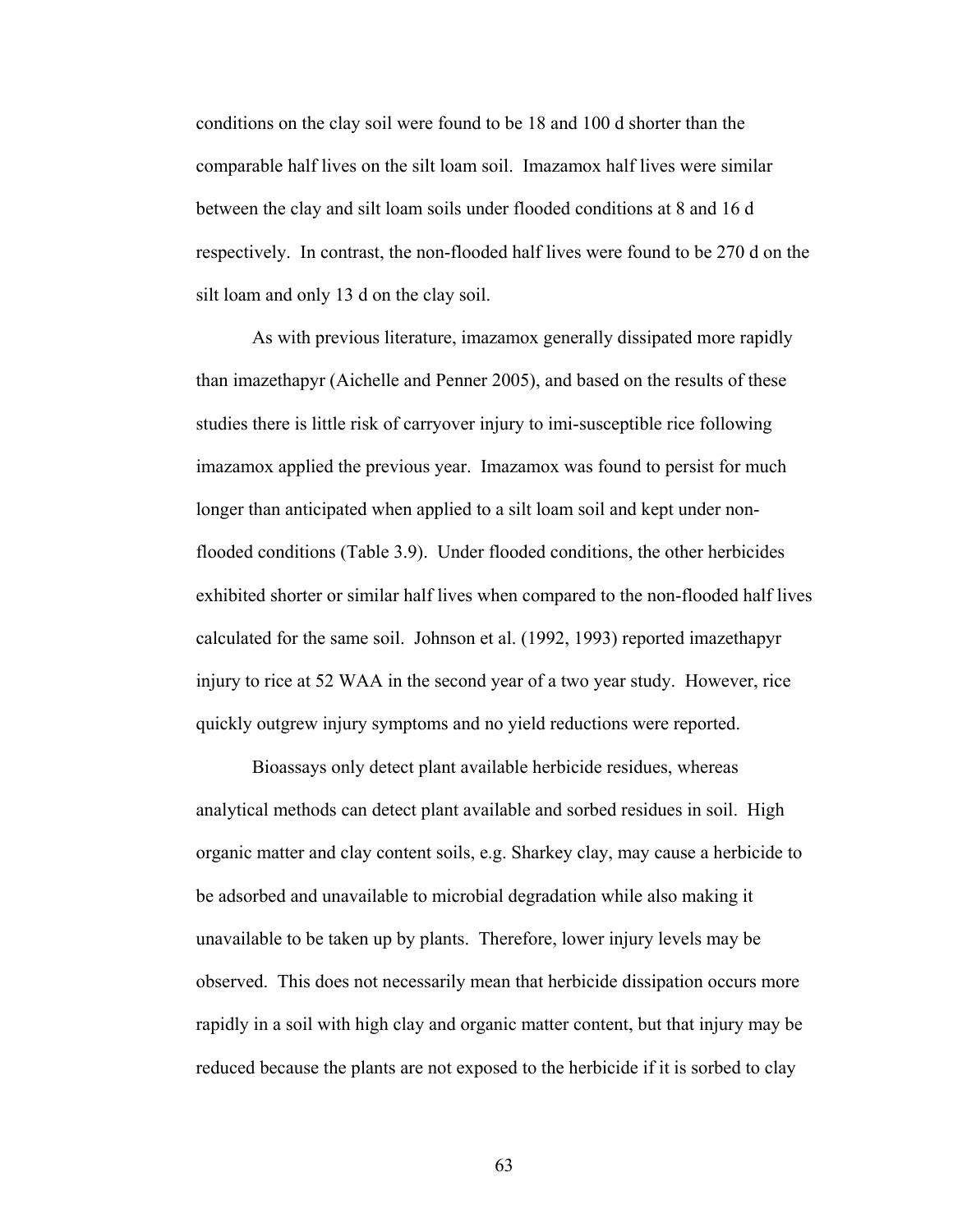and organic matter. Dissipation may in fact be slower in these situations as compared to a soil with a low clay and organic matter content such as a DeWitt silt loam.

 Mangles (1991) demonstrated that the sorption of imidazolinones decreased with an increase in soil pH toward 7. Imidazolinones have five different charged species, which are present at various pHs. As a soil's pH is lowered from 6 to 3, the species predominating goes from a largely unsorbed, anionic form, to a form which is mostly uncharged. The amount of sorption is also determined by the amount of organic matter present. With the pH of our two soils being between 6.0 and 6.5, relatively little sorption differences should have occurred.

 The half lives derived from these data (Table 3.9) generally do not agree with half lives found in previous literature regarding imidazolinone dissipation under non-flooded conditions. According to the New York State Department of Environmental Conservation (2003) imazamox has a half life in the range of 35 to 118 d derived from five field dissipation studies. Vischetti (2004) found imazamox half lives under non-flooded conditions to occur from 17.1 to 92.4 d compared to 8 to 270 d found in these studies depending upon soil type and moisture regime. Imazethapyr half lives have been recorded by Goetz et al. (1990) between 2.6 and 10.6 months (78-318d) compared with 5 to 128 d found in these studies. Our results showed imazapyr to have a half life between 8 and 539 d whereas Tu et al. (2001) showed half lives ranging from one to five months (30- 150 d) and Wang et al. (2005) reported 22 to 36 d. The half lives produced by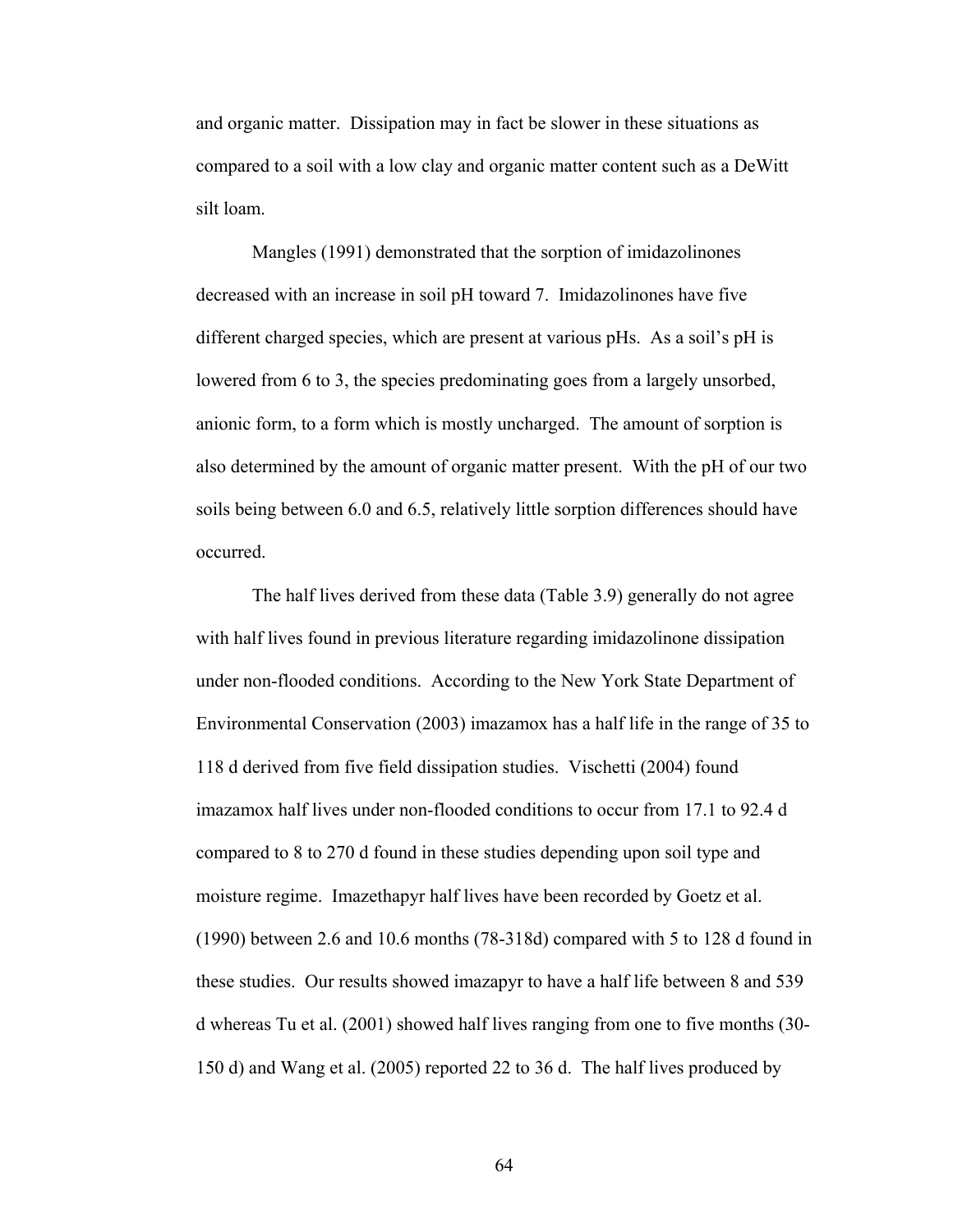Vischetti and Goetz were derived from laboratory techniques. Aichelle and Penner (2005) state that the field dissipation rates of imazaquin and imazethapyr were greater than the dissipation rates in laboratory studies. This may explain some of the disparity between previously presented half lives and those presented here.

## **Conclusions**

 High injury ratings were expected and observed with applications of imazapyr. Imazapyr was included not for screening for use in imi-resistant rice production system, but to provide a benchmark for detection of imidazolinone persistence as well as dissipation.

 While Shaner (1991) reported virtually no dissipation of imazapyr and imazethapyr in anaerobic conditions in laboratory situations, we found that flooded conditions increased the dissipation rates for the selected imidazolinones. While a typical flooded rice field soil is oxygen deficient, or hypoxic, it technically is not anaerobic. A thin oxidized layer is present at the soil surface due to floodwaters generally having relatively high concentrations of  $O_2$ , low densities of  $O_2$ -consuming organisms present in fields, photosynthetic  $O_2$ production by algae and the mixing of air and water by wind movement (Scott et al. 2003).

 The herbicides were applied without physical incorporation in these studies, and would have been at or near the soil / water interface or oxidized region. This region could provide the oxygen for normal aerobic microbial degradation, and may actually stimulate the breakdown of these chemicals.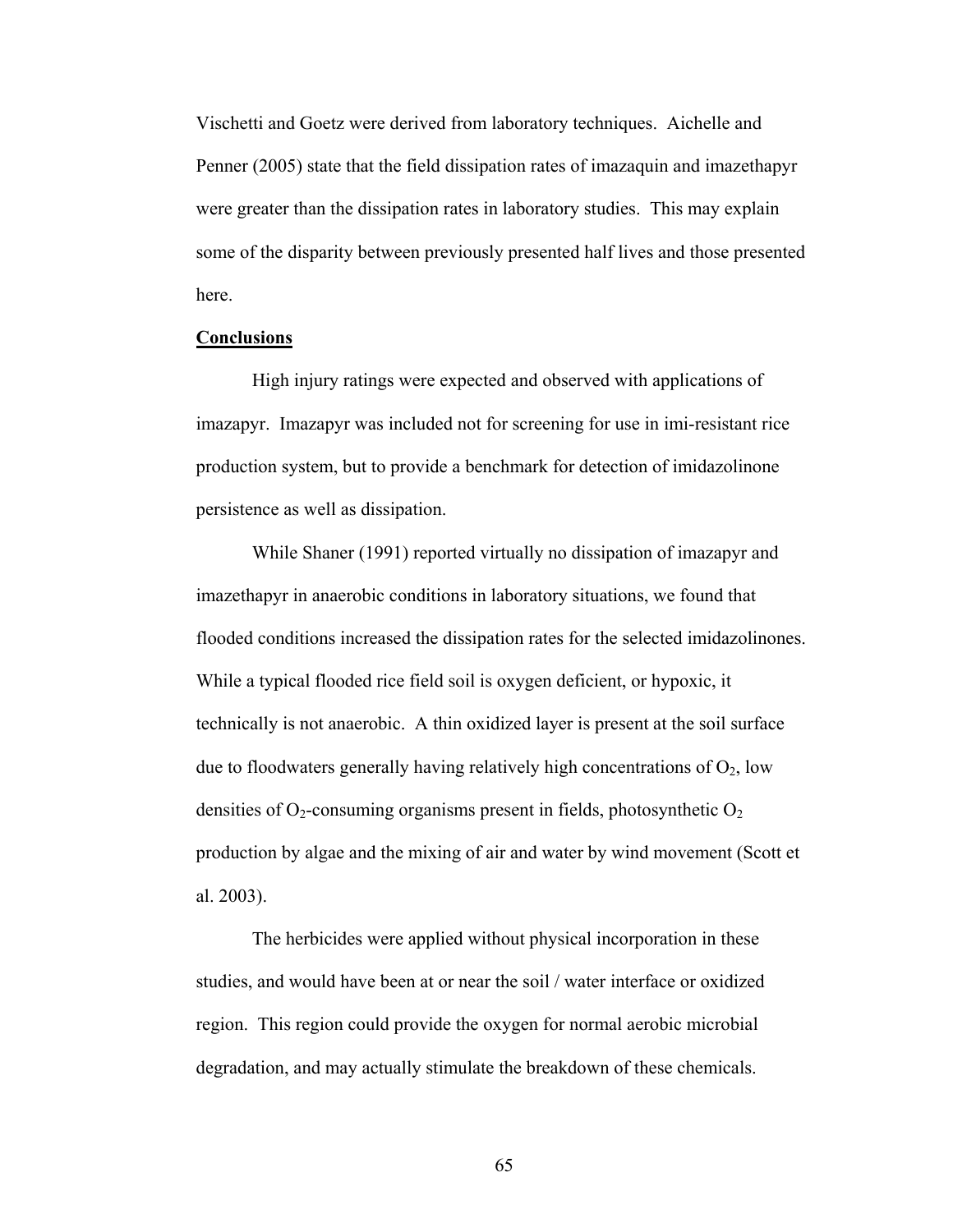Sciumbato et al (2003) found that imazethapyr became more plant available as soil moisture increased. It would therefore be likely that the herbicide would also be more available to microbes and increased dissipation would occur. Strek (2005) stated that soil moisture is a more critical factor than soil temperature for microbial degradation of herbicides that require microbes for degradation. During the summer months when temperatures are high and flooded rice fields are adequately moist, microbial degradation would occur at a rapid rate. The three factors stated above may explain why dissipation in flooded environments may occur more quickly than in non-flooded situations.

 Leaching is another pathway for herbicide dissipation. However, Johnson et al (2000) reported that imidazolinone leaching in field studies was minor and that concentrations were below detectable levels. In addition, soils used for rice production generally have an impermeable layer which not only stops the leaching of flood waters, but also the leaching and loss of herbicides. For these reasons, it is thought that leaching was responsible for little or no dissipation in these studies.

 Imazamox and imazethapyr dissipated quite rapidly under flooded conditions at both locations when compared to the non-flooded tests. Based upon the half lives calculated under these conditions (Table 3.9), it would be expected that little or no injury would occur to an imi-susceptible rice crop planted the year following an imi-resistant rice crop. However, this rotation is not recommended due to the risk of outcrossing of imi resistant rice with red rice, and due to the risk of exerting a high selection pressure on ALS-resistant biotypes already present.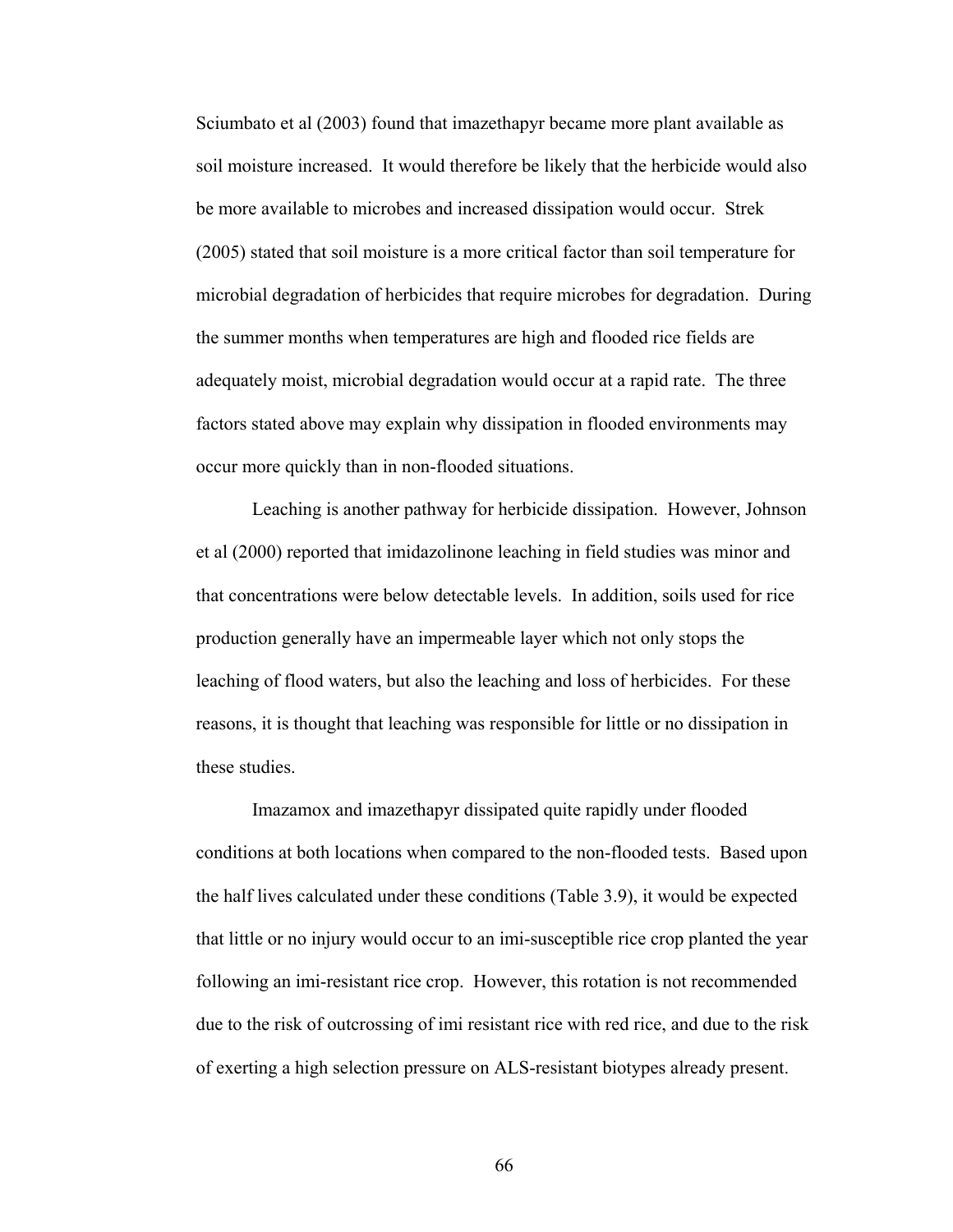|          |         |     | Organic        |      |               |           | Texture   |
|----------|---------|-----|----------------|------|---------------|-----------|-----------|
| Location | Series  | pH  | matter         | Sand | Silt          | Clay      | class     |
|          |         |     |                |      |               |           |           |
| $DREC^b$ | Sharkey | 6.5 | 2.0            |      | 9.8 31.1 59.1 |           | Clay      |
| $MRRF^c$ | DeWitt  | 6.0 | 1 <sub>0</sub> | 213  |               | 67.2 11.5 | Silt loam |
|          |         |     |                |      |               |           |           |

Table 3.1. Characteristics of soils used in imidazolinone dissipation studies<sup>a</sup>

<sup>a</sup>Sampled from upper five to eight centimeters

b Delta Research and Extension Center at Portageville, Mo

c Missouri Rice Research Farm located near Glennonville, Mo

**Table 3.2.** Herbicide rates applied to flooded and non-flooded bare ground imidazolinone dissipation tests. Rates are shown in kg ai ha<sup>-1</sup>.

|                   |                 | Herbicide Rate (kg ai ha <sup>-1</sup> ) |                       |  |  |  |  |  |
|-------------------|-----------------|------------------------------------------|-----------------------|--|--|--|--|--|
| Rate <sup>d</sup> | <i>Imazamox</i> | Imazethapyr                              | Imazapyr <sup>e</sup> |  |  |  |  |  |
| 1/2               | 0.022           | 0.035                                    | 0.175                 |  |  |  |  |  |
|                   | 0.045           | 0.070                                    | 0.350                 |  |  |  |  |  |
|                   | 0.087           | 0.140                                    | 0.700                 |  |  |  |  |  |

<sup>d</sup>Based upon rates for a single application. Imazethapyr requires two applications per year of the 1x rate. For this study, imazamox was assumed to have split applications if it were to be labeled as a primary herbicide in imi-resistant rice.

e Due to imazapyr not being labeled for crop use, a '1x' rate was selected from a range of rates listed on the label.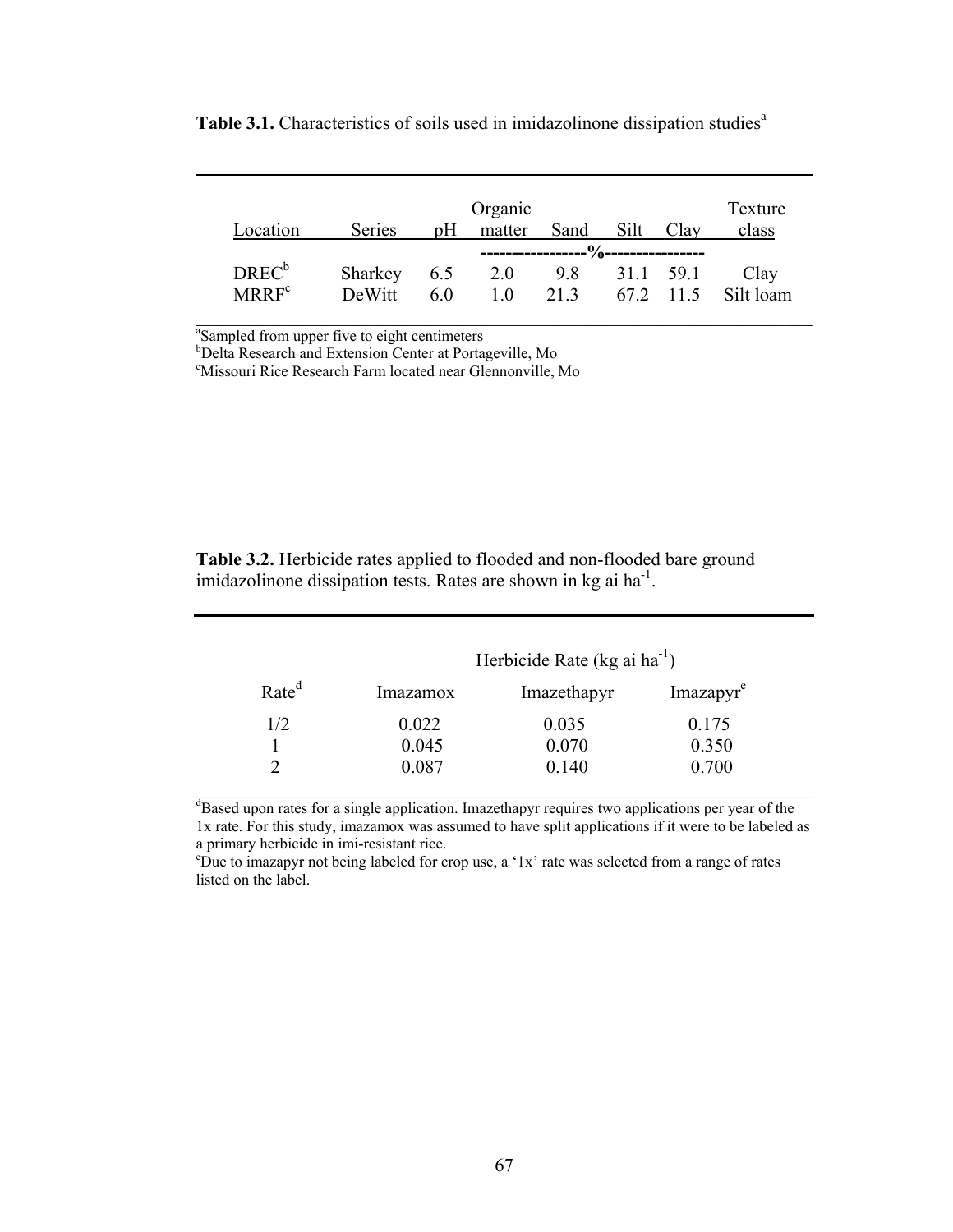|       | Herbicide Rate (kg ai $ha^{-1}$ ) |             |          |  |  |  |
|-------|-----------------------------------|-------------|----------|--|--|--|
| Rate  | <i>Imazamox</i>                   | Imazethapyr | Imazapyr |  |  |  |
| 2x    | 0.0450                            | 0.0700      | 0.3504   |  |  |  |
| 1x    | 0.0220                            | 0.0350      | 0.1752   |  |  |  |
| 1/2x  | 0.0110                            | 0.0176      | 0.0876   |  |  |  |
| 1/4x  | 0.0056                            | 0.0088      | 0.0438   |  |  |  |
| 1/8x  | 0.0028                            | 0.0044      | 0.0219   |  |  |  |
| 1/16x | 0.0014                            | 0.0022      | 0.0110   |  |  |  |
| 1/32x | 0.0007                            | 0.0011      | 0.0055   |  |  |  |

**Table 3.3.** Listing of treatments applied to previously untreated soil to develop standard curves for comparison to soil samples collected from field tests. Rates are shown in kg ai ha<sup>-1</sup>

**Table 3.4.** R-square values from standard curves of herbicide rate versus rice response*.*

| Herbicide   | Soil | Visual | Dry Wt. | Fresh Wt. | Height |
|-------------|------|--------|---------|-----------|--------|
| Imazamox    | Clay | 0.8998 | 0.8079  | 0.8496    | 0.8279 |
|             | Loam | 0.9126 | 0.5555  | 0.5759    | 0.5266 |
| Imazethapyr | Clay | 0.7204 | 0.3933  | 0.4276    | 0.5327 |
|             | Loam | 0.5278 | 0.4254  | 0.4527    | 0.3893 |
| Imazapyr    | Clay | 0.9313 | 0.8615  | 0.8897    | 0.9025 |
|             | Loam | 0.9145 | 0.6375  | 0.6523    | 0.6276 |
|             |      |        |         |           |        |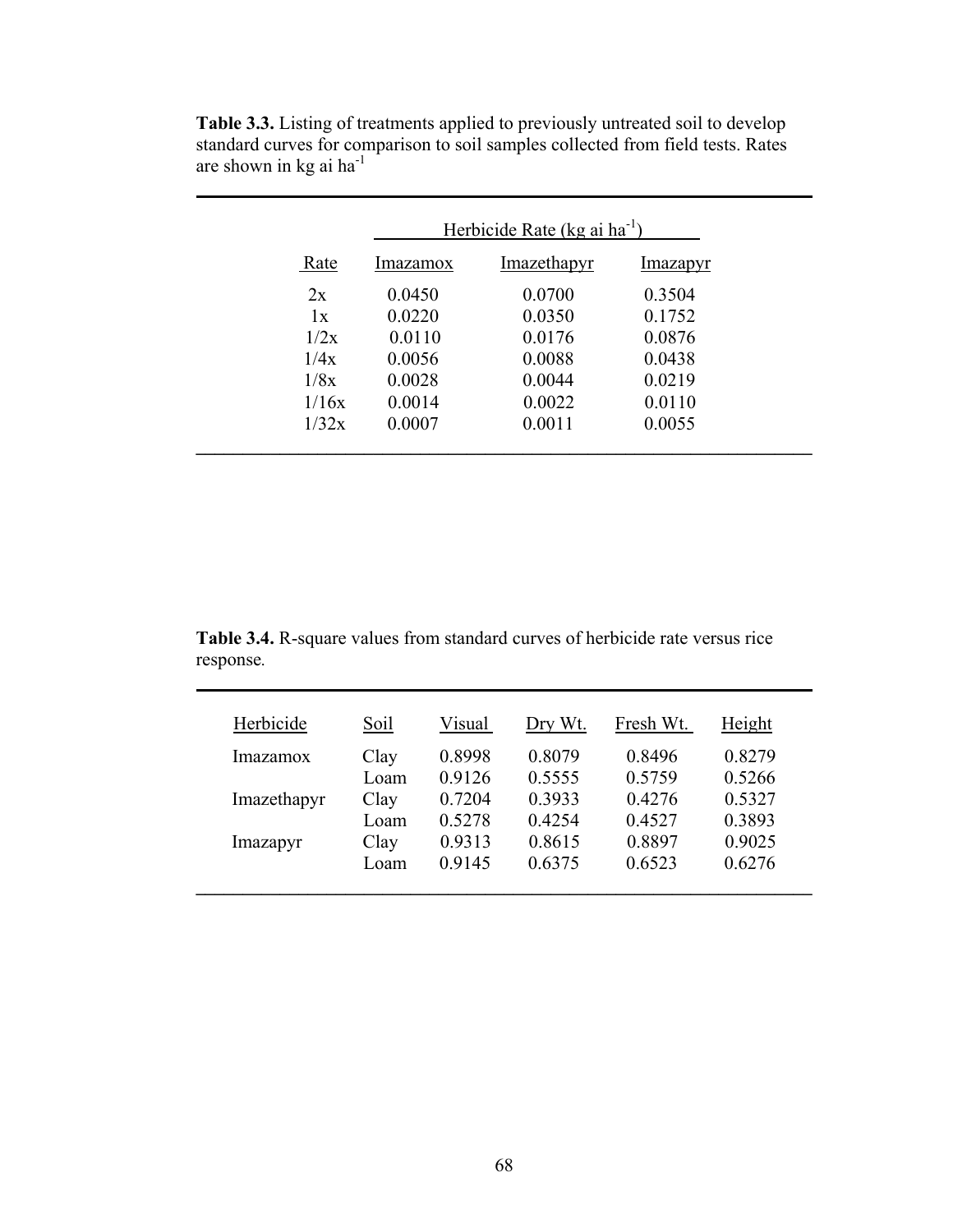**Table 3.5.** Regression parameters for fresh weight standard curves for imazamox, imazethapyr, and imazapyr on Sharkey clay (Clay) and DeWitt silt loam (Loam) soils. Parameters were used to construct standard curves following the equation<sup>f</sup>:  $F = F_0(e^{-bx})$ 

| Herbicide   | Soil         | $F_0$ term       | <b>B</b> term    | P-value            | R-square         |
|-------------|--------------|------------------|------------------|--------------------|------------------|
| Imazamox    | Clay         | 1.5126           | 1.5280           | < 0.0001           | 0.8079           |
|             | Loam         | 0.9892           | 1.9779           | 0.0050             | 0.5555           |
| Imazethapyr | Clay<br>Loam | 1.4509<br>0.8197 | 0.8507<br>4.1083 | 0.0061<br>0.0479   | 0.3933<br>0.4254 |
| Imazapyr    | Clay<br>Loam | 1.4183<br>0.7214 | 7.8091<br>9.0675 | < 0.0001<br>0.0080 | 0.8615<br>0.6375 |

 $f_F$  represents plant fresh weight,  $F_0$  refers to height of plants grown with no herbicide present, e is the algebraic number *e*, b is the b term from the regression analysis or decay constant and x is the herbicide concentration.

**Table 3.6.** Regression parameters from dry weight standard curves for imazamox, imazethapyr, and imazapyr on Sharkey clay (Clay) and DeWitt silt loam (Loam) soils. Parameters were used to construct standard curves following the equation<sup>g</sup>:  $D = D_0(e^{-bx})$ 

| Herbicide   | Soil | $D_0$ term | B term  | P-value  | R-square |
|-------------|------|------------|---------|----------|----------|
| Imazamox    | Clay | 0.3679     | 1.7276  | < 0.0001 | 0.8496   |
|             | Loam | 0.2308     | 2.1587  | 0.0042   | 0.5759   |
| Imazethapyr | Clay | 0.3412     | 0.9114  | 0.0039   | 0.7204   |
|             | Loam | 0.1891     | 5.8772  | 0.0418   | 0.5278   |
| Imazapyr    | Clay | 0.3385     | 6.6411  | < 0.0001 | 0.9313   |
|             | Loam | 0.1703     | 13.0871 | 0.0063   | 0.9145   |

 $\overline{g}$  D represents plant dry weight, D<sub>0</sub> refers to height of plants grown with no herbicide present, e is the algebraic number *e*, b is the b term from the regression analysis or decay constant and *x* is the herbicide concentration.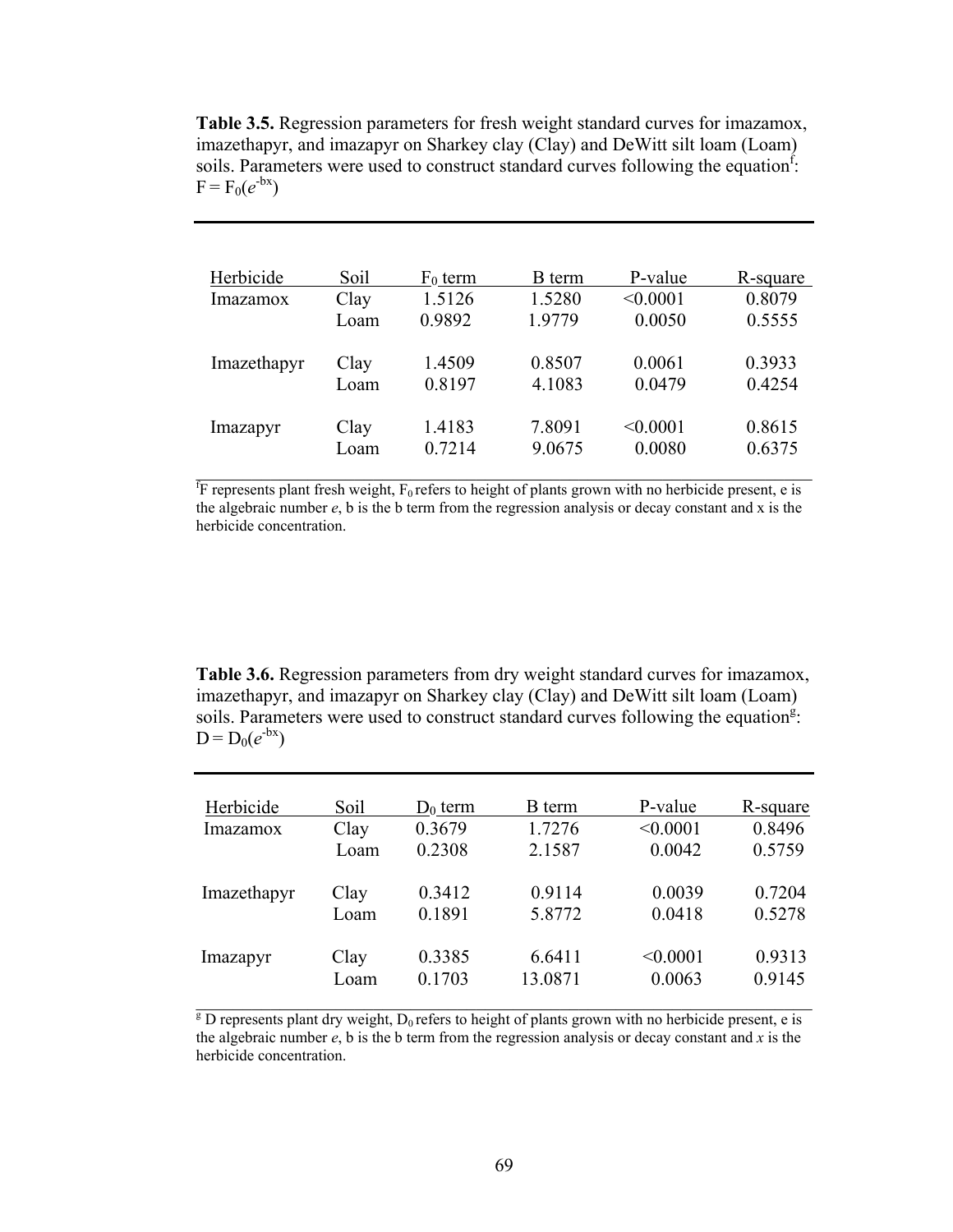**Table 3.7.** Regression parameters from plant height standard curves for imazamox, imazethapyr, and imazapyr on Sharkey clay (Clay) and DeWitt silt loam (Loam) soils. Parameters were used to construct standard curves following the equation<sup>h</sup>: H = H<sub>0</sub>( $e^{-bx}$ )

| Herbicide   | Soil | $H_0$ term | B term | P-value  | R-square |
|-------------|------|------------|--------|----------|----------|
| Imazamox    | Clay | 30.2597    | 1.1001 | < 0.0001 | 0.8279   |
|             | Loam | 19.9287    | 1.3798 | 0.0026   | 0.5266   |
| Imazethapyr | Clay | 16.8363    | 0.7144 | 0.0004   | 0.5327   |
|             | Loam | 28.9772    | 2.5146 | 0.0371   | 0.3893   |
| Imazapyr    | Clay | 15.9136    | 5.9463 | < 0.0001 | 0.9025   |
|             | Loam | 28.5312    | 5.0158 | 0.0036   | 0.6276   |

 $h$ <sup>h</sup> H represents plant height, H<sub>0</sub> refers to height of plants grown with no herbicide present, e is the algebraic number *e*, b is the b term from the regression analysis or decay constant and x is the herbicide concentration.

**Table 3.8.** Regression parameters for visual injury standard curves for imazamox, imazethapyr, and imazapyr on Sharkey clay (Clay) and DeWitt silt loam (Loam) soils. Parameters were used to construct standard curves following the equation<sup>1</sup>: Injury =  $100.1(1-e^{-bx})$ 

| Herbicide   | Soil | Decay<br>constant (b) | P-value  | R-square |
|-------------|------|-----------------------|----------|----------|
| Imazamox    | Clay | 1.4443                | 0.0127   | 0.8998   |
|             | Loam | 2.5072                | 0.0002   | 0.9126   |
| Imazethapyr | Clay | 1.0663                | 0.2301   | 0.7204   |
|             | Loam | 5.8772                | 0.0153   | 0.5278   |
| Imazapyr    | Clay | 6.6411                | < 0.0001 | 0.9313   |
|             | Loam | 13.0871               | < 0.0001 | 0.9145   |

 $i100.1$  is the upper asymptote, set to account for the visual injury rating scale of 0 to 100, e is the algebraic number  $e$ , b is the b term from the regression analysis or decay constant and x is the herbicide concentration.

**\_\_\_\_\_\_\_\_\_\_\_\_\_\_\_\_\_\_\_\_\_\_\_\_\_\_\_\_\_\_\_\_\_\_\_\_\_\_\_\_\_\_\_\_\_\_\_\_\_\_\_\_\_\_\_\_\_\_\_\_\_\_\_\_\_\_**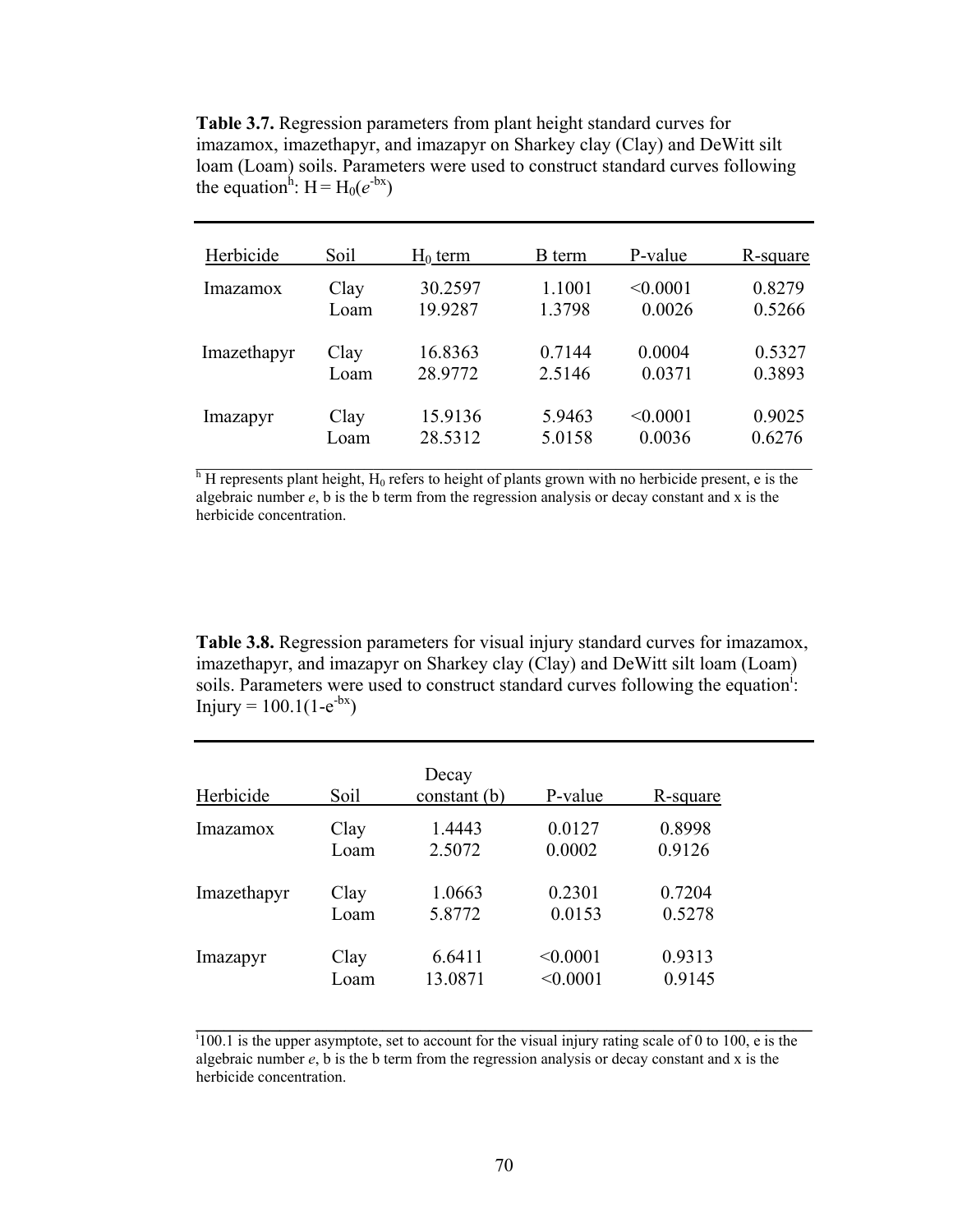|                        | Herbicide Half Life    |                          |                         |  |  |  |
|------------------------|------------------------|--------------------------|-------------------------|--|--|--|
|                        | <i>Imazamox</i>        | Imazethapyr              | Imazapyr                |  |  |  |
| DeWitt silt loam       |                        |                          |                         |  |  |  |
| Flooded<br>Non-Flooded | $16+9$<br>$270 \pm 27$ | $23\pm9$<br>$128 \pm 28$ | $50\pm20$<br>$539\pm48$ |  |  |  |
| <b>Sharkey clay</b>    |                        |                          |                         |  |  |  |
| Flooded<br>Non-Flooded | $8\pm3$<br>$13\pm10$   | $5\pm2$<br>$28 \pm 11$   | $8\pm4$<br>$78 \pm 26$  |  |  |  |

**Table 3.9.** Half lives  $\pm$  standard errors for imazamox, imazethapyr, and imazapyr under flooded and non-flooded conditions on two soils. Half lives rounded to the nearest day.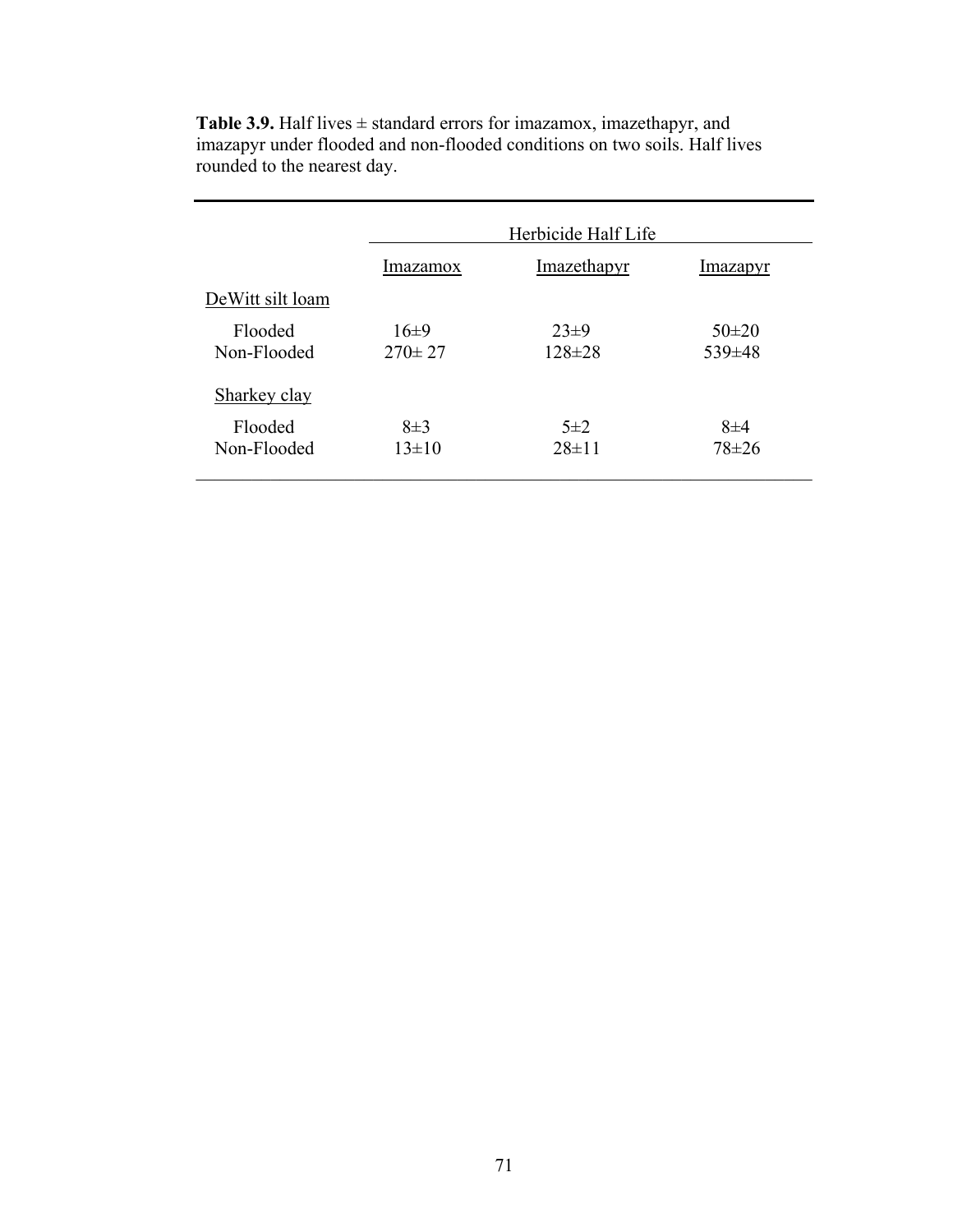

**Figure 3.1.** Relative imazapyr concentration remaining in a Sharkey clay soil at 0 through 52 wks after application of 0.7 kg ai  $ha^{-1}$ . Relative concentrations are based upon visual injury ratings taken and compared to a standard curve with known herbicide concentrations.The flood was removed from flooded tests at approximately 22 weeks.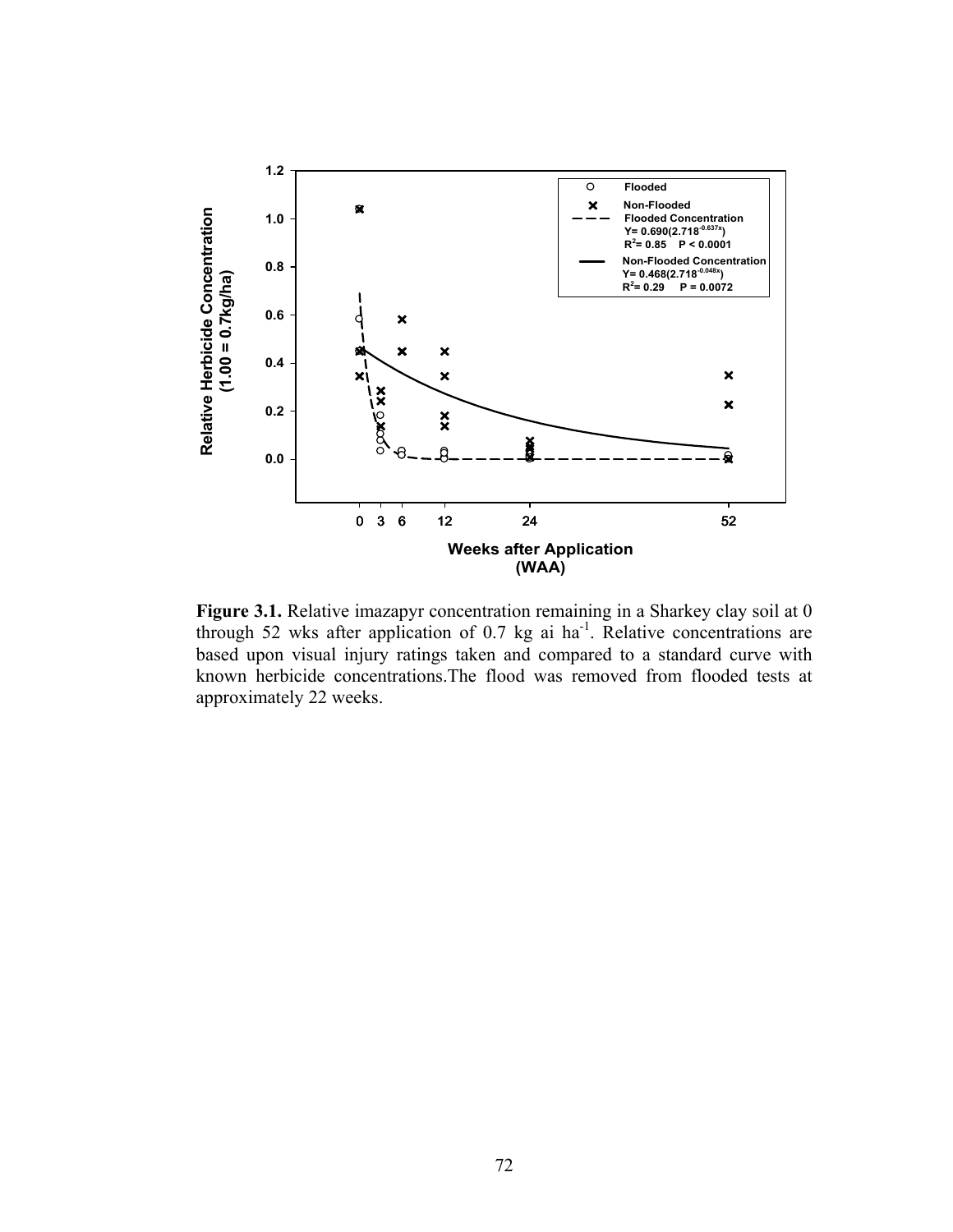

**Figure 3.2.** Relative imazapyr concentration remaining in a DeWitt silt loam soil at 0 through 52 wks after application of 0.7 kg ai ha<sup>-1</sup>. Relative concentrations are based upon visual injury ratings taken and compared to a standard curve with known herbicide concentrations. The flood was removed from flooded tests at approximately 22 weeks.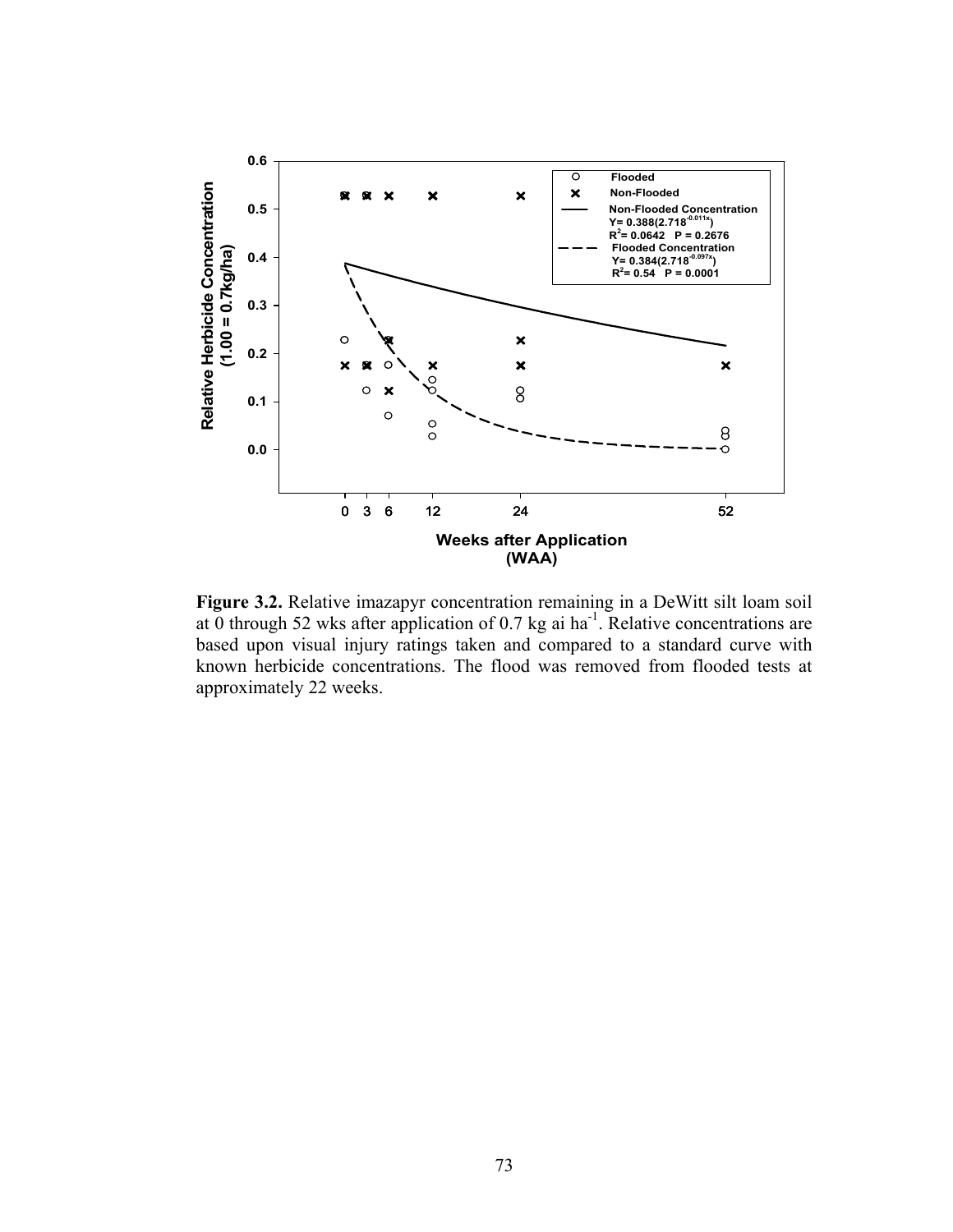

**Figure 3.3.** Relative imazethapyr concentration remaining in a Sharkey clay soil at 0 through 52 wks after application of  $0.07$  kg ai ha<sup>-1</sup>. Relative concentrations are based upon visual injury ratings taken and compared to a standard curve with known herbicide concentrations. The flood was removed from flooded tests at approximately 22 weeks.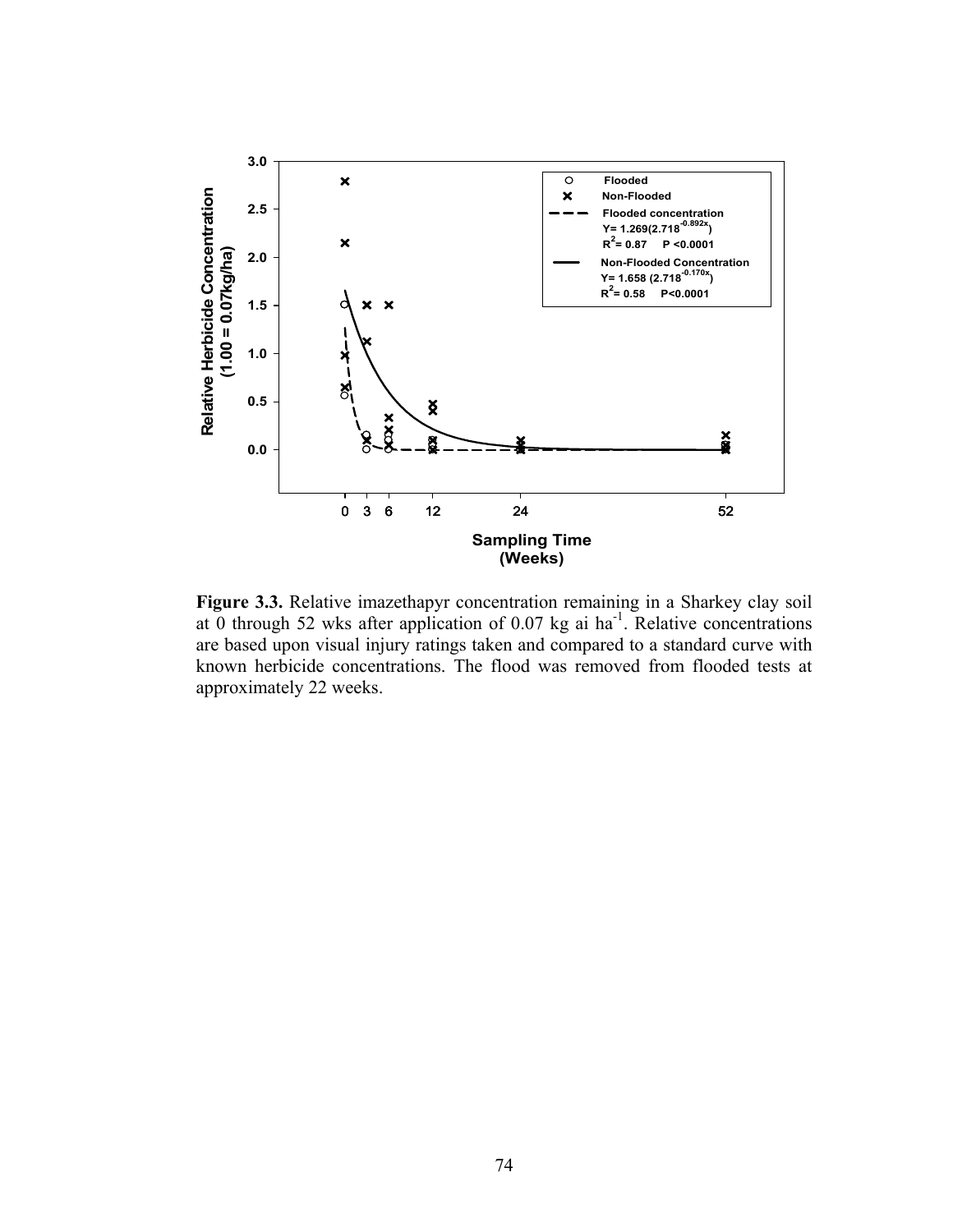

**Figure 3.4.** Relative imazethapyr concentration remaining in a DeWitt silt loam soil at 0 through 52 wks after application of  $0.07$  kg ai ha<sup>-1</sup>. Relative concentrations are based upon visual injury ratings taken and compared to a standard curve with known herbicide concentrations. The flood was removed from flooded tests at approximately 22 weeks.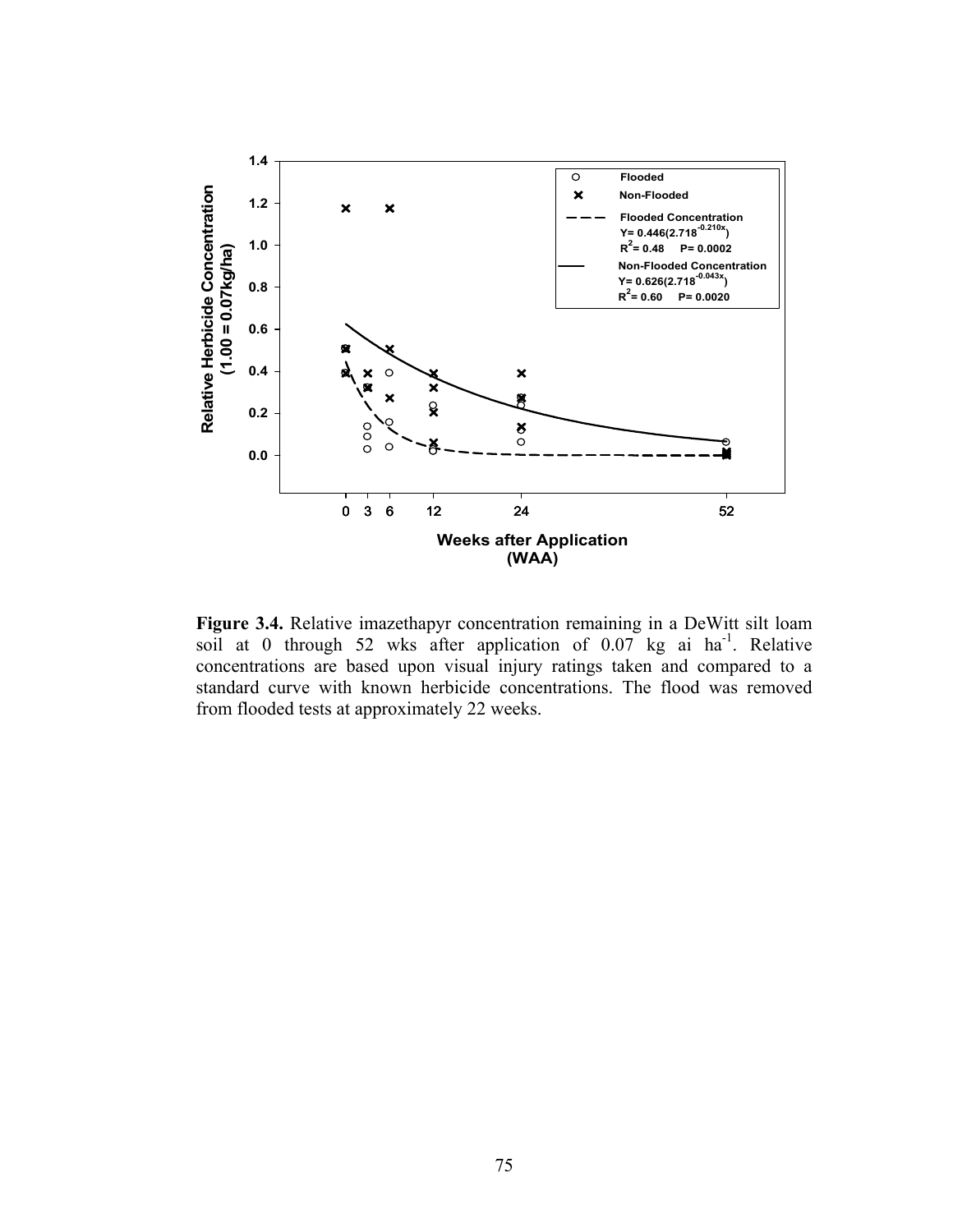

**Figure 3.5.** Relative imazamox concentration remaining in a Sharkey clay soil at 0 through 52 wks after application of 0.087 kg ai ha<sup>-1</sup>. Relative concentrations are based upon visual injury ratings taken and compared to a standard curve with known herbicide concentrations. The flood was removed from flooded tests at approximately 22 weeks.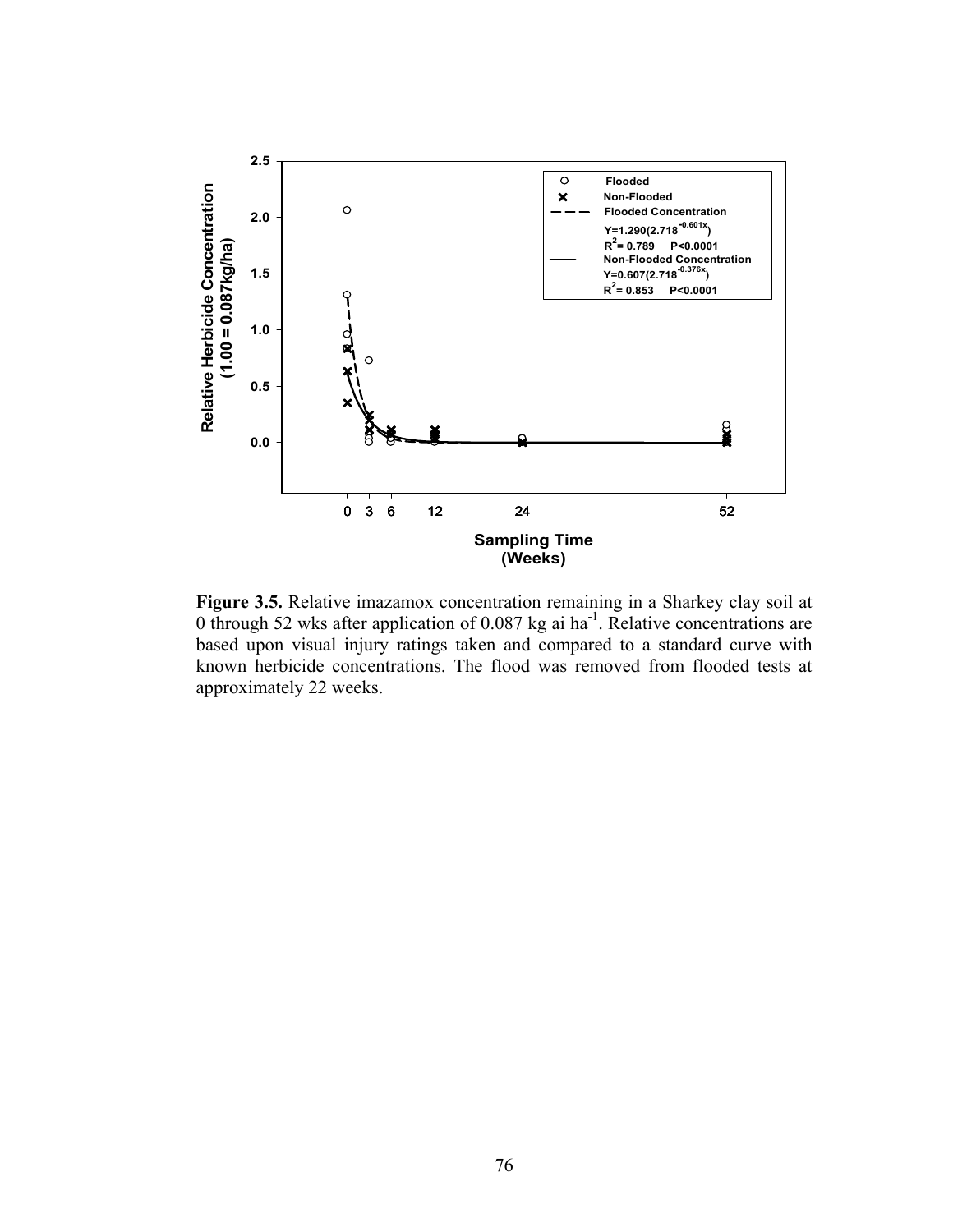

**Figure 3.6.** Relative imazamox concentration remaining in a DeWitt silt loam soil at 0 through 52 wks after application of 0.087 kg ai ha<sup>-1</sup>. Relative concentrations are based upon visual injury ratings taken and compared to a standard curve with known herbicide concentrations. The flood was removed from flooded tests at approximately 22 weeks.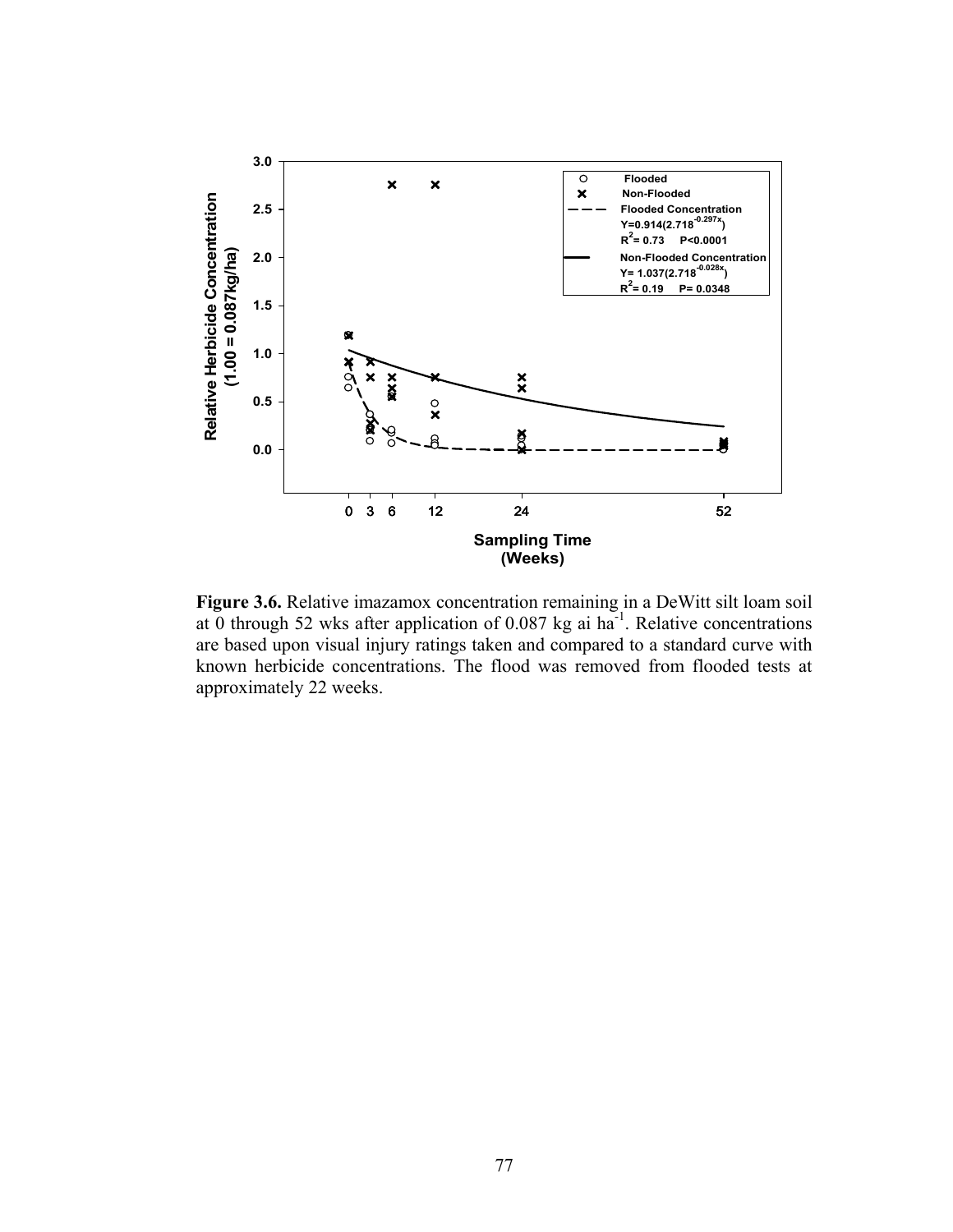## **Literature Cited**

- Ahrens, W.H. ed. 1994. WSSA Herbicide Handbook, Seventh edition.Weed Sci. Soc. of Am. Champaign, IL.
- Aichele, T.M., and D. Penner. 2005. Adsorption, Desorption, and Degradation of Imidazolinones in Soil. Weed Technol. 19:154-159.
- Anonymous. 2003. Imazamox (Raptor) NYS DEC Letter Active Ingredient Registration 3/03. Available online at http://pmep.cce.cornell.edu/profiles/herb-growthreg/fatty-alcohol monuron/imazamox/imazamox\_reg\_303.html.
- Ball, D.P., J.P. Yennish, and T. Alby, III. 2003. Effect of Imazamox Soil Persistence on Dryland Rotational Crops. Weed Technol. 17:161-165.
- Basham, G.W., and T.L. Lavy. 1987. Microbial and Phytolytic Dissipation of Imazaquin in Soil. Weed Sci. 35:865-870.
- Cantwell, J.R., R.A. Liebl, and F.W. Slife. 1989b, Biodegradation Characteristics of Imazaquin and Imazethapyr: Weed Sci. 37:815–819.
- Goetz, A.J., T.L. Lavy, and E.E. Gbur, Jr. 1990, Degradation and Field Persistence of Imazethapyr. Weed Sci. 38:421–428.
- Hartel, P.G. 2005. The Soil Habitat. Pages 26-53 in D.M. Sylvia, J.J. Fuhrmann, P.G. Hartel, and D.A. Zuberer eds. Principles and Applications of Soil Microbiology. Pearson/Prentice Hall: Upper Saddle River, NJ.
- Johnson, D.H. 1993. Cotton and Rice Response to Rotational Crop Herbicides in Arkansas. PhD dissertation. University of Arkansas, Fayetteville, AR, p36.
- Johnson, D.H., D.L. Jordan, W.G. Johnson, R.E. Talbert, and R.E. Frans. 1993. Nicosulfuron, Primisulfuron, Imazethapyr, and DPX-PE350 injury to succeeding crops. Weed Technol. 7:641-644.
- Johnson, D.H., D.L. Shaner, J. Deane, L.A. Mackersie, and G. Tuxhorn. 2000. Time-Dependent Adsorption of Imazethapyr to Soil. Weed Sci. 48:769- 775.
- Johnson, D.H., R.E. Talbert, J.D. Beaty, C.B. Guy, and R.J. Smith. 1992. Rice Response following Imazaquin, Imazethapyr, Chlorimuron, and Clomazone Use. Proc. Southern Weed Sci. Soc. 45:371.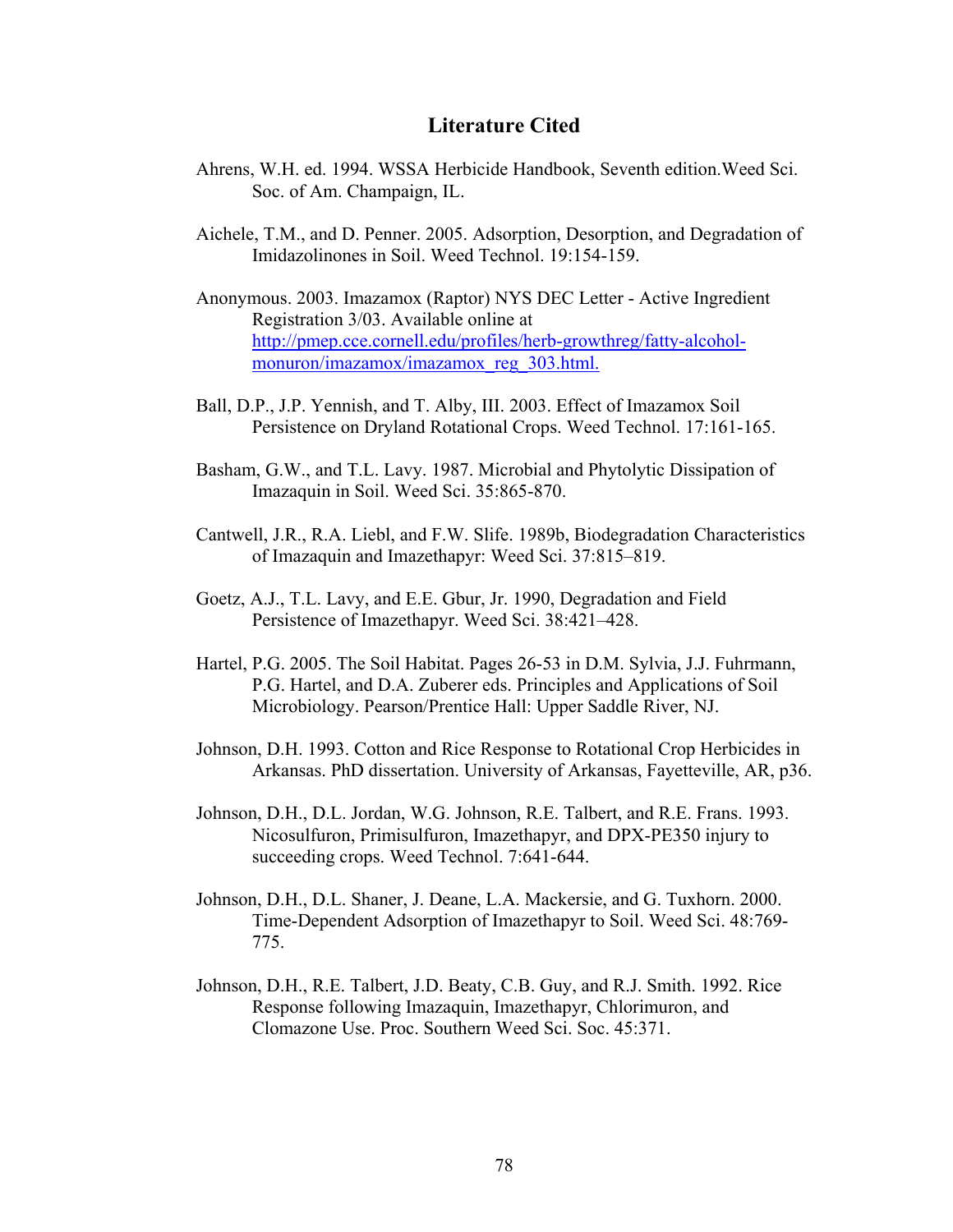- Lehmann, R.G., D.D. Fontaine, and E.L. Olberding. 1993, Soil Degradation of Flumetsulam at Different Temperatures in the Laboratory and Field. Weed Res. 33: 187–195
- Loux, M.M., R.A. Liebl, and F.W. Slife. 1989a. Adsorption of Imazaquin and Imazethapyr on Soils, Sediments, and Selected Adsorbents. Weed Sci. 37:712–718.
- Mangels, G. Behavior of the Imidazolinone Herbicides in Soil-a Review of the Literature. 1991a. Pages 191-209 in D.L. and S.L. O'Connor eds. The Imidazolinone Herbicides. CRC Press: Boca Raton,FL.
- Nelson, K.A., K.A. Renner, and D. Penner. 1998. Weed Control in Soybean (*Glycine max)* with Imazamox and Imazethapyr. Weed Sci. 46:587-594.
- Sciumbato, A.S., L.J. Kurtz, G.L. Steele, S.A. Senseman, D.J. Lee, S. Jeonnam, and B.V. Ottis. 2003. Plant Available Imazethapyr in Soil Solution and Red Rice (*Oryza sativa* L.) Efficacy as Influenced by Herbicide Rate and Soil Moisture. Proc. Southern Weed Sci. Soc. 56:351.
- Scott, H.D., D.M. Miller, and F.G. Renaud. 2003. Rice Soils: Physical and Chemical Characteristics and Behavior. Pages 297-329 in C.W. Smith and R.H. Dilday eds. Rice: Origin, History, Technol., and Production. John Wiley & Sons, Inc: New Jersey.
- Strek, H.J. 2005. The Science of Dupont's Soil Residual Herbicides in Canada. Pages 31-44 in R.C. Van Acker, ed. Soil Residual Herbicides: Science and Management. Topics in Canadian Weed Science, Volume 3. Sainte-Anne de Bellevue, Quebec. Canadian Weed Sci. Soc.
- Tu, M., Hurd, C., & J.M. Randall. 2001. Weed Control Methods Handbook, The Nature Conservancy accessed at: http://tncweeds.ucdavis.edu, Version: April 2001.
- Vischetti, C., C. Casucci, and P. Perucci. 2002. Relationship Between Changes of Soil Microbial Biomass Content and Imazamox and Benfluralin Degradation. Biol Fert Soils 35:13-17.
- Wang, X., H. Wang, and D. Fan. 2005. Persistence and Metabolism of imazapyr in Four Typical soils of Zhejiang Province (China). Int J of Environ An Ch. 85: 99-109.
- Zhang, W., E.P. Webster, and M.P. Braverman. 2002. Rice (*Oryza sativa)* Response to Rotational Crop and Rice Herbicide Combinations. Weed Technol. 16:340-345.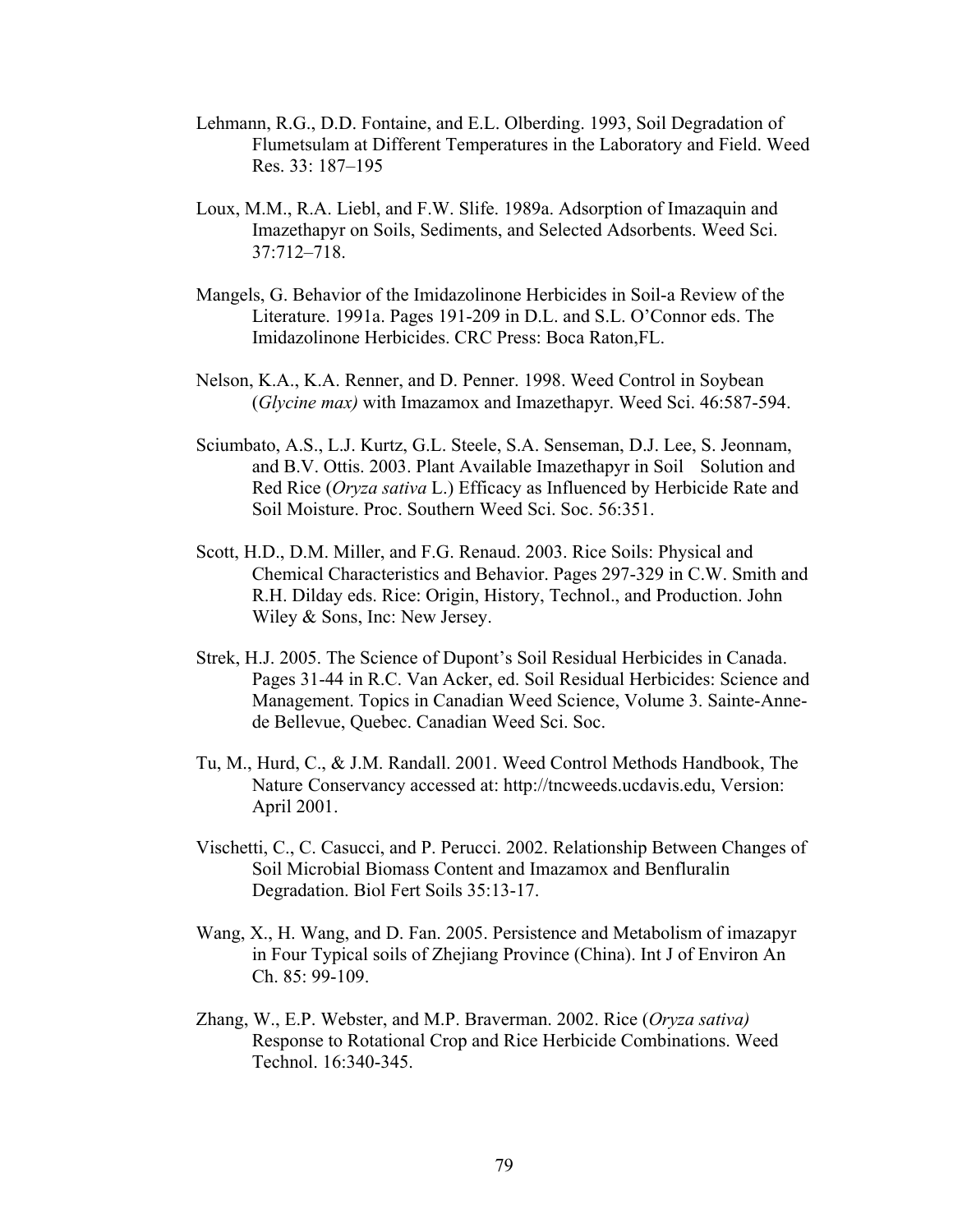## **Chapter IV**

## **Summary and Conclusions**

 Two studies were conducted to determine the risks associated with the use of imidazolinone (IMI) herbicides used for red rice (*Oryza sativa*) control in imiresistant (IR) rice (*Oryza sativa*). The objective of the first study was to determine if imazamox could be used safely as a shorter carryover option compared to imazethapyr in IR rice. Secondary objectives were to determine application rates, application timings and combinations of imazethapyr and imazamox which would cause the least injury to a non-IR rice crop planted the year following application. The second study focused on determining the dissipation rates and half lives of imazamox, imazethapyr and imazapyr in flooded conditions and comparing to the dissipation rates and half lives under non-flooded conditions.

Slight  $(\leq 15\%)$  injury was noted in a number of treatments; however, the injury level was well below levels that are usually associated with yield reduction. In addition in a few instances, injury was sometimes associated with lower herbicide rates, while higher herbicide rates did not cause injury. Some injury may have been due to random variability in rice growth and not necessarily damage from herbicide carryover.

 When the dissipation of IMI herbicides were monitored over a one-year period, the plant-active levels of imazethapyr and imazamox generally declined rapidly with and generally caused little rice response after 12 weeks. Imazapyr,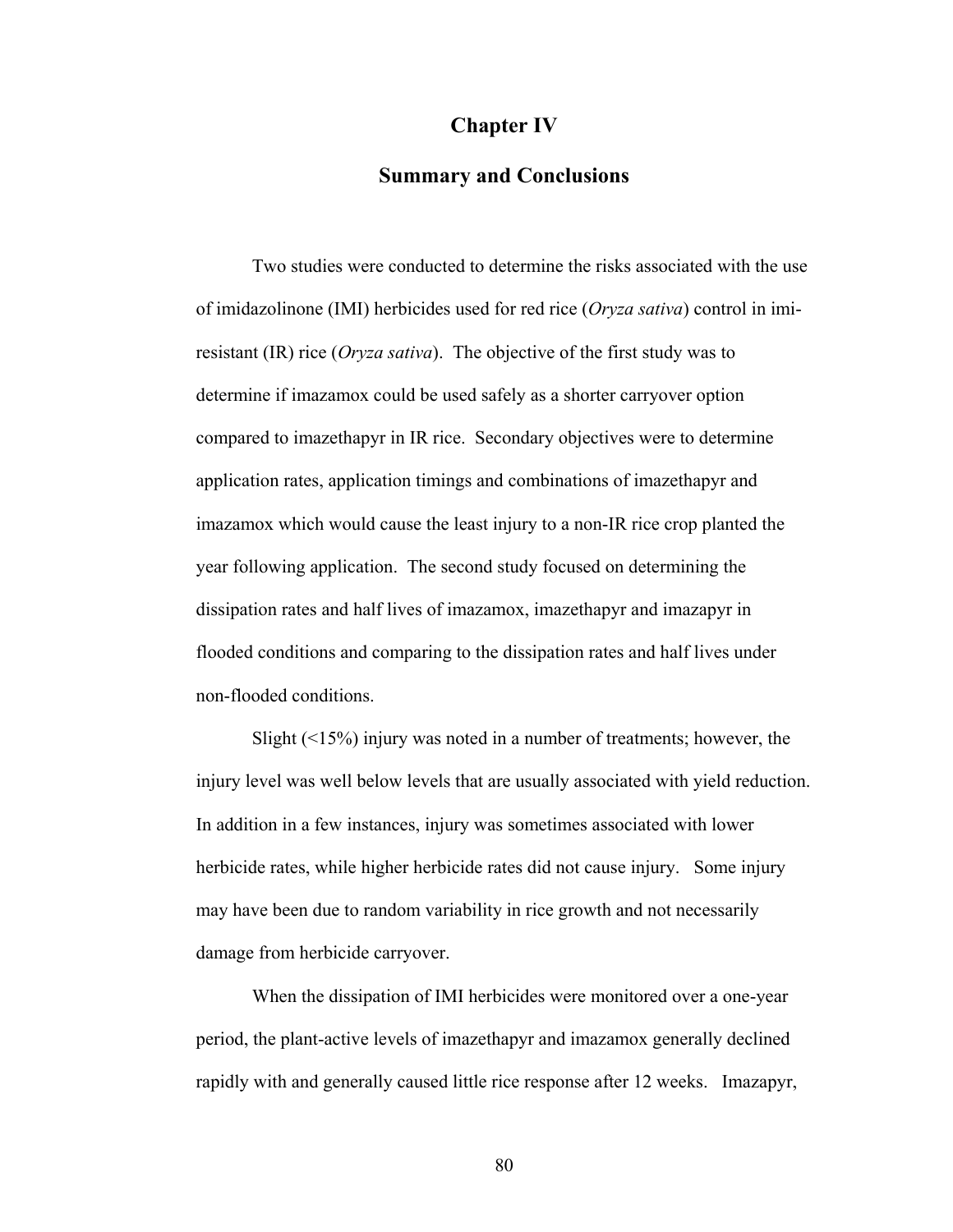which is known for being very persistent, did last longer than imazethapyr; however imazamox was less persistent than imazethapyr. All dissipation was more rapid on clay soils. Also, flooding increased dissipation of imidazolinone herbicides which would increase the chance of successfully growing non-IMI rice following imazethapyr or imazamox applied the previous year.

 Based upon the results from both studies, imi-susceptible rice could be grown with little concern for crop safety the season following either imazethapyr or imazamox used for the control of red rice in IR rice. Some injury was observed during the carryover studies, but at very low levels. Likewise, the dissipation studies indicated that a rice flood reduced the persistence of the herbicides. Research conducted prior to these studies indicated that while imidazolinone carryover injury is typically low, it is not absent. Johnson et al. (1993) reported injury to corn, sorghum, rice, and cotton 52 WAA of imazethapyr. Johnson and Talbert (1996) reported imazethapyr residues in the soil injuring rotational crops some years but not others. Research by Baldwin (2003) also indicates that there may be an unpredictable injury potential to conventional rice (and fall planted oat) with the recommended rates of imazethapyr when applied to IR rice.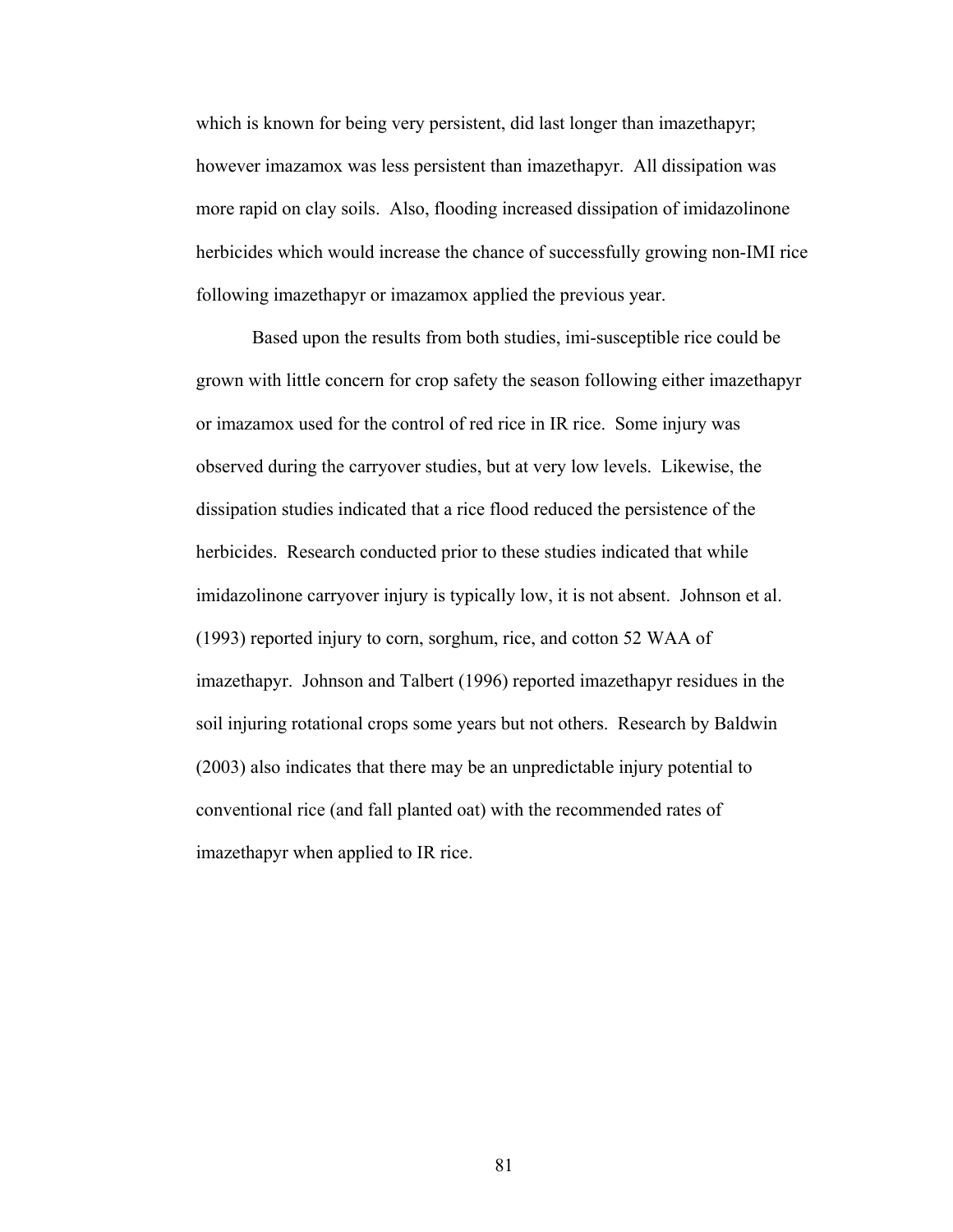**Appendix of Tables and Figures**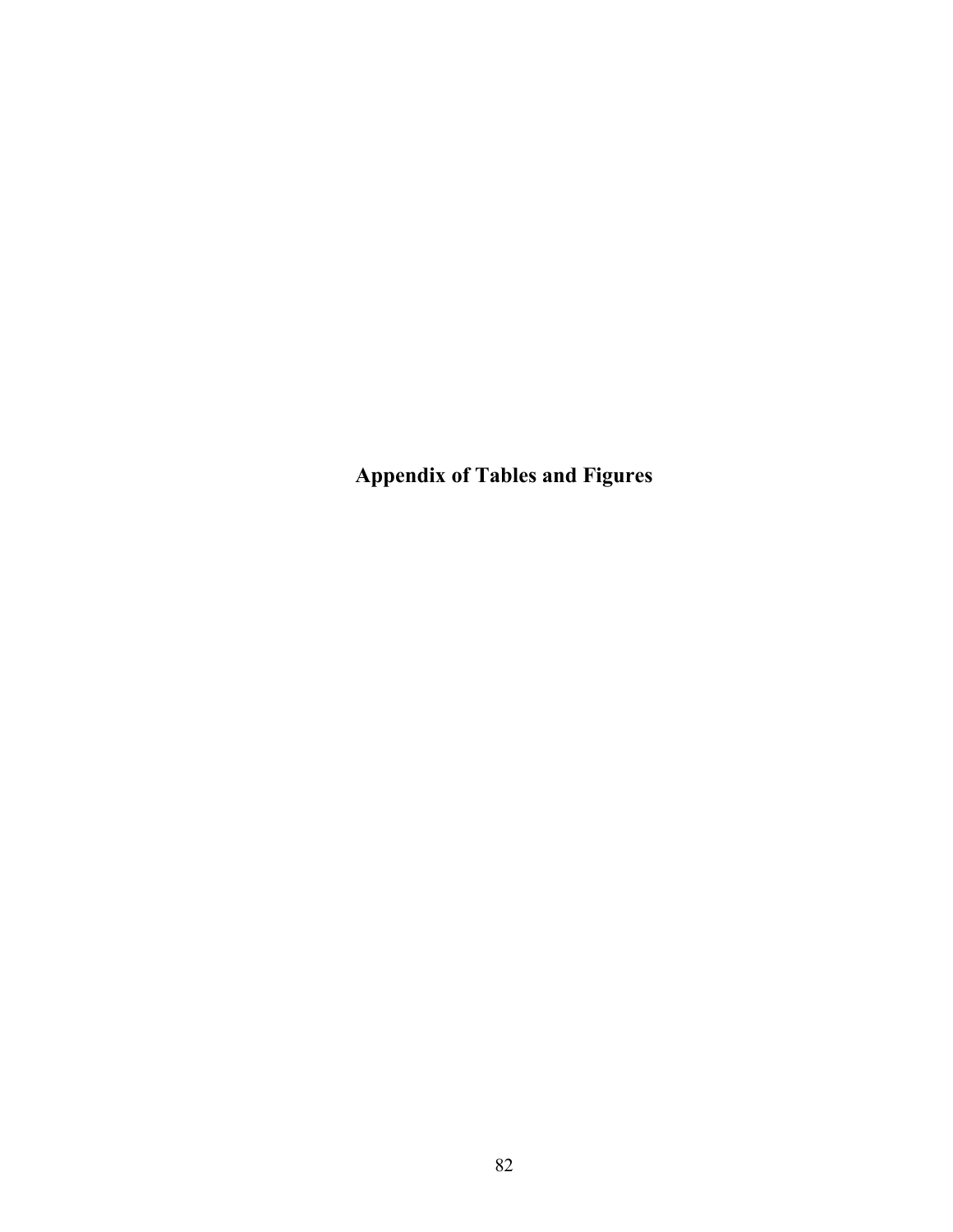|             |                  | (0=No injury, 100=Plant Death)              | Average Visual Injury Ratings by Treatment |                  |       |       | Sampling Time (Weeks After Application) |                  |       |
|-------------|------------------|---------------------------------------------|--------------------------------------------|------------------|-------|-------|-----------------------------------------|------------------|-------|
| Herbicide   | Soil             | Rate                                        | Moisture                                   | $\boldsymbol{0}$ | 3     | 6     | 12                                      | 24               | 52    |
|             |                  | $0.045~\mathrm{kg}~\mathrm{ha}^{1}$         | Flooded                                    | 81.25            | 20.00 | 6.25  | 7.50                                    | 2.50             | 8.75  |
|             |                  | $0.045$ kg ha <sup>-1</sup>                 | Non-Flooded                                | 57.50            | 21.25 | 12.50 | 11.25                                   | $\boldsymbol{0}$ | 12.50 |
|             | Sharkey Clay     | $0.023$ kg ha <sup>-1</sup>                 | Flooded                                    | 46.25            | 5.00  | 6.25  | 2.50                                    | 3.75             | 0.00  |
|             |                  | $0.023$ kg ha <sup>-1</sup>                 | Non-Flooded                                | 25.00            | 21.25 | 16.25 | 13.75                                   | 0.00             | 2.50  |
|             |                  | $0.011$ kg ha <sup>-1</sup>                 | Flooded                                    | 17.50            | 15.00 | 16.25 | 2.50                                    | 1.25             | 3.75  |
|             |                  | $0.011$ kg ha $1$                           | Non-Flooded                                | 15.00            | 43.75 | 11.25 | 12.50                                   | 6.25             | 2.50  |
| Imazamox    |                  | $0.045$ kg ha <sup>-1</sup>                 | Flooded                                    | 88.75            | 45.00 | 41.25 | 30.00                                   | 16.25            | 11.25 |
|             | DeWitt Silt Loam | $0.045$ kg ha <sup>-1</sup>                 | Non-Flooded                                | 91.25            | 66.25 | 85.00 | 82.50                                   | 50.00            | 33.75 |
|             |                  | $0.023$ kg ha <sup>-1</sup>                 | Flooded                                    | 61.25            | 23.75 | 13.75 | 5.00                                    | 6.25             | 2.50  |
|             |                  | $0.023~{\rm kg~ha}^{-1}$                    | Non-Flooded                                | 85.00            | 62.50 | 53.75 | 72.50                                   | 52.50            | 8.75  |
|             |                  | $0.011$ kg ha <sup>-1</sup>                 | Flooded                                    | 28.75            | 12.50 | 20.00 | 26.25                                   | 20.00            | 2.50  |
|             |                  | $0.011$ kg ha <sup>-1</sup>                 | Non-Flooded                                | 52.50            | 38.75 | 13.75 | 67.50                                   | 47.50            | 2.50  |
|             |                  | $0.07~\mathrm{kg}~\mathrm{ha}^{1}$          | Flooded                                    | 71.25            | 7.50  | 8.75  | 3.75                                    | 1.00             | 2.50  |
|             |                  | $0.07$ kg ha <sup>-1</sup>                  | Non-Flooded                                | 75.00            | 60.00 | 33.75 | 21.25                                   | 3.75             | 3.75  |
|             | Sharkey Clay     | $0.035$ kg ha <sup>-1</sup>                 | Flooded                                    | 67.50            | 8.75  | 8.75  | 3.75                                    | 2.50             | 2.50  |
|             |                  | $0.035$ kg ha <sup>-1</sup>                 | Non-Flooded                                | 53.75            | 38.75 | 21.25 | 18.75                                   | 0.00             | 10.00 |
|             |                  | $0.018~\mathrm{kg}~\mathrm{ha}^{1}$         | Flooded                                    | 25.00            | 8.75  | 6.25  | 2.50                                    | 1.25             | 11.25 |
| Imazethapyr |                  | $0.018$ kg ha <sup>-1</sup>                 | Non-Flooded                                | 36.25            | 59.50 | 17.50 | 15.00                                   | 1.25             | 2.50  |
|             |                  | $0.07~\mathrm{kg}~\mathrm{ha}^{1}$          | Flooded                                    | 93.75            | 48.75 | 56.67 | 27.50                                   | 58.75            | 0.00  |
|             |                  | $0.07$ kg ha <sup>-1</sup>                  | Non-Flooded                                | 95.00            | 86.25 | 93.75 | 68.75                                   | 76.25            | 1.67  |
|             | DeWitt Silt Loam | $0.035~{\rm kg}~{\rm ha}^{1}$               | Flooded                                    | 87.50            | 27.50 | 26.25 | 15.00                                   | 20.00            | 2.50  |
|             |                  | $0.035~\mathrm{kg}~\mathrm{ha}^{\text{-1}}$ | Non-Flooded                                | 88.75            | 37.50 | 73.75 | 75.00                                   | 56.25            | 7.50  |
|             |                  | $0.018$ kg ha <sup>-1</sup>                 | Flooded                                    | 52.50            | 16.25 | 12.50 | 32.50                                   | 23.75            | 0.00  |
|             |                  | $0.018$ kg ha <sup>-1</sup>                 | Non-Flooded                                | 77.50            | 21.25 | 55.00 | 71.25                                   | 48.75            | 3.75  |
|             |                  | $0.7$ kg ha <sup>-1</sup>                   | Flooded                                    | 98.25            | 45.00 | 15.00 | 10.00                                   | 8.75             | 3.75  |
|             |                  | $0.7$ kg ha <sup>-1</sup>                   | Non-Flooded                                | 93.75            | 77.50 | 95.75 | 78.75                                   | 25.00            | 5.00  |
|             | Sharkey Clay     | $0.35$ kg ha <sup>-1</sup>                  | Flooded                                    | 92.5             | 11.25 | 18.75 | 5.00                                    | 0.00             | 0.00  |
|             |                  | $0.35$ kg ha <sup>-1</sup>                  | Non-Flooded                                | 90.00            | 81.25 | 78.75 | 72.50                                   | 10.00            | 0.00  |
|             |                  | $0.18$ kg ha <sup>-1</sup>                  | Flooded                                    | 87.50            | 11.25 | 7.50  | 8.75                                    | $0.00\,$         | 15.00 |
|             |                  | $0.18$ kg ha <sup>-1</sup>                  | Non-Flooded                                | 86.25            | 37.50 | 60.00 | 38.75                                   | 5.00             | 6.25  |
| Imazapyr    |                  | $0.7~\mathrm{kg}~\mathrm{ha}^{\text{-1}}$   | Flooded                                    | 97.50            | 92.50 | 83.75 | 61.25                                   | 77.50            | 8.75  |
|             |                  | $0.7$ kg ha <sup>-1</sup>                   | Non-Flooded                                | 97.50            | 92.50 | 93.75 | 97.50                                   | 93.75            | 6.67  |
|             |                  | $0.35$ kg ha <sup>-1</sup>                  | Flooded                                    | 93.75            | 71.25 | 51.25 | 37.50                                   | 38.75            | 11.25 |
|             | DeWitt Silt Loam | $0.35$ kg ha <sup>-1</sup>                  | Non-Flooded                                | 93.75            | 92.50 | 97.50 | 90.00                                   | 86.25            | 40.00 |
|             |                  | $0.18$ kg ha <sup>-1</sup>                  | Flooded                                    | 82.5             | 48.75 | 26.25 | 17.50                                   | 33.75            | 6.25  |
|             |                  | $0.18$ kg ha <sup>-1</sup>                  | Non-Flooded                                | 92.50            | 75.00 | 78.75 | 88.75                                   | 78.75            | 11.67 |

**Table A.1.** Average injury ratings by treatment for Imidazolinone dissipation bioassay.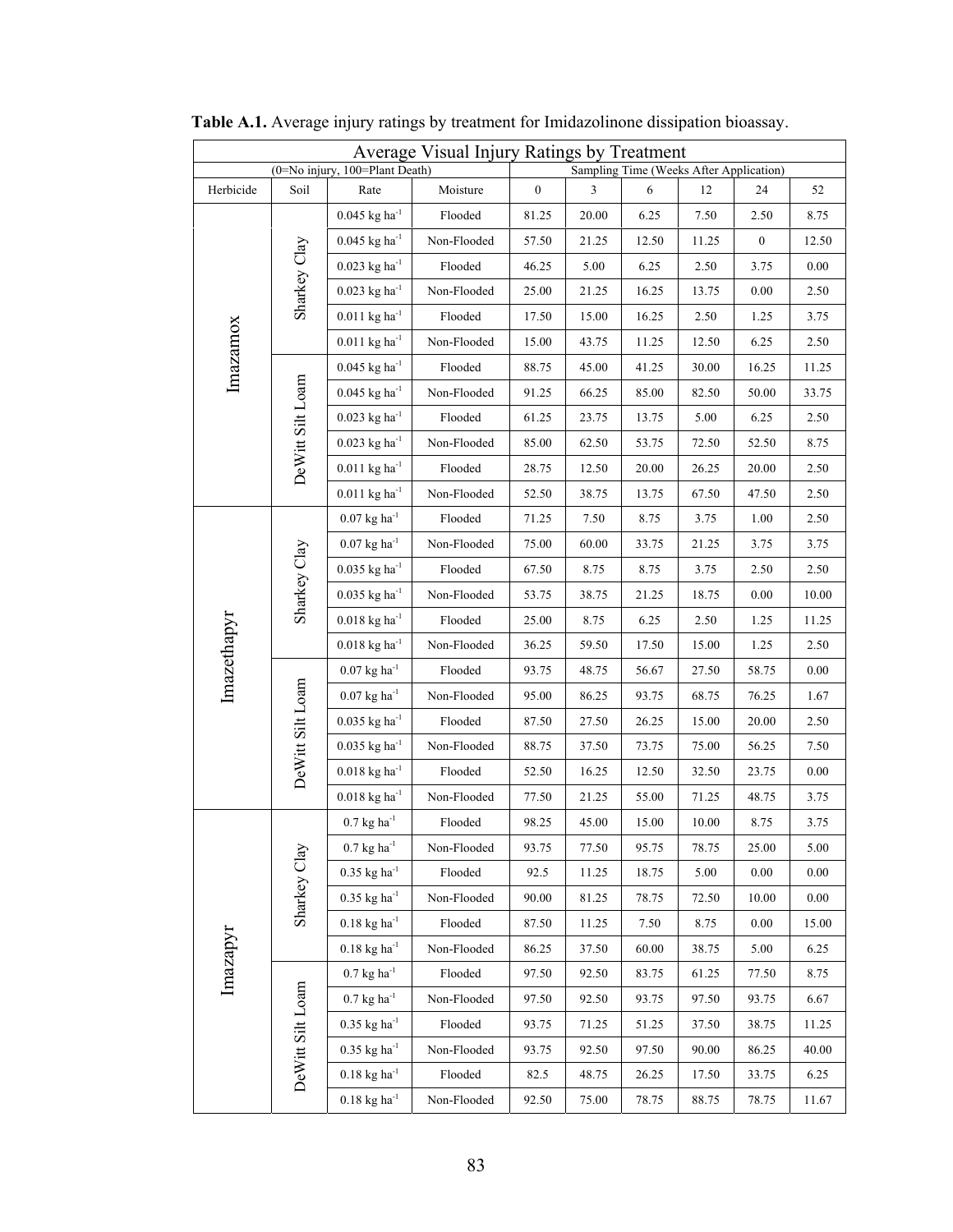|             |                  |                                             | Average Fresh Weight (g) per Plant by Treatment |                  |               | Sampling Time (Weeks After Application) |       |       |       |
|-------------|------------------|---------------------------------------------|-------------------------------------------------|------------------|---------------|-----------------------------------------|-------|-------|-------|
| Herbicide   | Soil             | Rate                                        | Moisture                                        | $\boldsymbol{0}$ | $\mathfrak z$ | 6                                       | 12    | 24    | 52    |
|             |                  | $0.045$ kg ha <sup>-1</sup>                 | Flooded                                         | 0.057            | 0.413         | 0.536                                   | 0.299 | 0.303 | 0.123 |
|             |                  | $0.045$ kg ha <sup>-1</sup>                 | Non-Flooded                                     | 0.103            | 0.178         | 0.221                                   | 0.203 | 0.175 | 0.127 |
|             | Sharkey Clay     | $0.023~{\rm kg~ha^{\text{-}1}}$             | Flooded                                         | 0.172            | 0.357         | 0.454                                   | 0.283 | 0.334 | 0.173 |
|             |                  | $0.023$ kg ha <sup>-1</sup>                 | Non-Flooded                                     | 0.229            | 0.213         | 0.214                                   | 0.186 | 0.188 | 0.132 |
|             |                  | $0.011$ kg ha <sup>-1</sup>                 | Flooded                                         | 0.299            | 0.313         | 0.343                                   | 0.332 | 0.340 | 0.123 |
| Imazamox    |                  | $0.011$ kg ha <sup>-1</sup>                 | Non-Flooded                                     | 0.235            | 0.233         | 0.285                                   | 0.190 | 0.213 | 0.106 |
|             |                  | $0.045~{\rm kg}~{\rm ha}^{-1}$              | Flooded                                         | 0.034            | 0.230         | 0.167                                   | 0.134 | 0.271 | 0.153 |
|             | DeWitt Silt Loam | $0.045$ kg ha <sup>-1</sup>                 | Non-Flooded                                     | 0.029            | 0.092         | 0.060                                   | 0.099 | 0.198 | 0.059 |
|             |                  | $0.023$ kg ha <sup>-1</sup>                 | Flooded                                         | 0.124            | 0.442         | 0.305                                   | 0.186 | 0.340 | 0.154 |
|             |                  | $0.023$ kg ha <sup>-1</sup>                 | Non-Flooded                                     | 0.089            | 0.204         | 0.210                                   | 0.141 | 0.165 | 0.070 |
|             |                  | $0.011$ kg ha <sup>-1</sup>                 | Flooded                                         | 0.344            | 0.467         | 0.238                                   | 0.156 | 0.284 | 0.129 |
|             |                  | $0.011$ kg ha $1$                           | Non-Flooded                                     | 0.150            | 0.179         | 0.336                                   | 0.188 | 0.296 | 0.102 |
|             |                  | $0.07$ kg ha <sup>-1</sup>                  | Flooded                                         | 0.068            | 0.306         | 0.503                                   | 0.294 | 0.318 | 0.159 |
|             |                  | $0.07$ kg ha <sup>-1</sup>                  | Non-Flooded                                     | 0.061            | 0.144         | 0.176                                   | 0.174 | 0.218 | 0.081 |
|             |                  | $0.035~{\rm kg~ha^{\text{-}1}}$             | Flooded                                         | 0.150            | 0.373         | 0.444                                   | 0.298 | 0.341 | 0.183 |
|             | Sharkey Clay     | $0.035$ kg ha <sup>-1</sup>                 | Non-Flooded                                     | 0.107            | 0.215         | 0.191                                   | 0.188 | 0.234 | 0.101 |
|             |                  | $0.018$ kg ha <sup>-1</sup>                 | Flooded                                         | 0.253            | 0.369         | 0.485                                   | 0.292 | 0.353 | 0.091 |
| Imazethapyr |                  | $0.018~\mathrm{kg}~\mathrm{ha}^{\text{-}1}$ | Non-Flooded                                     | 0.182            | 0.130         | 0.321                                   | 0.181 | 0.178 | 0.112 |
|             |                  | $0.07$ kg ha <sup>-1</sup>                  | Flooded                                         | 0.029            | 0.186         | 0.107                                   | 0.152 | 0.137 | 0.153 |
|             | DeWitt Silt Loam | $0.07$ kg ha <sup>-1</sup>                  | Non-Flooded                                     | 0.013            | 0.044         | 0.093                                   | 0.109 | 0.111 | 0.113 |
|             |                  | $0.035~{\rm kg}~{\rm ha}^{1}$               | Flooded                                         | 0.036            | 0.280         | 0.188                                   | 0.163 | 0.254 | 0.146 |
|             |                  | $0.035$ kg ha <sup>-1</sup>                 | Non-Flooded                                     | 0.033            | 0.212         | 0.133                                   | 0.086 | 0.183 | 0.080 |
|             |                  | $0.018$ kg ha <sup>-1</sup>                 | Flooded                                         | 0.213            | 0.463         | 0.334                                   | 0.131 | 0.264 | 0.153 |
|             |                  | $0.018~\mathrm{kg}~\mathrm{ha}^{-1}$        | Non-Flooded                                     | 0.119            | 0.295         | 0.194                                   | 0.112 | 0.150 | 0.084 |
|             |                  | $0.7$ kg ha <sup>-1</sup>                   | Flooded                                         | 0.018            | 0.176         | 0.331                                   | 0.272 | 0.238 | 0.123 |
|             |                  | $0.7$ kg ha <sup>-1</sup>                   | Non-Flooded                                     | 0.022            | 0.079         | 0.030                                   | 0.059 | 0.124 | 0.102 |
|             | Sharkey Clay     | $0.35$ kg ha <sup>-1</sup>                  | Flooded                                         | 0.027            | 0.319         | 0.393                                   | 0.293 | 0.338 | 0.181 |
|             |                  | $0.35$ kg ha <sup>-1</sup>                  | Non-Flooded                                     | 0.036            | 0.079         | 0.083                                   | 0.100 | 0.156 | 0.091 |
|             |                  | $0.18$ kg ha <sup>-1</sup>                  | Flooded                                         | 0.051            | 0.349         | 0.417                                   | 0.263 | 0.343 | 0.128 |
| Imazapyr    |                  | $0.18$ kg ha <sup>-1</sup>                  | Non-Flooded                                     | 0.034            | 0.171         | 0.171                                   | 0.139 | 0.201 | 0.112 |
|             |                  | $0.7~\mathrm{kg}~\mathrm{ha}^{\text{-}1}$   | Flooded                                         | 0.010            | 0.027         | 0.045                                   | 0.050 | 0.060 | 0.060 |
|             |                  | $0.7$ kg ha $^{-1}$                         | Non-Flooded                                     | 0.026            | 0.015         | 0.024                                   | 0.015 | 0.027 | 0.036 |
|             |                  | $0.35$ kg ha <sup>-1</sup>                  | Flooded                                         | 0.020            | 0.068         | 0.111                                   | 0.108 | 0.166 | 0.081 |
|             |                  | $0.35$ kg ha <sup>-1</sup>                  | Non-Flooded                                     | 0.011            | 0.020         | 0.027                                   | 0.025 | 0.045 | 0.033 |
|             | DeWitt Silt Loam | $0.18$ kg ha <sup>-1</sup>                  | Flooded                                         | 0.058            | 0.158         | 0.209                                   | 0.136 | 0.143 | 0.112 |
|             |                  | $0.18~{\rm kg~ha^{\text{-}1}}$              | Non-Flooded                                     | 0.020            | 0.074         | 0.082                                   | 0.045 | 0.084 | 0.052 |

 **Table A.2.** Average plant fresh weight by treatment for Imidazolinone dissipation bioassay.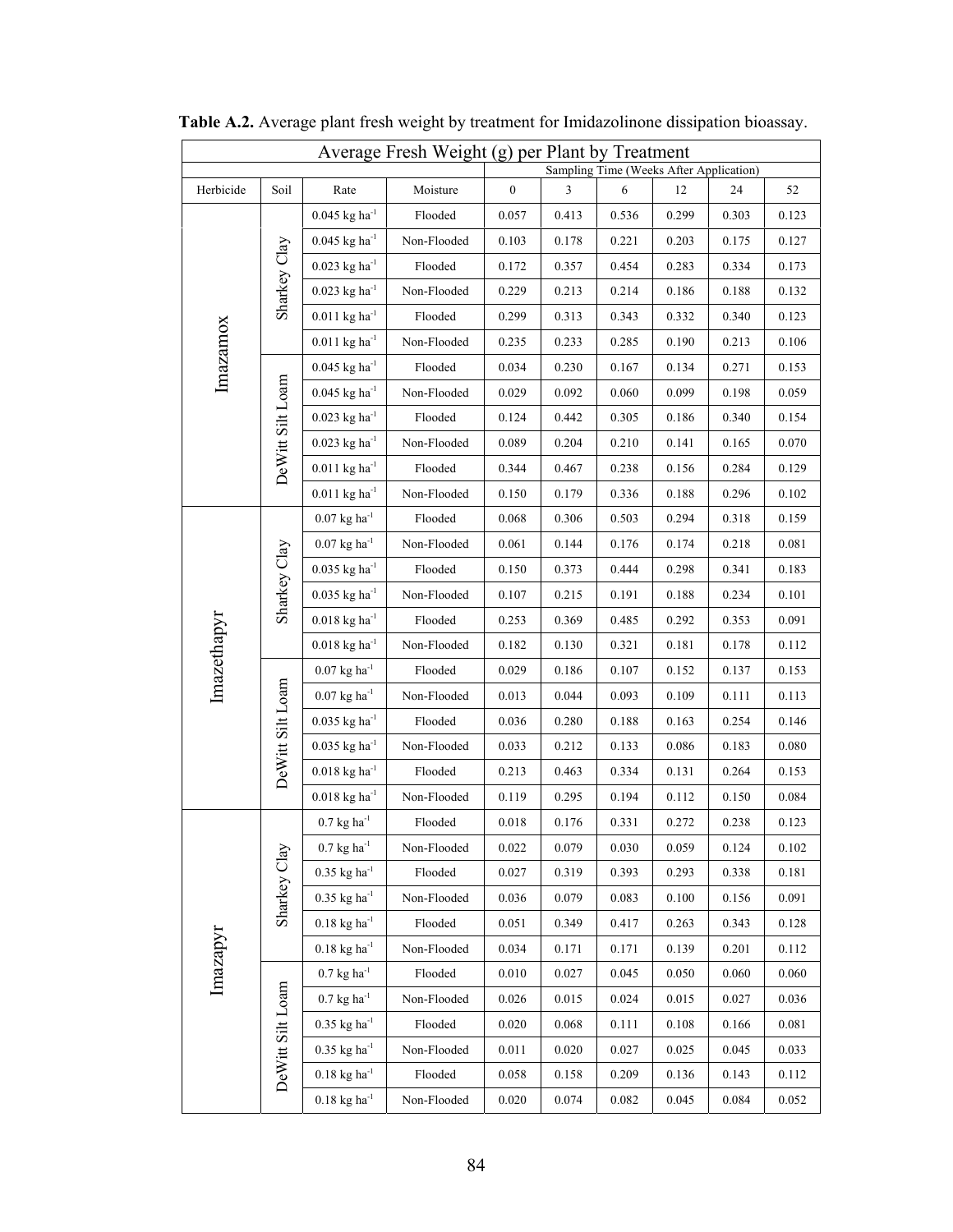| Average Plant Height (cm) by Treatment<br>Sampling Time (Weeks After Application) |                  |                                     |             |                  |       |       |       |       |       |
|-----------------------------------------------------------------------------------|------------------|-------------------------------------|-------------|------------------|-------|-------|-------|-------|-------|
| Herbicide                                                                         | Soil             | Rate                                | Moisture    | $\boldsymbol{0}$ | 3     | 6     | 12    | 24    | 52    |
|                                                                                   |                  | $0.045$ kg ha <sup>-1</sup>         | Flooded     | 6.57             | 24.20 | 31.54 | 22.68 | 25.78 | 17.33 |
|                                                                                   |                  | $0.045$ kg ha <sup>-1</sup>         | Non-Flooded | 10.72            | 20.53 | 18.64 | 20.25 | 20.92 | 18.23 |
|                                                                                   | Sharkey Clay     | $0.023$ kg ha <sup>-1</sup>         | Flooded     | 14.45            | 26.17 | 29.45 | 22.78 | 26.13 | 21.23 |
|                                                                                   |                  | $0.023$ kg ha <sup>-1</sup>         | Non-Flooded | 20.06            | 22.12 | 19.94 | 20.01 | 20.71 | 17.17 |
|                                                                                   |                  | $0.011$ kg ha <sup>-1</sup>         | Flooded     | 23.63            | 23.39 | 25.02 | 24.35 | 26.17 | 17.63 |
|                                                                                   |                  | $0.011$ kg ha <sup>-1</sup>         | Non-Flooded | 21.45            | 18.84 | 21.39 | 20.88 | 20.39 | 17.52 |
| Imazamox                                                                          |                  | $0.045$ kg ha <sup>-1</sup>         | Flooded     | 3.99             | 13.51 | 12.93 | 13.82 | 19.97 | 17.63 |
|                                                                                   |                  | $0.045$ kg ha <sup>-1</sup>         | Non-Flooded | 3.62             | 8.22  | 10.35 | 11.33 | 15.69 | 9.92  |
|                                                                                   |                  | $0.023$ kg ha <sup>-1</sup>         | Flooded     | 8.15             | 20.39 | 17.85 | 17.06 | 22.33 | 18.35 |
|                                                                                   |                  | $0.023$ kg ha <sup>-1</sup>         | Non-Flooded | 8.24             | 15.03 | 17.30 | 11.68 | 15.62 | 10.38 |
|                                                                                   | DeWitt Silt Loam | $0.011$ kg ha <sup>-1</sup>         | Flooded     | 16.31            | 21.38 | 17.13 | 15.66 | 21.53 | 15.38 |
|                                                                                   |                  | $0.011$ kg ha <sup>-1</sup>         | Non-Flooded | 12.25            | 14.78 | 21.24 | 16.12 | 20.08 | 12.07 |
|                                                                                   |                  | $0.07$ kg ha <sup>-1</sup>          | Flooded     | 6.58             | 25.38 | 29.08 | 23.45 | 25.73 | 19.28 |
|                                                                                   |                  | $0.07~\mathrm{kg}~\mathrm{ha}^{1}$  | Non-Flooded | 6.46             | 15.98 | 14.53 | 20.38 | 20.59 | 14.45 |
|                                                                                   | Sharkey Clay     | $0.035$ kg ha <sup>-1</sup>         | Flooded     | $10.20\,$        | 26.75 | 27.42 | 23.12 | 25.43 | 20.43 |
|                                                                                   |                  | $0.035$ kg ha <sup>-1</sup>         | Non-Flooded | 12.17            | 19.10 | 17.93 | 20.38 | 22.13 | 15.36 |
|                                                                                   |                  | $0.018~\mathrm{kg}~\mathrm{ha}^{1}$ | Flooded     | 19.49            | 27.53 | 30.10 | 25.16 | 28.16 | 15.52 |
| Imazethapyr                                                                       |                  | $0.018$ kg ha <sup>-1</sup>         | Non-Flooded | 17.39            | 13.08 | 23.11 | 20.93 | 19.29 | 16.94 |
|                                                                                   |                  | $0.07~\mathrm{kg}~\mathrm{ha}^{1}$  | Flooded     | 2.22             | 12.84 | 8.91  | 13.73 | 13.36 | 16.01 |
|                                                                                   | DeWitt Silt Loam | $0.07$ kg ha <sup>-1</sup>          | Non-Flooded | 2.87             | 5.49  | 8.93  | 10.02 | 11.55 | 11.51 |
|                                                                                   |                  | $0.035$ kg ha <sup>-1</sup>         | Flooded     | 3.67             | 17.92 | 15.26 | 15.81 | 20.56 | 17.23 |
|                                                                                   |                  | $0.035$ kg ha <sup>-1</sup>         | Non-Flooded | 4.87             | 13.13 | 13.03 | 10.13 | 16.34 | 11.85 |
|                                                                                   |                  | $0.018$ kg ha <sup>-1</sup>         | Flooded     | 12.18            | 23.17 | 21.11 | 14.03 | 19.76 | 17.58 |
|                                                                                   |                  | $0.018$ kg ha <sup>-1</sup>         | Non-Flooded | 10.78            | 18.26 | 13.62 | 13.23 | 14.88 | 11.52 |
|                                                                                   |                  | $0.7$ kg ha <sup>-1</sup>           | Flooded     | 1.65             | 11.78 | 21.28 | 21.23 | 20.06 | 16.99 |
|                                                                                   |                  | $0.7$ kg ha <sup>-1</sup>           | Non-Flooded | 2.97             | 8.60  | 4.59  | 6.45  | 12.13 | 13.01 |
|                                                                                   | Sharkey Clay     | $0.35$ kg ha <sup>-1</sup>          | Flooded     | 3.68             | 23.01 | 23.82 | 22.43 | 26.18 | 21.35 |
|                                                                                   |                  | $0.35$ kg ha <sup>-1</sup>          | Non-Flooded | 4.29             | 6.68  | 6.86  | 11.29 | 14.58 | 15.05 |
|                                                                                   |                  | $0.18$ kg ha <sup>-1</sup>          | Flooded     | 5.72             | 25.71 | 26.76 | 22.13 | 27.63 | 17.69 |
| Imazapyr                                                                          |                  | $0.18$ kg ha <sup>-1</sup>          | Non-Flooded | 5.22             | 16.88 | 12.59 | 15.23 | 18.52 | 17.61 |
|                                                                                   |                  | $0.7$ kg ha $^{-1}$                 | Flooded     | 2.10             | 4.37  | 4.03  | 5.67  | 7.16  | 9.48  |
|                                                                                   |                  | $0.7$ kg ha $^{-1}$                 | Non-Flooded | 3.23             | 3.00  | 3.40  | 2.35  | 4.18  | 0.75  |
|                                                                                   |                  | $0.35$ kg ha <sup>-1</sup>          | Flooded     | 2.15             | 6.68  | 11.97 | 11.02 | 13.51 | 11.61 |
|                                                                                   |                  | $0.35$ kg ha <sup>-1</sup>          | Non-Flooded | 1.98             | 2.73  | 5.43  | 5.08  | 7.01  | 5.63  |
|                                                                                   | DeWitt Silt Loam | $0.18$ kg ha <sup>-1</sup>          | Flooded     | 5.71             | 11.18 | 14.34 | 13.60 | 12.79 | 13.38 |
|                                                                                   |                  | $0.18$ kg ha <sup>-1</sup>          | Non-Flooded | 2.83             | 7.22  | 9.32  | 6.93  | 11.28 | 8.37  |

 **Table A.3.** Average plant height by treatment for Imidazolinone dissipation bioassay.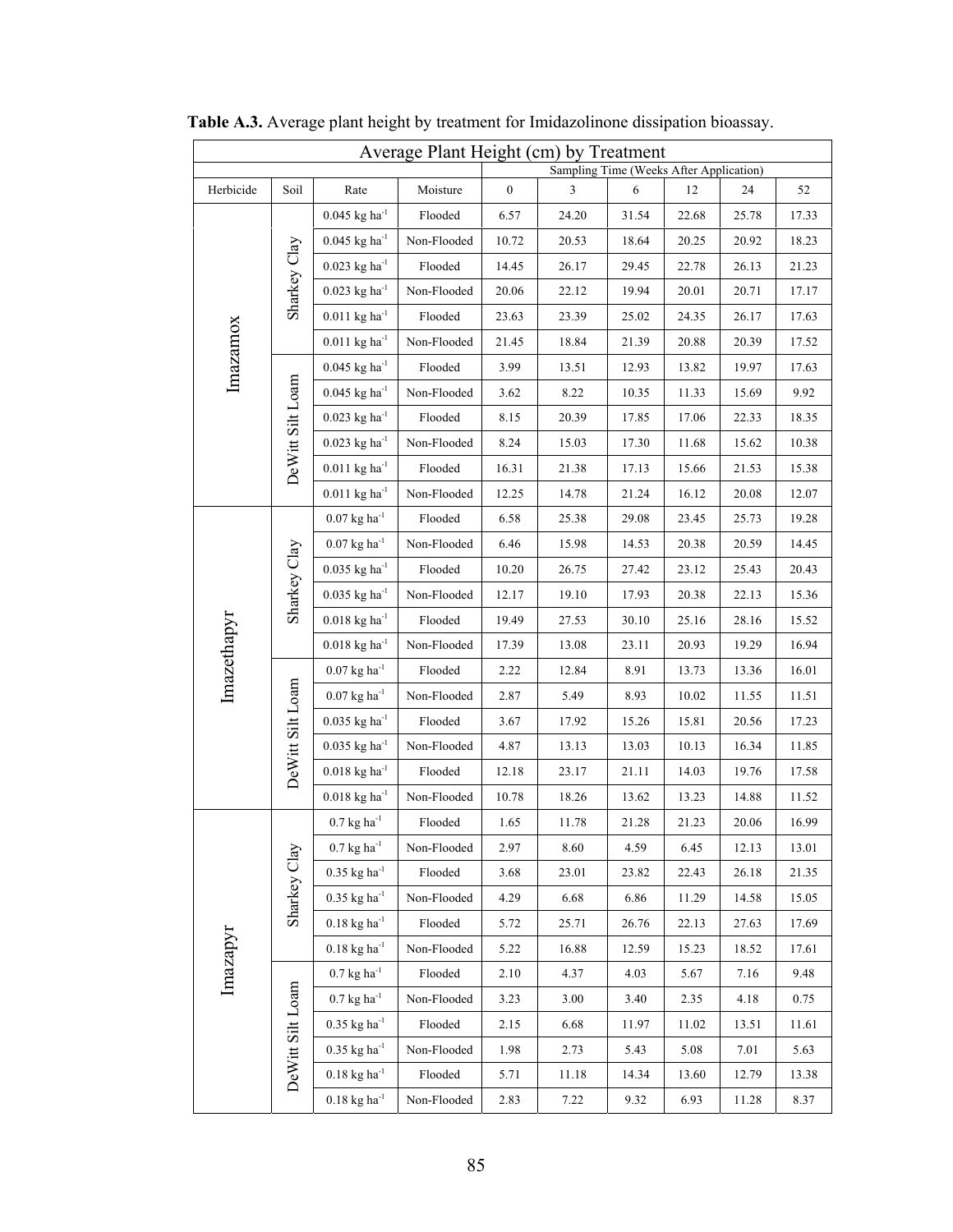| Average Plant Dry Weight (g) by Treatment<br>Sampling Time (Weeks After Application) |                        |                                                |             |                  |               |            |       |       |       |
|--------------------------------------------------------------------------------------|------------------------|------------------------------------------------|-------------|------------------|---------------|------------|-------|-------|-------|
| Herbicide                                                                            | Soil                   | Rate                                           | Moisture    | $\boldsymbol{0}$ | $\mathfrak z$ | $\sqrt{6}$ | 12    | 24    | 52    |
|                                                                                      |                        | $0.045~{\rm kg}~{\rm ha}^{-1}$                 | Flooded     | 0.012            | 0.094         | 0.117      | 0.070 | 0.074 | 0.035 |
| Imazamox                                                                             | Sharkey Clay           | $0.045$ kg ha <sup>-1</sup>                    | Non-Flooded | 0.022            | 0.049         | 0.053      | 0.050 | 0.042 | 0.037 |
|                                                                                      |                        | $0.023$ kg ha <sup>-1</sup>                    | Flooded     | 0.100            | 0.089         | 0.103      | 0.077 | 0.081 | 0.047 |
|                                                                                      |                        | $0.023~\mathrm{kg}~\mathrm{ha}^{_\mathrm{-1}}$ | Non-Flooded | 0.052            | 0.052         | 0.056      | 0.045 | 0.045 | 0.036 |
|                                                                                      |                        | $0.011$ kg ha <sup>-1</sup>                    | Flooded     | 0.045            | 0.071         | 0.088      | 0.085 | 0.084 | 0.030 |
|                                                                                      |                        | $0.011$ kg ha <sup>-1</sup>                    | Non-Flooded | 0.042            | 0.060         | 0.073      | 0.068 | 0.051 | 0.030 |
|                                                                                      | DeWitt Silt<br>$Lo$ am | $0.045$ kg ha <sup>-1</sup>                    | Flooded     | 0.006            | 0.052         | 0.034      | 0.035 | 0.064 | 0.033 |
|                                                                                      |                        | $0.045$ kg ha <sup>-1</sup>                    | Non-Flooded | 0.007            | 0.026         | 0.020      | 0.024 | 0.047 | 0.017 |
|                                                                                      |                        | $0.023~{\rm kg~ha^{\text{-}1}}$                | Flooded     | 0.024            | 0.097         | 0.073      | 0.051 | 0.081 | 0.030 |
|                                                                                      |                        | $0.023~\mathrm{kg}~\mathrm{ha}^{1}$            | Non-Flooded | 0.020            | 0.047         | 0.050      | 0.037 | 0.043 | 0.020 |
|                                                                                      |                        | $0.011$ kg ha <sup>-1</sup>                    | Flooded     | 0.072            | 0.115         | 0.051      | 0.043 | 0.070 | 0.027 |
|                                                                                      |                        | $0.011$ kg ha <sup>-1</sup>                    | Non-Flooded | 0.052            | 0.040         | 0.083      | 0.047 | 0.072 | 0.029 |
|                                                                                      |                        | $0.07$ kg ha <sup>-1</sup>                     | Flooded     | 0.017            | 0.070         | 0.113      | 0.073 | 0.077 | 0.041 |
| Imazethapyr                                                                          | Sharkey Clay           | $0.07$ kg ha <sup>-1</sup>                     | Non-Flooded | 0.013            | 0.033         | 0.042      | 0.041 | 0.051 | 0.025 |
|                                                                                      |                        | $0.035~\mathrm{kg}~\mathrm{ha}^{1}$            | Flooded     | 0.024            | 0.088         | 0.108      | 0.075 | 0.083 | 0.046 |
|                                                                                      |                        | $0.035$ kg ha <sup>-1</sup>                    | Non-Flooded | 0.023            | 0.051         | 0.048      | 0.046 | 0.060 | 0.030 |
|                                                                                      |                        | $0.018$ kg ha <sup>-1</sup>                    | Flooded     | 0.050            | 0.086         | 0.111      | 0.073 | 0.086 | 0.026 |
|                                                                                      |                        | $0.018$ kg ha <sup>-1</sup>                    | Non-Flooded | 0.042            | 0.041         | 0.079      | 0.045 | 0.043 | 0.031 |
|                                                                                      |                        | $0.07$ kg ha <sup>-1</sup>                     | Flooded     | 0.004            | 0.009         | 0.024      | 0.027 | 0.025 | 0.030 |
|                                                                                      |                        | $0.07$ kg ha <sup>-1</sup>                     | Non-Flooded | 0.004            | 0.038         | 0.023      | 0.039 | 0.033 | 0.031 |
|                                                                                      | DeWitt Silt Loam       | $0.035$ kg ha <sup>-1</sup>                    | Flooded     | 0.006            | 0.068         | 0.045      | 0.043 | 0.065 | 0.031 |
|                                                                                      |                        | $0.035$ kg ha <sup>-1</sup>                    | Non-Flooded | 0.008            | 0.049         | 0.032      | 0.024 | 0.043 | 0.021 |
|                                                                                      |                        | $0.018$ kg ha <sup>-1</sup>                    | Flooded     | 0.042            | 0.107         | 0.078      | 0.038 | 0.065 | 0.032 |
|                                                                                      |                        | $0.018$ kg ha <sup>-1</sup>                    | Non-Flooded | 0.027            | 0.069         | 0.049      | 0.028 | 0.040 | 0.017 |
| Imazapyr                                                                             | Sharkey Clay           | $0.7$ kg ha <sup>-1</sup>                      | Flooded     | 0.002            | 0.039         | 0.073      | 0.068 | 0.057 | 0.030 |
|                                                                                      |                        | $0.7$ kg ha $^{-1}$                            | Non-Flooded | 0.006            | 0.017         | 0.007      | 0.014 | 0.028 | 0.030 |
|                                                                                      |                        | $0.35$ kg ha <sup>-1</sup>                     | Flooded     | 0.005            | 0.074         | 0.091      | 0.074 | 0.081 | 0.016 |
|                                                                                      |                        | $0.35$ kg ha <sup>-1</sup>                     | Non-Flooded | 0.010            | 0.016         | 0.018      | 0.023 | 0.036 | 0.029 |
|                                                                                      |                        | $0.18$ kg ha <sup>-1</sup>                     | Flooded     | 0.008            | 0.078         | 0.097      | 0.066 | 0.082 | 0.034 |
|                                                                                      |                        | $0.18~\mathrm{kg}~\mathrm{ha}^{1}$             | Non-Flooded | 0.008            | 0.040         | 0.040      | 0.033 | 0.046 | 0.031 |
|                                                                                      | DeWitt Silt Loam       | $0.7$ kg ha <sup>-1</sup>                      | Flooded     | 0.002            | 0.006         | 0.008      | 0.012 | 0.015 | 0.011 |
|                                                                                      |                        | $0.7$ kg ha $^{-1}$                            | Non-Flooded | 0.005            | 0.005         | 0.008      | 0.004 | 0.008 | 0.000 |
|                                                                                      |                        | $0.35~{\rm kg~ha^{\text{-}1}}$                 | Flooded     | 0.004            | 0.014         | 0.023      | 0.030 | 0.039 | 0.018 |
|                                                                                      |                        | $0.35~{\rm kg~ha}^{-1}$                        | Non-Flooded | 0.003            | 0.005         | 0.007      | 0.006 | 0.014 | 0.007 |
|                                                                                      |                        | $0.18$ kg ha <sup>-1</sup>                     | Flooded     | 0.010            | 0.035         | 0.049      | 0.036 | 0.034 | 0.017 |
|                                                                                      |                        | $0.18~{\rm kg~ha^{\text{-}1}}$                 | Non-Flooded | 0.005            | 0.017         | 0.019      | 0.013 | 0.022 | 0.016 |

 **Table A.4.** Average plant dry weight by treatment for Imidazolinone dissipation bioassay.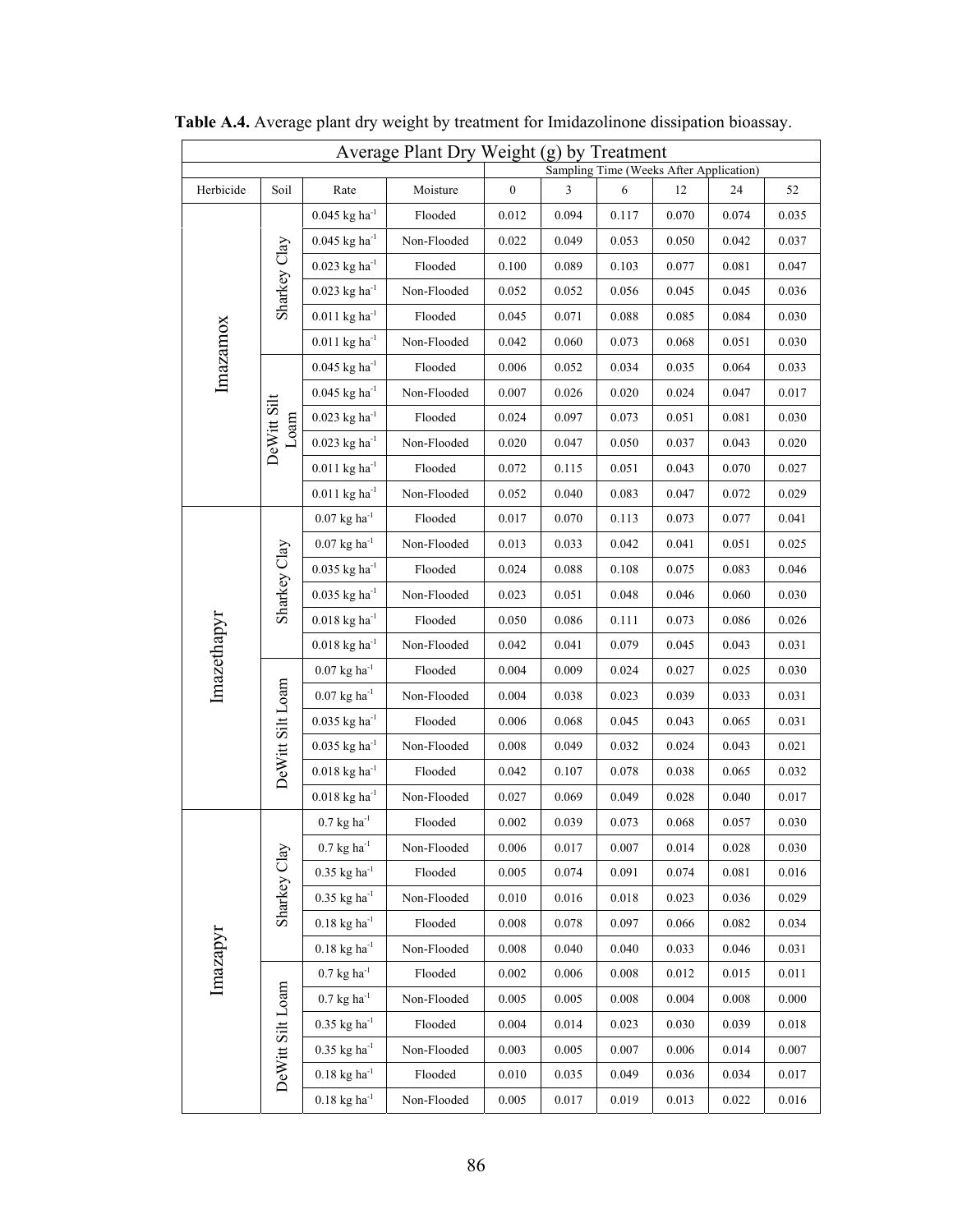

**Figure A.1.** Average visual injury ratings for 0.045 kg ai ha<sup>-1</sup> imazamox taken from 0 to 52 wks after application on two flooded and non-flooded soils.



**Figure A.2.** Average visual injury ratings for 0.07 kg ai ha<sup>-1</sup> imazethapyr taken from 0 to 52 wks after application on two flooded and non-flooded soils.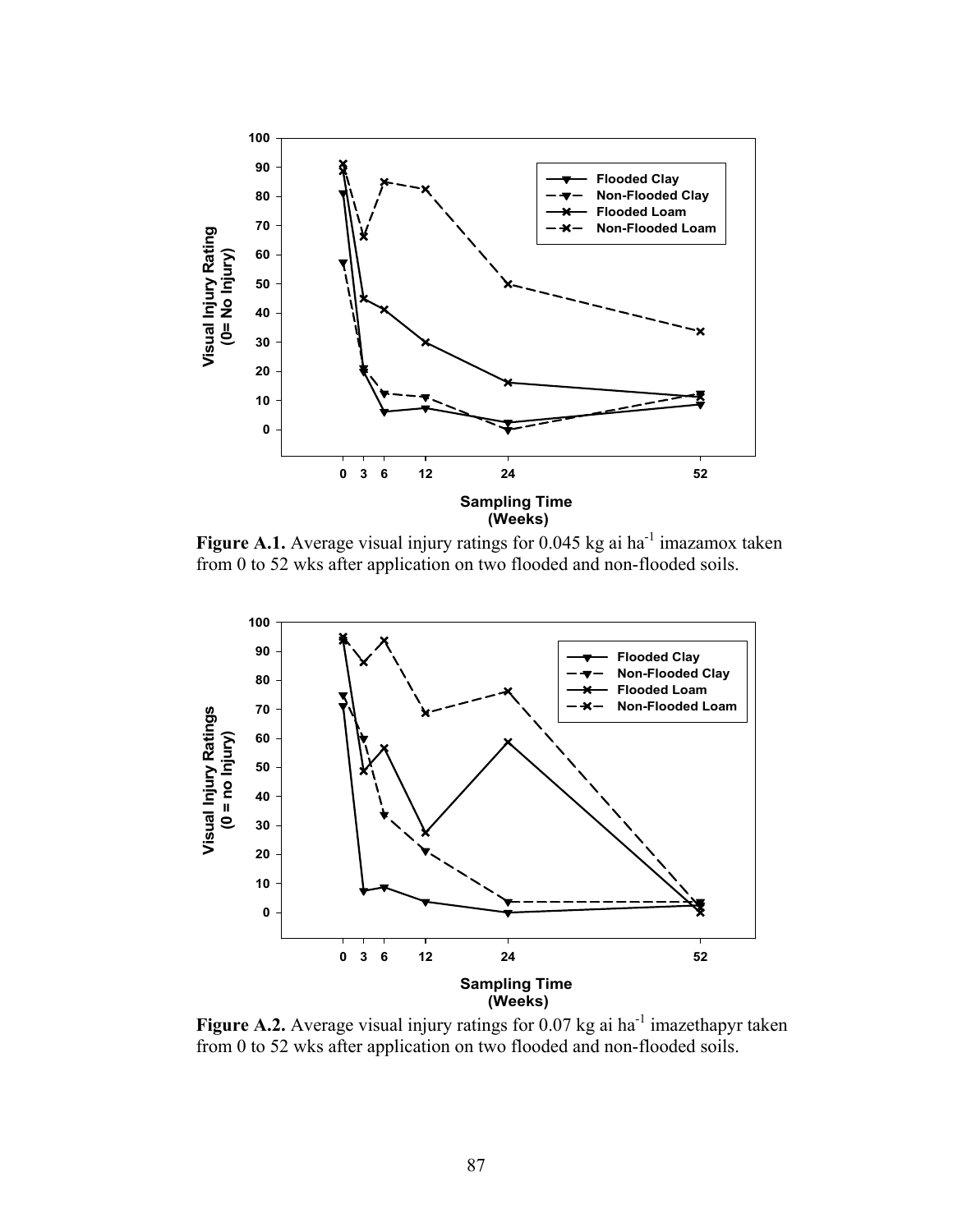

**Figure A.3.** Average visual injury ratings for  $0.7$  kg ai ha<sup>-1</sup> imazapyr taken from 0 to 52 weeks after application on two flooded and non-flooded soils.



**Figure A.4.** Average visual injury ratings for 0.023 kg ai ha<sup>-1</sup> imazamox taken from 0 to 52 wks after application on two flooded and non-flooded soils.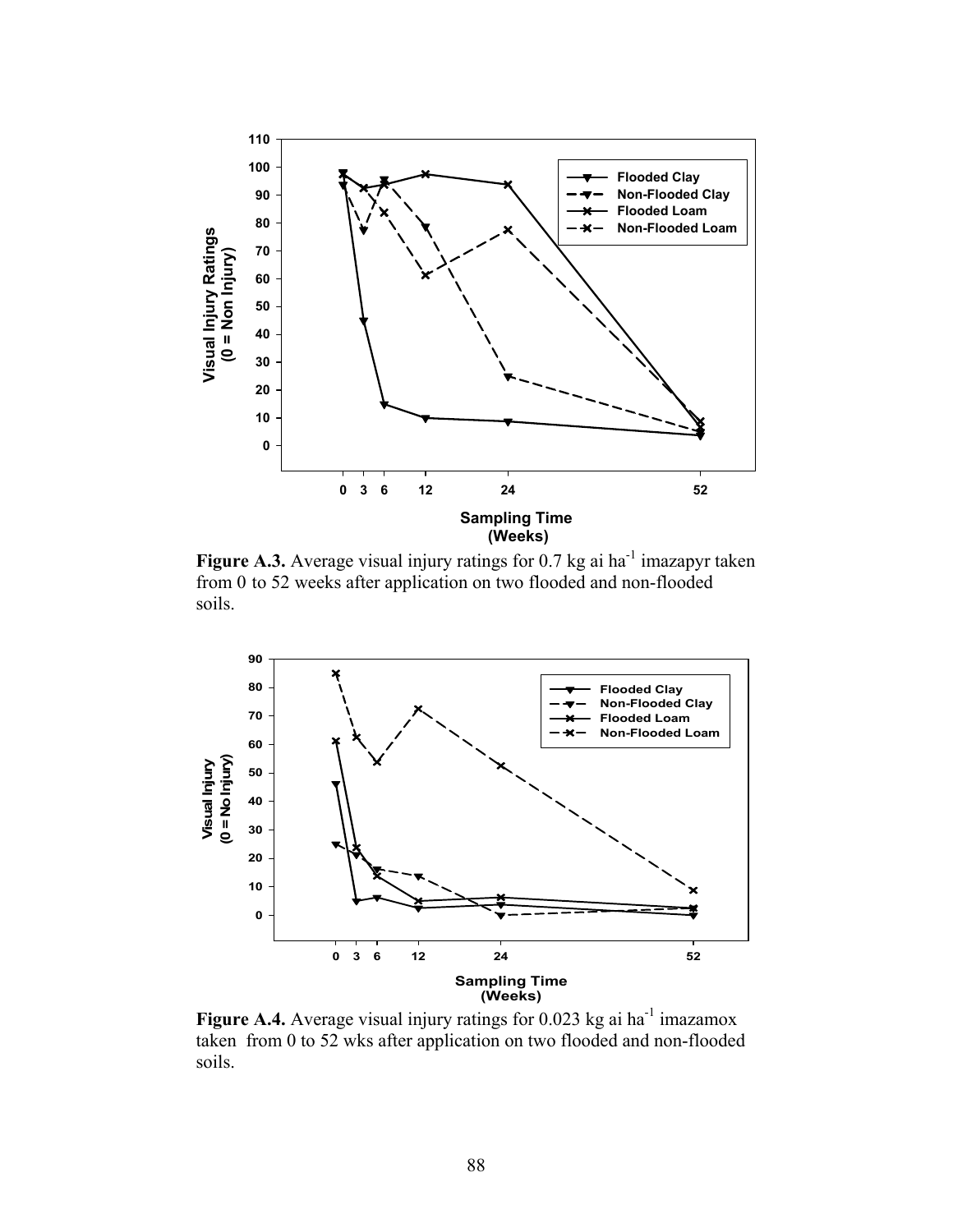

Figure A.5. Average visual injury ratings for 0.035 kg ai ha<sup>-1</sup> imazethapyr taken from 0 to 52 wks after application on two flooded and non-flooded soils.



**Figure A.6.** Average visual injury ratings for 0.35 kg ai ha<sup>-1</sup> imazapyr taken from 0 to 52 wks after application on two flooded and non-flooded soils.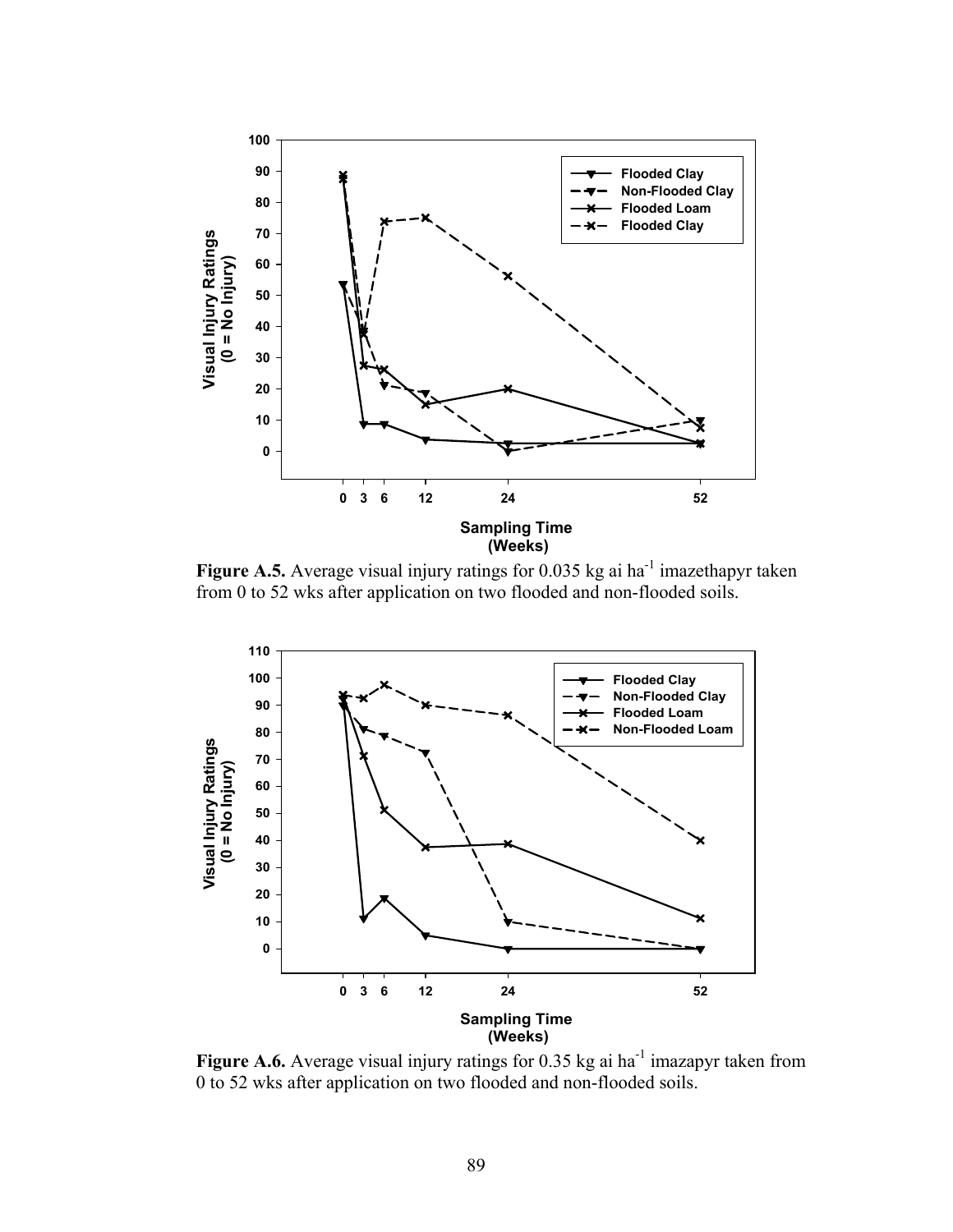

**Figure A.7.** Average visual injury ratings for 0.11 kg ai ha<sup>-1</sup> imazamox taken from 0 to 52 wks after application on two flooded and non-flooded soils.



Figure A.8. Average visual injury ratings for 0.018 kg ai ha<sup>-1</sup> imazethapyr taken from 0 to 52 wks after application on two flooded and non-flooded soils.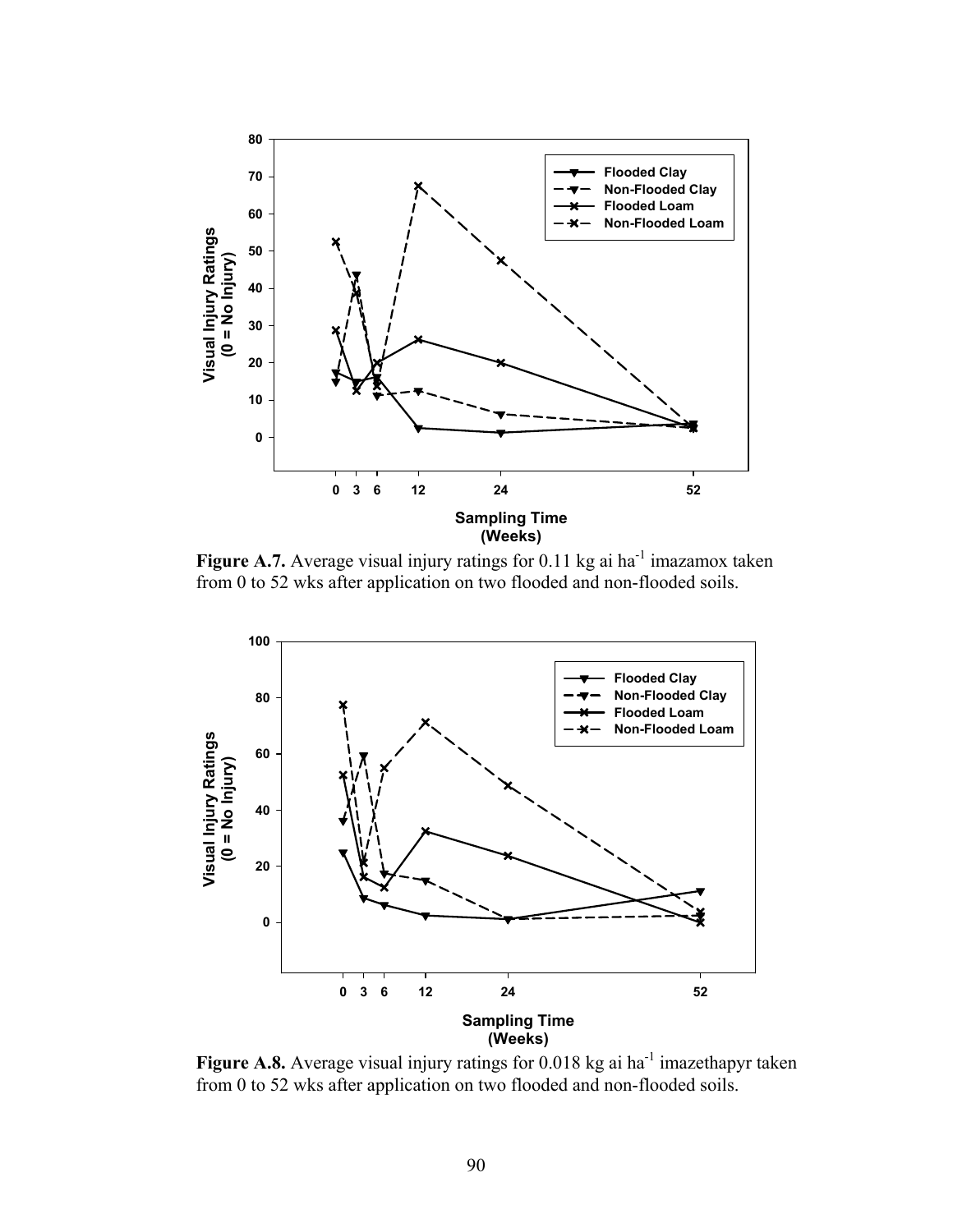

**Figure A.9.** Average visual injury ratings for 0.18 kg ai ha<sup>-1</sup> imazethapyr taken from 0 to 52 wks after application on two flooded and non-flooded soils.



Figure A.10. Average fresh weight per rice plant from pots receiving 0.045 kg ai ha<sup>-1</sup> imazamox taken from 0 to 52 wks after application on two flooded and nonflooded soils.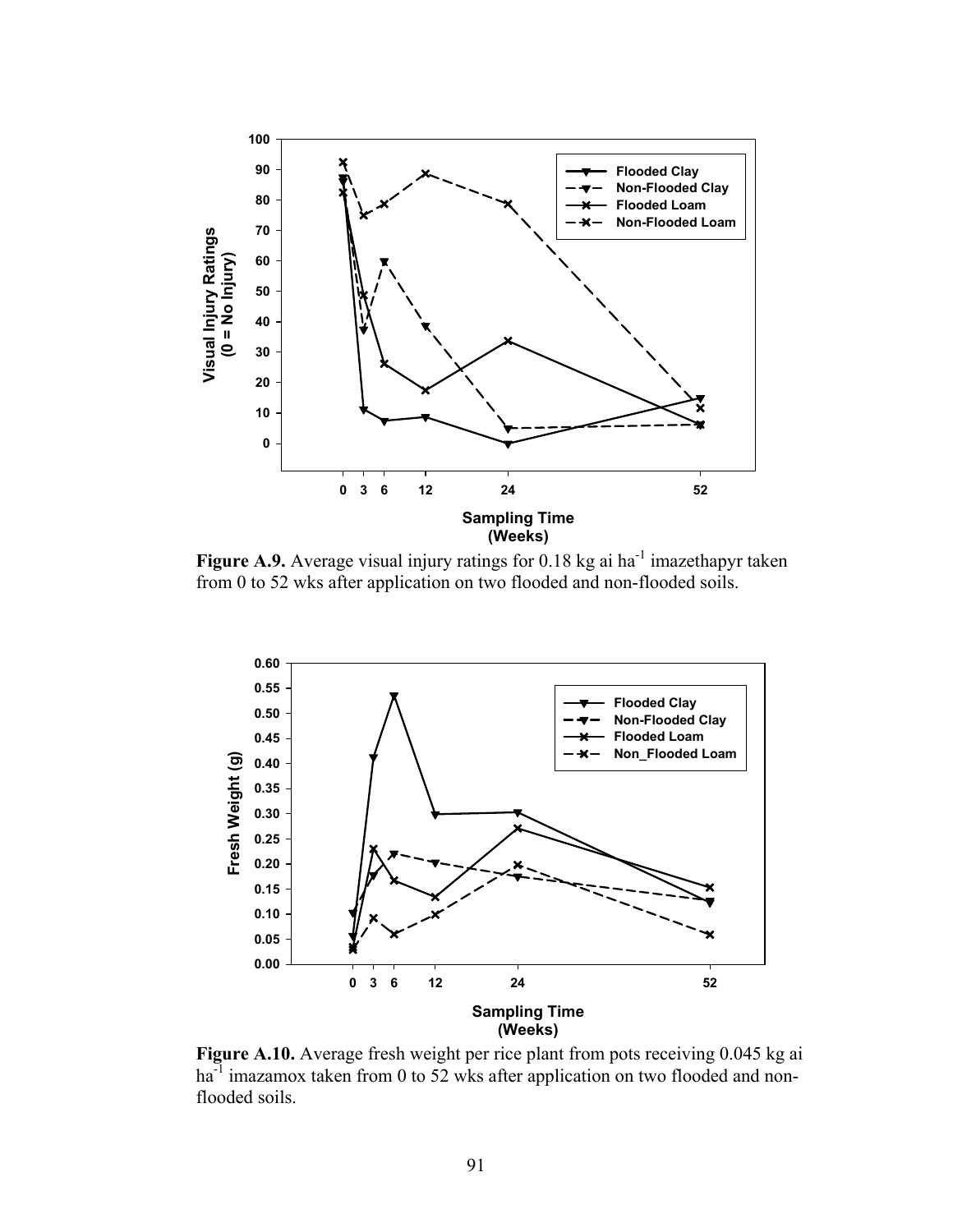

**Figure A.11.** Average fresh weight per rice plant from pots receiving 0.07 kg ai ha<sup>-1</sup> imazethapyr taken from 0 to 52 wks after application on two flooded and non-flooded soils.



**Figure A.12.** Average fresh weight per rice plant from pots receiving 0.7 kg ai  $ha^{-1}$  imazapyr taken from 0 to 52 wks after application on two flooded and nonflooded soils.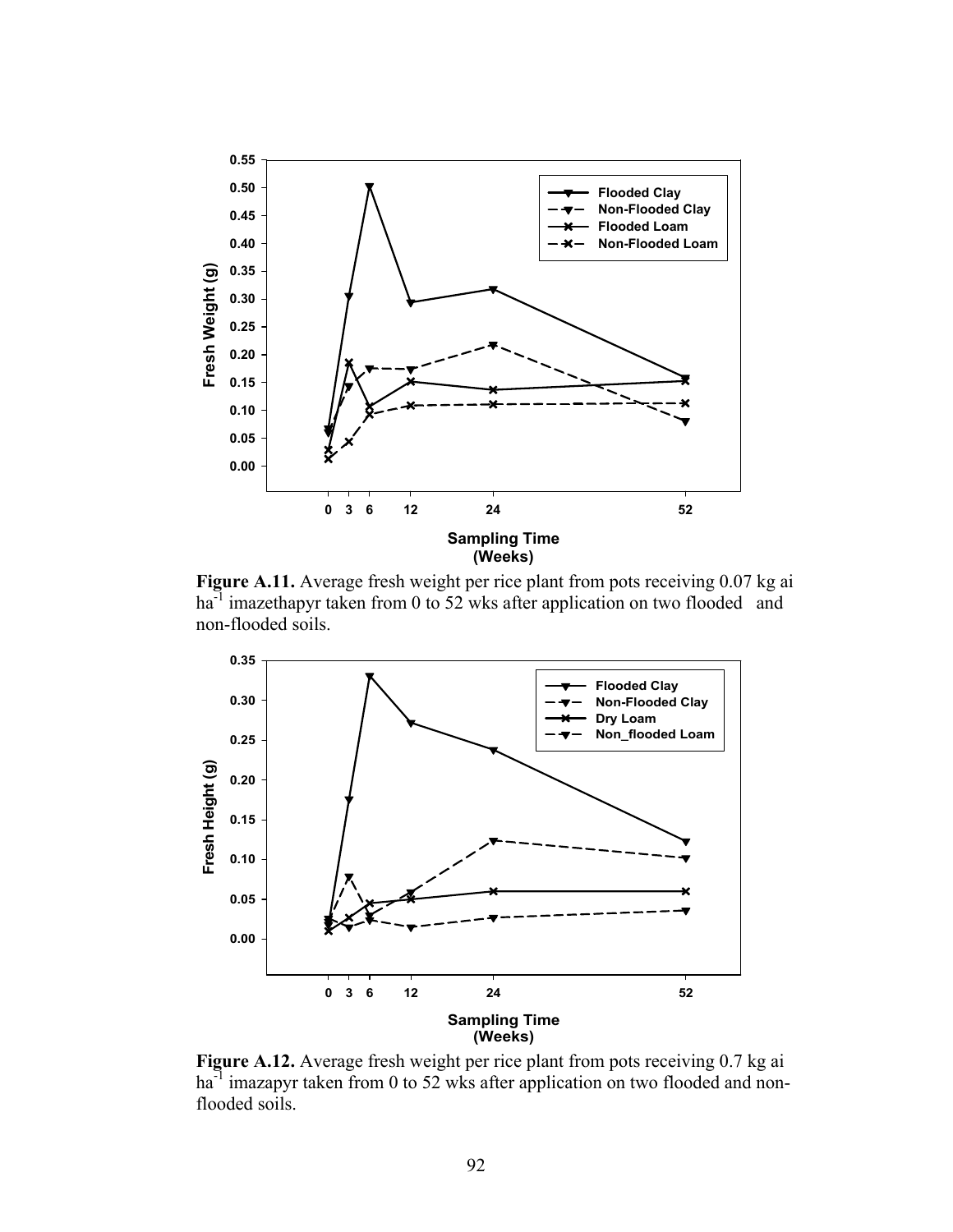

 **Figure A.13.** Average fresh weight per rice plant from pots receiving 0.023 kg ai ha-1 imazamox taken from 0 to 52 wks after application on two flooded and non-flooded soils.



**Figure A.14.** Average fresh weight per rice plant from pots receiving 0.035 kg ai ha<sup>-1</sup> imazethapyr taken from 0 to 52 wks after application on two flooded and non-flooded soils.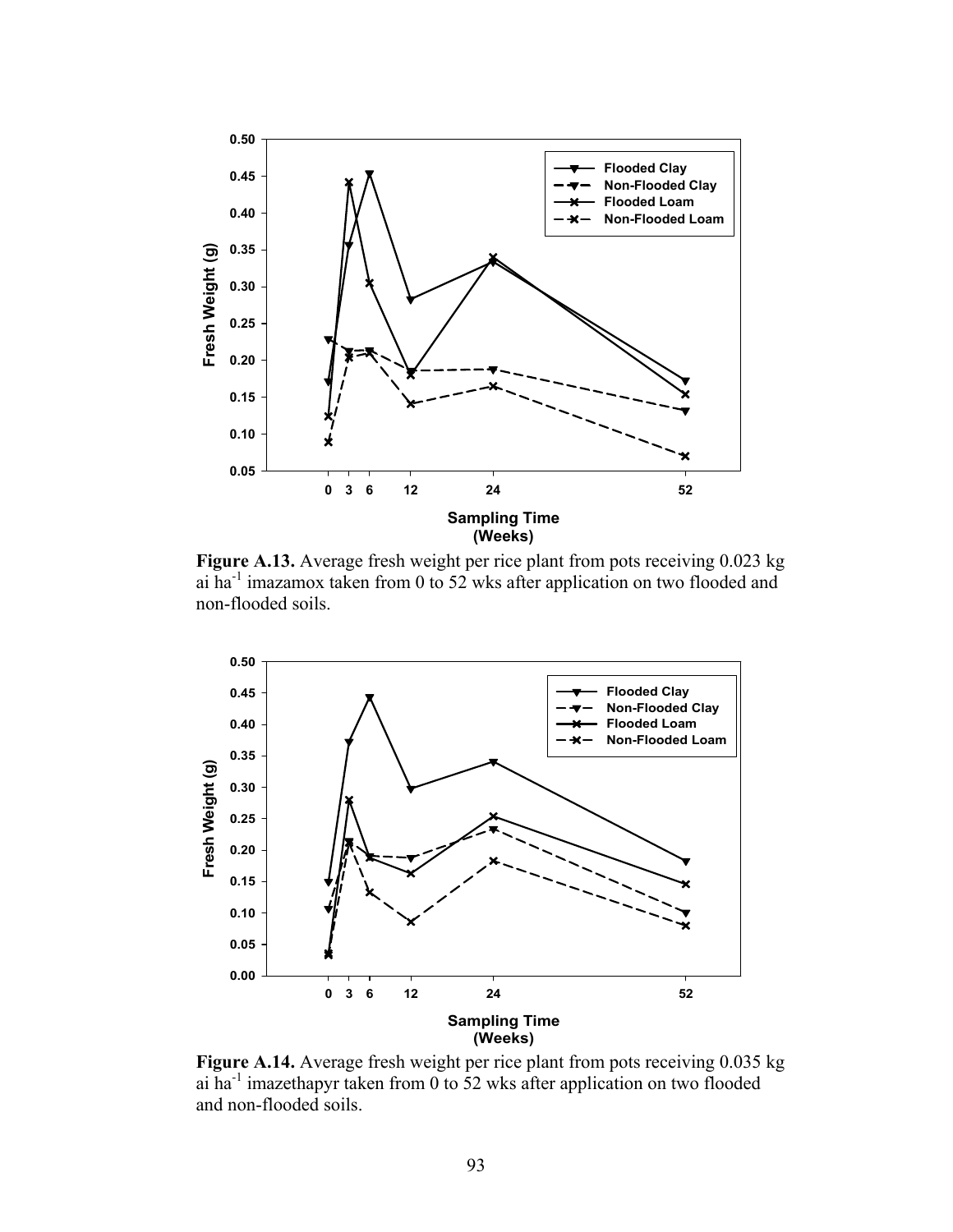

**Figure A.15.** Average fresh weight per rice plant from pots receiving 0.35 kg ai ha-1 imazapyr taken from 0 to 52 wks after application on two flooded and non-flooded soils.



**Figure A.16.** Average fresh weight per rice plant from pots receiving 0.011 kg ai ha<sup>-1</sup> imazamox taken from  $\overline{0}$  to 52 wks after application on two flooded and non-flooded soils.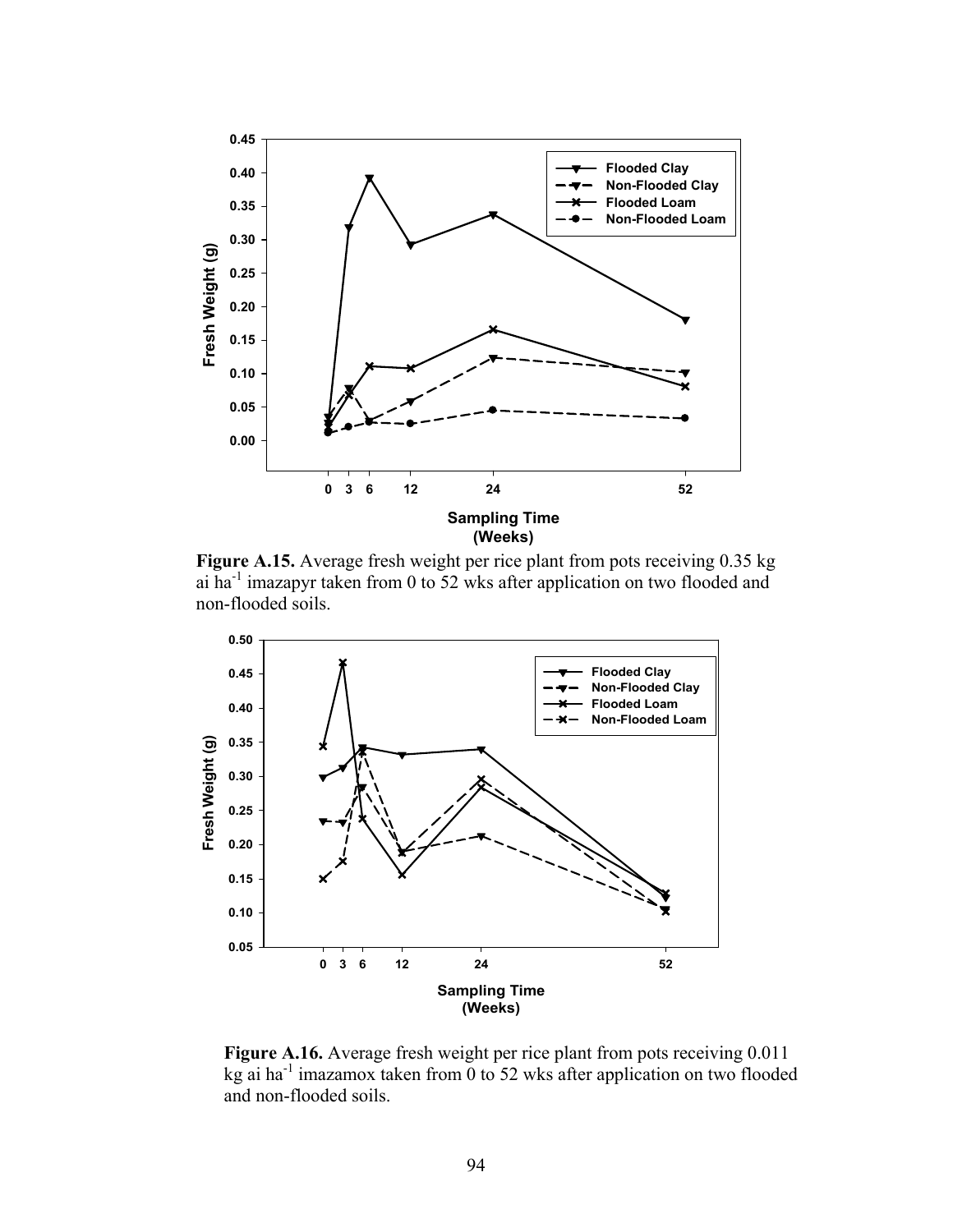

 **Figure A.17.** Average fresh weight per rice plant from pots receiving 0.018 kg ai ha<sup>-1</sup> imazethapyr taken from 0 to 52 wks after application on two flooded and non-flooded soils.



 **Figure A.18.** Average fresh weight per rice plant from pots receiving 0.18 kg ai ha-1 imazapyr taken from 0 to 52 wks after application on two flooded and non-flooded soils.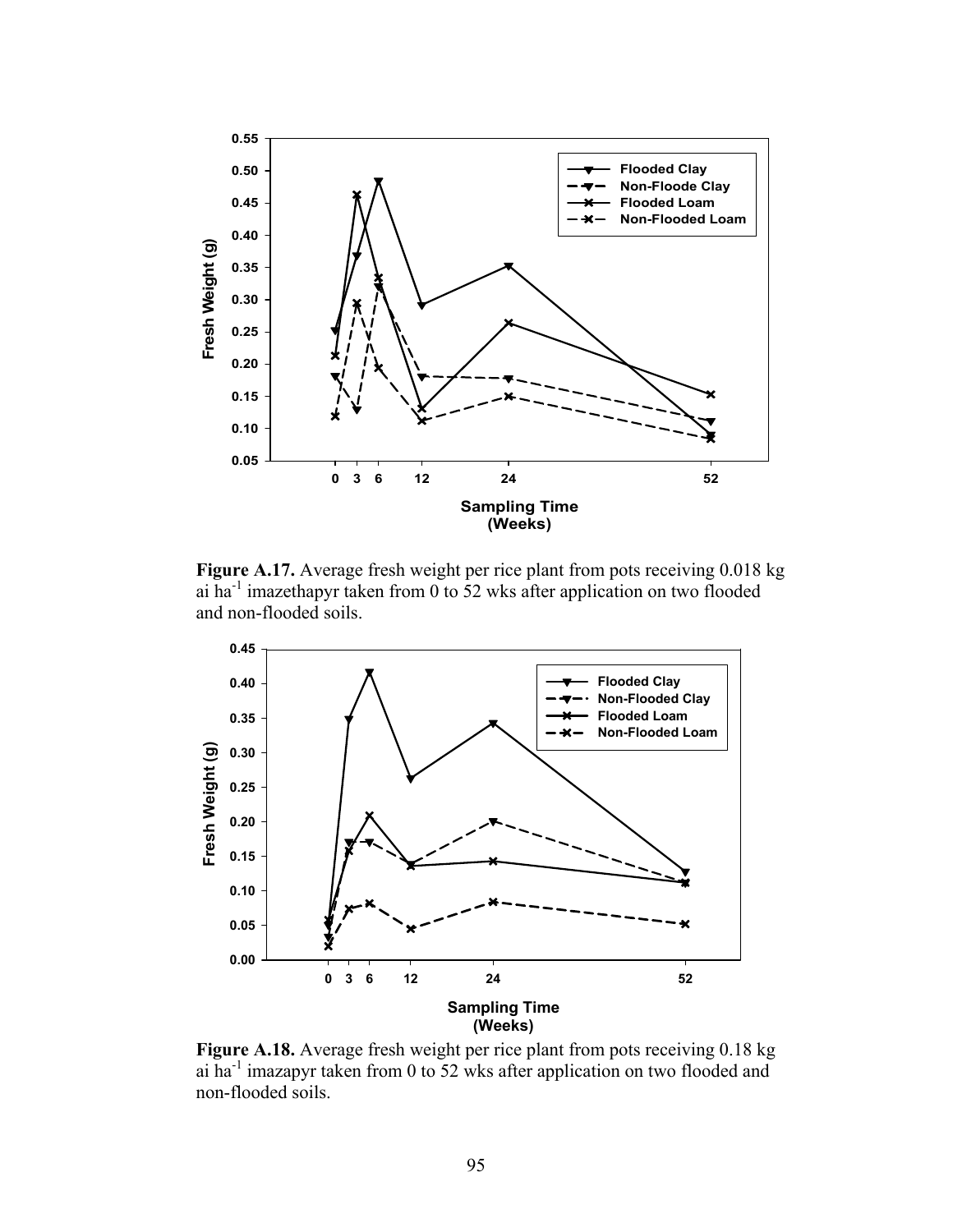

 **Figure A.19.** Average dry weight per rice plant from pots receiving 0.045 kg ai ha-1 imazamox taken from 0 to 52 wks after application on two flooded and non-flooded soils.



**Figure A.20.** Average dry weight per rice plant from pots receiving 0.07 kg ai  $ha^{-1}$  imazethapyr taken from 0 to 52 wks after application on two flooded and non-flooded soils.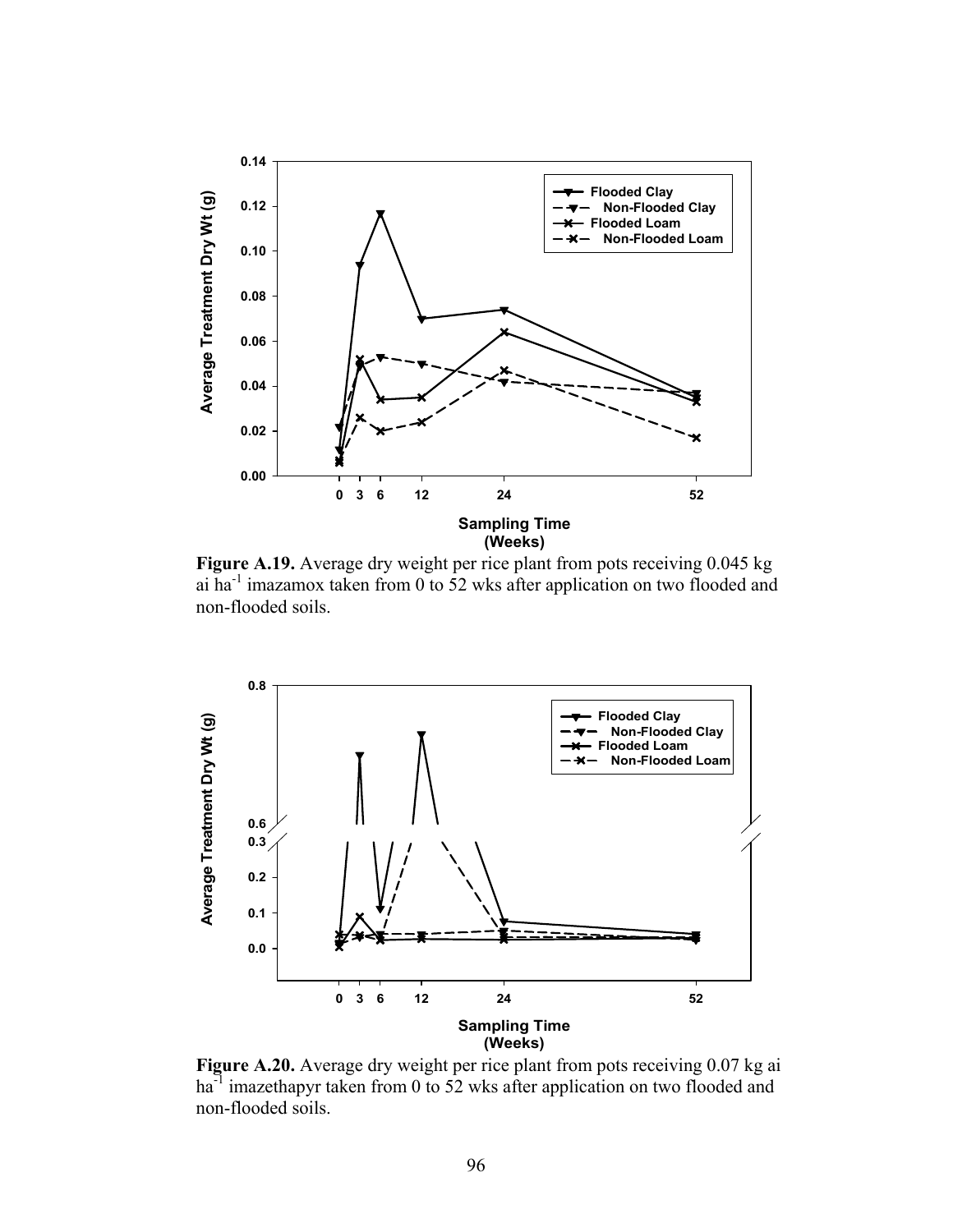

 **Figure A.21.** Average dry weight per rice plant from pots receiving 0.7 kg ai ha<sup>-1</sup> imazapyr taken from 0 to 52 wks after application on two flooded and nonflooded soils.



**Figure A.22.** Average dry weight per rice plant from pots receiving 0.023 kg ai  $ha<sup>-1</sup>$  imazamox taken from 0 to 52 wks after application on two flooded and nonflooded soils.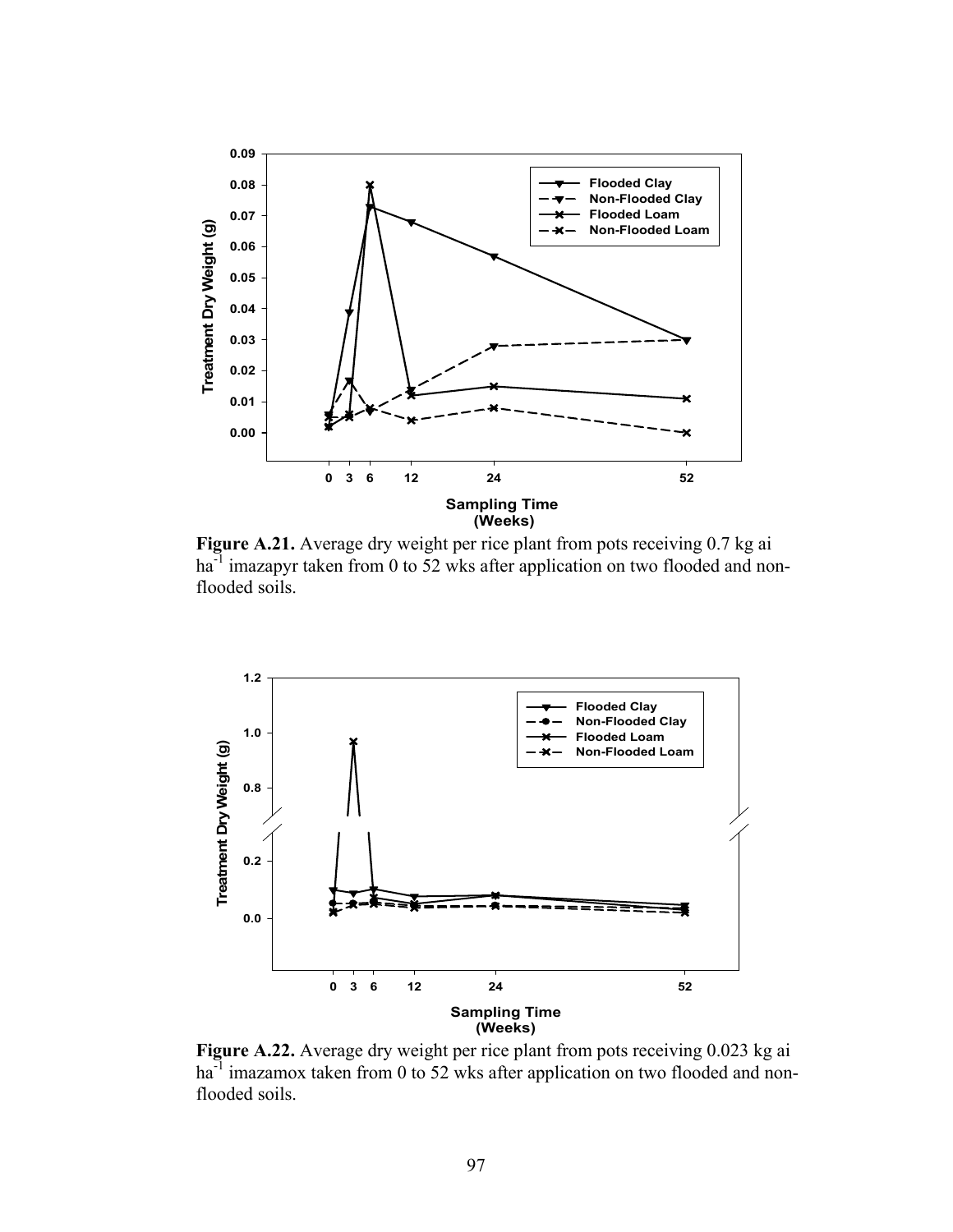

**Figure A.23.** Average dry weight per rice plant from pots receiving 0.035 kg ai ha-1 imazethapyr taken from 0 to 52 wks after application on two flooded and non-flooded soils.



 **Figure A.24.** Average dry weight per rice plant from pots receiving 0.35 kg ai ha<sup>-1</sup> imazapyr taken from 0 to 52 wks after application on two flooded and nonflooded soils.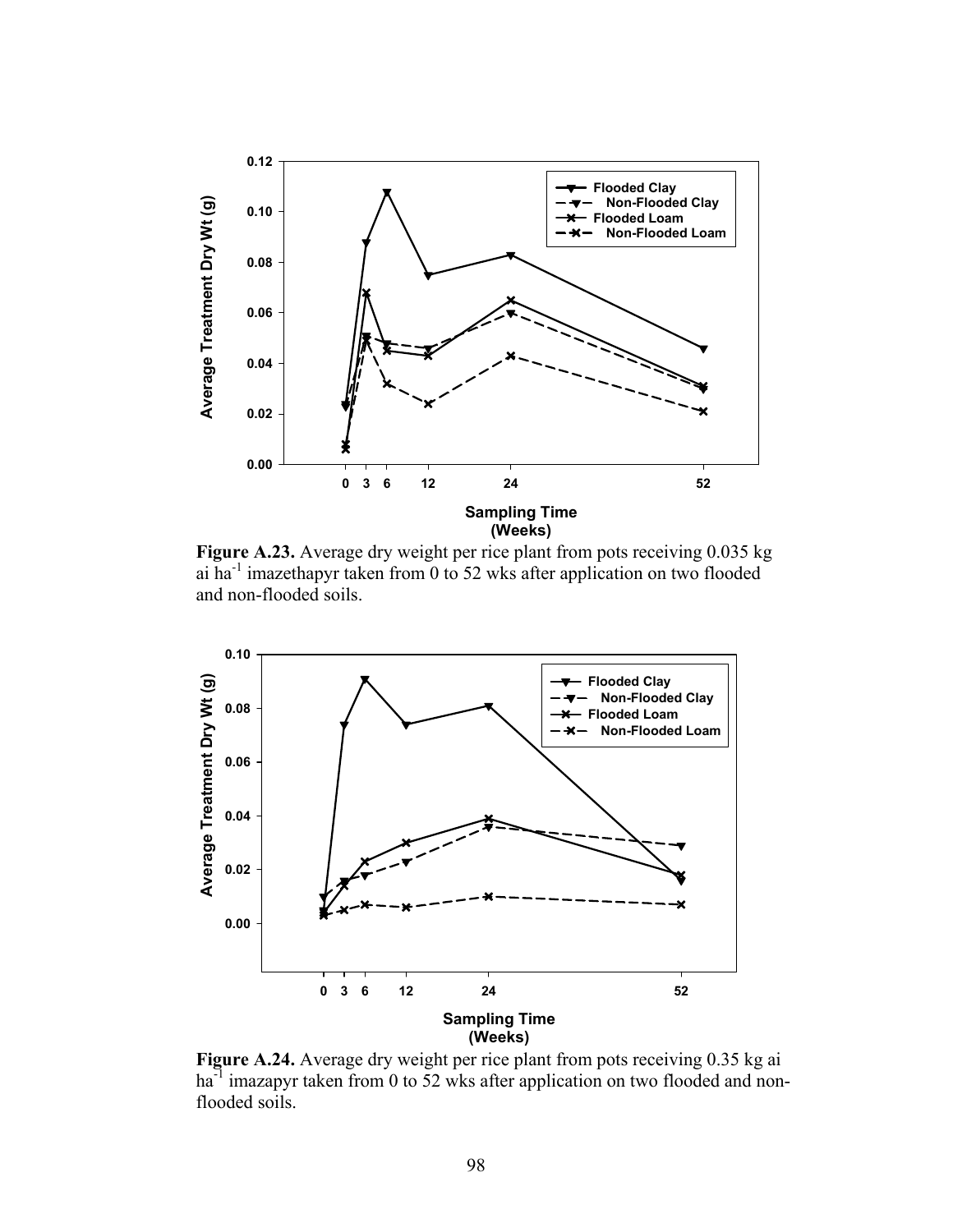

 **Figure A.25.** Average dry weight per rice plant from pots receiving 0.011 kg ai ha-1 imazamox taken from 0 to 52 wks after application on two flooded and non-flooded soils.



**Figure A.26.** Average dry weight per rice plant from pots receiving 0.018 kg ai ha-1 imazethapyr taken from 0 to 52 wks after application on two flooded and non-flooded soils.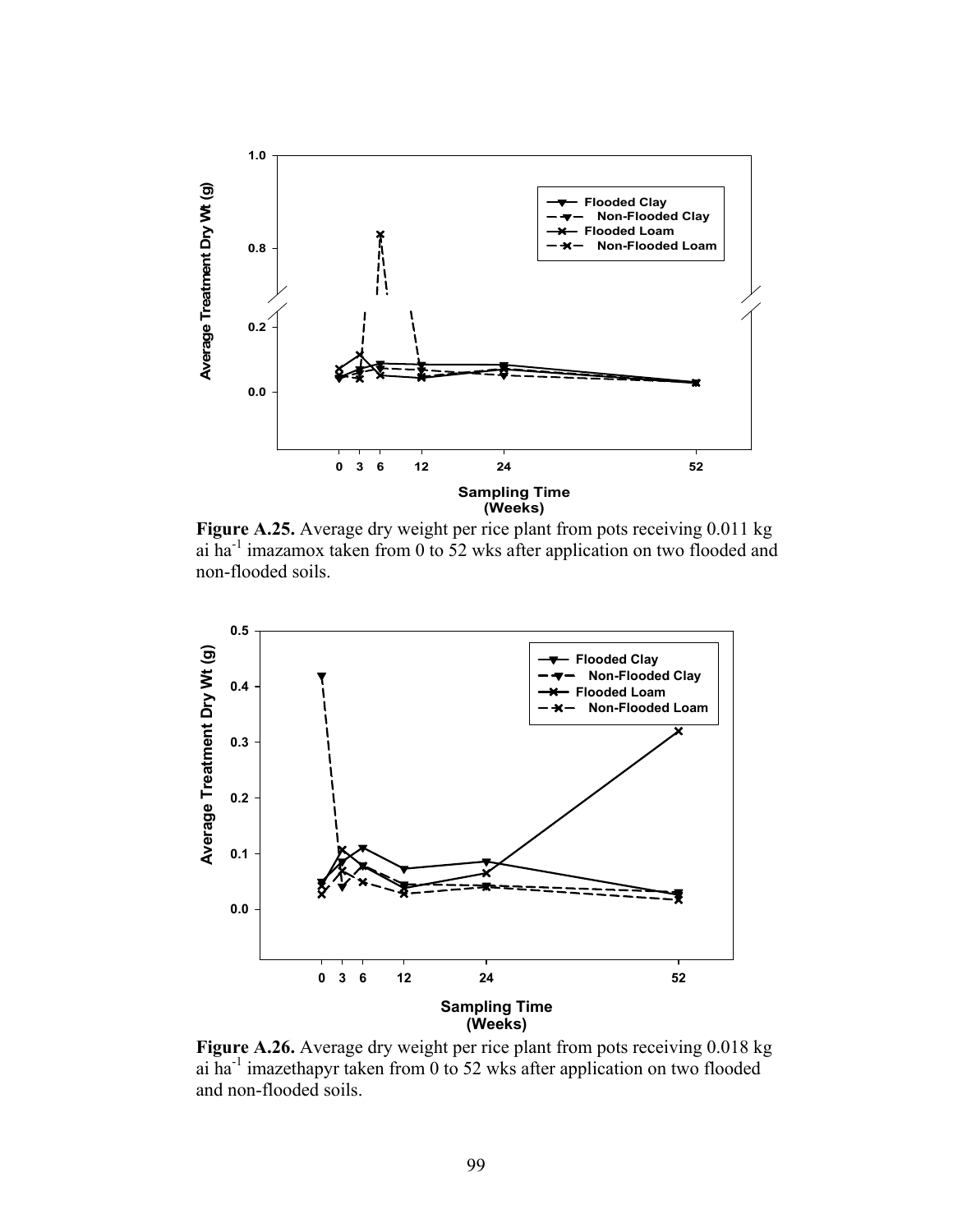

Figure A.27. Average dry weight per rice plant from pots receiving 0.18 kg ai ha<sup>-1</sup> imazapyr taken from 0 to 52 wks after application on two flooded and non flooded soils.



Figure A.28. Average height per rice plant from pots receiving 0.045 kg ai ha<sup>-1</sup> imazamox taken from 0 to 52 wks after application on two flooded and nonflooded soils.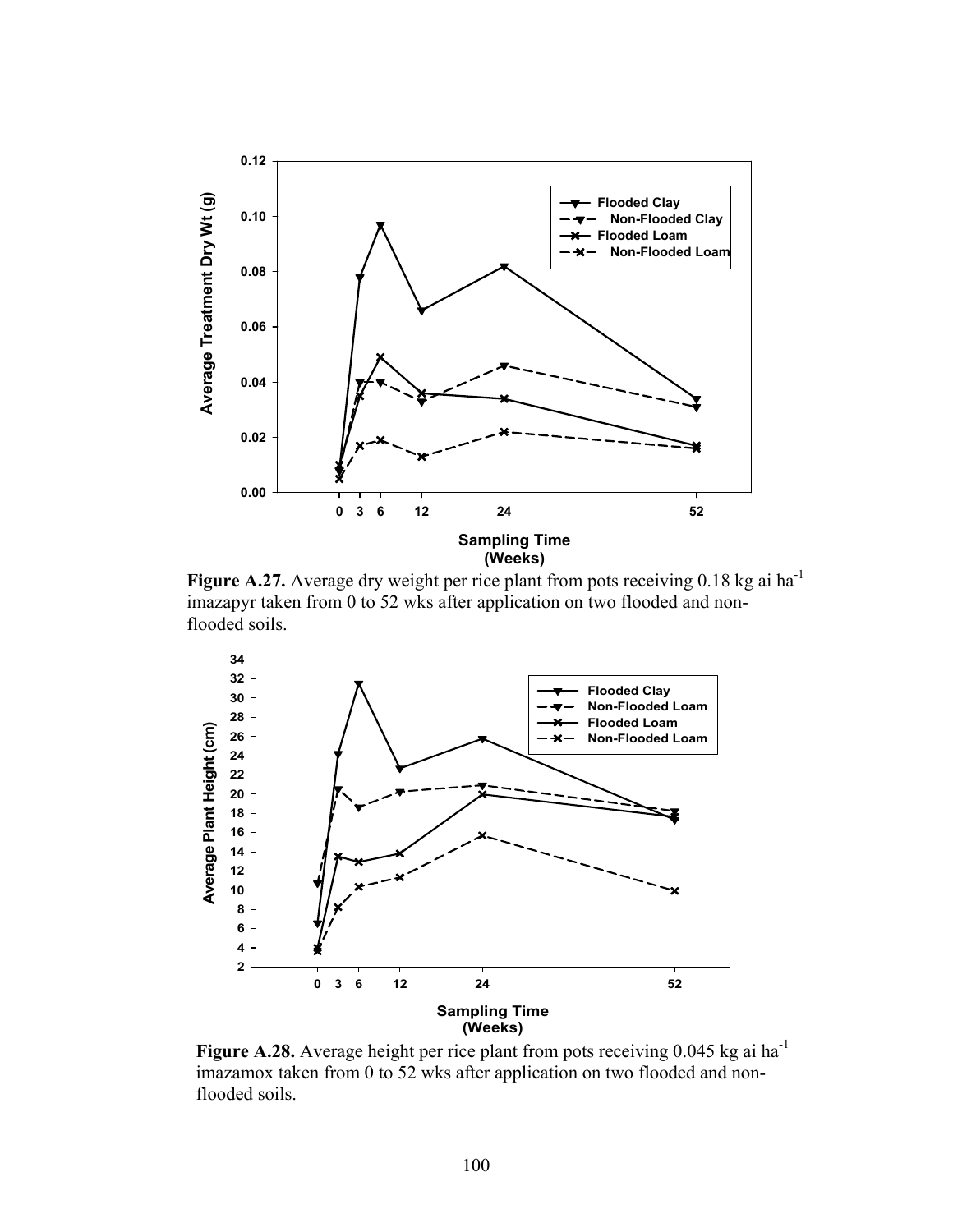

**Figure A.29.** Average height per rice plant from pots receiving 0.07 kg ai ha<sup>-1</sup> imazethapyr taken from 0 to 52 wks after application on two flooded and nonflooded soils.



Figure A.30. Average height per rice plant from pots receiving 0.7 kg ai ha<sup>-1</sup> imazapyr taken from 0 to 52 wks after application on two flooded and nonflooded soils.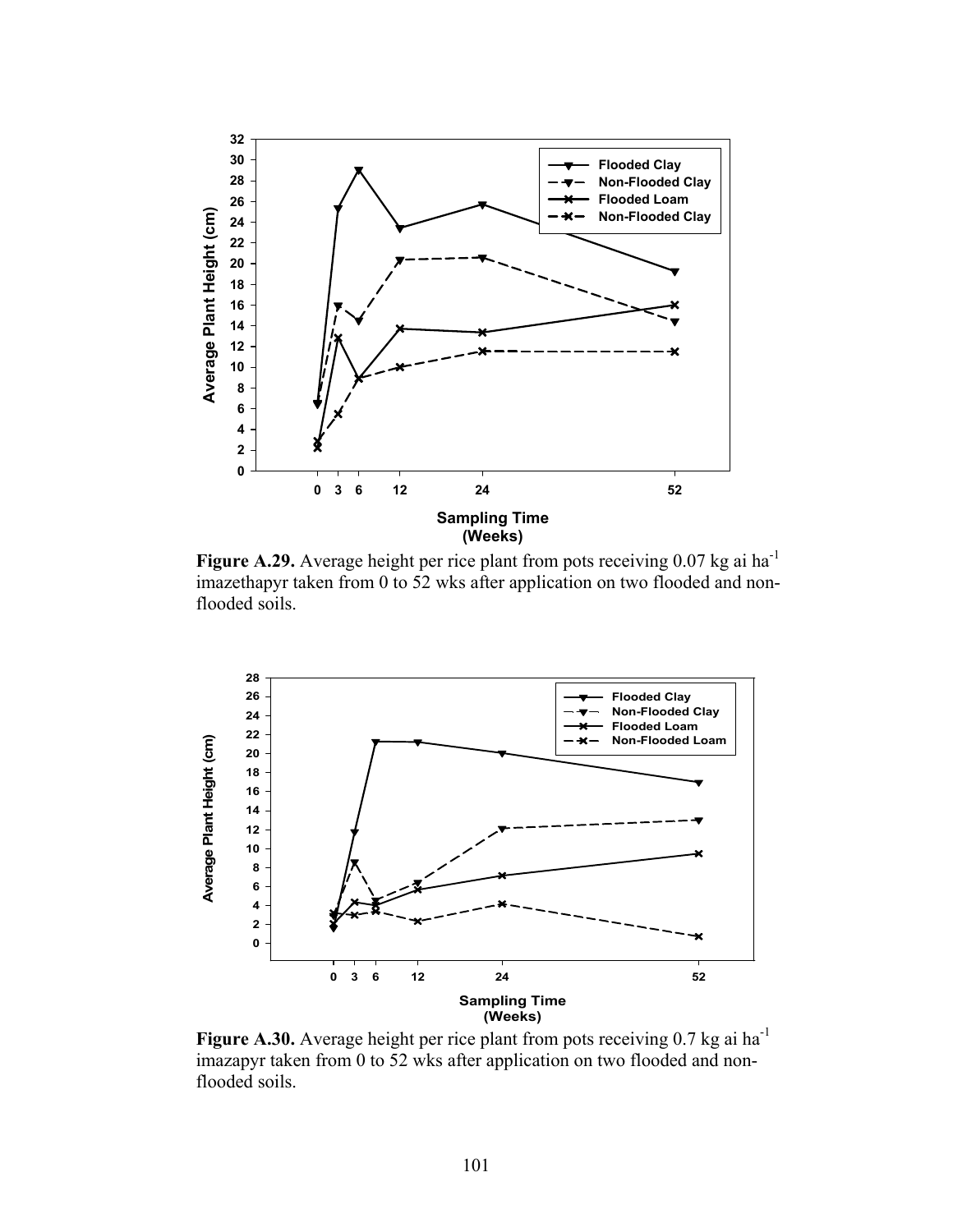

**Figure A.31.** Average height per rice plant from pots receiving 0.23 kg ai ha<sup>-1</sup> imazamox taken from 0 to 52 wks after application on two flooded and nonflooded soils.



Figure A.32. Average height per rice plant from pots receiving 0.035 kg ai ha<sup>-1</sup> imazethapyr taken from 0 to 52 wks after application on two flooded and non flooded soils.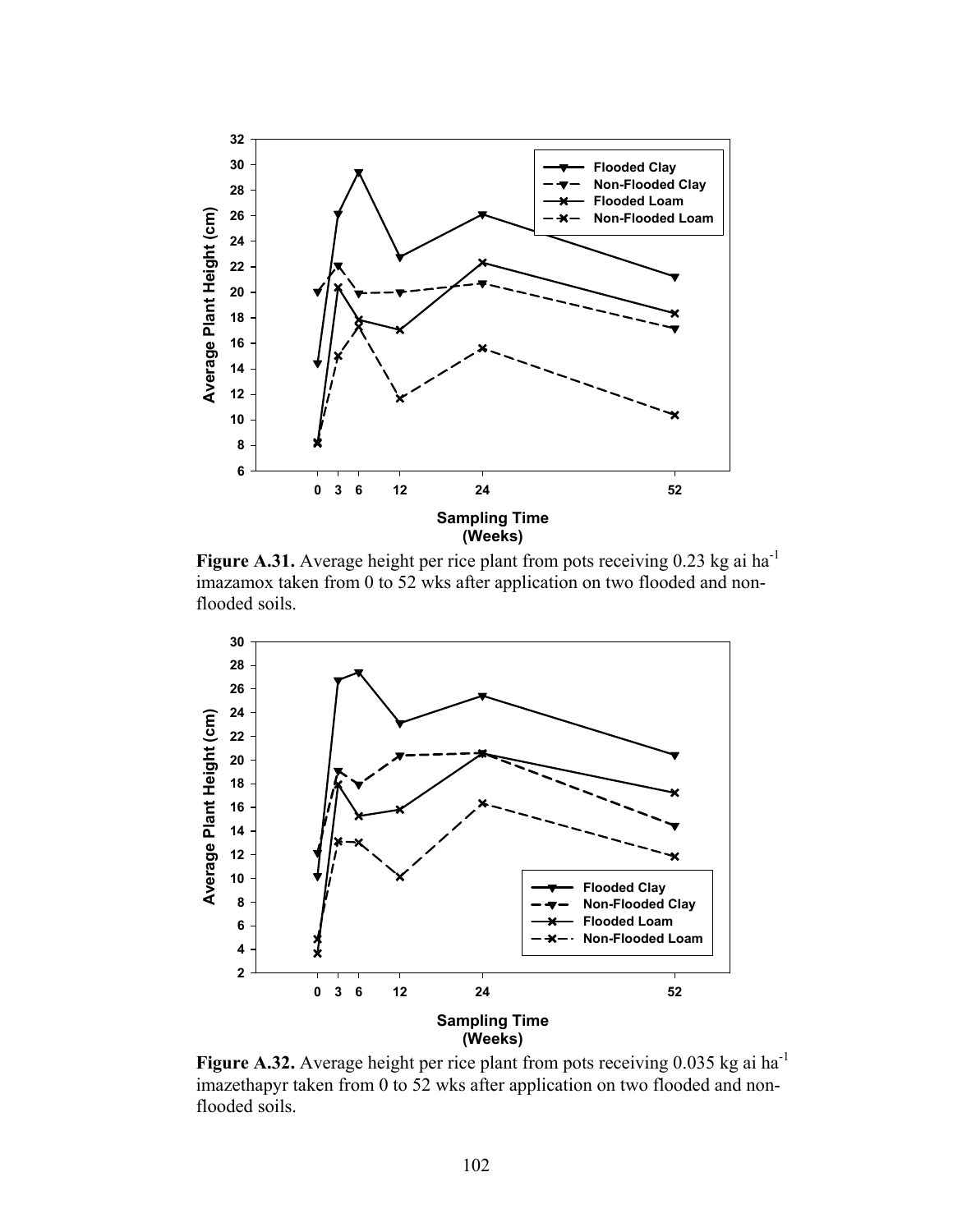

**Figure A.33.** Average height per rice plant from pots receiving  $0.35$  kg ai ha<sup>-1</sup> imazapyr taken from 0 to 52 wks after application on two flooded and nonflooded soils.



Figure A.34. Average height per rice plant from pots receiving 0.011 kg ai ha<sup>-1</sup> imazamox taken from 0 to 52 wks after application on two flooded and nonflooded soils.